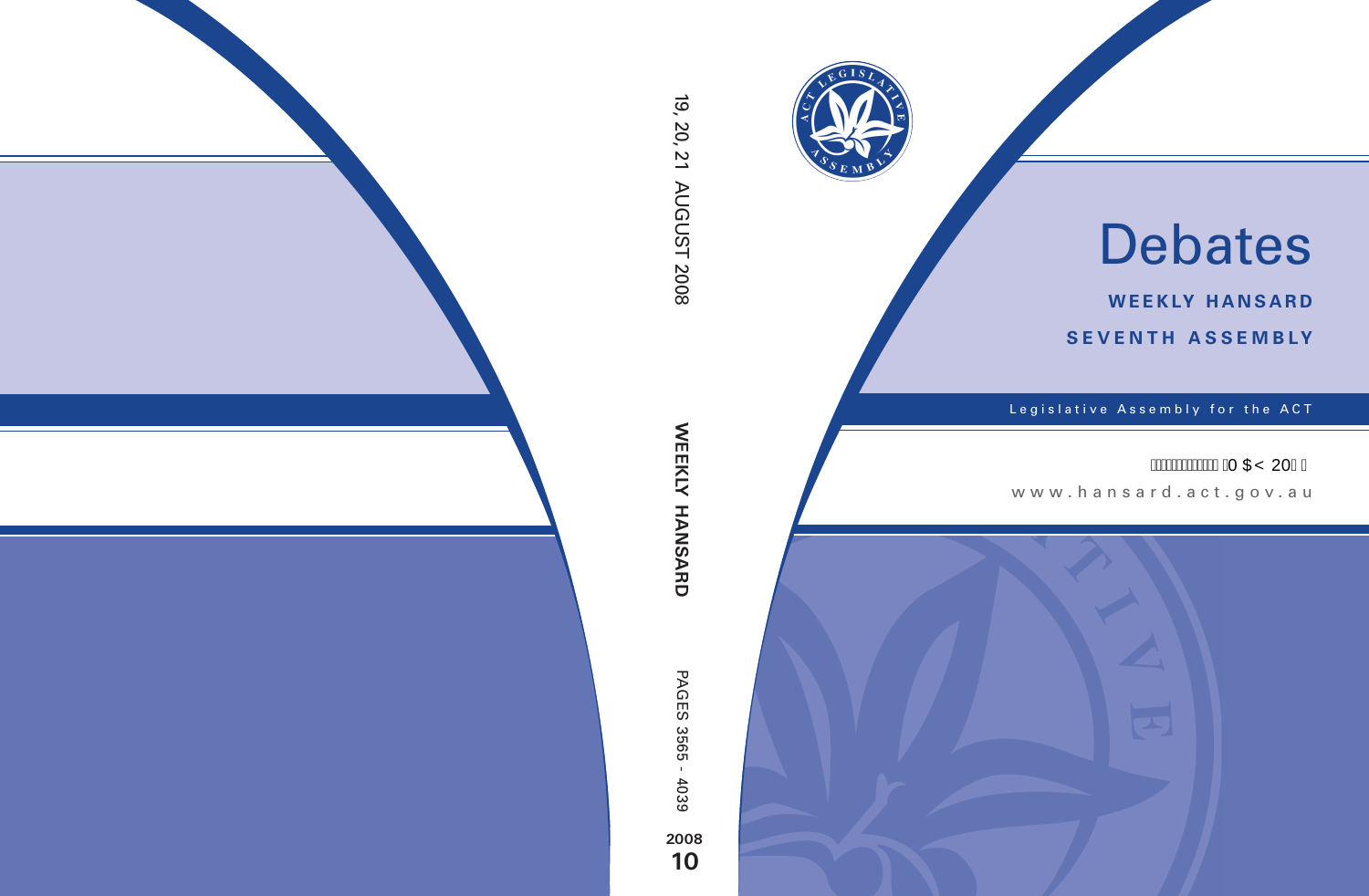| Road Transport (Alcohol and Drugs) (Random Drug Testing) Amendment           |  |
|------------------------------------------------------------------------------|--|
|                                                                              |  |
|                                                                              |  |
|                                                                              |  |
|                                                                              |  |
|                                                                              |  |
|                                                                              |  |
| Questions without notice:                                                    |  |
|                                                                              |  |
|                                                                              |  |
|                                                                              |  |
|                                                                              |  |
|                                                                              |  |
|                                                                              |  |
|                                                                              |  |
|                                                                              |  |
|                                                                              |  |
|                                                                              |  |
|                                                                              |  |
|                                                                              |  |
|                                                                              |  |
| Closing the gap on unmet legal need—the ACT Greens' 5 point action plan 1776 |  |
|                                                                              |  |
|                                                                              |  |
|                                                                              |  |
| Adjournment:                                                                 |  |
|                                                                              |  |
|                                                                              |  |
|                                                                              |  |

# Wednesday, 5 May 2010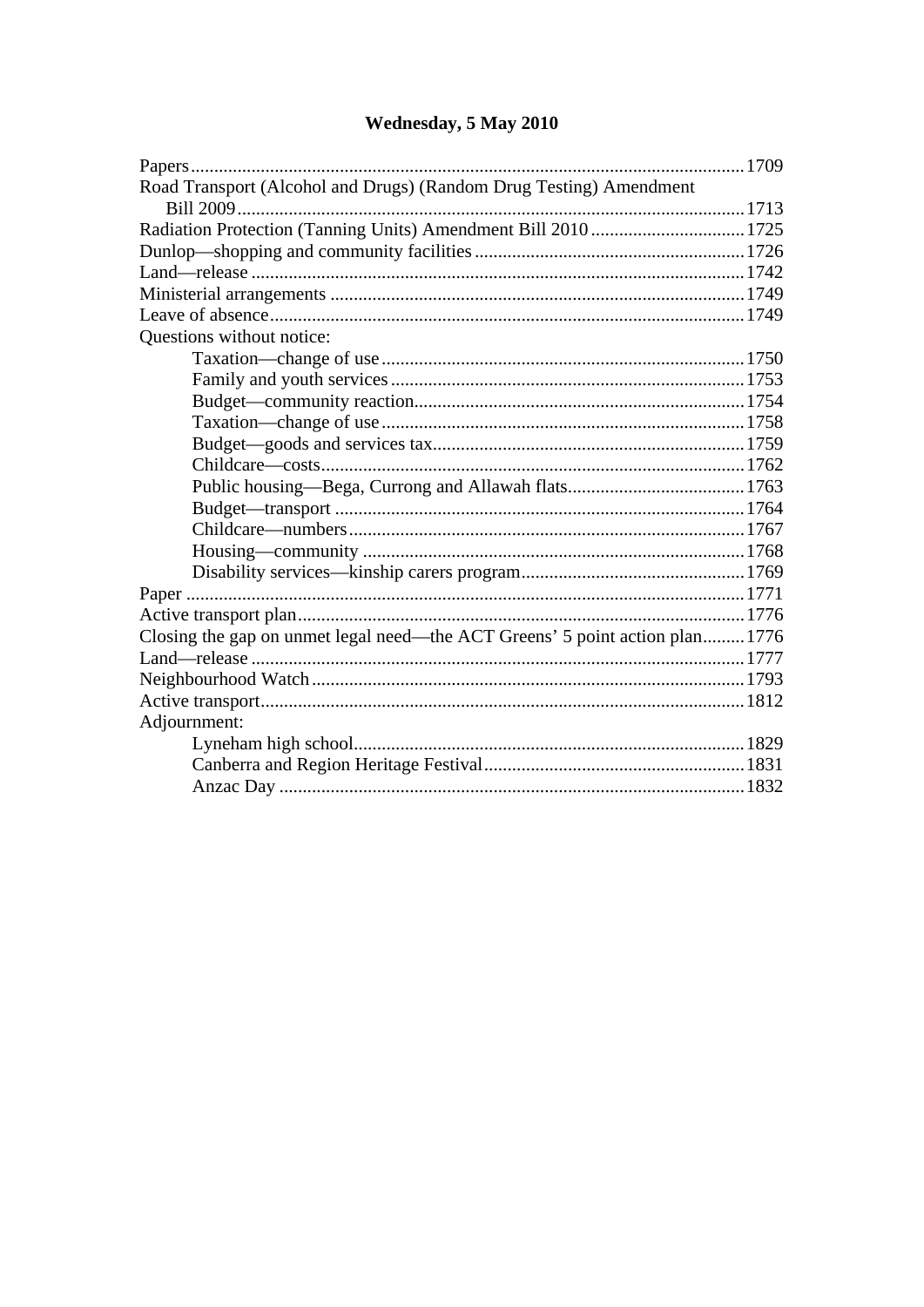# <span id="page-2-0"></span>**Wednesday, 5 May 2010**

#### **The Assembly met at 10am.**

*(Quorum formed.)*

**MR SPEAKER** (Mr Rattenbury) took the chair and asked members to stand in silence and pray or reflect on their responsibilities to the people of the Australian Capital Territory.

### <span id="page-2-1"></span>**Papers**

**Ms Bresnan**, by leave, presented the following paper:

Radiation Protection (Tanning Units) Amendment Bill 2010—Explanatory statement, dated 5 May 2010.

**MS PORTER** (Ginninderra) (10.03): I present the following paper:

Retirement Villages Bill 2010—

Exposure draft.

Supporting document, dated May 2010.

I seek leave to make a brief statement in relation to the paper.

Leave granted.

**MS PORTER**: It gives me great pleasure to table in the Assembly today the exposure draft of the Retirement Villages Bill 2010.

Some members will recall that I formally tabled *Retirement villages in the ACT: a discussion paper* in August 2008, which was compiled after extensive research into the retirement village legislation in other jurisdictions across Australia and a lengthy consultation process involving people living in or with an interest in living in a retirement village, the industry and relevant peak bodies.

At the time of tabling the discussion paper, I drew members' attention to the fact that the ACT has one of the fastest growing populations of older people in Australia. The 2006 census indicates there are almost 66,000 people aged 55 years and over living in the ACT. It is expected that by 2047 the proportion of people living in the ACT aged 65 years and over will represent 21.5 per cent of the total population. This is double the current elderly portion of our population. In fact, ACT government population projections predict that from 2006 to 2016 we will see a 5.2 per cent increase in people aged 60 years and over, moving from 13.7 per cent of the total ACT population to 18.9 per cent.

The challenges posed by our ageing population are increasingly becoming the focus of economic and social policy, not only for the ACT government but for government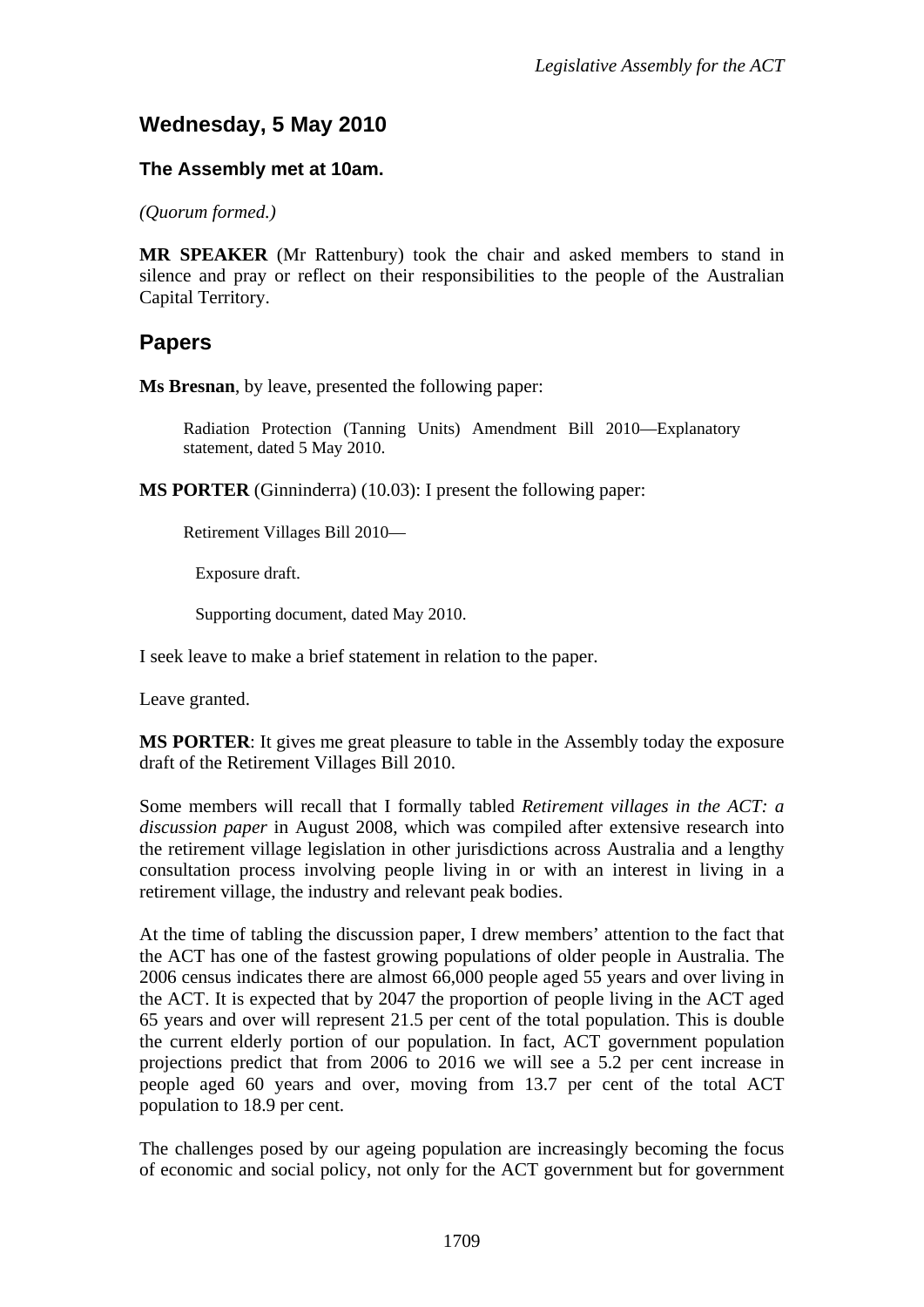at every level. As I said, we are facing a very real challenge in relation to the ageing of our population, the result of a decline in fertility rates, an increase in life expectancy and the ageing of the baby boomer generation.

As the population ages, people are expected to live longer, continue to actively participate in the paid or voluntary workforce, beyond what is traditionally the retirement age, and maintain a high level of general health and wellbeing. The ACT government is committed to responding to the needs of an ageing population, such as the health and wellbeing of older Canberrans, including the impacts of disability, housing and accommodation, support services for older people, transport and work and retirement issues, including ongoing employment opportunities and planning for retirement.

It is also worth noting that the ACT previously had quite a transient population, with Canberrans more likely to be without the constant support of extended family members. However, this trend is changing, with more and more people choosing to retire in the ACT or returning to Canberra after initially moving elsewhere to retire.

It is also expected that many people will seek to downsize their current living arrangements. For many older people in our community, remaining in the family home, large enough to raise a family and set on a reasonable-size block, may present challenges that, if not solved, may have a detrimental effect on one's wellbeing. However, as we are remaining healthier and more active in our community as we age, it was found during the consultation process that people contemplating a move to a retirement village may not do so until their 80th year and beyond. This phenomenon poses particular challenges for those managing retirement village living. As I said last year, because of this, it is important that individuals are able to make informed choices that continue to maximise their living arrangements and their independence as they grow older.

The ACT government continues to support positive ageing through a number of strategies, as we know. The Stanhope government has a range of initiatives to make downsizing more affordable for older Canberrans, to help people adapt their housing and to age in place.

In relation to aged care and independent living property developments, the ACT government is committed to working with the building industry and aged-care providers to reduce the time it takes to deliver high-quality aged persons accommodation. The whole-of-government case management approach has assisted proponents on virtually all projects.

However, I, as you know, have taken a personal interest in the welfare of people who have chosen to live in a retirement village environment, as a number of matters of considerable concern in relation to their living arrangements have been raised with me over some time.

When I first started to look into the issue of retirement villages, I found that legislation existed in every other state and territory in Australia that regulated this industry. In the ACT, it is currently governed under a code of practice, the Fair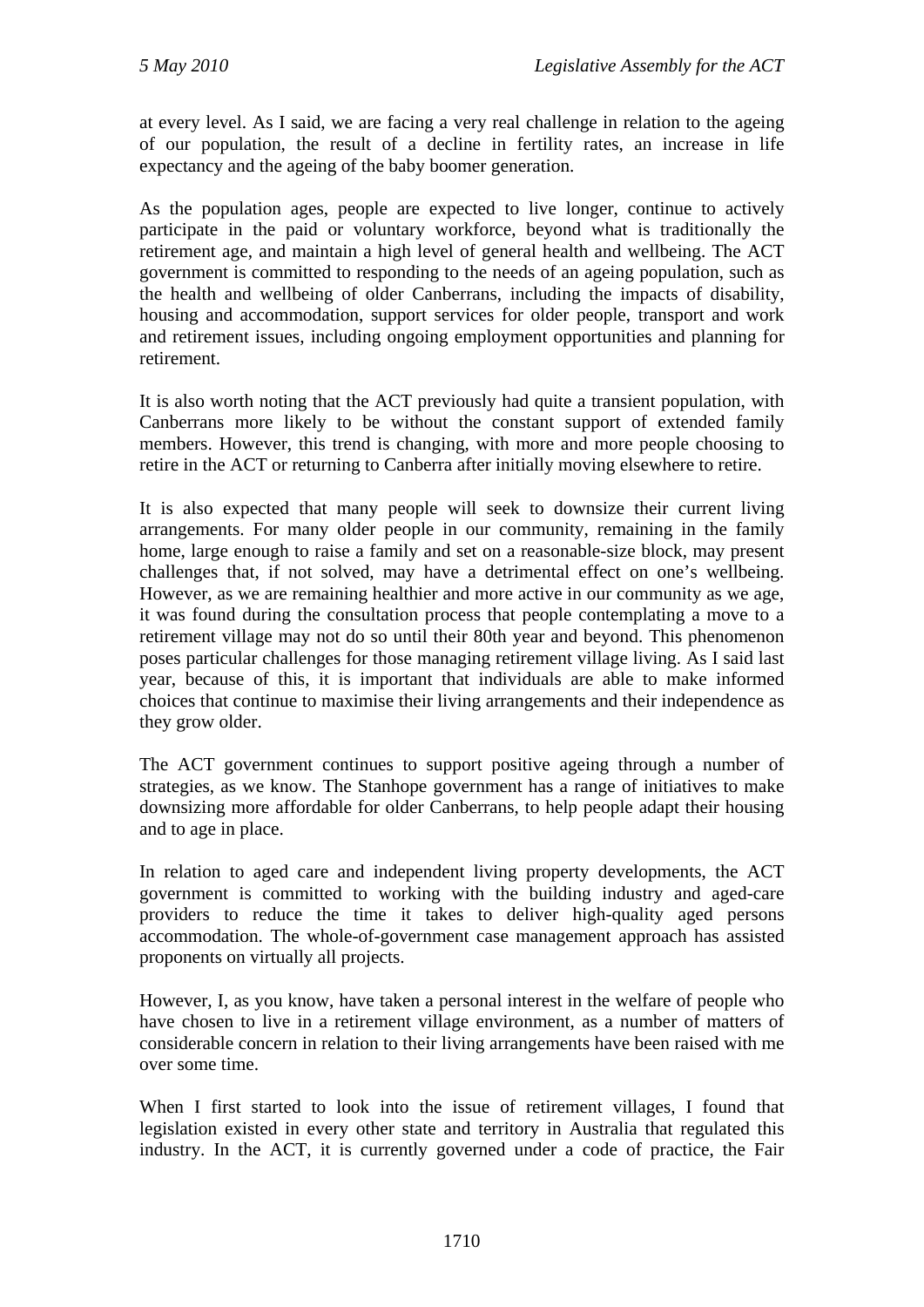Trading (Retirement Villages Industry) Code of Practice 1999**.** Through examining the legislation of other jurisdictions and after extensive consultation, I identified the need to bring the ACT into line with other jurisdictions.

A considerable number of written and verbal submissions were received during the consultation process, giving valuable insight into the specific and important areas of concern. Issues of concern broadly fell under the following: information disclosure, financial management and dispute resolution.

It was clear that there was a need for comprehensive legislation to be enacted in the ACT to regulate the retirement village industry, which was, and is, growing in size, due to our changing demographics, and is being joined by interstate players formerly governed by the legislation in their state of origin.

My initial discussion paper made 31 recommendations and identified several key areas of concern under those broad headings that I mentioned previously. The primary issues that needed to be addressed were around the adequate disclosure of information, particularly at the time of choosing to move into retirement village living, improved financial management and disclosure of financial information, and clear and accessible processes for dispute resolution when problems arise.

It was also apparent that some people who chose to live in a retirement village had varied expectations, some of which may not have been met, and possibly will never be met. For instance, many people believed, when signing a contract to buy into or lease a retirement village home, that they were then automatically entitled to move, if and when the time came, to higher need care that the owner may also have on the same property or adjacent to it—that is, a hostel or nursing home.

Nursing homes and hostels are governed by commonwealth legislation, the Aged Care Act 1997, and a person residing in a retirement village who believes, or whose carers believe, they need to move to such an institution need to be separately assessed and approved for such care. The decision as to whether a person is moved to an aged-care residential facility owned and managed by the same provider as the retirement village is based on availability at the time and the suitability of the facility. There is no automatic right.

It was clear that full disclosure of information relevant to this significant lifestyle choice was necessary to ensure that such decisions were based on a solid understanding of what was to follow. There is a great deal to consider, as you can imagine, and matters can be very complex and even confusing to some. Critically, people need to make informed choices about their living arrangements at all stages of their adult life.

As members would be aware, the discussion paper was subsequently released for further community comment, and I was very pleased to receive substantial comment and feedback at that stage of the process. I would also note that my office still receives considerable requests from people living in retirement villages in the ACT relating to the issues that I have described above, who are anxiously anticipating the passing of this legislation, as well as interest in its progress by industry and peak bodies.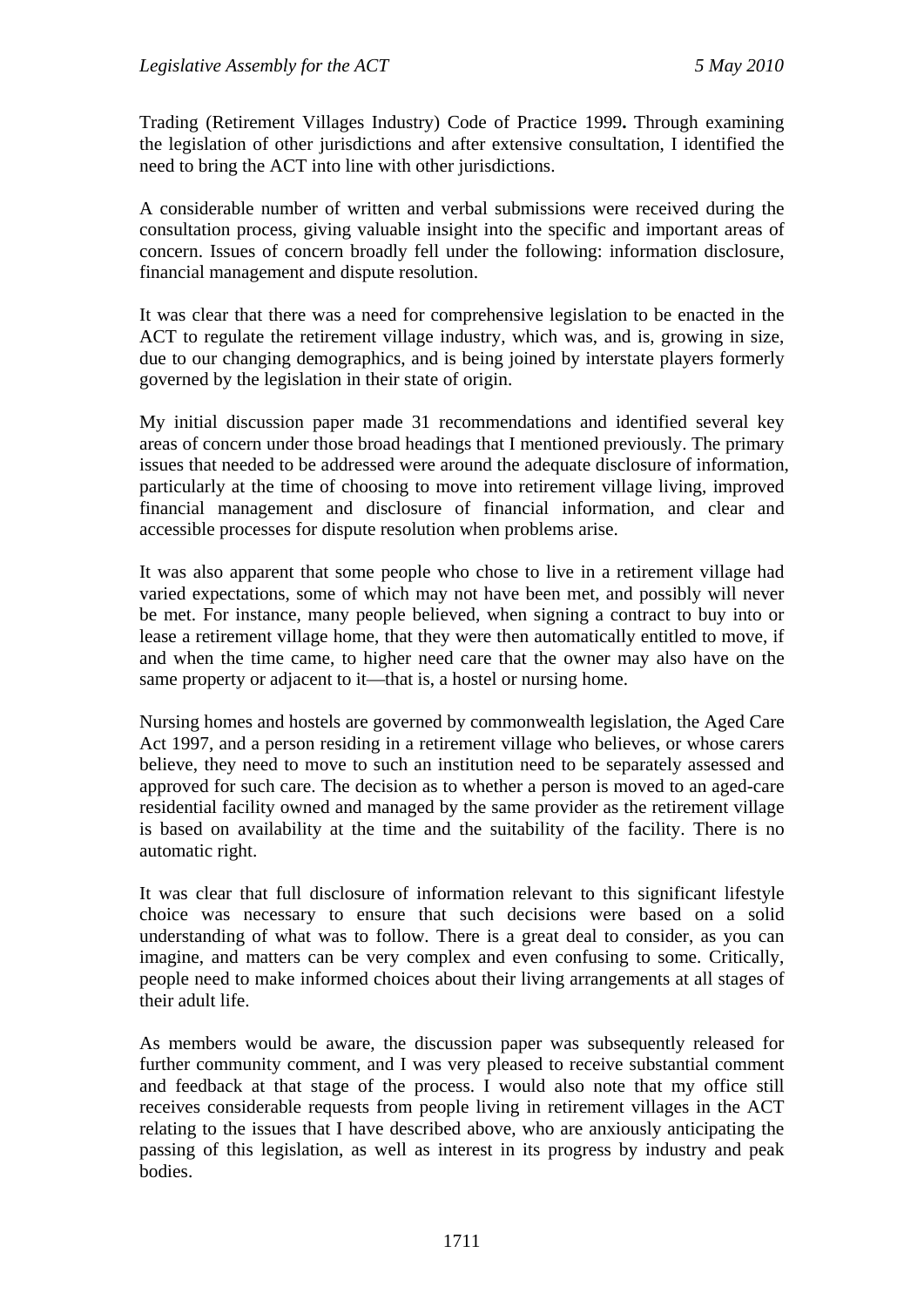I feel confident that the exposure draft of the legislation that I am tabling today will address the matter I have mentioned in a constructive way, giving certainty not only to those who choose to live in a retirement village but also to the industry.

The primary object of this bill is to promote consumer protection and fair trading practices in relation to operating retirement villages. It will also ensure that prospective residents have available to them the necessary information to make an informed decision as to whether or not retirement village living will best serve their interests. The information will be accessible, clear and consistent, and I believe that this will result in increased confidence in the industry. It will also promote growth and ensure the viability of the retirement village industry in the ACT, as well as assisting individuals in their choices.

This draft bill, once enacted, will see the consistent adoption of best practice standards for the retirement village industry and will provide a clear regulatory framework to ensure certainty for the retirement village industry in planning for future expansion. It will also encourage other industry players currently operating under legislation interstate to consider moving to the ACT and setting up business.

It is interesting to make a comparative analysis of what is occurring in other places in the world with similar demographics. The first retirement village did not appear in Japan until the early 1980s, yet there are now over 7,500 such establishments, known as silver peer units, in retirement communities in Tokyo alone, to support its rapidly ageing population. Traditionally, Japanese elderly continued to live with their children, but today many Japanese are opting for communal living facilities as they believe that their dignity will be best preserved through the independence that such establishments provide. Even in a family-oriented country such as Japan, a well-managed network of retirement villages provides a viable alternative.

Figures that were released earlier this year indicated that the retirement village industry is in a relatively strong position in Australia in spite of the problematic economic environment that we have been and are still currently enduring. In 2009, the number of retirement villages in Australia grew by four per cent, and the number of dwellings grew by five per cent. However, the figures that were released at this time also showed that the number of people living in these retirement villages grew by only 3.1 per cent, a figure obviously inferior to the level of growth in the number of villages. During the same period, there was a spike in interest in serviced apartments. A loss of confidence in the retirement village industry was identified as the primary reason for this trend. I believe the underpinning legislation that I am proposing will help to generate greater confidence in the industry.

Members will be aware of this government's strong commitment to all aspects of positive ageing. One has only to look at the recently released positive ageing strategy for evidence of this. Throughout this process, I have been pleased to receive the support of my colleagues, and the commitment of the Chief Minister before the last election, when he was also then the Minister for Ageing, that should a Labor government be formed after October 2008, this government would table retirement village legislation, a promise that I am fulfilling by tabling this exposure draft today.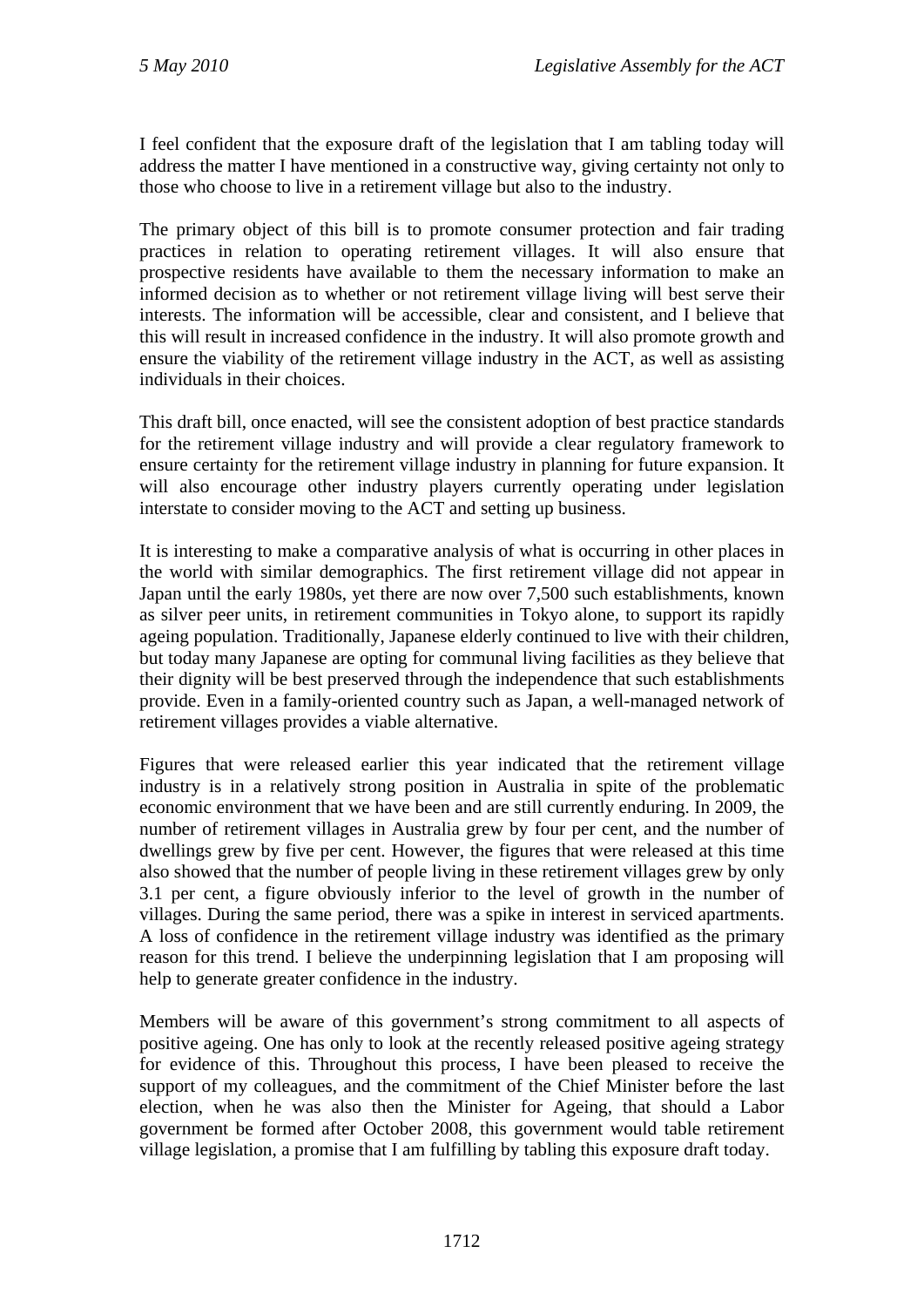I would particularly like to thank the staff of the parliamentary counsel for their assistance in drafting this legislation. Here in the Legislative Assembly, members are very fortunate to be able to call upon an array of dedicated professionals to help us in our work, and I would like to recognise the contribution that was made in this process.

I would also like to thank former staff members Emma Smith and Annika Hutchins for their contributions throughout the early stage of this process, and of course my current staff, Andrew Hunter, Charles Njora and Jack Simpson. I would also like to thank other supporters that have been helping me throughout this process with the consultations, such as the peak bodies and the retirement villages themselves, in helping me through that process of consultation. It has been a long journey and it is important to recognise those who played a role in the formative days.

I believe this draft legislation, when it is finally enacted, will provide the people of Canberra with adequate protections when moving into retirement village living arrangements, whilst also providing certainty for the industry. Interested parties now have an opportunity to comment on the draft exposure bill, and I look forward to receiving this feedback. I am sure the final bill, when it is tabled in this place, will meet the needs of all stakeholders.

## <span id="page-6-0"></span>**Road Transport (Alcohol and Drugs) (Random Drug Testing) Amendment Bill 2009**

Debate resumed from 17 March 2010, on motion by **Mr Hanson**:

That this bill be agreed to in principle.

**MR STANHOPE** (Ginninderra—Chief Minister, Minister for Transport, Minister for Territory and Municipal Services, Minister for Business and Economic Development, Minister for Land and Property Services, Minister for Aboriginal and Torres Strait Islander Affairs and Minister for the Arts and Heritage) (10.17): Mr Speaker, let me say at the outset that the government has no in-principle opposition at all to the introduction of random roadside drug testing as a road safety initiative to deter drug driving. I have previously outlined the process that the government proposed to pursue, accepting Mr Hanson's bill that has been proposed in relation to this.

Members will recall that when this issue was raised previously, in our last sitting week, I indicated that the government would release a discussion paper and that from the discussion paper we would take submissions. We would then prepare an exposure draft bill. It was my expectation then that the Assembly would agree to debate the bill that the government proposes to introduce cognately with Mr Hanson's bill.

At one level I regret that Mr Hanson has decided not to support that particular process and wishes to proceed unilaterally with his legislation today, in the face of advice from me and from the government that we were engaged in a process—a process of community consultation—in relation to roadside drug testing and that that process has not yet concluded. I must say, Mr Speaker, that I welcome the joint submission that the government received from you and Ms Bresnan in relation to our discussion paper.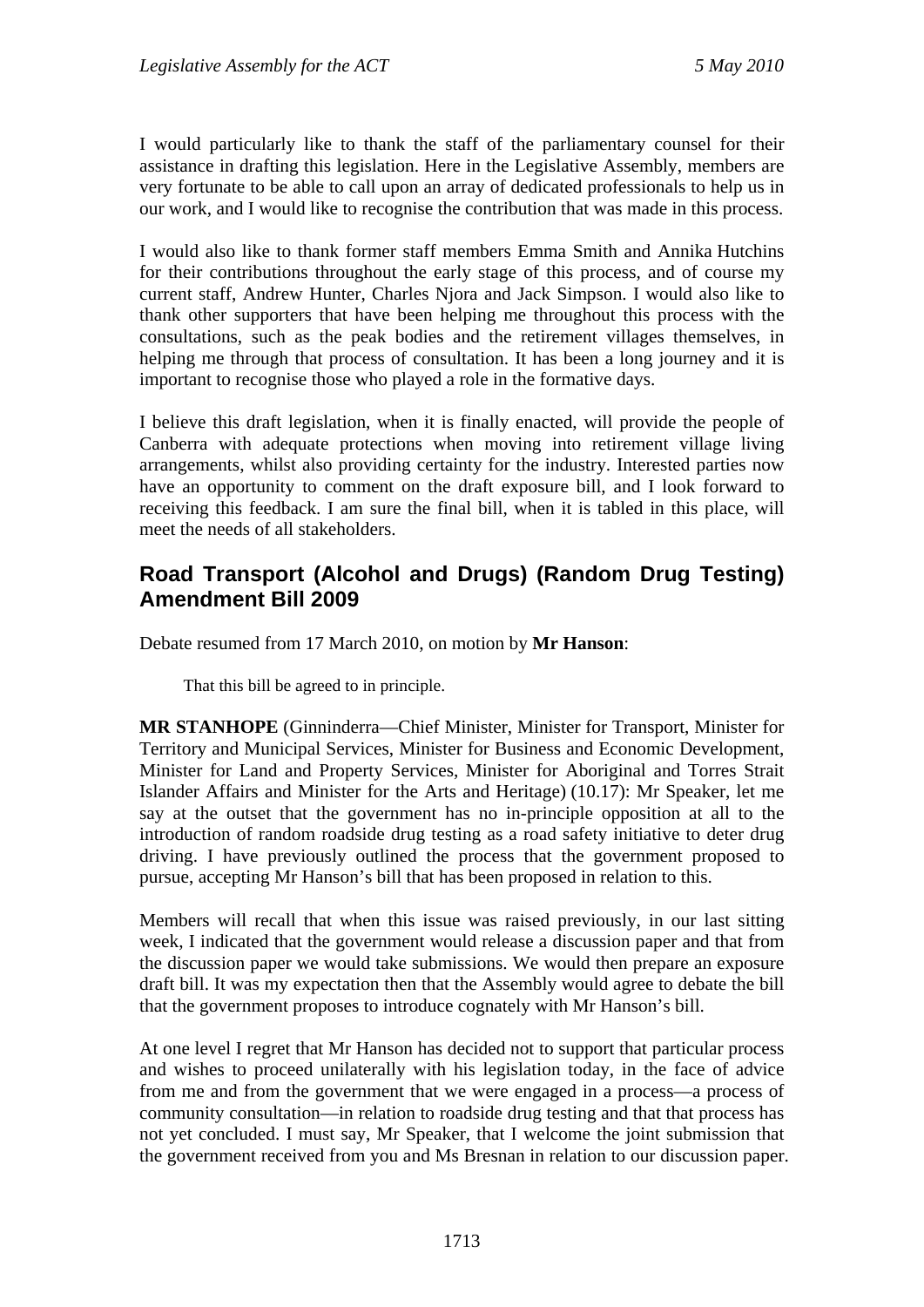We are still awaiting one significant submission that, it has been indicated to us, is under preparation but has not yet been concluded. That is a submission from ACT Policing on the issues pertinent to a roadside drug testing regime.

That is the position the government finds itself in at the moment in relation to this proposal. We have foreshadowed an alternative process because we do have some genuine concerns with some of the technical aspects of Mr Hanson's approach and proposal. We have issued a discussion paper. We have invited submissions. We have received submissions. ACT police have indicated to us that they would prefer some additional time in which to prepare their submission. In the context of that advice from me today, I am not quite sure of the wisdom of a process that proceeds in the absence of formal advice from those that would be charged with implementing the scheme and those that would be responsible for the legislation, who have indicated they wish to be involved but have not yet been able to conclude their consideration.

I understand that the bill is being presented; we are going to debate it. Ms Bresnan advises that the position the Greens have arrived at is that they are prepared, because of the significance and importance of the issue, to proceed to the in-principle stage today and that there would be agreement then to adjourn the detail stage. The government would welcome that if the Assembly were minded to adjourn at the in-principle stage to give the Assembly an opportunity to consider some amendments.

I am not quite sure how the process would work if this bill is agreed to in principle today, but I would have hoped that there was some capacity then, through the detail stage, for issues that may, for instance, be raised by ACT Policing and be incorporated in a government response, to be debated cognately, say, in June, when we next return. We could conclude the debate on Mr Hanson's bill, which the government now is happy to do, but would welcome an opportunity to be able to present amendments at that stage, amendments which I imagine will flow from the outcomes of the consultation which the government is currently undertaking.

I should say—and I say this genuinely in acknowledgement of an undertaking that I gave last time, an expectation that I had—that I did indicate an expectation that TAMS would have concluded the drafting of a bill by this stage. They have not. I acknowledge that an undertaking or an expectation that I aired when last this matter was raised has not been met. I accept responsibility for that, but the department has had some capacity constraint and has not been able to conclude drafting. I acknowledge that. I did give an undertaking that I would have draft legislation that members could consider by today, and I do not. I accept that and ask for the Assembly's understanding.

I indicate that the government are prepared to support this matter moving through in principle. We will not support it in principle, but I accept that it will be agreed to in principle and I would like an opportunity to then have the matter adjourned so that the Assembly has the benefit of amendments that the government would propose to bring to the Assembly for consideration.

Having outlined the government's position, I will just say briefly now that the core of the concerns that the government has with this bill is our belief that, for random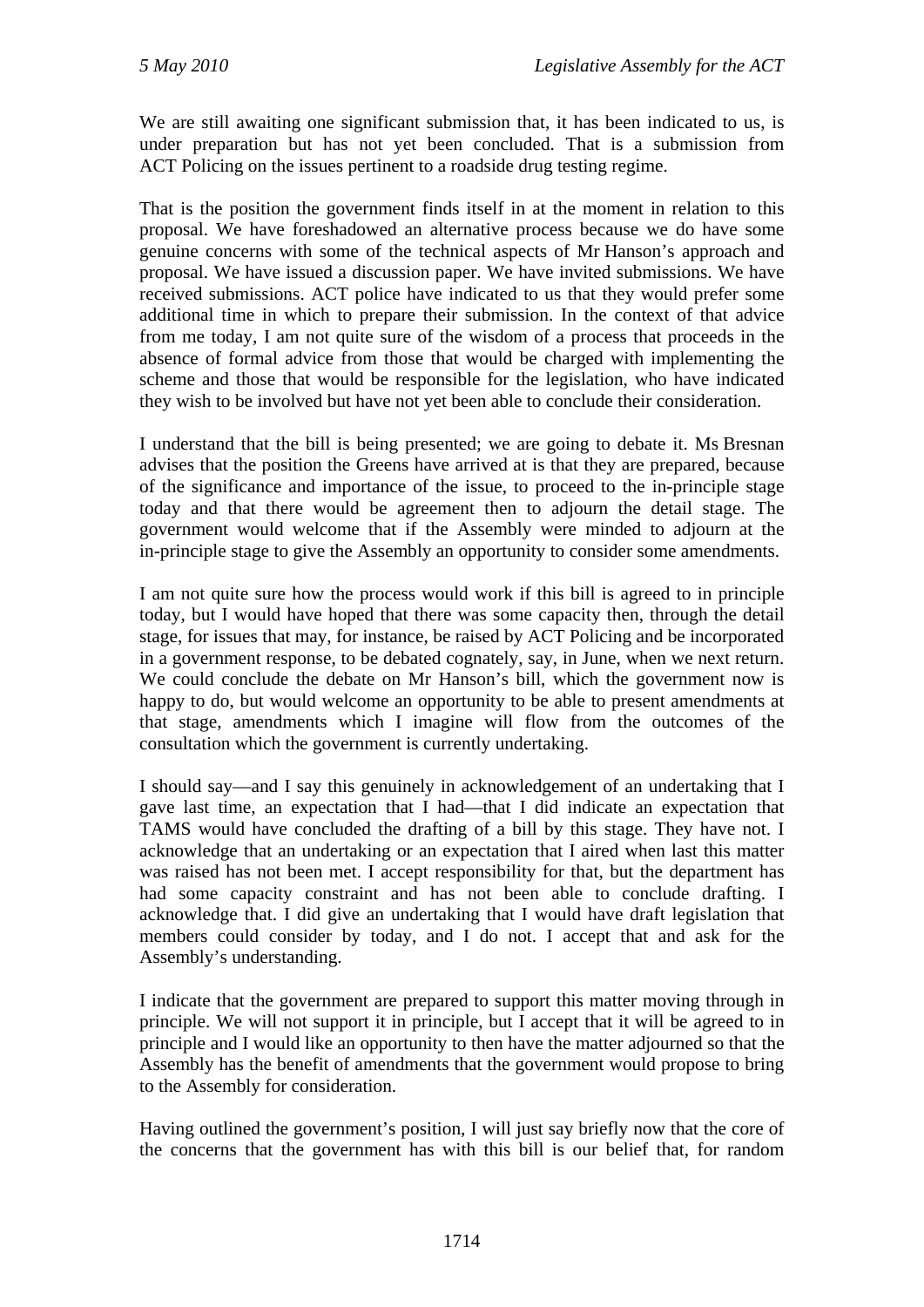roadside drug testing legislation to have the road safety effects intended, the legislation does need to be very carefully crafted and does need to be crafted or drafted in the right way. To that extent, it is important that it be understood not just by legislators, the courts, politicians and perhaps the police, but by the general public at whom it is aimed. We have genuine concerns that this bill can be improved upon in those regards.

We think there are some serious flaws that make this particular approach impractical for the courts to uphold, particularly when random roadside drug-driving charges get to the court. We believe that aspects of the way in which this particular model for roadside testing has been crafted will make it very difficult for the police to undertake random roadside tests. That is the advice which my department provides to me, and it is advice that I choose to accept. Mr Hanson has another view. Indeed, Mr Hanson can rightly claim that his model is based very much on the Victorian model. I am advised that there are differences and exceptions which are important in relation to the similarity between the two.

As I say, I would welcome an opportunity at the detail stage to be able to put forward some proposals for change to some of those issues. Some of the issues which we will go to in amendments that we would propose to move go to what I am advised is the impracticality of the nature by which the tests will be undertaken as a consequence of the approach Mr Hanson proposes. For instance, I am advised that there are issues in relation to clause 5 of the bill and the definition of "approved drug screening device" as a device that can "give an indication of the concentration of the drug in the person's oral fluid". The technical advice that I have received from the department is that there are serious issues and concerns with that particular approach to determining whether or not a person has taken drugs. I am advised, for instance, that, firstly, the equipment currently available for accurately determining the concentration of a particular drug in a person's oral fluid is not appropriate for use in high volume roadside drug screening programs. The roadside screening and analysis devices currently in use in Victoria and in other jurisdictions, including Tasmania, are designed primarily to detect the presence of certain illegal drugs. They do not provide an evidentially certain indication of the concentration of those drugs in a person's oral fluid.

You might say that you will not get to that because you will, by other devices, insist that there be no concentration. So in fact, whilst it is determined or explained or defined as a process that actually determines the presence—that the approved drug screening device is designed to determine the concentration of the drug in the person's oral fluid—it will never, ever get to that because there will be a nil concentration determined. But that is incredibly clumsy. In an evidentiary sense, if these matters are challenged in court, I am advised that, after a charge, these matters will create very significant evidentiary issues for a prosecutor.

The experience from random breath testing programs in other places, I am told, shows that a high volume of random roadside tests must be carried out each year in order to produce a change in driver behaviour. Essentially, unless there is visible enforcement of the legislation, people who would drug drive would not be deterred. And, because police have no access to a screening device that can measure the concentration of a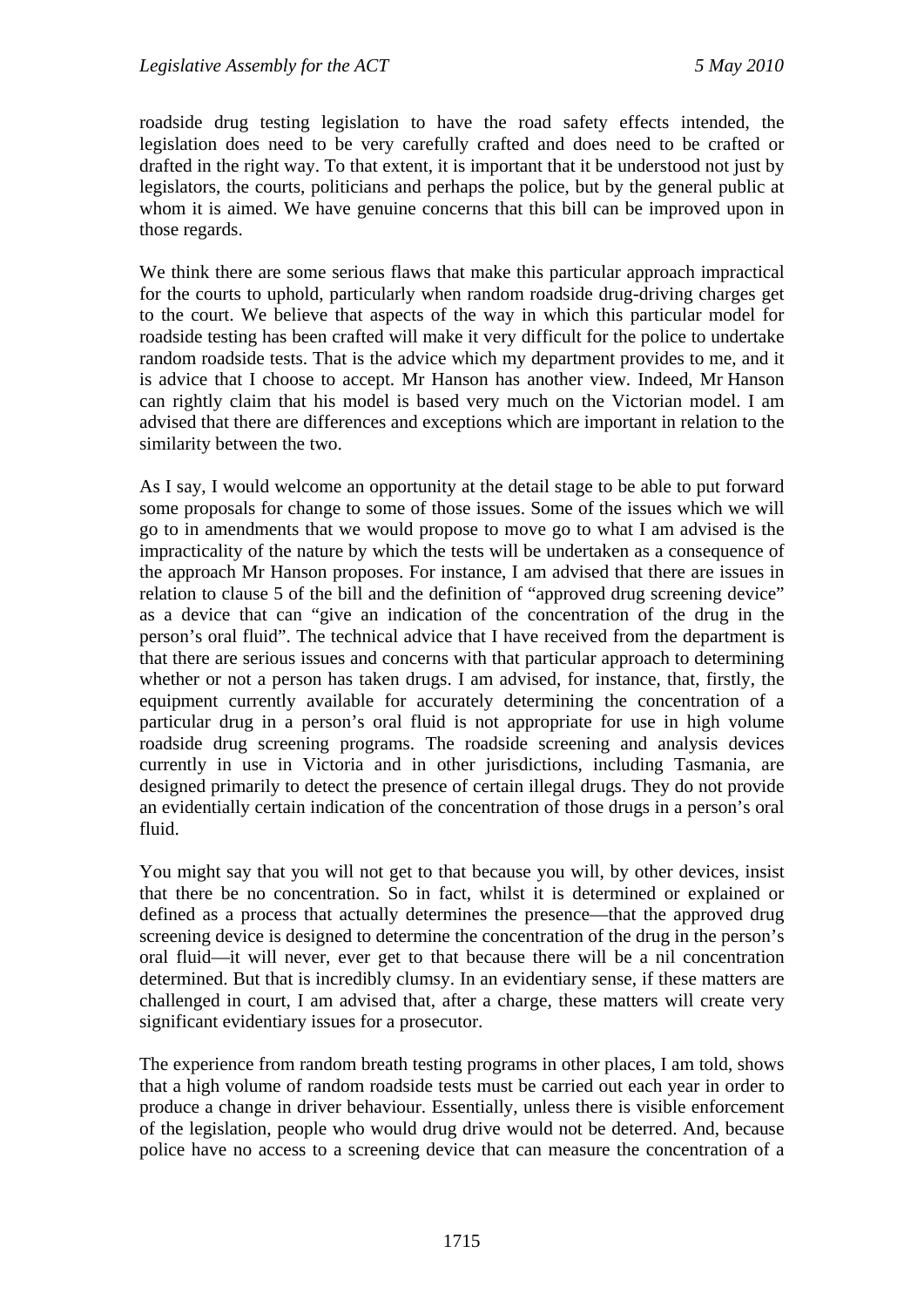drug in a person's oral fluid—because it simply does not exist—it is impossible to implement the random roadside testing scheme that Mr Hanson envisages through this legislation. As there will be no random roadside aspect to the legislation because high volume testing cannot be undertaken through limitations on technology, there will be no cultural effect. No behaviours in our community will change as a result of the legislation drafted on this model.

Another reason that has been presented to me as a result of my department's understanding of this particular issue is that any drug testing regime based on a prescribed concentration approach to roadside screening tests is impractical because it assumes, quite wrongly, that it is easy to detect the level of a prescribed drug in a person's oral fluid and to set a legislative limit for oral fluid or blood concentration that statistically correlates to the actual risk of driving impairment at that drug concentration level.

For alcohol, there is a clear statistical correlation between the level of alcohol detected through breath analysis and the level of alcohol in the blood. By contrast, the relationship between drug levels in oral fluid and drug levels in blood is far less clear. The quantity of a drug present in a person's oral fluid can be substantially affected by factors that are unrelated to the quantity of drug actually ingested, such as the person's oral fluid production rates or the person's hydration levels.

Significantly, some drugs that are found in oral fluid are not actually secreted in saliva at all. An example is THC, which is the primary psychoactive substance found in cannabis. Although THC is not secreted in saliva, it can be detected in a person's oral fluid for a short time after ingestion because it binds to mucosal cells in the person's mouth and throat, and those cells act to "contaminate" the person's oral fluid. The method of ingestion affects the rate at which THC is bound to those cells. For this reason, oral fluid analysis does not provide a reliable indication of the quantity consumed, although it is a good means of detecting recent cannabis use.

As I mentioned earlier, another significant problem that the department advised me of is that, with a prescribed concentration approach to drug-driving laws, there is comparatively little statistical information on the relationship between the quantities ingested, the resulting concentration in oral fluid or blood and any associated risk of driving impairment.

The data that we do have, which are primarily derived from blood taken from road accident victims, clearly show that taking certain illegal drugs before driving increases the driver's accident risk. How that risk level changes, either with dosage or as drugs are metabolised and withdrawn, the relationship between blood or oral fluid concentration and impairing effect needs more research.

It is known that some drugs in the stimulant class—amphetamine-based drugs—have their greatest impairing effects as they wear off rather than when they are at their highest blood concentration. For drugs in this category, a system based on prescribed concentration could be especially dangerous, as users may delay driving until the drug starts to wear off, at which point the level of driving impairment may be at its greatest.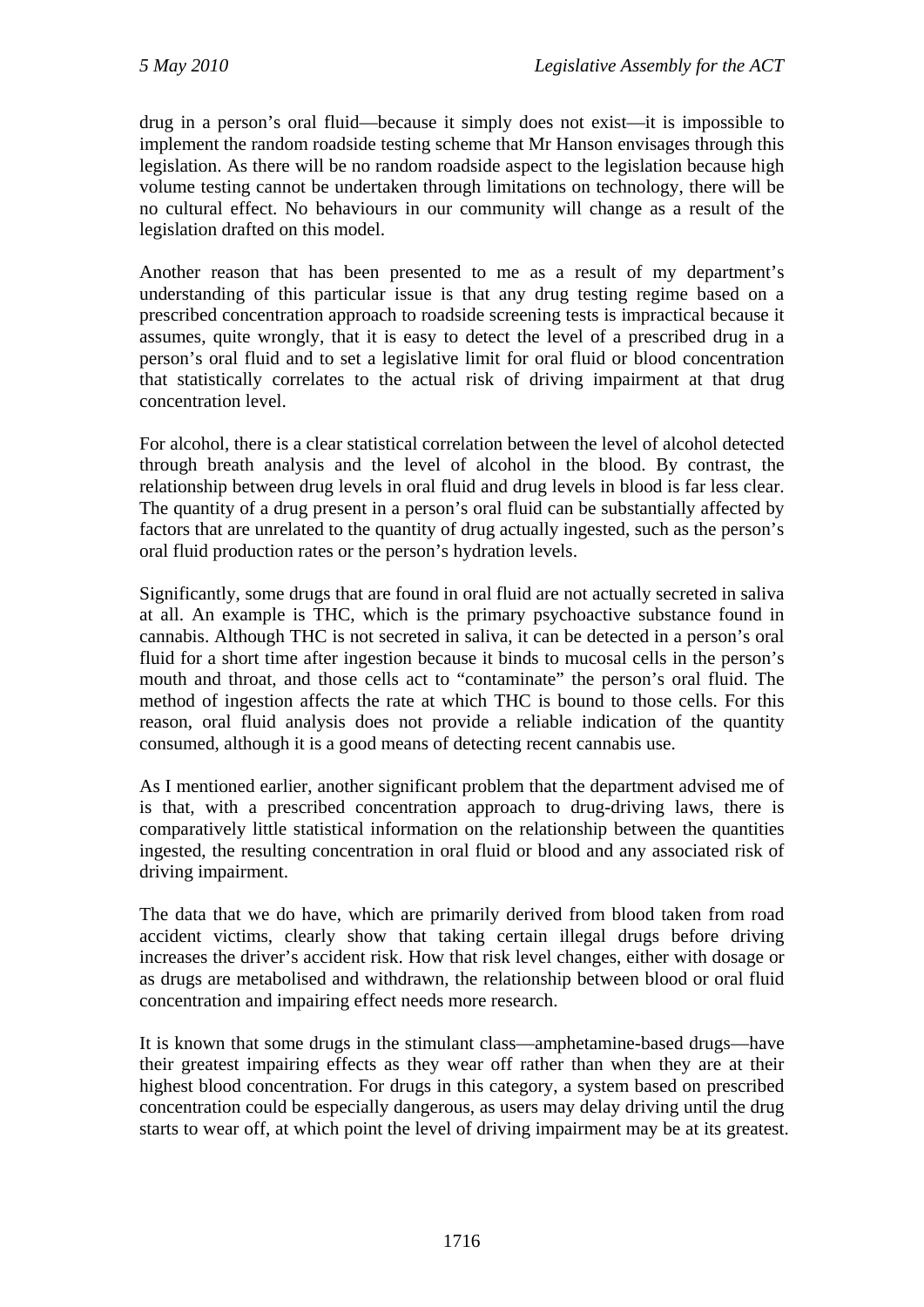The difficulties in setting a "safe" level of drug use for drivers are implicitly acknowledged in the bill itself. Proposed new section 11(4) makes it clear that there is no prescribed concentration for cannabis or methamphetamine, both of which have been detected in statistically significant numbers of drivers involved in accidents. The bill also anticipates that other illicit drugs will also not have a specific concentration prescribed in legislation.

It seems to me, and this is the advice of the department, that it is not particularly helpful to create an offence of "exceed prescribed concentration" and then elsewhere in the legislation, after creating the offence of "exceed prescribed concentration", have a "no concentration" limit in relation to the prescribed concentration.

In the context of message, and the cultural effect and the desire to change behaviours, which is what legislation such as this and drink-driving legislation are all about, it is counter-intuitive to create a drug testing regime based on prescribed concentration sending the message that we are about prescribed concentrations, with the implicit or subliminal message being that there is a concentration of drug that you can imbibe or consume that will not affect your capacity to drive—and then, in other places in the legislation, in the fine print in the regulations or as a subparagraph somewhere, say, "And by the way, the prescribed concentration in relation to the ingestion of marijuana or methamphetamine is nil." It is counter-intuitive and it is clumsy in a legislative sense, particularly when there are alternatives.

That is the point that the government is making. This is a clumsy model—a prescribed concentration model which is achieved by then declaring that the concentration that is prescribed is nil. That is the fundamental concern that my department and the government have. There is another and better model than a prescribed concentration model, particularly where, if any are prescribed, the concentration is nil.

From comments that Mr Hanson has made in the media, I understand that it is his proposal to declare a zero concentration in relation to all prescribed substances. That is a nonsense approach. That is a nonsense.

**Mrs Dunne**: He is struggling.

**MR STANHOPE**: No, I am not. You know it is just a logical absurdity. It is an absurdity that you cannot, when driving, exceed the prescribed concentration—

**Mrs Dunne**: The fact that you are behaving like this shows that you are struggling.

**MR STANHOPE**: I am not struggling a bit. It is just illogical. It is a nonsense to create a whole legislative regime based on a notional concentration. By the way, you have created this whole edifice around a model based on a proscription—

**Mr Hanson**: Is that your one argument?

**MR STANHOPE**: No. I could reread the speech. I will start again. I will go back to the start and repeat the concerns that the government has.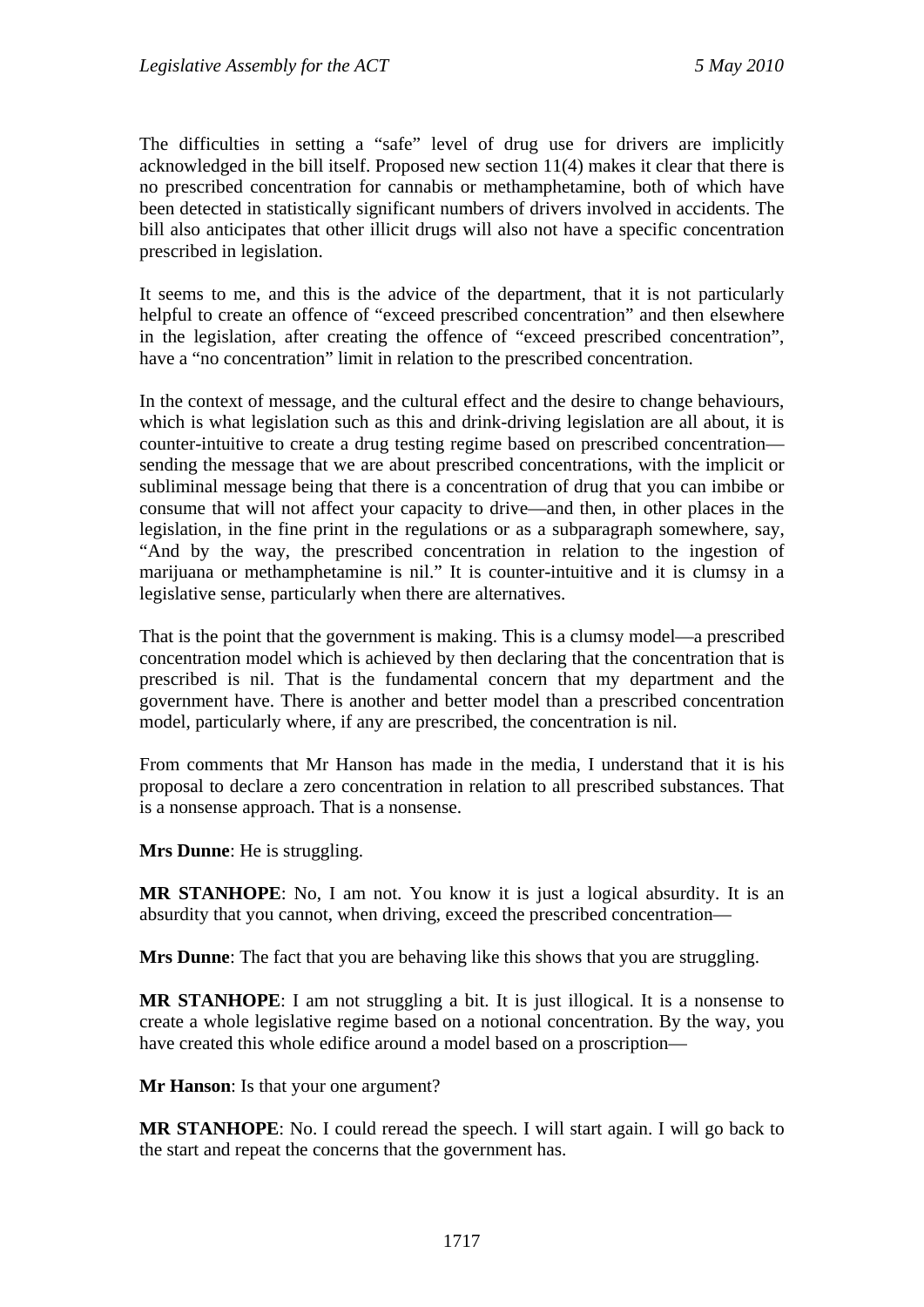**Mr Hanson**: Do you need to because you have run out of puff?

**MR STANHOPE**: No. If you were not listening, I am more than happy to start again. The point is this, as I say. The difficulty in setting a safe level of drug use, as Mr Hanson proposes, for drivers is acknowledged in the bill. There was some tweaking once Mr Hanson had pointed out to him by me the essential absurdities. He rushed off and produced a few amendments. Proposed new section 11(4) deems to address the concerns that I have raised.

So concerned was Mr Hanson that he went out and introduced amendments to his own bill, realising how flawed it was. He then determined that the prescribed concentration of cannabis—

#### *Mr Hanson interjecting—*

**MR STANHOPE**: Actually, after I embarrassed him in relation to this. What concentration of cannabis do you propose is safe? What concentration of methamphetamine? And there is the issue of the cultural change which we seek to address through legislation such as this. That is what it is all about. It is about mass testing to drive cultural change.

We have this confected approach about an "exceed prescribed concentration" approach to drug testing. Then, in the fine print, a late amendment seeks to clarify that any concentration is the prescribed concentration. As I say, how does that send the message in relation to driver change? And the use of the term "any" in prescribing a concentration is ambiguous. Is a zero concentration actually or rarely any concentration? Can you do it? Are you convinced that you can? How can any concentration be a zero concentration? If it is a zero concentration, it is no concentration. If so, everyone would be guilty of an offence, whether they used drugs or not. But the offence is said to be committed if a person has "a concentration of drugs in the person's blood equal to or more than the prescribed concentration". If the prescribed concentration is none, and we all had none, we would have a concentration equal to the prescribed concentration.

It really is a very flawed approach. This is what happens when you have got an essentially flawed piece of legislation. You belatedly seek to amend it to overcome the flaws and you simply create more ambiguities such as these. Is a zero concentration any concentration? If it is no concentration, and I have no concentration, do I have any concentration? I can see the fun that lawyers would have with it.

I look forward to debating this again. I regret that I was not able to have a brief available. I do apologise for that. I regret it. It would have been far easier for us all if we had the two proposals to debate side by side. I am happy for this matter to proceed in June and look forward to debating it cognately then.

**MS BRESNAN** (Brindabella) (10.38): The ACT Greens will be supporting this bill in principle, and I will be moving to adjourn this bill at the commencement of the detail stage. It is the ACT Greens party policy to support legislation that makes driving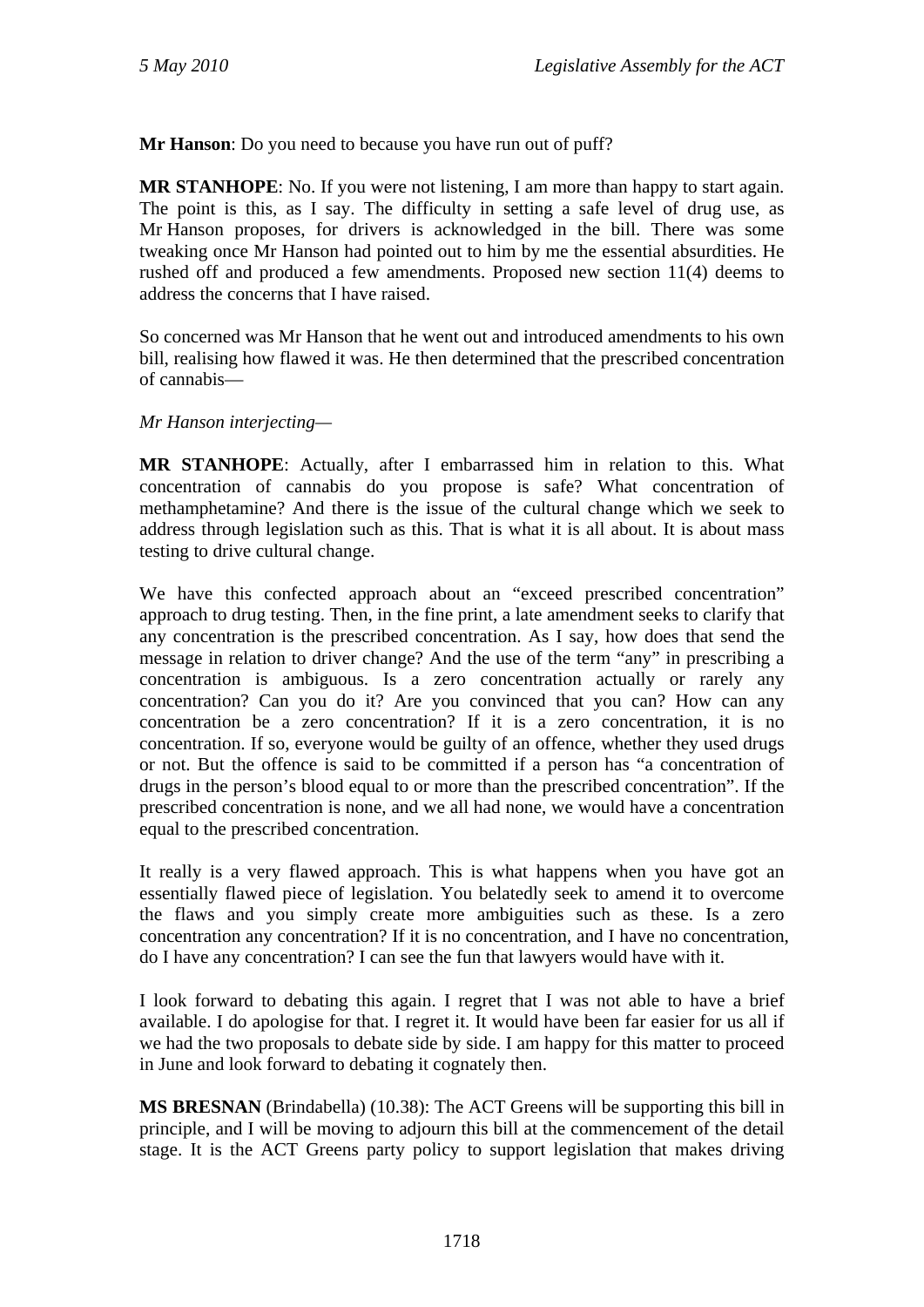under the influence of illicit drugs a traffic offence, and it is on this basis that we support putting the framework of this legislation in place to be amended upon receipt of the government's consultation paper and the results from that consultation.

We have had concerns with both the government and the opposition approaches to implementing random drug testing legislation. On the government side, we have seen delays to considering and releasing a legislative package, and I appreciate that the Chief Minister did note that they had intended to have that tabled this week. However, whilst the government have taken a step of conducting wide community consultation, we have been somewhat left in the dark as to the form of the legislation that is being considered by the government.

We have been asked to adjourn or oppose the opposition's legislation based upon future government legislation on the same topic, which is an approach we have had concerns with as we cannot judge the relative merits of legislation which does not yet exist. In light of this particular bill having remained on the notice paper for over six months, we believe we cannot continue to delay the in-principle debate on this issue.

Additionally, we have concerns about statements the government have made regarding opposition to this bill—we have heard some of them today in the Chief Minister's speech—in particular, statements made through media releases and today that this bill cannot be practically implemented when it is clear that the central operative elements of this bill are based upon the Victorian model of legislation which has been in effective operation for a number of years.

On the opposition side, whilst they have put together a basic legislative model that has been based upon the operation of random drug testing in Victoria, the ACT Greens do not believe there has been sufficient consideration in consultation with ACT-based groups that have interests in road safety and drug legislation, nor has there been sufficient detail provided to address the specific human rights concerns about this legislation.

We acknowledge and thank Mr Hanson for passing on to us his response to the scrutiny of bills report. However, whilst we agree that, legislatively, the provisions regarding drug testing are similar to those for drink driving, there does need to be consideration of the fact that the impact on human rights may be greater due to the technology used possibly being more invasive. We acknowledge and understand the urgency Mr Hanson has expressed in regard to implementing a form of random drug testing measure. However, it is the position of the ACT Greens that we must take the opportunity to gather input from the community in order to have the best possible model for drug testing legislation.

Furthermore, consideration will need to be given to practical elements of implementation. Whilst we understand that Mr Hanson has held discussions with groups such as the NRMA and the AFPA, we expect that the consultation report will provide guidance as to how the legislation can best interact with other elements of a successful anti drug driving strategy.

The ACT Greens, as Mr Stanhope did note, made a submission to the ACT government's discussion paper on drug driving in the ACT. In that submission we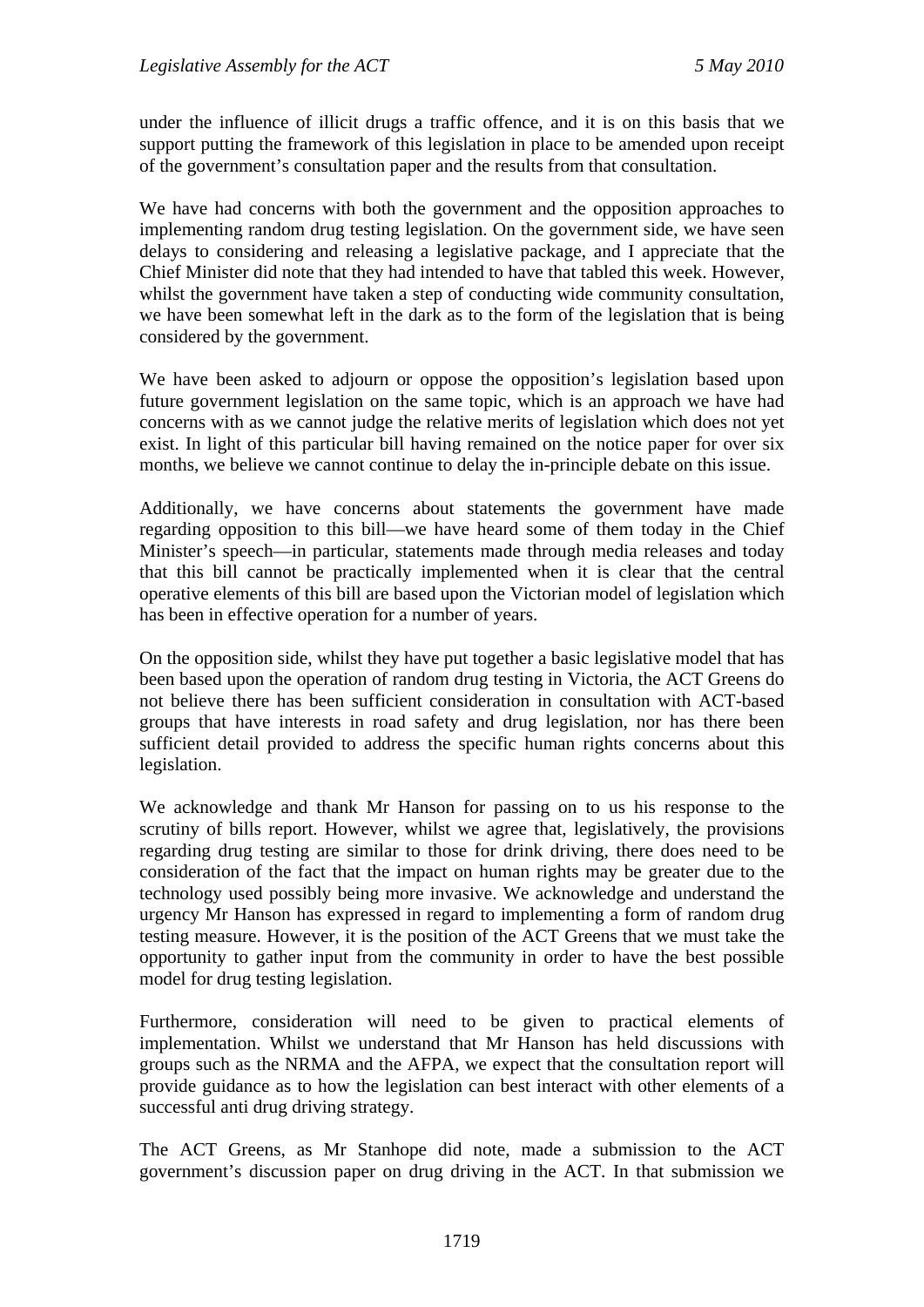outlined five principles which we think are going to be important to achieving best practice random drug testing legislation. Firstly, drug driving as a traffic offence. This offence should be based around our current drink-driving laws and established solely as a traffic offence with equivalent penalties to a low to moderate drink-driving offence.

The second principle we outlined was that a positive test not be used to justify further searches. We support the comments that are made in the government's discussion paper that set out the need to specify permitted uses for evidence gathered under any RDT legislation. In order for any RDT legislation to be accurately described as a road safety measure, the use of evidence must be restricted to prosecutions for drug driving or drink-driving offences.

Thirdly, all technology should be fully considered. There has been quite some discussion about a \$40 figure that has been quoted a number of times, but we believe that we should be looking at all possible technologies that can be used. We recognise that oral fluid analysis is the technology used in all Australian jurisdictions where random drug testing takes place, but we do not believe that this should prevent the ACT from examining other options, including trace particle detection.

Principle 4 was government responsibility for drug-driving education. I think we should note that there is a concern that research on drug driving has indicated a low level of understanding of the effects of drug use upon driving ability, particularly among drug users. Research conducted in Victoria showed that over 90 per cent of alcohol users understand that alcohol seriously impairs the ability to drive, but up to half of drug users do not believe that drug use negatively affects their ability to drive. This highlights the fact that education will be a very important part of it along with whatever legislation is implemented.

Principle 5 was that all drugs that can impair should be included. I do appreciate and understand, as Mr Hanson has outlined to us, that his legislation is constructed in a way which allows for regulation guidelines to enable the inclusion of other drugs in a scheme if the technology becomes available. I do think we have that flexibility there in the legislation we currently have and will agree to in principle today.

The ultimate goal of this bill is to reduce the incidence of drug driving, and the experience of both drink-driving campaigns and drug-driving campaigns in other states has demonstrated the importance of community engagement with the process, something that we feel the government approach offers.

I reiterate that the ACT Greens support drug-driving legislation, which is why we are agreeing to this bill in principle today. However, we believe it is important to ensure we get the most appropriate legislation. We support the basis of the legislation put forward by Mr Hanson but believe it is very important for the government's consultation process to be allowed to proceed and to come to a conclusion to inform the legislation that is eventually implemented in the ACT.

**MR HANSON** (Molonglo) (10.45), in reply: I find it remarkable that the Chief Minister has deserted his post. If he took this issue seriously, he would still be down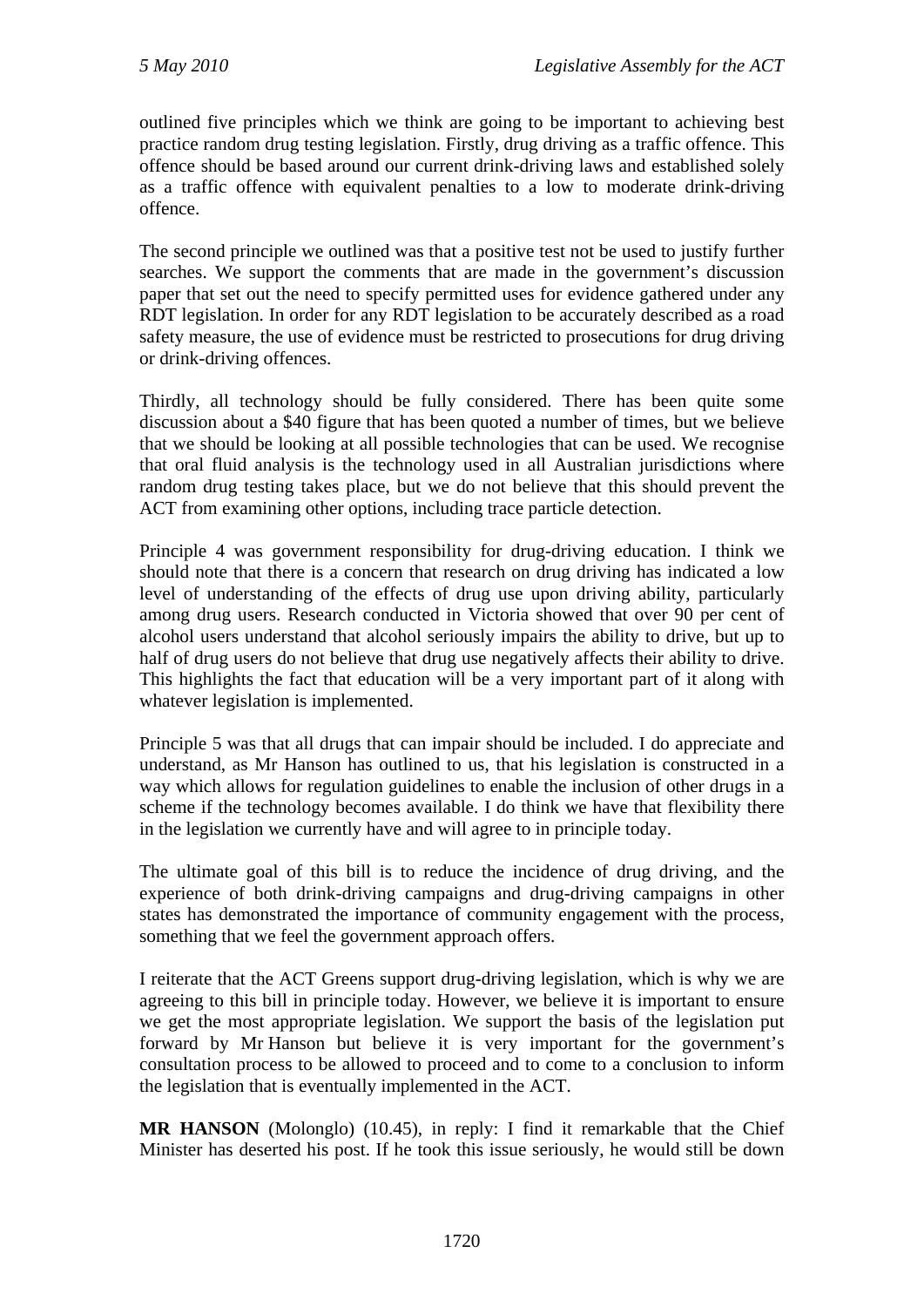here. Some 50,000 drug tests were conducted in Victoria this year, 80,000 were conducted in New South Wales and absolutely none were completed in the ACT. For seven years this government has sat on its hands. In fact, when a similar bill was introduced by Mr Pratt in 2005, Mr Stanhope described it as a redneck bill. After seven years of demands of urgency from the community, from the AFPA and from numerous organisations, and even after I tabled my bill in December that sparked this government into some form of action in February, the government has still been too lazy and too inept to actually bring forward what it promised—that is, draft legislation.

They have had their opportunity; they have had more than enough chances. Whilst this government sit on their hands—the bulk of Mr Stanhope's energy was spent criticising me for my legislation—this government have done absolutely nothing in terms of practical action to introduce this very important road safety initiative into the ACT.

What we know is that there are people on our roads right now driving under the influence of drugs. We know that that impairment will cause traffic accidents, and we know that people in the ACT have died on our roads and will continue to die or face serious injury as a result of people on our roads driving under the influence of drugs.

I turn firstly to some of the comments Mr Stanhope made in criticism of my bill. When Mr Stanhope realised that we were actually going to be debating this in February—actually we then deferred that based on agreement with the Greens after discussion—he put out a very rough series of press releases and this new model of consultation, funnily enough on the same day that the bill was due to be debated in February. At that stage, he said Labor's scheme was based on Victoria's successful model in that it tested for the presence of a drug. So he said then that he had a government scheme and it was based on the Victorian model. Where is this scheme? There is not a scheme. That was a fiction.

He said it was based on Victoria's model. He has today come into this place and said, "Actually, I do accept that Jeremy's model is based on the Victorian model, but we don't like that; we're going to come up with something else." Was he lying or was he mistaken in February when he said that his own scheme was based on the Victorian model, the model that he spent 15 minutes here today criticising? There is an utter contradiction, and what is quite clear is that Mr Stanhope's agenda in this, now that he has been dragged kicking and screaming to a point where he is going to have to introduce random roadside drug testing, is, "I don't care what the legislation is, as long as it's not the Liberal legislation." He will do everything in his power to avoid that. "We want the Victorian model. Oops, that's Jeremy's model—mistake. No, we support something else." We are still waiting to see what that is.

Let me turn to the other great fiction in Jon Stanhope's argument, and that fiction is that we are going to prescribe a safe level of random drug testing. I will go through some of the press releases and some of the false claims that Mr Stanhope has made about the technical elements of this bill. In a press release dated 24 February, Mr Stanhope asserted my bill intends to allow a safe level of consumption for illegal drugs by prescribing limits for illegal drugs. However, if you read the bill— Mr Stanhope clearly has not—what it says is that for a prescribed illicit drug any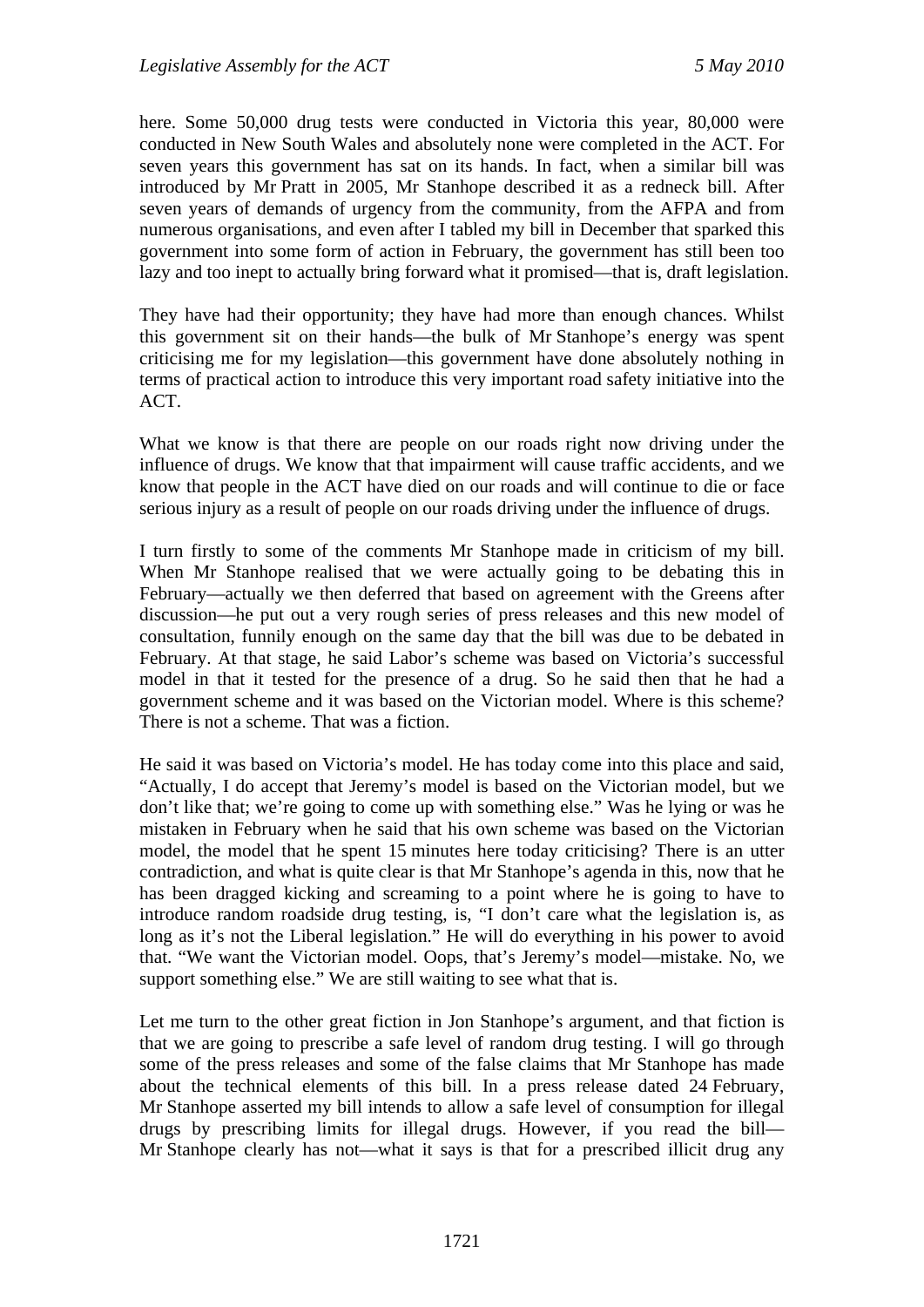concentration of the drug present in the blood or oral fluid of a person would be an offence. What that is saying is that any concentration of an illicit drug is an offence.

The reason that we prescribe a level is because Victoria's model is a drug and alcohol bill. Obviously, alcohol is a legal substance and there is a prescribed limit, and we know that that is .05. But for illicit drugs the quantity is zero. That language that I have used is the exact same language from the Victorian bill, and I will read now from the Victorian legislation, which Jon Stanhope supported in February and said his own scheme was based on but which he is now criticising. The Victorian legislation states:

… "prescribed concentration of drugs" means, in the case of a prescribed illicit drug, any concentration of the drug present in the blood or oral fluid of that person.

It is exactly the same language. Every single argument Mr Stanhope has raised today is based on the absolutely false premise that my legislation would allow safe limits of driving under the influence of illicit drugs. This is a scheme, I would like to add, that has been successfully implemented in Victoria since 2003. It has been running there very successfully. As far as I am aware, there have been no court cases that have challenged those results, and what we find is that 50,000 tests a year in Victoria have been conducted. So Mr Stanhope's whole argument attacking my bill is based on an absolute falsity.

It is quite clear that the government does not want to work with the opposition on this bill. When I tabled the legislation in December I said:

… I wish to state that the opposition is happy to work with the government and the Greens on this bill. The community expect us to act on this and they will not tolerate any political party that plays politics with road safety and with people's lives.

I have worked with the Greens. I have to say that we have had a number of meetings on this and they put in submissions and they have worked cooperatively with us on this issue. But I have had absolutely nothing from the government except for false criticism put out in very hurried press releases. In fact, I wrote to Mr Stanhope in February and implored him to work with me on this. I have received no response. The only response that we have seen from Mr Stanhope has been a series of press releases that he has put out that have criticised my legislation absolutely falsely. There is absolutely no argument in any of his criticisms.

The second point that he has made in his press release—I am not sure if he is sticking by this one now because it was hurriedly issued in February—is that my legislation requires the police to prove that the impairment was directly caused by the drug rather than some other factor such as fatigue or illness.

**Mr Seselja**: Was he not telling the truth in his press release?

**MR HANSON**: I think there is quite a clear indication that he was not. My legislation does not do that. It actually states that if a police officer has reasonable cause to suspect that a person's behaviour or appearance indicates that a person may be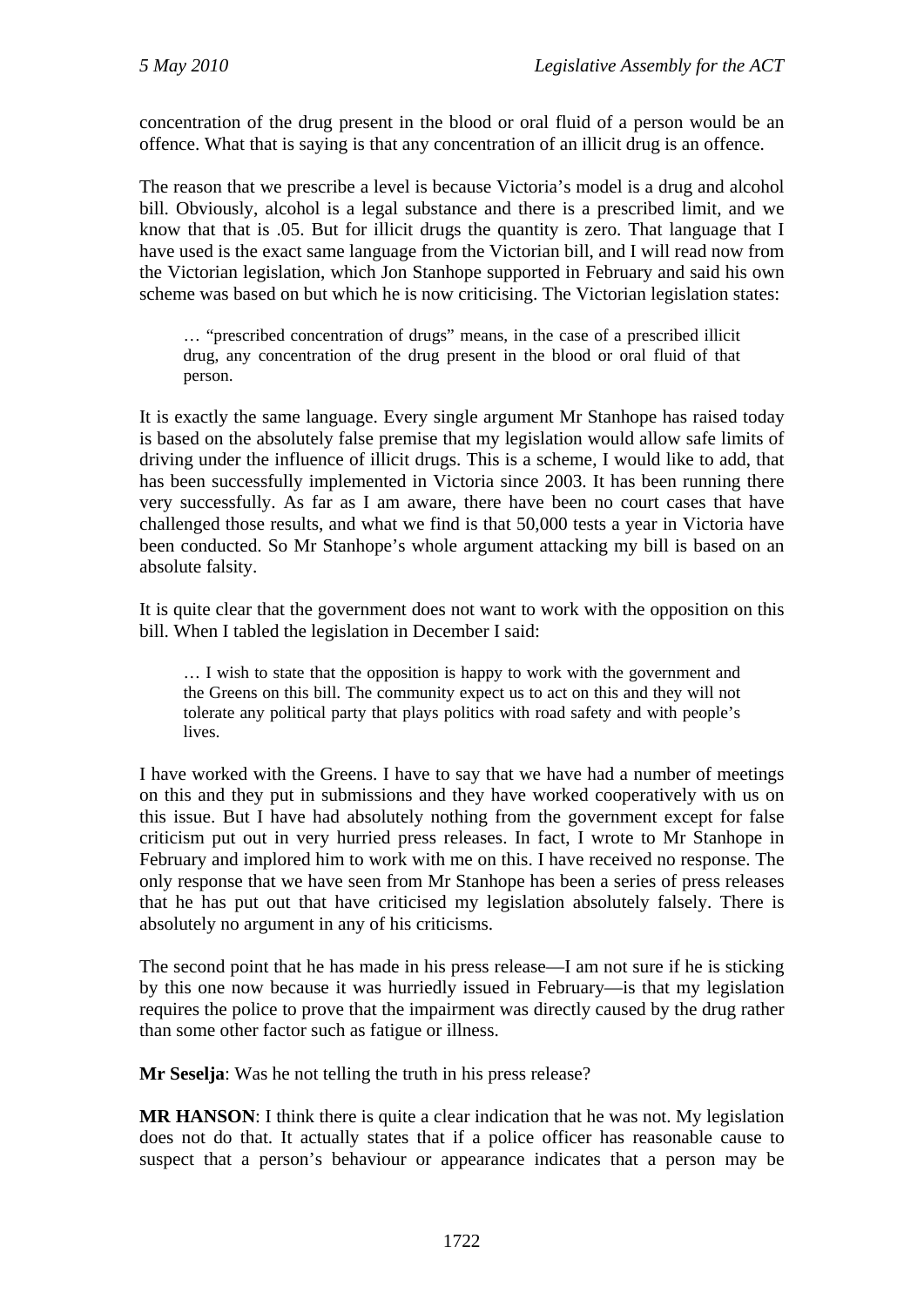impaired for a reason other than alcohol alone, the police officer may require the person to undergo an assessment for impairment.

We are still waiting to see the government's legislation. But the criticism of mine went even further. In the press release dated 24 February, Jon Stanhope said that my bill would allow a driver to get behind the wheel high on cocaine or LSD as long as their blood levels did not exceed an unspecified safe level. If that is not scaremongering, if that is not trying to say to the community, "Under Hanson's bill, people are going to be driving around on cocaine and LSD as long as their levels don't exceed an unspecified safe level," I do not know what is. That is scaremongering. A very simple reading of my bill, which is based on the Victorian legislation, would have shown that, for an illicit drug, any concentration is an offence. Everything he said in his scaremongering press releases has been false.

Another criticism he made was in terms of the number of drugs that I prescribed. I prescribed two drugs. Victoria has three, but when they first introduced their legislation they prescribed two, the same two that I have prescribed. But the regulations allow the minister to prescribe further drugs. That allows flexibility in this legislation. It does not mean that for all drugs that are not listed you simply get away with it. It is now for the minister to determine, based on the testing regime and equipment that is introduced by the government, what drugs will be tested for. Again, that is a point of false criticism from Mr Stanhope.

It is true that I have introduced an amendment. I circulated that on 17 March, but I would like to specify that that is an important technical amendment that was picked up by the drafting office. It relates to using the results of oral fluid tests and proceedings for an offence under the act. This was an omission that was identified following the tabling of the bill in December, and it is central to the operation of the bill. I accept that. I note that the scrutiny of bills committee also identified this, and I thank them for their comments in picking that up. I also thank the parliamentary counsel's office, who have been invaluable in their assistance in drafting this. It was a technical amendment; the bill is entirely workable.

We have reached a point today where we will agree in principle, and I am very glad of that. That sends a very clear message to the community that random roadside drug testing is coming. The community has got to a point where it is doubtful after seven years of inaction by the Stanhope government that this is ever going to happen. We have seen that confirmed by their failure to do what they promised and actually bring forward any legislation, even draft legislation, for us to look at to compare. Maybe that is because when Jon Stanhope said in February that his regime was based on the Victorian model and then realised that mine was also, he has had to reverse his position and come up with something new and he is struggling to do it. I simply do not know.

I look forward to the results of the consultation, but I note that back in 2008 and since this legislation was introduced in Victoria and since the opposition brought in a bill in 2005, there have been numerous roundtables and consultations. In fact, there was a government paper, and submissions were received from ACT Policing, the Australian Trucking Association, Civil Liberties Australia, Clinical Forensics ACT, Drug Free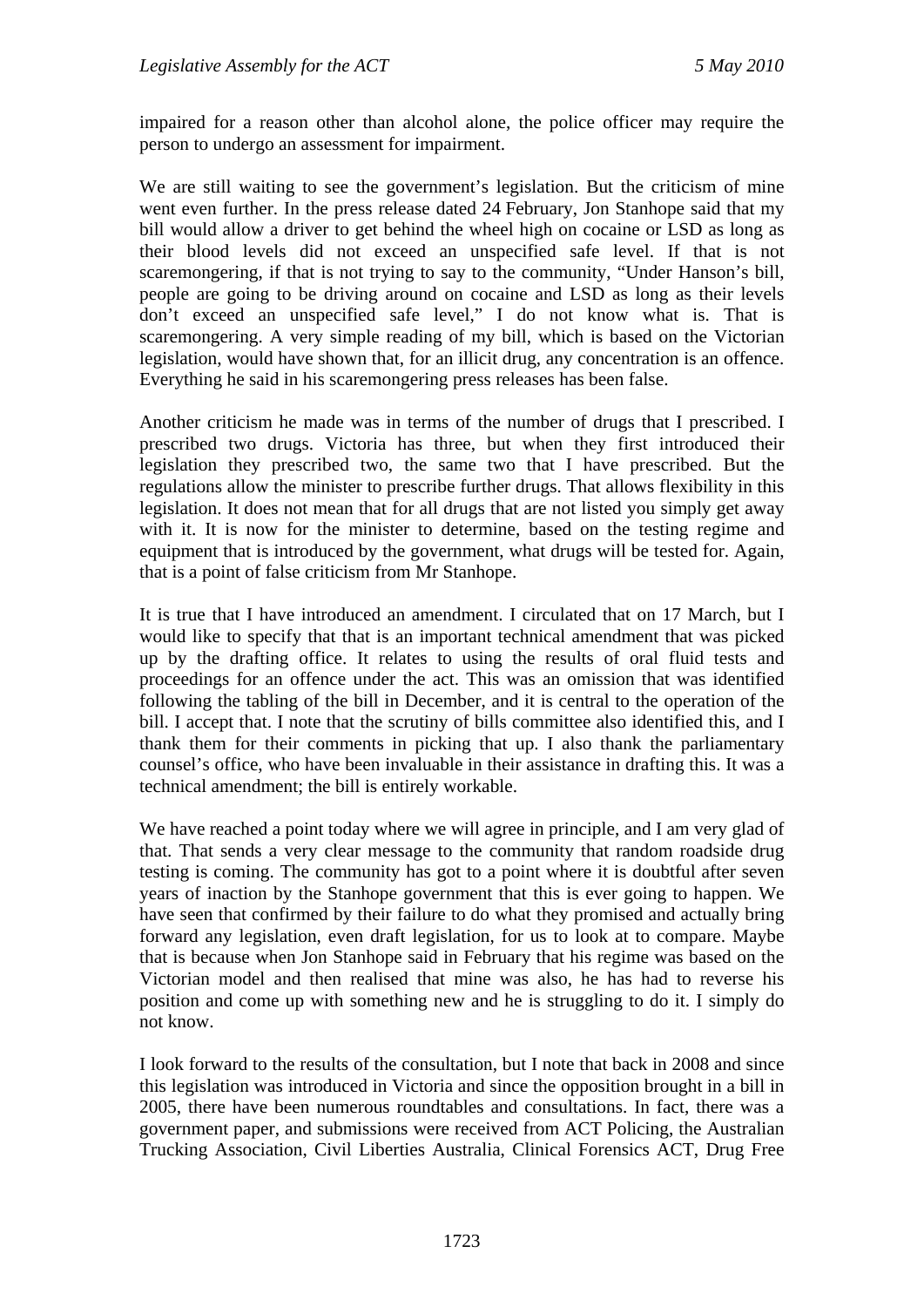Australia, Australasian Institute of Drug and Alcohol Testing Incorporated, Families and Friends for Drug Law Reform, Guardian Interlock, UnionsACT, DIRECTIONS ACT, Social Research and Evaluation Pty Ltd, NRMA Motoring and Services, ACT Democrats and so on. To suggest there has been no consultation on random roadside drug testing in this community would be somewhat misleading.

However, I do want to make sure that this legislation is as good as can be. I would like to have seen this debated and agreed to in February so that we could have had this legislation out there in the community and giving police the power to get drug users off our roads. But I accept that we are working in the environment of the Assembly and that the Greens want to wait until they have seen the results of the latest round of consultation. When that comes forward, I look forward to working collaboratively with the other parties.

The time has passed, Mr Stanhope, for nitpicking. I think you need to look at the concerns that you have raised about my legislation and realise that they are not correct. You need to understand the way the legislation is written is entirely appropriate. I welcome any government submissions that are put forward or amendments to my bill. I welcome them from the Greens and I welcome them from the government.

Obviously, what we want to do is make sure that any legislation that is passed in this place relating to random roadside drug testing is the most effective legislation that we can have. I welcome that. That is something that we should have done in February. Having tabled the legislation in December, we had ample opportunity, after all the consultation over years in this community, to look at that legislation in that period. We could have come back in February to debate that legislation and say: "These are some amendments, some from the Greens, some from the government. Let's have this legislation enacted into law." The Greens asked at that stage that I delay until March so they had further time to look at it, and I agreed. In March we could have done that, but we find ourselves again—although we have agreement in principle here today, and I certainly welcome that—with extra delay, and we are waiting now until maybe June before we can get to that point.

I implore the government and I implore the Greens, but particularly the government in this case, to sit down and read the bill, make sure that you understand it, try and work with the bill rather than simply looking at it from a point of view of criticising and opposing it, and come to me with constructive amendments. I will welcome them. We will work together and make sure that we get a bill in this place that gives our police the powers to act. We will fully support you when you want to then move out into the community and introduce random roadside drug testing. There will be resource implications that we will need to look at, but we will give you our in-principle support for what it is that you want to do. We know that there will be education programs that you will need to run, and there may be other procedural changes that flow. We look forward to working with you on that.

What we do not want to see, and what the community does not want to see, is the opposition and the government squabbling over "my legislation's better than yours". We have reached a point now where that decision has been made. It will be the opposition's legislation that will be tabled in this place that will be agreed to in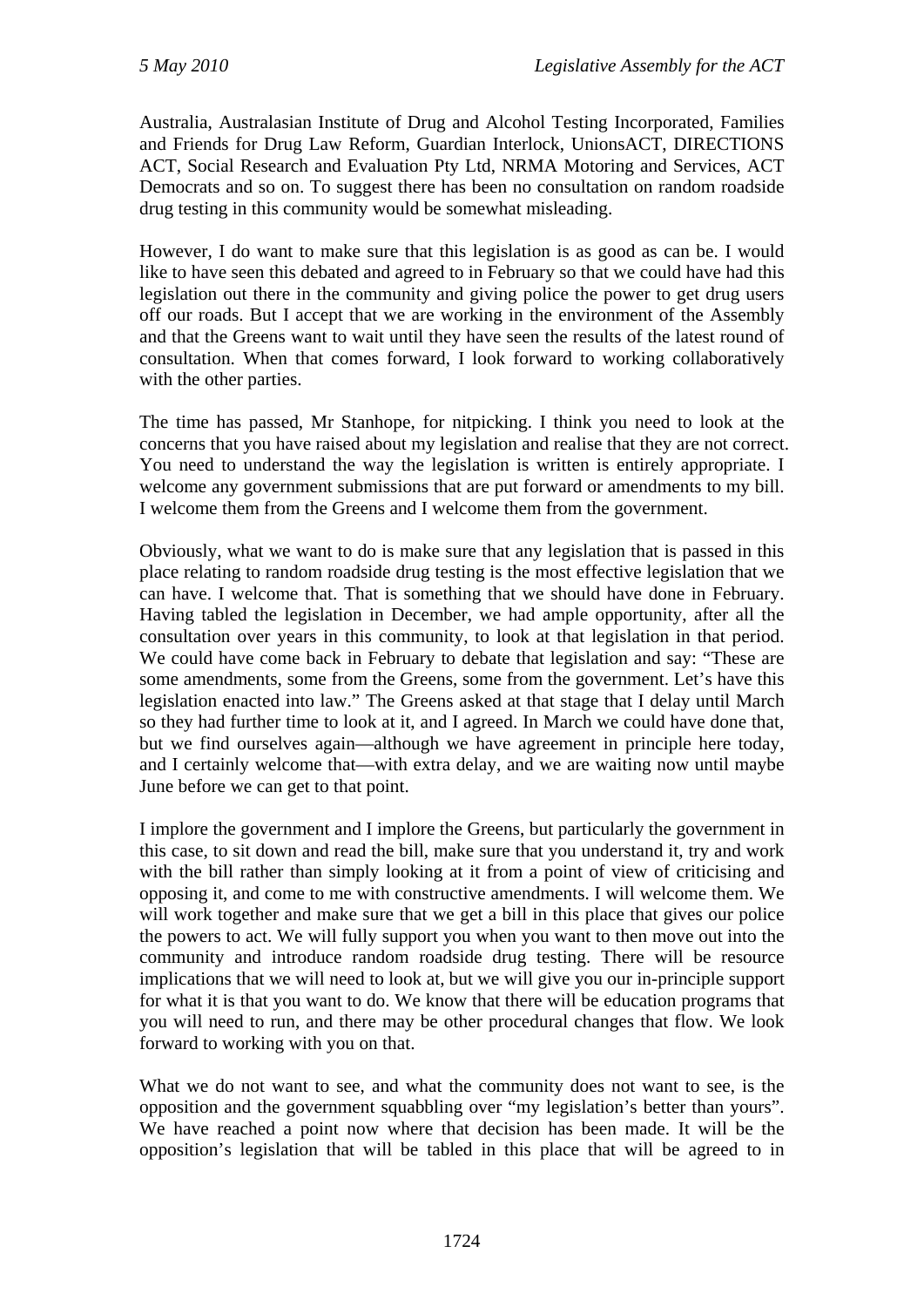principle, and I implore you, Mr Stanhope, to work constructively with that. I think the community will react very poorly if you fail to do so.

In closing, this is a very welcome day for the ACT community. This is an important day for our road users, most particularly. I am hoping that what this signals today is the fact that we will remove a good quantity of drug-affected drivers from our roads, and our roads will be safer as a result of this vote we will be taking today. I thank the Assembly for their support.

Question resolved in the affirmative.

Bill agreed to in principle.

#### **Detail stage**

Clause 1.

Debate (on motion by **Ms Bresnan**) adjourned to the next sitting.

## <span id="page-18-0"></span>**Radiation Protection (Tanning Units) Amendment Bill 2010**

Debate resumed from 17 March 2010, on motion by **Ms Bresnan**:

That this bill be agreed to in principle.

**MS GALLAGHER** (Molonglo—Deputy Chief Minister, Treasurer, Minister for Health and Minister for Industrial Relations) (11.01): I will just speak briefly to this. The government does not support this bill, although I do acknowledge that Ms Bresnan has moved some amendments which significantly improve on the bill that was tabled. However, the government also has a regulation drafted to endorse the national scheme that has not yet been approved by the health ministers conference, and I acknowledge the delays there. It has been frustrating.

I would like us, and we have discussed it with the opposition and the Greens, to adjourn this matter today, circulate the government's regulation and explanatory statement around that and then bring both of those matters back to the Assembly for a more thorough debate with both the regulation and the legislation that Ms Bresnan has tabled. The regulation is ready to be tabled now. I could table it now. However, I think probably in the interests of a fairer debate and the opportunity for everybody to participate, I will hold off notifying that regulation until we debate this bill in its entirety. So I will move, Madam Deputy Speaker, that the debate be adjourned.

**MADAM DEPUTY SPEAKER**: You cannot move that motion. You need another member to do that.

**Mrs Dunne**: I am sorry. Did I misadvise you?

**MS GALLAGHER**: I sought advice.

Motion (by **Mrs Dunne**) put: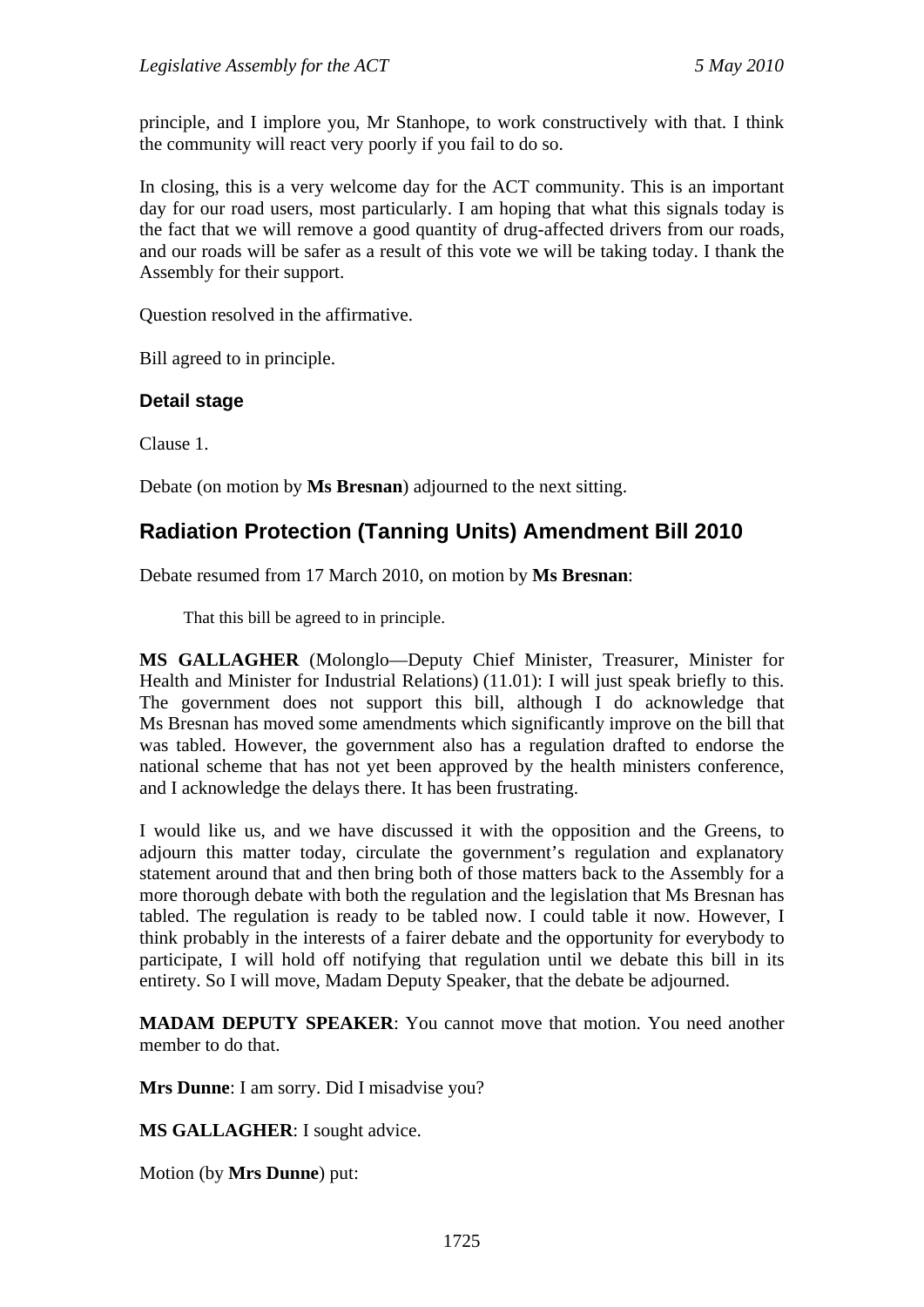That debate be adjourned.

The Assembly voted—

Ayes 11 Noes 4

| Mr Barr      | Mr Hanson     | Ms Bresnan    |
|--------------|---------------|---------------|
| Ms Burch     | Mr Hargreaves | Ms Hunter     |
| Mr Coe       | Ms Porter     | Ms Le Couteur |
| Mr Doszpot   | Mr Smyth      | Mr Rattenbury |
| Mrs Dunne    | Mr Stanhope   |               |
| Ms Gallagher |               |               |

Question so resolved in the affirmative.

Debate adjourned to the next sitting.

## <span id="page-19-0"></span>**Dunlop—shopping and community facilities**

#### **MR COE** (Ginninderra) (11.07): I move:

That this Assembly:

(1) notes that:

(a) the ACT government has neglected the residents of Dunlop;

- (b) the residents of Dunlop have been waiting too long for shops to be constructed in their suburb given that the Land Development Agency advertised in 2004 that a local centre would be constructed on section 133;
- (c) the ACT government has mismanaged the facilitation of the construction of shops in Dunlop;
- (d) communities need to have a place in their neighbourhood to congregate; and
- (e) as of 10 July 2009, the Chief Minister did not know that shops were planned for Dunlop; and

(2) calls on the government to:

- (a) write to all members of the Legislative Assembly by 14 May 2010 with answers to the following questions:
	- (i) why Dunlop residents have been waiting so long for shops to be constructed;
	- (ii) will shops be constructed in Dunlop; if so: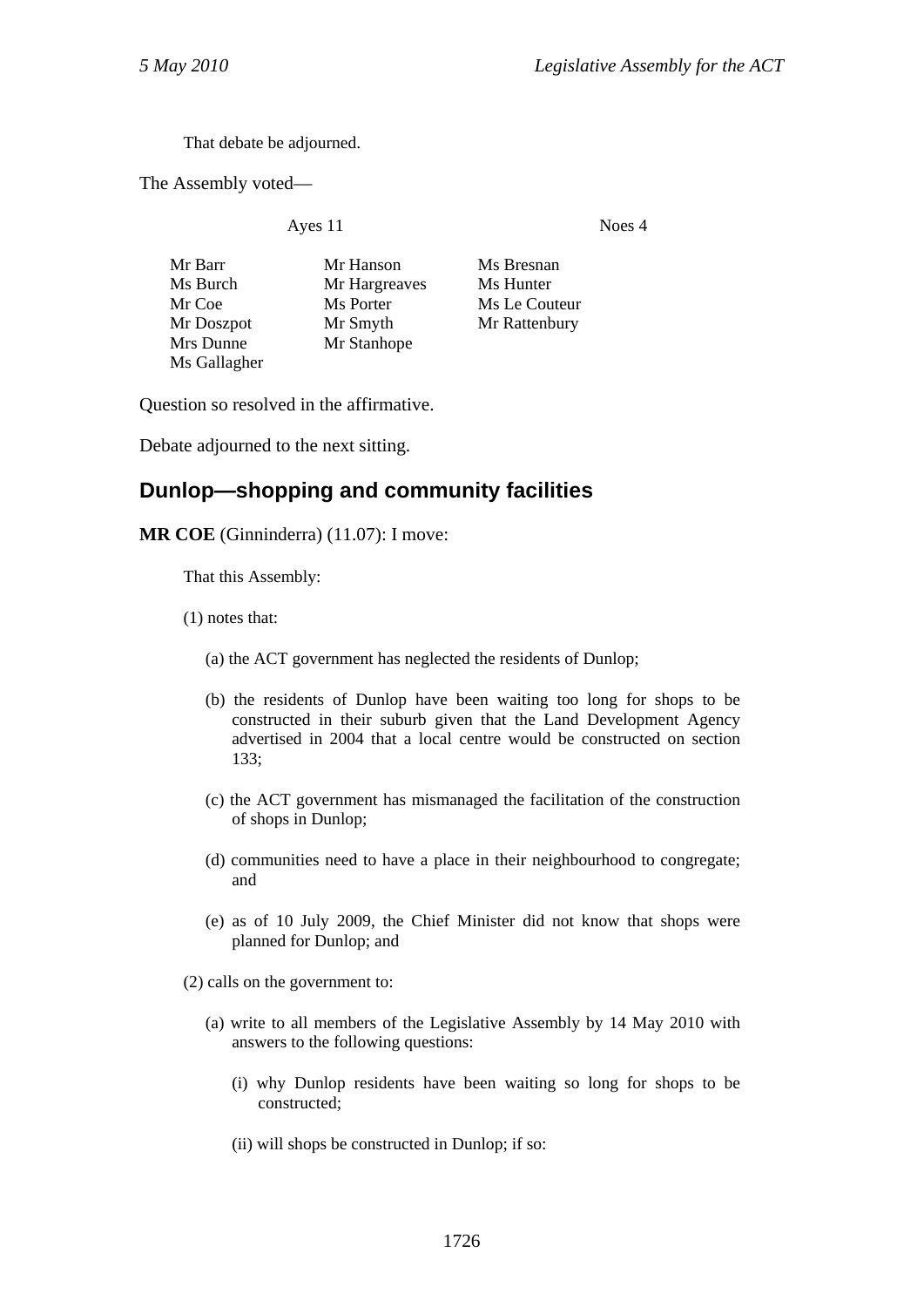- (A) when construction on the shops will commence;
- (B) when will the shops commence trading;
- (C) how many parking spaces will the centre contain;
- (D) how big (floor-space) the shops will be; and
- (E) will there be any indoor space available for community use, for example, hall, meeting rooms, etc;
- (iii) has land been allocated for the construction of a childcare facility in Dunlop; and
- (iv) what other community facilities will the government deliver, facilitate or support in the suburb; and
- (b) work with the owner of the land to facilitate the construction of the shops as quickly as possible.

The issue about the Dunlop shops has been a saga for many years. It has been years since the suburb of Dunlop was gazetted and many years, of course, since the first residents of Dunlop moved in. Of course, they have been waiting for shops in their suburb for a very long time. But, unfortunately, the people of Dunlop are not the only people in the ACT community to be regularly and constantly shafted by the ACT government, by the Jon Stanhope Labor government.

Whether it be poor buses, whether it be poor roads, whether it be the land release strategy, whether it be house prices, whether it be betterment taxes, whether it be the generally misplaced priorities of this government, whether it be school closures or the provision of GPs the people of Canberra, and especially the people of the outer suburbs in Canberra, are regularly shafted by the ACT Labor government.

The saga at Dunlop shops is a classic example of the neglect this Labor Party have shown the people of Belconnen and, in particular, the people of Dunlop, Macgregor and Charnwood. The people of Dunlop have been waiting too long and they have indeed been neglected. My motion does point that out. It is not the ACT government's responsibility to actually deliver shops in a suburb, but it is their responsibility to facilitate it, and that is something they are certainly not doing. It is also their responsibility to ensure that communities do have a fighting chance of being able to grow up in a friendly neighbourhood, grow up with amenity, and grow up with facilities that are in order and facilities that can support a vibrant neighbourhood. Of course, the ACT government has not done that when it comes to Dunlop.

In fact, there really is nowhere in the suburb of Dunlop where the people can congregate, where the residents can congregate and where they can actually develop a vibrant community centre. This, of course, is not too dissimilar to the suburb of Flynn, which now does not have a vibrant community centre after the closure of the school a few years ago. My motion today is not attacking a developer; quite the opposite. It is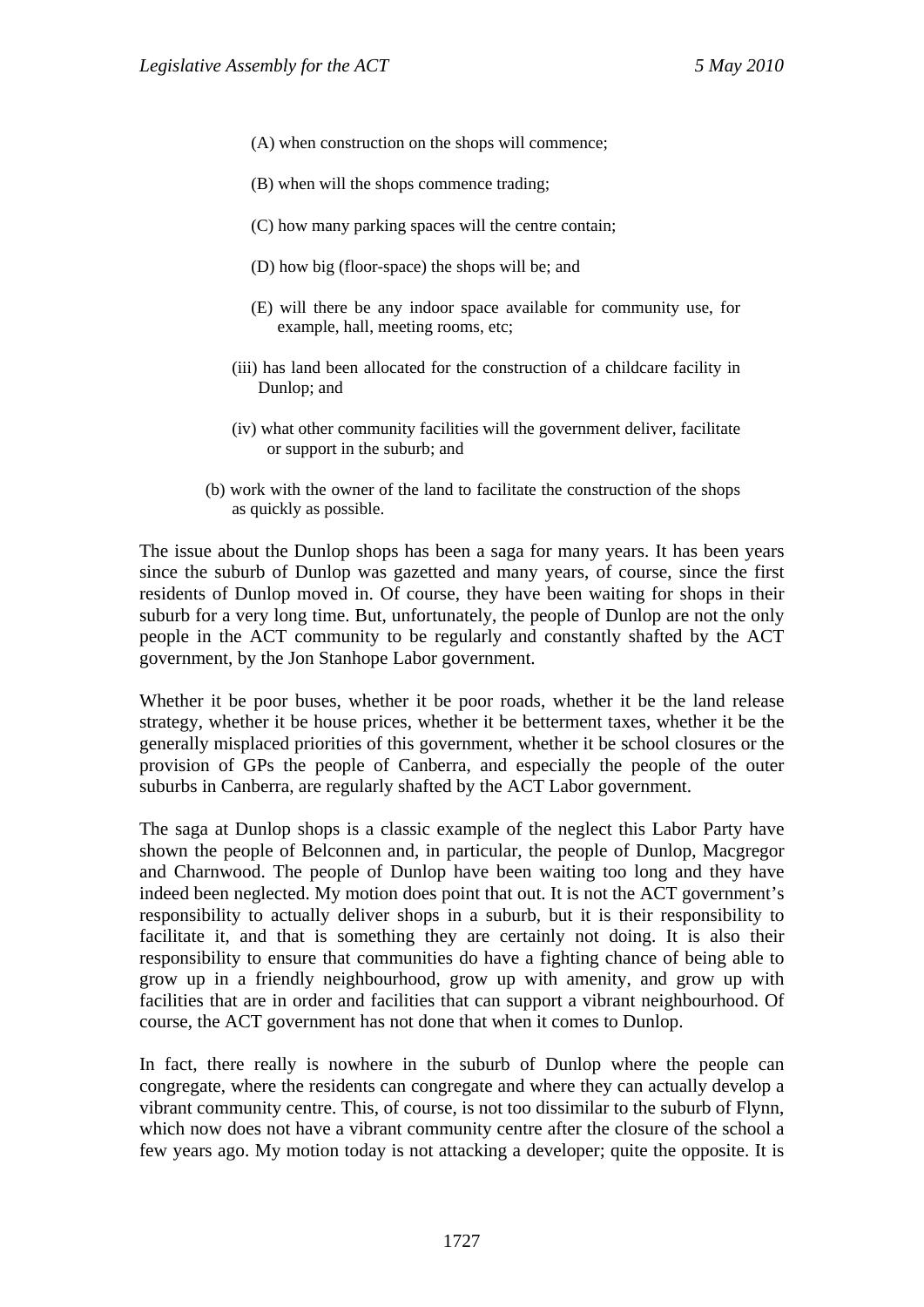actually having a go at the ACT government for dragging their feet at every opportunity and not actually supporting an industry to get a shop up and running there in Dunlop.

I would like to point out some words said by Gordon Ramsey of the Kippax Uniting Church when he appeared on 23 May 2008 before a hearing of the estimates committee that was examining the estimates for 2008-09, just a few months before the election. He said:

I want to highlight the situation of Sharon, who lives in Dunlop. Sharon's local community has no community facilities. There is no school, there is no library, there are no shops, there is no school that has been closed that can be refurnished and made available in Dunlop for people there. I understand that the absence of community facilities was a deliberate government policy in the design of the suburb of Dunlop. Sharon attends playground in the park, which is run by Belconnen Community Services each week—that is, at times when the weather does not preclude it from being run, and that playgroup needs to shut down during winter. There are no facilities in which the group can meet in bad weather or in winter, because Dunlop has none. At those times Sharon's social interaction with other parents, carers and children is lost.

There is not just a commercial interest in there being a community centre in Dunlop. There is also a very strong social interest in there being a community facility, whether it be shops or other facilities, in the suburb of Dunlop. Unfortunately, this saga, as I said, goes back many years. In fact, it was a Liberal member who asked a question of Mr Corbell in 2004 about whether there were any future plans to put shops or a shopping centre in the suburb of Dunlop. Mr Corbell responded on 11 March to a question on notice:

The site is on Lance Hill Avenue (**Section 133 Dunlop**) and is scheduled to be released at auction in the 2004/05 financial year.

He said it would happen in the 2004-05 financial year. So the people of Dunlop should have their shops by now. The people of Dunlop should have a facility where they can congregate and their social cohesion could be on the rise. Instead, that is not how it has turned out at all.

Let me give a brief time line of what has actually happened in Dunlop. In June 2004 the LDA undertook a site investigation report for section 133, blocks 2 and 4. On 11 November 2004, a site investigation report was prepared. Also in that month, Mr Corbell was provided with a brief regarding the proposed land release. Then later that month a community newsletter was put out by the ACT government which talked about the proposed shops. It also says that "the ACT government intends to sell a parcel of land to allow for the development of a local shopping centre in Dunlop".

However, of course, it did not quite happen when it should have. On 17 November a community consultation paper was released. About six months later draft leasing and development conditions were prepared. These L and Ds did receive a number of responses—positive and negative—and some proposed changes.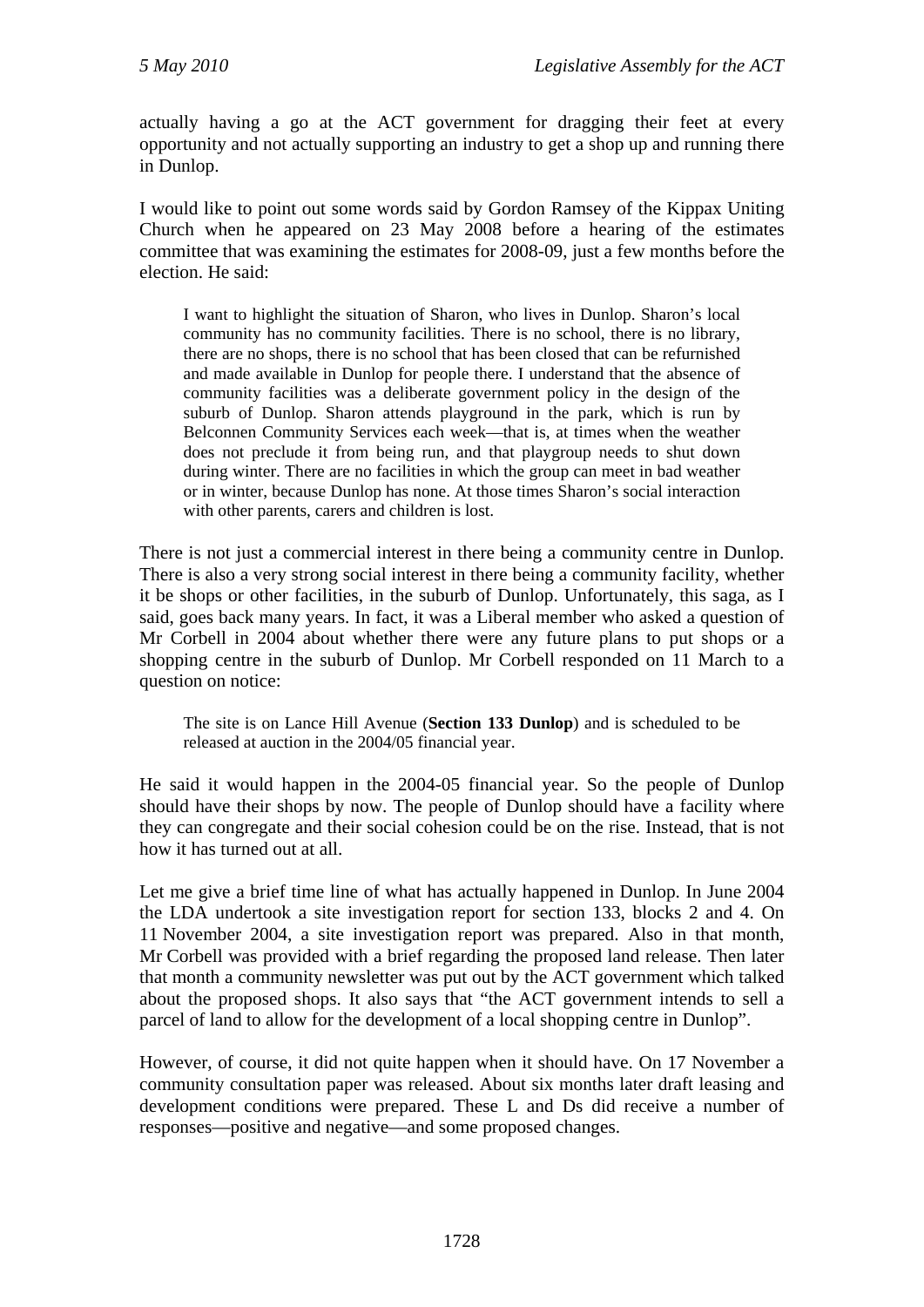Then, a few months later—we are up to September 2005—we see the first sign that there is going to be a delay in the release of section 133 in Dunlop. A few days later, ACTPLA recommended that an issues management strategy be implemented for Dunlop local centre. A month later in 2005 the then planning minister, Mr Corbell, confirmed the scheduled release was originally going to be for April 2005 but had been delayed pending further detailed planning. Ten days later, a retail study was undertaken and then a few days later the auction of block 4, section 133, Dunlop commenced. It was actually sold for \$1.09 million. That is a couple of years later than when the ACT government said it would actually take place.

A DA was lodged soon after and it took many months for ACTPLA to actually get back to the developer to give further information. After some toing-and-froing again, another DA had been lodged. It was lodged on 11 November 2009 with comments closing on the ACTPLA website by 29 April this year.

We do seem to have a little while yet to wait before the shops are constructed. However, my concern here is not with the developer. It is not with their plans for the site. My concerns are with the ACT government and the tremendous delay there has been in getting this community centre underway.

It is worth noting that Labor and the Greens have been silent on this issue. This has been a big issue for the people of Dunlop. It has been a big issue for many years. Mrs Dunne, who has been here since 2001, would know very well that the people of Dunlop have been concerned about their shopping centre for a long time. Not everyone in Dunlop is for the shops and it is fair to say that some people are not concerned about the local shopping centre.

However, in recent years we have seen that there has been a resurgence in local shopping centres. Any doubts about whether it would be viable, I think, are probably not as strong as they perhaps once were. But it has been an issue for many years and there has been an acute lack of leadership from the Labor Party. There has been an acute lack of leadership from the members for Belconnen, the members for Ginninderra, they being Jon Stanhope and Ms Porter and, of course, from Ms Hunter for the Greens since the last election.

So bad was the neglect of Jon Stanhope on this issue, despite this saga lasting years and years, that he did not even know Dunlop was planned to have shops. I will quote from a transcript of what he said on 10 July last year—nine or 10 months ago—on ABC radio at 9.35 am. The presenter on talkback radio said:

Good morning, Keith.

Keith said:

G'day, how are you doing?

Mr Stanhope said:

Good morning Keith.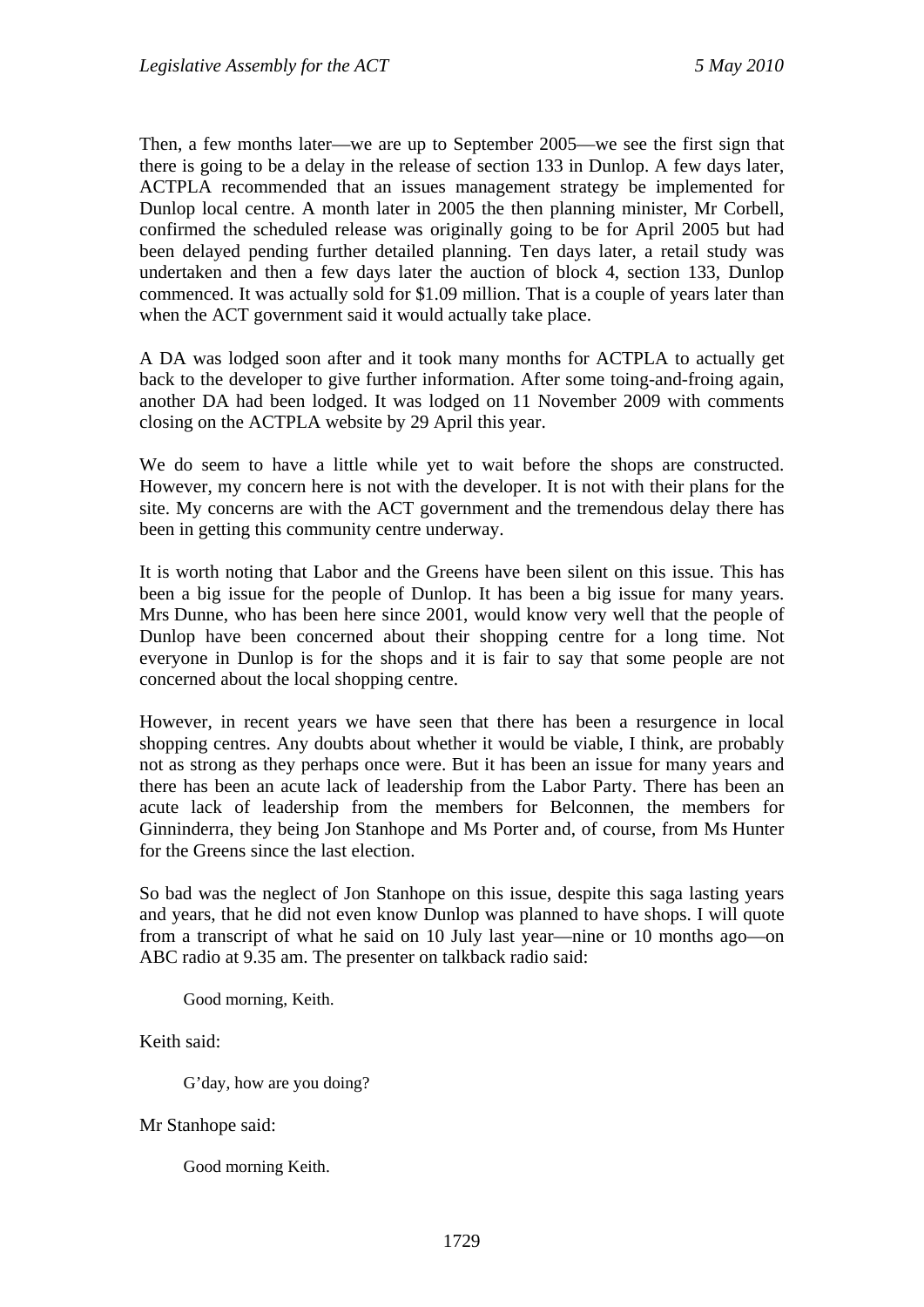Keith said:

G'day, Mr Stanhope, thanks for taking my call. I understand that Dunlop's going to be one of the biggest suburbs in Canberra and at the moment it doesn't have any shops at all and the nearest ones are at Charnwood, and like, they're a virtual traffic jam trying to get in there sometimes—

which they are, minister. Mr Stanhope said:

Yes, I must say, my understanding is the same as yours, Keith. Though I know there are no shops there, but my understanding is that it was envisioned by our plans at the outset that there wouldn't be shops and I believe simply that there wouldn't be a school in Dunlop; that it was always intended that Charnwood would act or operate as a suburban centre for Dunlop along with Charnwood. It's a group centre there at Charnwood I think that was the decision taken at the time. The state development plans for Dunlop were laid out and agreed and approved. Do you find it a particular inconvenience? There are a number of suburbs that don't have shops and I think working off the experience of those suburbs that did have a shop, that the shop which wasn't sufficient because of perhaps the size and shopping centres that have closed; and I think that's one of the issues that very many suburban shopping centres have struggled; and I think the view is taken that to ensure the viability of shopping centres generally, that we shouldn't continue to just add them as a matter of course.

**Keith**: I just thought that seeing as it was going to be one of the bigger suburbs in Canberra, it would just be nice to have like, you know, it would be nice to have its own shops …

**Stanhope**: I'll take your number Keith and get back to you.

Jon Stanhope, as of July last year, did not even know that there was a block of land that had been sold in Dunlop for shops. He did not even know it. He did not know that there had been DAs. He did not know that ACTPLA and LDA had held up the development. He did not know that ACTPLA and the LDA had letterboxed the suburb.

This is how out of touch Mr Stanhope and the Labor Party are. It all goes to show the extreme neglect the Labor Party shows the people in our outer suburbs. Being a member for Ginninderra, Belconnen, Nicholls and Hall, I do know and I see so many examples of the extreme neglect that the ACT government shows for the people of those communities.

As I mentioned earlier, whether it be the state of the buses, whether it be the poor roads, the Gungahlin Drive extension, whether it be land release strategies, whether it be the house prices, whether it be the betterment taxes, whether it be the misplaced priority for their budget measures, whether it be the school closures or the provision of support for GPs, this government regularly shows contempt for the people of the outer suburbs in Canberra. My motion today seeks to bring some clarity to the situation. It seeks to deliver some answers for the people of Dunlop, because to date they simply have not had them.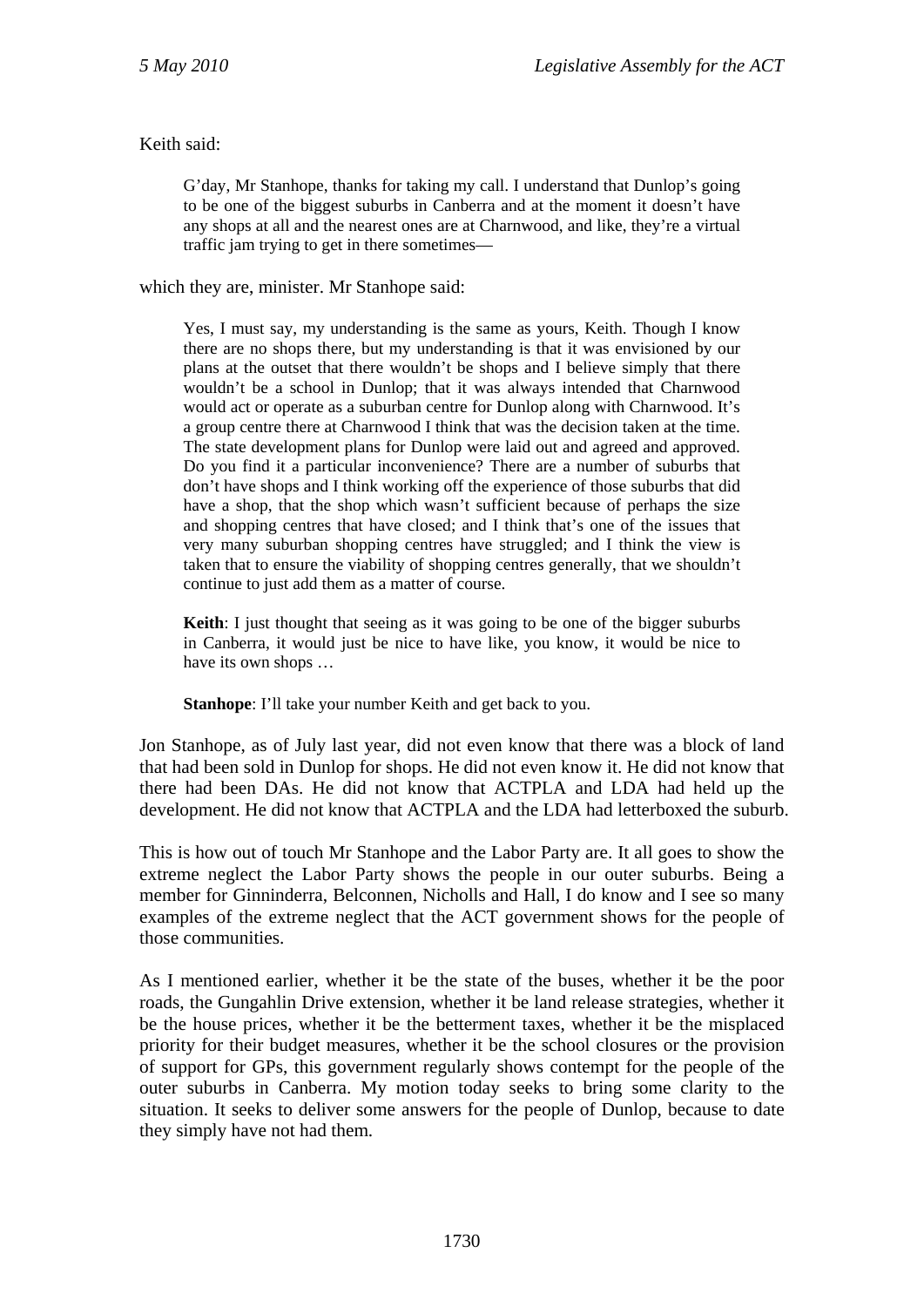I find it very hard to believe that the ministers and the members opposite have not received dozens of emails over the years from people in Dunlop asking about the situation. Why doesn't Mr Stanhope know about it? Why doesn't he? Why? It is probably because he does not care. He simply does not care. My motion calls on the planning minister to provide the Assembly with some information in a timely manner. He should be able to provide all the information by next week, and that is why my motion says "by 14 May".

I want to know when the construction of the shops will commence, when the shops will commence trading, how many parking spaces there will be, how big they will be and whether there will be any indoor space available for community use—for example, for a hall or meeting rooms. I also want to know whether there is scope for a childcare facility in Dunlop and whether there will be any other community facilities in the suburb.

Of course, as set out in paragraph  $(2)(b)$  of my motion, I want the government to actually work with the developer to make this happen, and to make this happen quickly. However, given the evidence, given the information we have heard, I think it is very unlikely they will do so. Hopefully, by this motion being on the agenda today, and hopefully by this Assembly passing it, it does put pressure on the government to change the way that they react, to change the way they approach the situation and to change their attitude to the people of west Belconnen.

**MR BARR** (Molonglo—Minister for Education and Training, Minister for Planning, Minister for Tourism, Sport and Recreation and Minister for Gaming and Racing) (11.21): There are a number of misconceptions in Mr Coe's motion and in his speech that need clarification in order for the Assembly to properly consider the matters this morning. The government agrees retail and community services are of vital importance to the social fabric of our suburbs and that these services are highly valued by residents and in many ways provide the glue which cements communities together.

From what we have heard from Mr Coe, it does appear he is aware that the development application for commercial development in Dunlop was assessed by the Planning and Land Authority and approved in March 2009. It also appears he is aware that a further application was recently lodged for a revised development. The Planning and Land Authority has been working with the leaseholder to move ahead with the development but of course it cannot compel development on the site.

The government has introduced an extension-of-time fees law for residential and commercial development, to provide an extra incentive to develop in accordance with lease covenants. However, if a lessee seeks an extension of time, there is little capacity for ACTPLA to decline the request. The alternative, and Mrs Dunne might want to listen, is for the government to resume the land, which would of course raise a range of complex legal questions in relation to property rights and would create an ongoing sovereign risk. If Mrs Dunne wants to be party to scaring investment out of the city by supporting the government resuming the land in this particular circumstance, let her get up now and say that.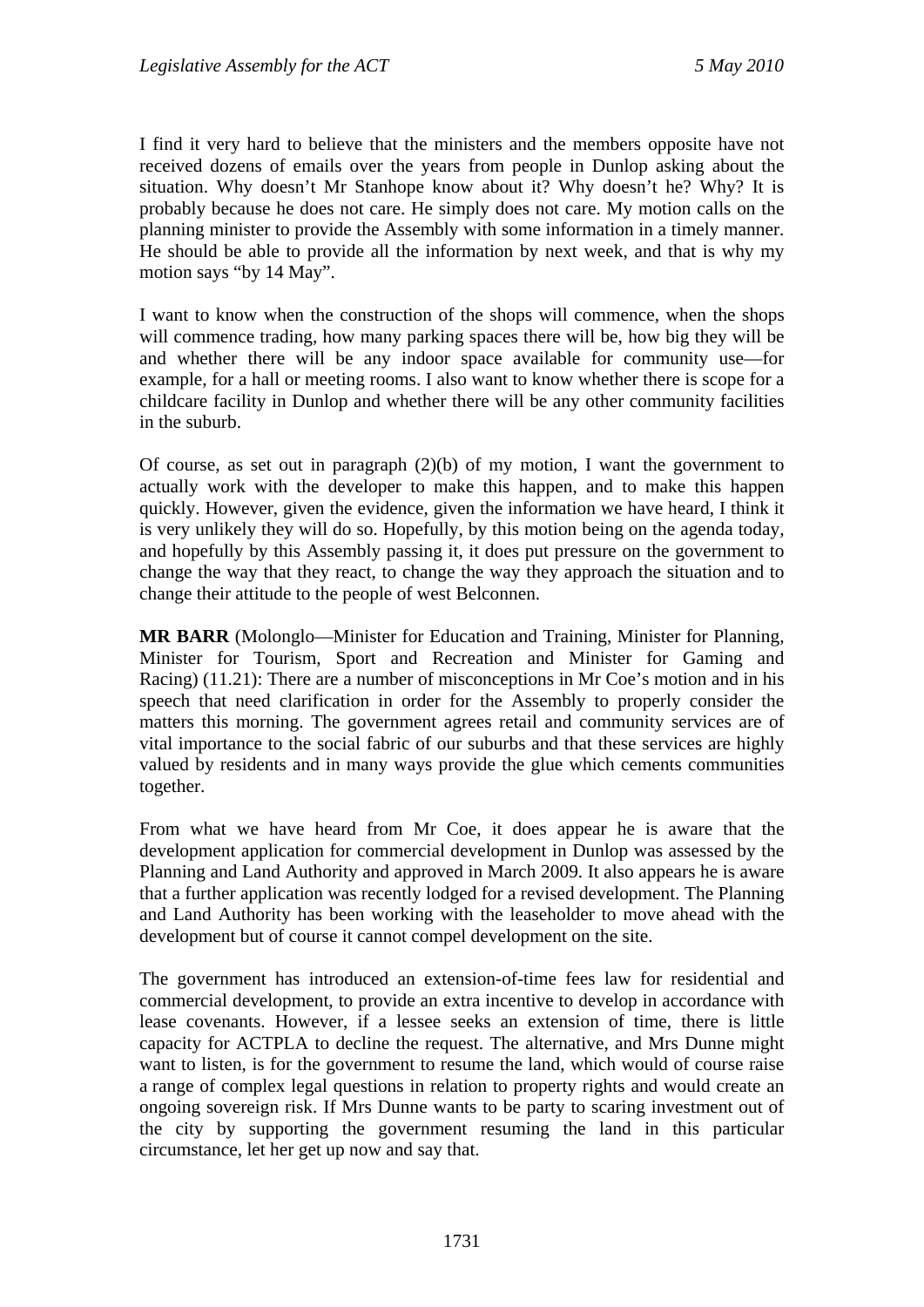As Mr Coe has indicated, two blocks of land in Dunlop are zoned under the territory plan as being commercial zone 4, local centre. These blocks are 2 and 4, section 133 Dunlop. The Dunlop local centre site, block 4, was sold to a developer in October 2007 and a lease was granted in November 2007. Development approval was granted on 18 March 2009 for a mixed-use development on the corner of Lance Hill Avenue and Shoobridge Circuit.

This development proposal consisted of a single-storey building to accommodate 400 square metres of commercial use and a single-storey building to accommodate four single, attached residential units. The current development approval is to commence within two years after the day the approval took effect and to be finished two years after the day development begins.

As I indicated earlier, a new development application has been received by the ACT Planning and Land Authority that now proposes an 800-square-metre, single-storey commercial facility and no residential units. That development application was publicly notified from 7 April to 29 April this year, and I am sure Mr Coe has studied it in detail.

The Planning and Land Authority will continue to independently assess this application under the Planning and Development Act. The ACT government cannot and will not interfere in that development assessment process as we are determined to keep politics put of planning.

For that reason, the government will not support Mr Coe's motion this morning. We do intend to support the Greens' amendment as proposed by Ms Le Couteur but perhaps with one tiny factual change. In proposed paragraph (1)(b) there is a statement that the application has yet to be notified. My advice from the Planning and Land Authority is that it was notified from 7 April to 29 April. So if Ms Le Couteur is amenable to making that change to her amendment, the government will happily support the Greens' amendment this morning.

**MS LE COUTEUR** (Molonglo) (11.26): I would like to thank Mr Coe for raising this issue today. I think we are all in furious agreement about the importance of communities having local shops and local facilities. They are the hubs of local communities, just as schools are. The Greens, of course, want to support suburbs being developed in a way that encourages people to walk and ride to their local shops and their local community facilities. So from that point of view, the Greens support the aspirations behind Mr Coe's motion today. But, unfortunately, we cannot agree with the detail of it and I will go through the reasons for that now.

In his motion he starts off by saying:

(a) the ACT Government has neglected the residents of Dunlop.

I guess that public transport in Dunlop is very poor and, as we have just heard, there are no local facilities; so there is some reason to agree with that statement of Mr Coe's.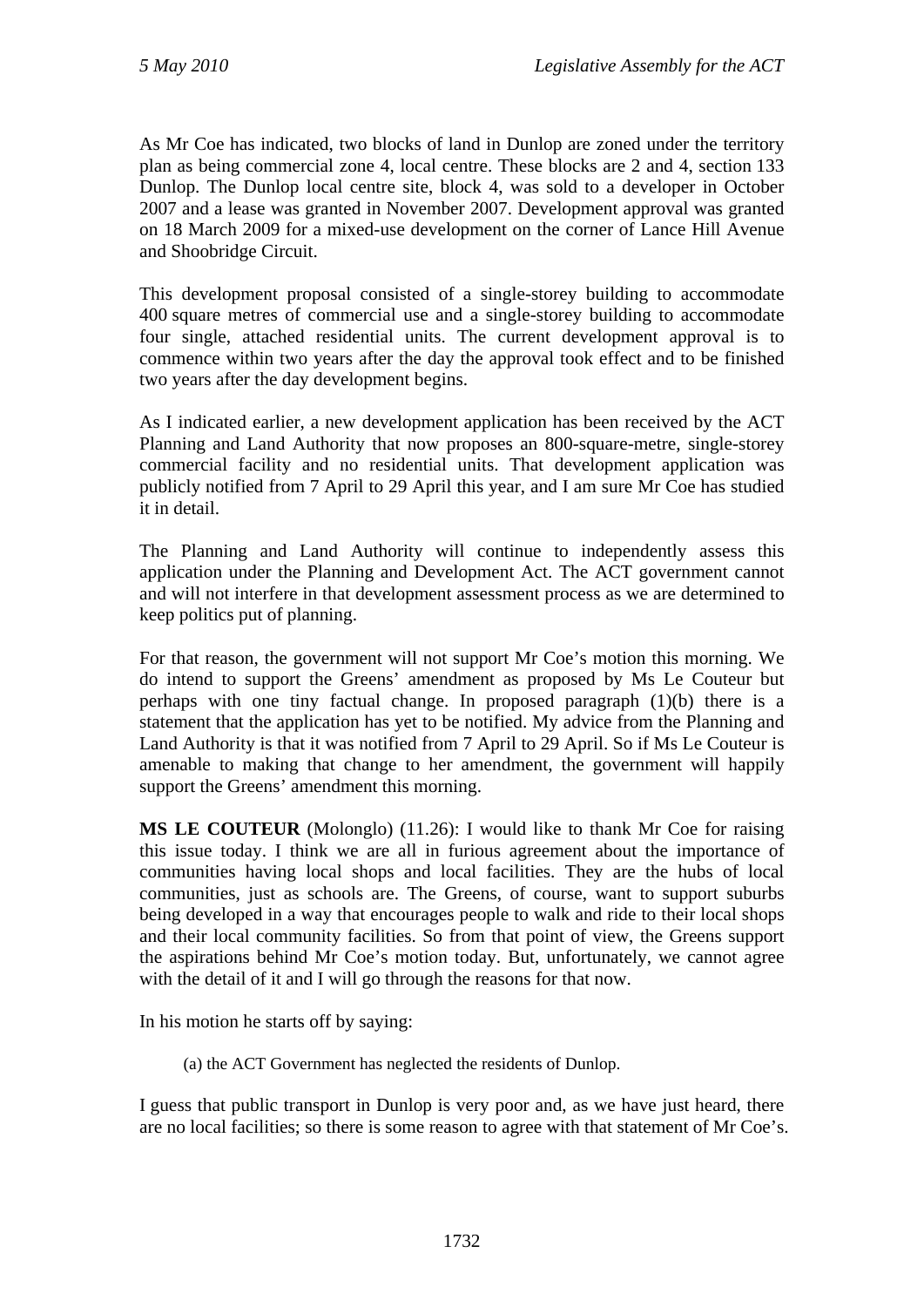The second one is:

(b) the residents of Dunlop have been waiting too long for shops to be constructed …

Mr Barr gave us a much better summary of the situation than I could give on that. Yes, there still are not shops in Dunlop. However, the land was sold to a private owner and it is still within the time scales for development.

In (c) Mr Coe says:

(c) the ACT Government has mismanaged the facilitation of the construction of shops in Dunlop;

I will have to talk about this a bit more here. I am not quite sure what Mr Coe thinks the government should have done differently, given the situation that the land is privately owned and a development application has been lodged and notified. The owner has taken all the legal steps that the owner is required to go through, and no-one has suggested, to my knowledge, that the government has done anything to make the construction of the shops difficult.

As Mr Barr alluded to, and I will talk a little more about, the government has very limited control of what happens to land once it is sold. This is, I think, a very significant issue for planning systems in capitalist economies such as ours. Mr Barr talked about it. There is a very limited amount of things the government can do. The government could resume the land, which would be interesting, and I believe the government might also be in a position, once the developer has exceeded the time the development application is valid for, to sue them for not actually completing the development application. But this is a really significant issue in Canberra and all capitalist economies.

This is not a new example. Other examples are the disused service station, petrol station, sites such as Page and Campbell and many others throughout the suburbs of Canberra. These are sites where everybody agrees that something should happen to them but we have had a briefing from the government and there appears to be very limited scope for the government to actually achieve change on those sites, to have the site in Page, which is also part of Ginninderra, turned into something that the people of Page would like to see.

We note that in the last budget the government extended the concession on development application fees for this. We think this is a very good move. And I would welcome debate about better ways, more effective ways, of getting these petrol station eyesores changed in our suburbs.

Last year and earlier this year, we had a debate about Deakin pool. Deakin pool is somewhere where the pool size has halved, despite the fact the government said a number of years ago it would not do so.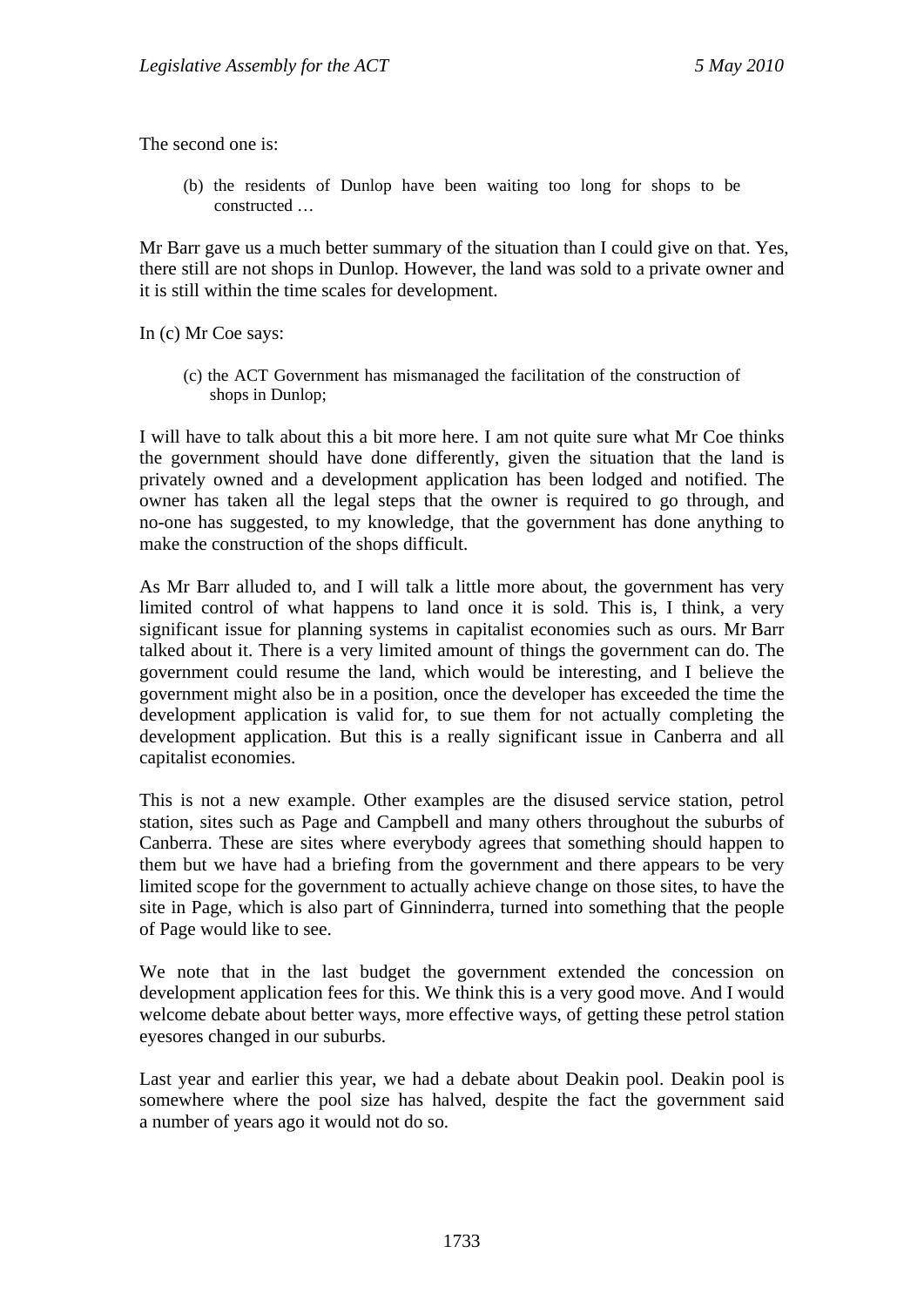In the Ginninderra electorate there is the matter of the Giralang shops. They have been vacant for—one of the Ginninderra members could tell me the number of years but as far as I know—five or six years already. I think we are up to our third development application on this. Clearly, we do have a real problem with development controls once land has been sold, because there are only a very limited number of things that the ACT government can do to ensure that development actually happens the way it would like it to happen. As I said, I would very much welcome a debate about how the government can do these things better.

Moving past there, because that is not really the focus of this motion, although it is a problem this motion talks about, subparagraph (d) states:

(d) communities need to have a place in their neighbourhood to congregate;

Again, the Greens are in furious agreement with this. As we said earlier, as we all agree, there are no local shops there. It would be great if there was more of a community hub in Dunlop. There are the nature parks and there are some wonderful parts of nature in Dunlop but no community facilities.

The next one is:

(e) as of 10 July 2009, the Chief Minister did not know that shops were planned for Dunlop;

I do actually have quite a degree of sympathy for Mr Stanhope for not knowing every item of development in the ACT. I am prepared to admit that I do not know every item of development in the ACT. I think that there are more important matters. It is quite forgivable that the Chief Minister is not fully aware of the state of all development applications in the ACT.

In paragraph (2), Mr Coe called on the government to do a number of things and, to quite an extent, Mr Barr went through that in his answer. But I guess, more broadly, I touch on one of the really frustrating things with the current system with ACTPLA and its website, which is that once a development application has had its two weeks notification period it then disappears off the website. So if you think, "Yes, there might have been a DA and it might have happened a few months ago," you have got no way of finding out.

I can understand that for the residents of Dunlop this is a frustrating thing. If they happen to miss the DA, which would be quite easy to do, they do not know that it even occurred. And, once it has occurred, they have got no way of finding out the progress on it. So I agree possibly with the intent behind Mr Coe's comments here. And this is something I have been bringing up for some time, that ACTPLA clearly keeps development applications on disk somewhere. They should also be accessible through ACTPLA's website so that members of the community can find out what is happening in their suburbs.

The next item is that land be allocated for the construction of a childcare facility in Dunlop. My colleague Ms Hunter will address this as she is more familiar with the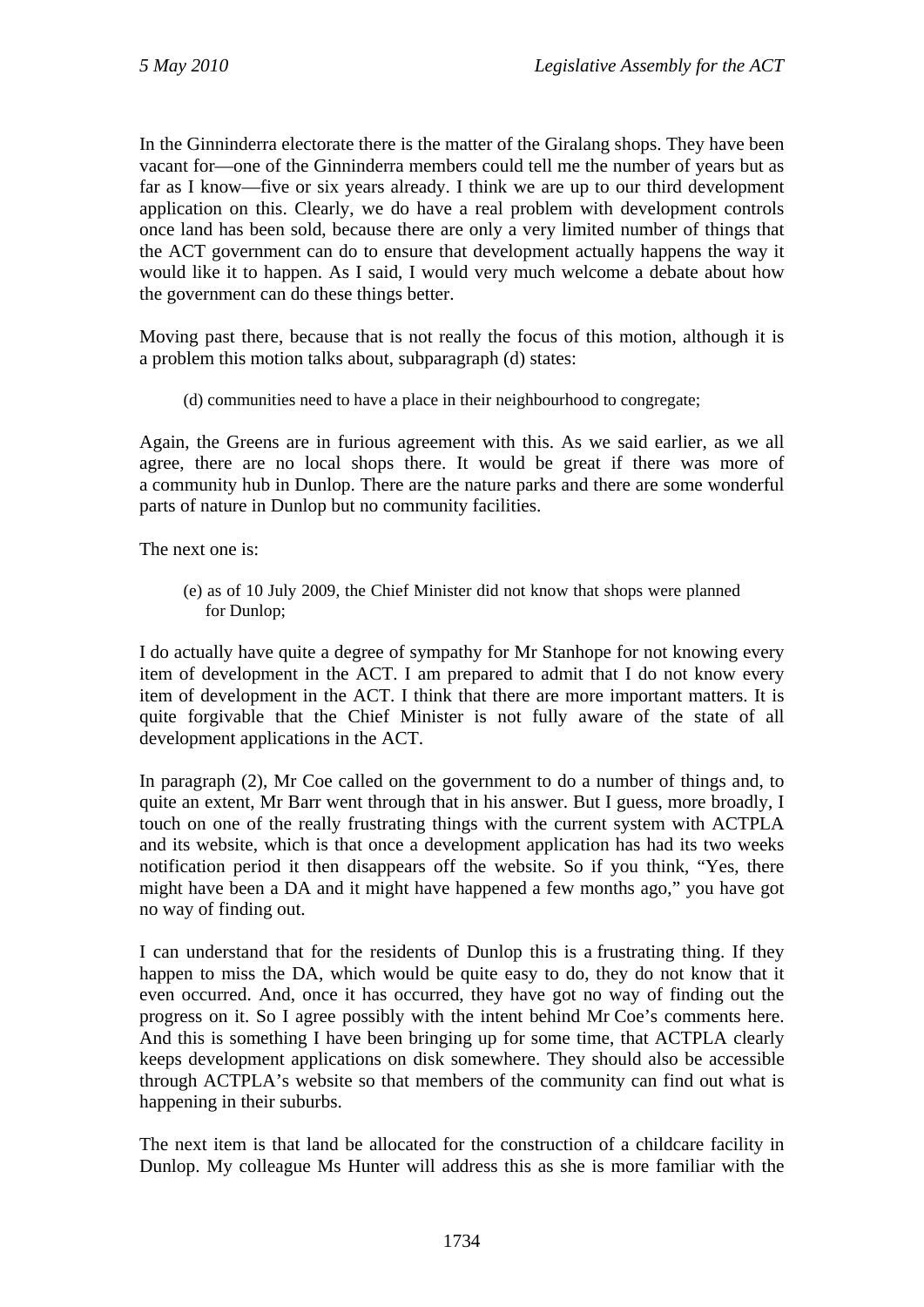state of childcare provision in Belconnen. And I think she will also talk about other community facilities in Belconnen.

In paragraph (2)(b), Mr Coe suggests that the government "work with the owner of the land to facilitate the construction of the shops as quickly as possible". I would be really interested to know more precisely what Mr Coe actually thinks the government should be doing here because he has not said that they have done anything to slow it down.

There probably are some other planning issues. Is Dunlop, in fact, a viable local centre and would its development impact on Kippax and Charnwood? To make Dunlop a viable local centre, does the rest of Dunlop need to be developed? There is some future urban area next to the ACT-New South Wales border. Do we need more development there? As I said before, the question comes back to what levers, if any, the government has to ensure development in the situation, as we have here, that the developer has the land, has put a DA in but does not appear to be overly enthusiastic to actually develop.

I will now, at this stage, move the amendment which was circulated in my name and just go through that very briefly. First off, we are noting that there is a DA and it is still within the legal time frame to be built, which is the fact. In (b), I am happy to take on Mr Barr's suggestion but I am just not quite sure how I actually do that. I do not think I can move an amendment to my amendment. Possibly Mr Barr has to move that amendment. I agree to delete the words.

Then item (c), as we have all been saying, states:

(c) the residents of Dunlop, like the rest of the ACT, need good access to local shops and community centres;

So in (2) we call upon the ACT government "to work with the owner of the land through any problems there may be in the construction of the shops".

In (b) we state:

(b) provide the Members of the Legislative Assembly with a link to the current development application information on the ACTPLA site and to the new development application;

In (c), I am happy to agree basically with Mr Coe that members of the Legislative Assembly should be informed of progress. But I think we should wait until the end of 2010. So, hopefully, there will be some progress to inform us.

With that, I would like to move my amendment, preferably with the two changes that I just foreshadowed, getting rid of the incorrect reference to the application yet being notified. Could the clerks tell me if I cannot do it?

**MADAM DEPUTY SPEAKER**: You need to seek leave to amend your amendment.

**MS LE COUTEUR**: I seek leave to amend my amendment.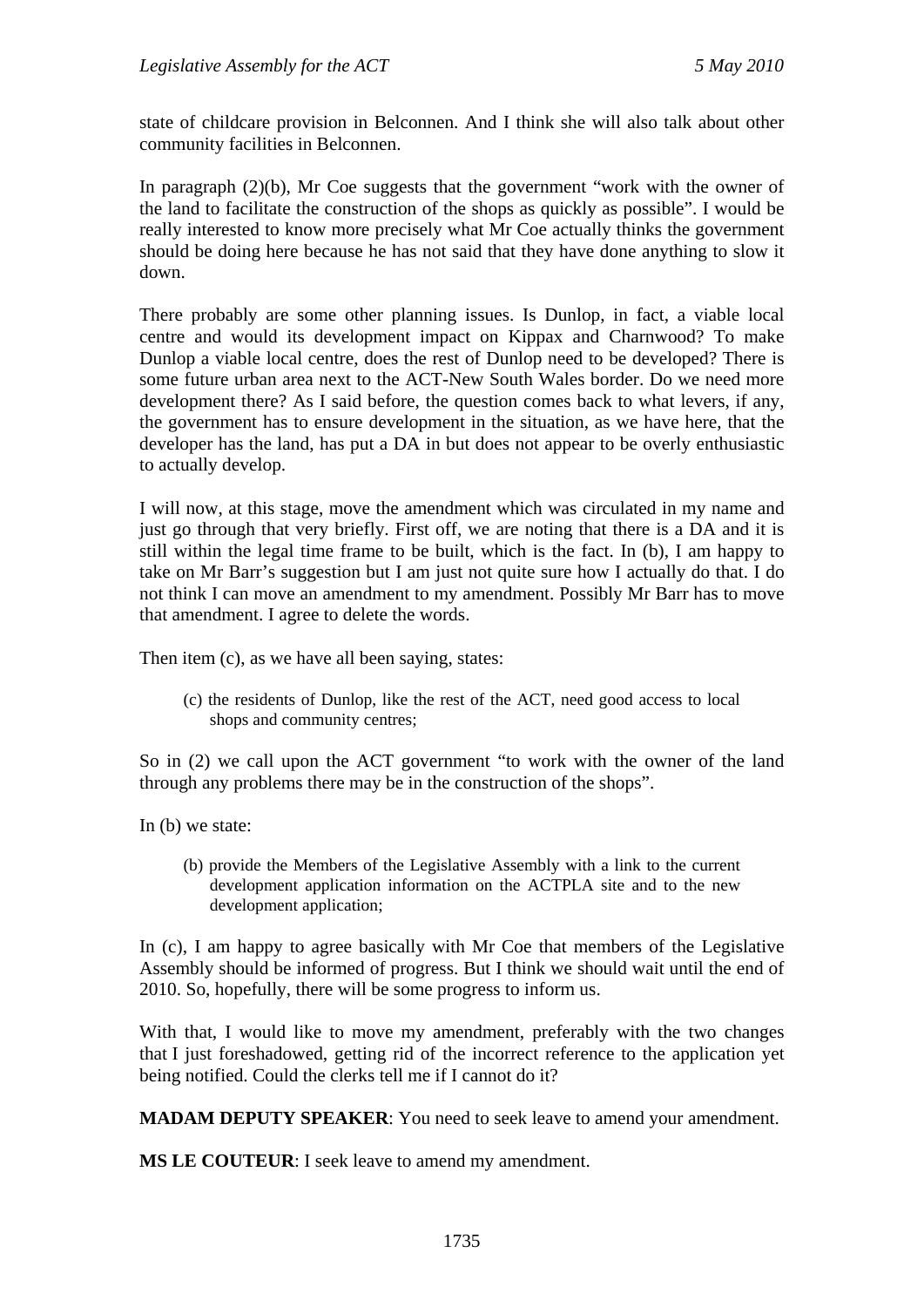Leave granted.

**MS LE COUTEUR**: Thank you. I now move my amended amendment:

Omit all words after "That this Assembly", substitute:

"(1) notes that:

- (a) the owner of the Dunlop shops site has a development application approved to build on the site, and is still within the legal timeframe to build;
- (b) the owner of the site has recently lodged a new development application with ACTPLA that proposes an 800 square metre single storey commercial facility and no residential units; and
- (c) the residents of Dunlop, like the rest of the ACT, need good access to local shops and community centres; and

(2) calls on the ACT Government to:

- (a) work with the owner of the land to work through any problems in the construction of the shops as quickly as possible;
- (b) provide the Members of the Legislative Assembly with a link to the current development application information on the ACTPLA site and to the new development application; and
	- (c) inform the Members of the Legislative Assembly of the progress on this issue by the end of 2010.".

**MS HUNTER** (Ginninderra—Parliamentary Convenor, ACT Greens) (11.37): I would like to thank Mr Coe for bringing this motion to the Assembly. I have been interested in the contributions so far. The subject of community amenity in our suburbs is an important one, particularly in our outlying suburbs such as Dunlop. The history of Dunlop goes back some time. Unfortunately, it was developed in a way that led to it becoming a dormitory suburb—a suburb right on the border of New South Wales with housing and little else.

As Ms Le Couteur has noted, the positioning of this suburb provides some unique challenges for community amenity and services and it will need careful work to address them. However, as she has put forward in her amended amendment to this motion, there is currently movement in addressing the need for shops in Dunlop. I look forward to receiving information from the government about the progress of the development application on section 133.

Ms Le Couteur has just said that there are a number of planning issues across all electorates, Ginninderra included. She highlighted the issue of disused petrol stations. Mr Coe made some comment before about the Greens not having a good understanding of these issues. We have a very good understanding. We understand the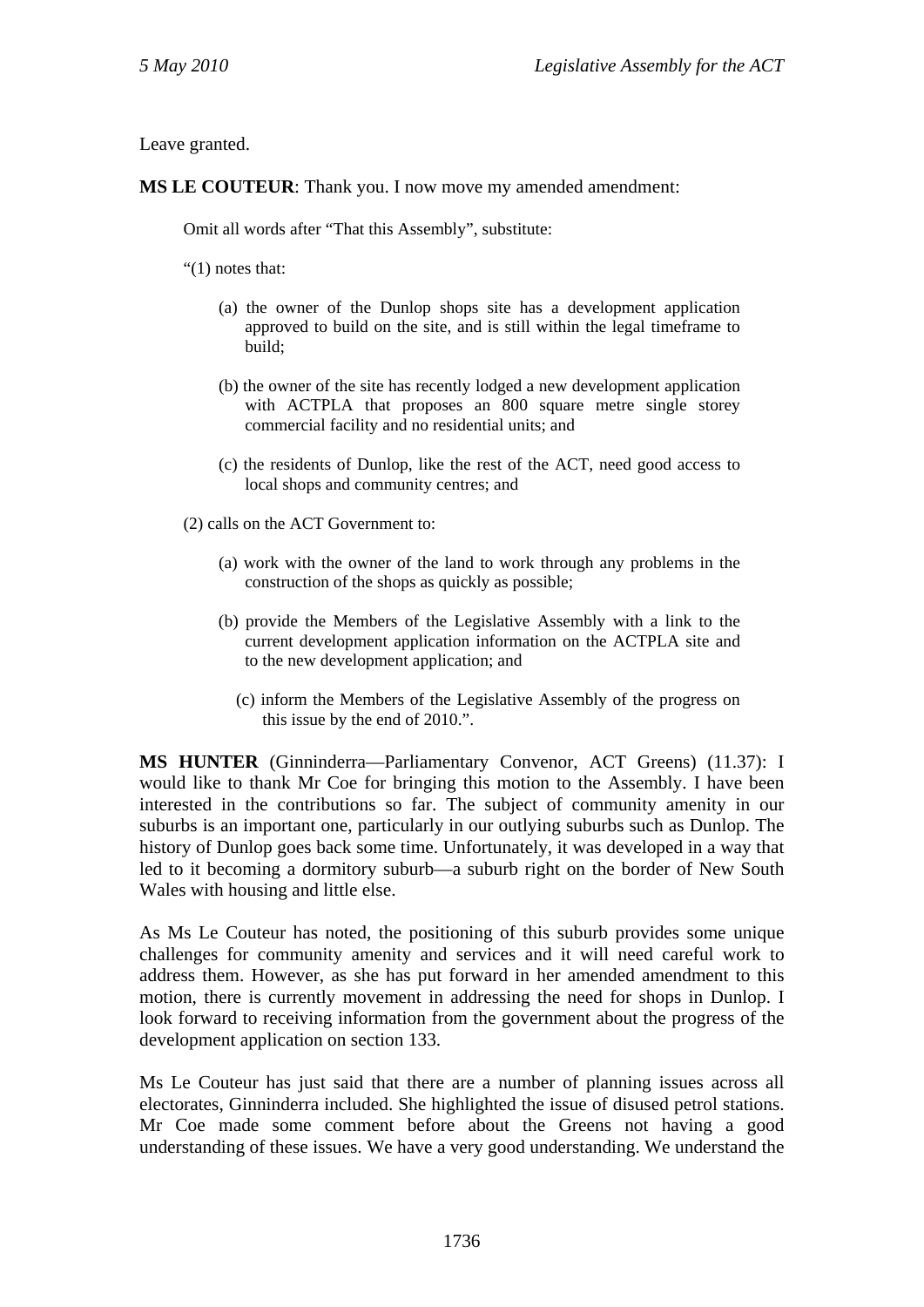importance of good planning. We understand the importance of allowing the social fabric to be nurtured and to grow in suburbs right across the ACT.

The issue of the disused petrol station sites is one I have had many emails on. The Greens have taken a very active role in moving it forward. We acknowledge the concessions that have been put forward by the ACT government, which have been, I understand, rolled over again to this year because it is quite a complicated process. We want to see some good progress made and I am working closely with a number of residents across the suburbs and, most recently, in the suburb of Page.

We do know people in Dunlop and we do have a good understanding of their issues. I know that Mr Coe would like to see himself as the white knight striding across the electorate of Ginninderra with nobody else around, but there are a number of very active members out there who have continual, ongoing contact with constituents and actively take up their issues in the Assembly.

As we know, there are concerns about the traffic problems and the capacity for the current roads to deal with future development. Constituents have contacted me about this, amongst other matters. They have stressed that traffic and transport issues are especially important given that you need some form of personal transport in Dunlop if you hope to get anywhere. Bus services are not great. In some parts the bus stops are a long way apart and there is little shelter.

I think part of that comes back to the design of Dunlop. Unfortunately, Dunlop has quite narrow streets. It really was not built with a view to getting a bus through the suburb. The route, in a sense, goes around the suburb and people have quite some distance to walk. When we plan suburbs we need to include these sorts of amenities up-front because retrofitting later is quite often impossible. Of course, this can have quite negative impacts on a range of people who may not be able to afford a second car or who may choose to use public transport. There are a range of reasons why we need to provide options in the transport area. Trips to nearby shops at Kippax and Charnwood, while it is quite an easy trip by car, can be difficult if you need to rely on public transport.

My constituents have also raised with me problems around things like internet access to the suburb. Compared to many other suburbs in the Belconnen area, the internet speeds are slow and unreliable, with congestion, particularly at peak times. This really causes some frustration. Unfortunately, at this point, it would seem that there are no immediate plans to upgrade this service.

Problems such as these highlight the need for a formal and recognised precinct planning process that is more than just the residential blocks—more than just the houses that are going to go in. We need to ensure that when we develop suburbs and plan for that development government takes into account the social needs of people who are going to live in these areas. These needs can be around local shops, community facilities and, as I have said, good public transport coverage. They are also around footpaths. Many of these suburbs will contain younger families who will have children on bikes and will be pushing prams. These sorts of issues need to be looked at. They are not minor when you are developing areas such as these.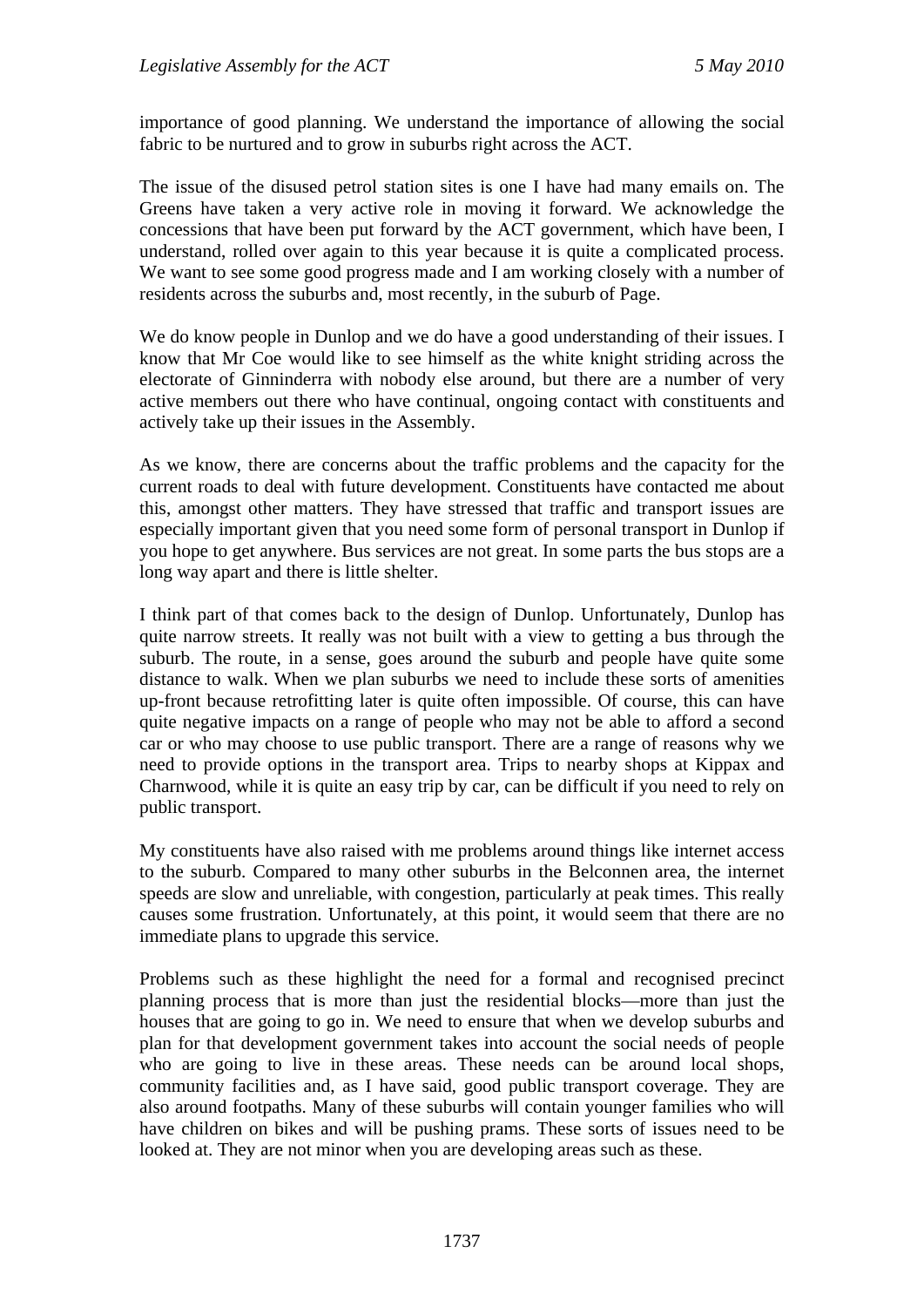It is important that we address the problems behind these decisions so that in future these greenfields developments do not end up with the same challenges that many of those who live in Dunlop are facing at this time. It is vital that we work with local communities in our suburbs which are looking at community amenity shortfalls to ensure that their concerns are addressed.

The consultation needs to include all stakeholders, not just the residents of the suburb in question. We need to look at other areas around those suburbs. Recently we had the case of the Giralang shops. Developing shops on that site will probably have an impact on Kaleen and other small local shopping centres. With these things we need to look at the bigger picture and not take a piecemeal approach. That is why we think that a good approach to planning includes all of these issues.

As we have heard today, there is a DA out there for Dunlop. It has been notified. I urge the government to work with the owner of the land to develop shops or to develop something that is going to be viable in that area—something that is going to provide an opportunity to build the social fabric of that suburb.

In his motion Mr Coe raises the issue of childcare facilities. That is one that probably needs a little more investigation. It was announced in the budget that \$4 million over the next two years will be set aside to redevelop part of the closed Flynn primary school for childcare. We need to look at what is out there. Would it be viable to put childcare into Dunlop? Maybe it would. These are important things you need to be looking at. You need to ensure that you have the right information so that you do not set things up to fail. We know that 110 childcare places will be going into Flynn. Of course, Flynn is very close to Dunlop. For many parents, it would be quite convenient to drive past Flynn and drop off their children on their way to Belconnen or the city or wherever their workplace may be.

West Belconnen has been shown to be an area which needs increased attention to address issues of social inclusion. The problems in Dunlop concerning transport, access to community facilities and access to services can be echoed across many suburbs in the area. I note the government's plans so far include their measures for increasing health services in the area and I ask them to consider further planning and consultation around a holistic approach to planning and providing services for west Belconnen. This includes further funding for the development of the remainder of the former Flynn primary school into a community hub so that it can provide a range of community services to the suburb of Flynn and also the surrounding suburbs.

Again, I thank Mr Coe for giving us this opportunity to discuss Dunlop today. I look forward to seeing the future provision of services in this suburb. I commend the amendment that has been put forward by Ms Le Couteur.

**MRS DUNNE** (Ginninderra) (11.48): I congratulate Mr Coe on bringing forward this motion on Dunlop today. There are important issues for me, as a member for Ginninderra, in this motion today. As Mr Coe has pointed out—via the caller who rang the Chief Minister last year about this—Dunlop is a very large suburb by ACT standards. For whatever reason—and the Chief Minister was right—it was originally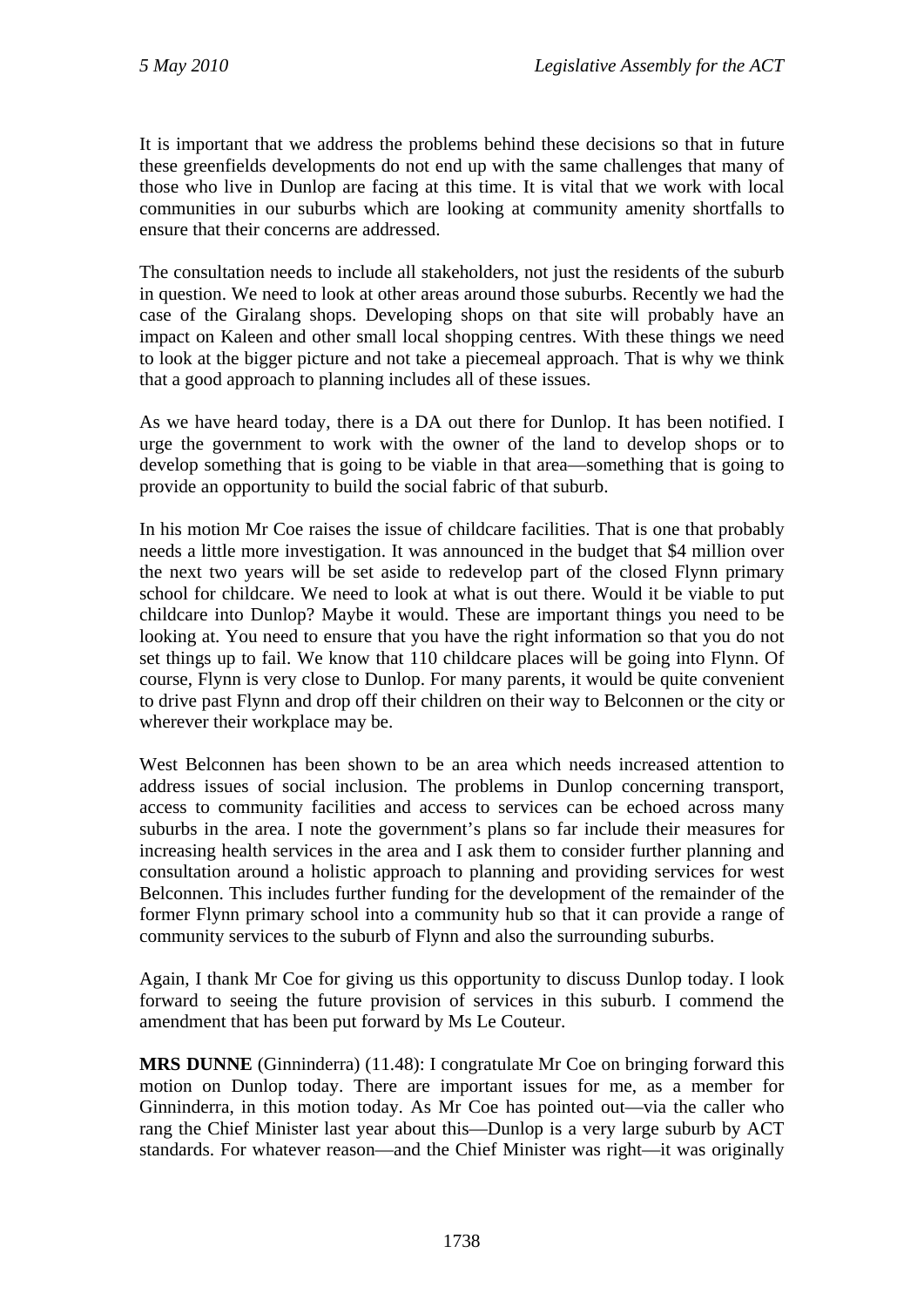planned to have no community facilities in it. That was a substantial planning mistake. Let us be frank, when the planning was done originally, they got it wrong. Back in 2003-04 it was realised that they got it wrong, but somewhere along the line Mr Stanhope was never brought up to date with this. Mr Coe is not criticising Mr Stanhope for not having a detailed knowledge of every development application that goes on in his electorate. He is criticising him—and rightly criticising him—for not knowing when there was a major planning change—

**Mr Coe**: A territory plan variation.

**MRS DUNNE**: A territory plan variation in relation to one of the biggest suburbs, perhaps the second biggest suburb in his electorate, and he did not know anything about it. He did not know that we had done that. We know that the Chief Minister does not read reports. He is above all of that. Obviously, he just takes for granted the people of west Belconnen—people who live in Dunlop will vote for him, even if he shows that he does not care about them at all.

Mr Coe has rightly said that local centres do a great deal for the local community. They provide a focal point for many aspects of local community life. They create an interaction between business and the community which we see in so many other places. There is local business support through things like sponsorship for local community activity. There is the potential for social interaction and community support for one another because we provide a place where people can meet. There is, of course, local amenity. The suburb of Dunlop is sadly lacking in local amenity. If anyone drives around it they will find it is a suburb with a beautiful aspect. The new parts of the suburb are developing around the water features—

**Mr Coe**: Outside of Kerrigan Street.

**MRS DUNNE**: on the outside of Kerrigan Street, on the far west of Dunlop, right up near the border. There are fantastic aspects. Great work has been done by the developer in creating a great environment. Members have touched on the fact that public transport is dreadful. It is very difficult because of the shape of Kerrigan Street—that long, looping street. It is a very long walk for most people from where they live to where the buses go, through the main part of Dunlop. It is badly planned.

This was a very important issue at the time of the 2003 bushfires. There is, effectively, only one exit from Dunlop. The other end of Kerrigan Street, where it goes through Fraser and onto Tillyard Drive, is Lhotsky Street—all the way up to Tillyard Drive. There are huge traffic problems for the people who live in Fraser. There are considerable issues about access to and from the major part of Dunlop. This was highlighted during the bushfires in 2003 when people were asked to evacuate the suburb. There is, effectively, only one way out—through Kerrigan Street where it joins Ginninderra Drive. That is a particular problem for us.

Another issue which is important to us relates to the interaction between any potential local centre and any potential childcare. When I have visited and spent time in Dunlop, I have found it a bit hard. You cannot go and visit the local shops. I recall one hot, windy February morning I was spending time trying not to be blown away when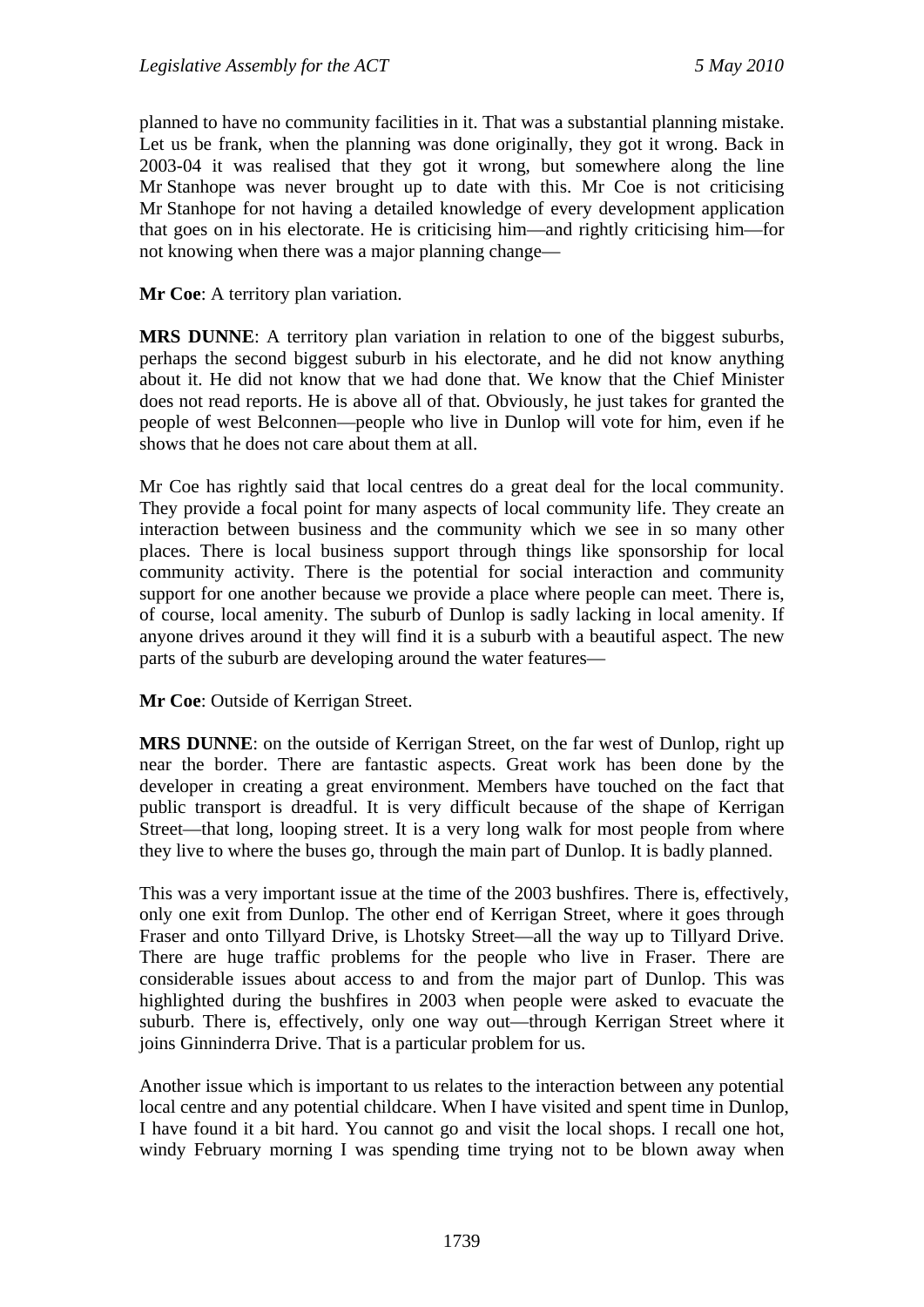carload after carload of people came and talked to me about the thing that was most important to them—what was going on with their shops. They wanted to know whether they were ever going to get shops and whether there was any potential for childcare in Dunlop.

On that morning there would have been perhaps 20 families who came to the site of the shops to talk to me about the fact that they wanted childcare in their suburb and there was no scope for that at the moment—that eventually, when these shops were developed, it would be really great to see other community facilities attached and if there was a childcare centre it would be quite well supported.

Ms Hunter has said that we need to have more research into that, and of course we do, because the government do not know where the demand for childcare is. We do not know where the demand for childcare is. We know that the government have no idea because they do not collect the data. They do not know where people are living who want childcare and where the shortages for childcare are. They have no idea how long the waiting lists are and where the shortages are.

We know this because the opposition has made inquiries under the Freedom of Information Act. Almost two years after it made a commitment to build two new childcare centres, the government is still scratching its head about where they might be. It does not have the data that would help it to make these decisions. Ms Hunter is right, to an extent—we need to drill down into that—but from my experience of standing on street corners in Dunlop talking to people about what they need in Dunlop the number one message is that we need childcare facilities.

It is only anecdotal, but it is about the best information we have. It is better than the information that the ACT government currently has about demand for childcare in Dunlop. By its own admission, when it provided documents to us under the Freedom of Information Act it had no idea. There are no documents. The people of Dunlop, like everyone else, are not being served by this government when it comes to childcare because this government has no idea where the demand is or what the quantum of demand is. It does not have the capacity at the moment to collect the information and it seems uninterested in doing so.

I need to congratulate Mr Coe on bringing forward this important matter today. What he has asked for in his motion is straightforward. It is really that the government account to the Assembly for what is going on or what is proposed to be developed at the Dunlop shops. He is also asking for supplementary information in relation to the possibility of childcare facilities in Dunlop and whether any provider is interested in providing such facilities. The people of Dunlop are missing out. They are missing out, in some ways, much more than people in other suburbs. Like Flynn, they have no community facilities. The lack of community facilities means that there is no community in Dunlop. It is very hard for people who are trying to maintain Neighbourhood Watch, which we will talk about later in the day, simply because there is no place for people to congregate in the suburb.

I congratulate Mr Coe on his motion. I look forward to the government providing useful information to the Assembly and, through the Assembly, to the people of Dunlop about the future of their suburb.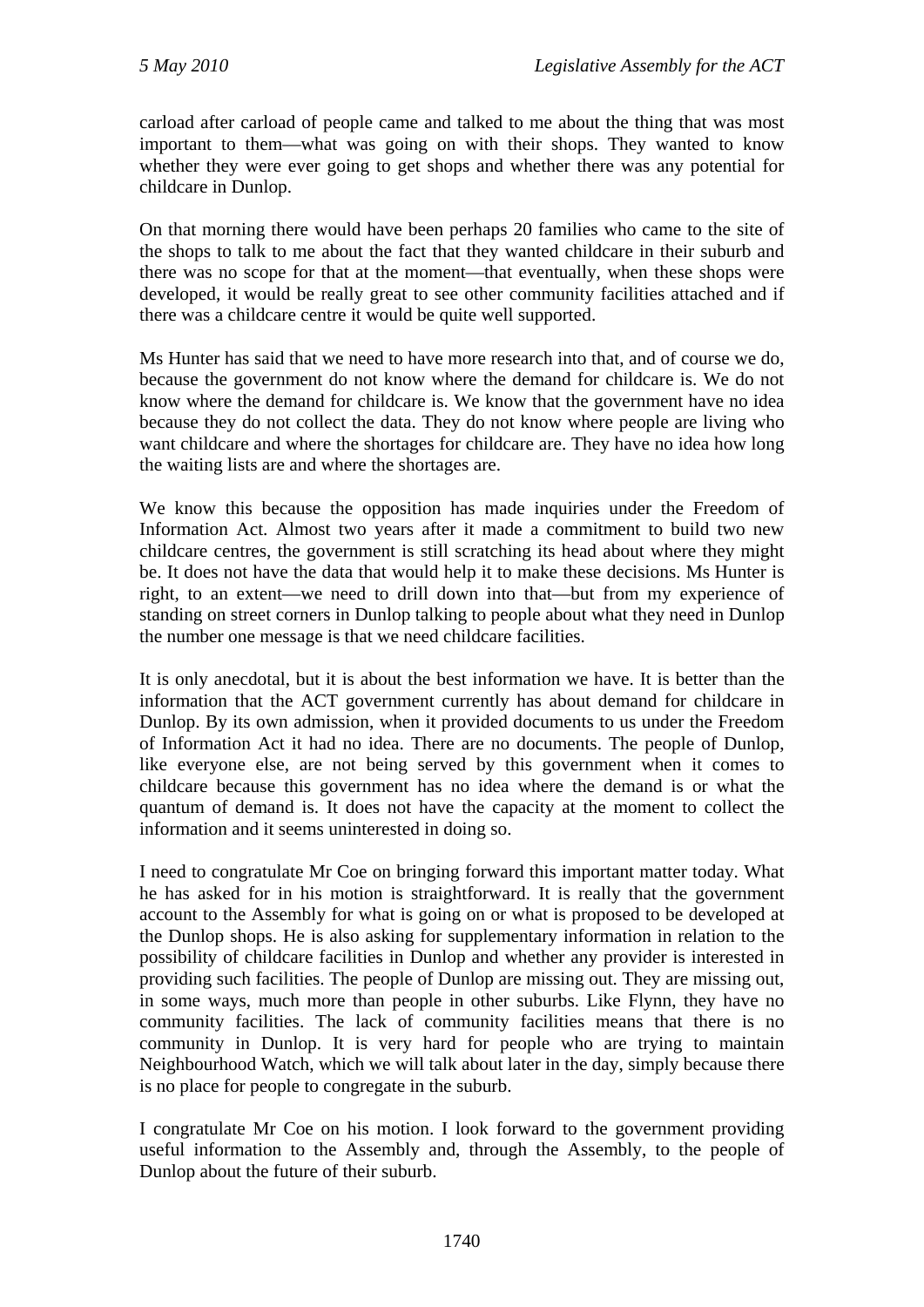**MADAM DEPUTY SPEAKER**: The question is that Ms Le Couteur's amended amendment be agreed to. Mr Coe, are you speaking to the amendment and closing the debate?

**MR COE** (Ginninderra) (11.57): I can do so, Madam Deputy Speaker, if that is the will. The opposition is not really happy with the amendment that the Greens are proposing. When you actually go through it, it lacks meat. Having listened to their speeches, I fail to see what part of my motion they actually disagree with. Do you not want the government to write to members to inform us? Do you not think Dunlop residents have been waiting too long? Do you not want to know when construction of the shops will commence? Do you not want to know when trading will commence? Do you not want to know how many parking spaces there will be? Do you not want to know about the floor space, or whether there will be any room for community use? Do you not want to know about community facilities? Do you not want to know what other community facilities are like, such as a childcare facility? I do not understand. They spoke about each of these and said how important it was to get it right. Well, do you want to know or not?

Then we heard from Ms Le Couteur and Mr Barr. What is it that we actually want the government to do with regard to facilitation? I find it very hard to believe that this knockout punch that Ms Le Couteur had would be contradicted by her own party leader who said, "I urge the government to work with the owner of the land to deliver shops." How does that differ from the point that she took fault with—"work with the owner of the land to facilitate the construction of the shops as quickly as possible"?

Ms Le Couteur said that (2)(b) was a gutless clause and that it was worthless. Ms Hunter said pretty much the same thing. She said, "I urge the government to work with the owner of the land to deliver shops." Instead, I wrote, "Work with the owner of the land to facilitate the construction of the shops." The knockout blow that Ms Le Couteur had seems to be contradicted by her own party leader. I am led to believe that that is actually a regular occurrence in their party room. I am led to believe that there are some interesting rifts in that party room and one that I am sure will play out as we get closer to the election.

Ms Le Couteur's amendment really does lack grunt. This amendment to my motion is yet another form of neglect for the people of Dunlop. Do they not think the people of Dunlop should know sooner rather than at the end of 2010? Do they not think that it would be reasonable for the government to provide this information by next week, given they have 17,000 full-time public servants that might be able to put this together very easily? I find it very hard to believe that the motion that we have put forward could not be fulfilled very easily by ACTPLA.

It is extremely disappointing that the Greens and the Labor Party should do this disservice to the people of Dunlop. That is after bashing the suburb and saying that it was not the best place to live, that it really was a second-rate suburb. I do not think that. I think Dunlop is a great suburb. I support Mrs Dunne's comments that it is a lovely suburb and that we should not be bashing the suburb.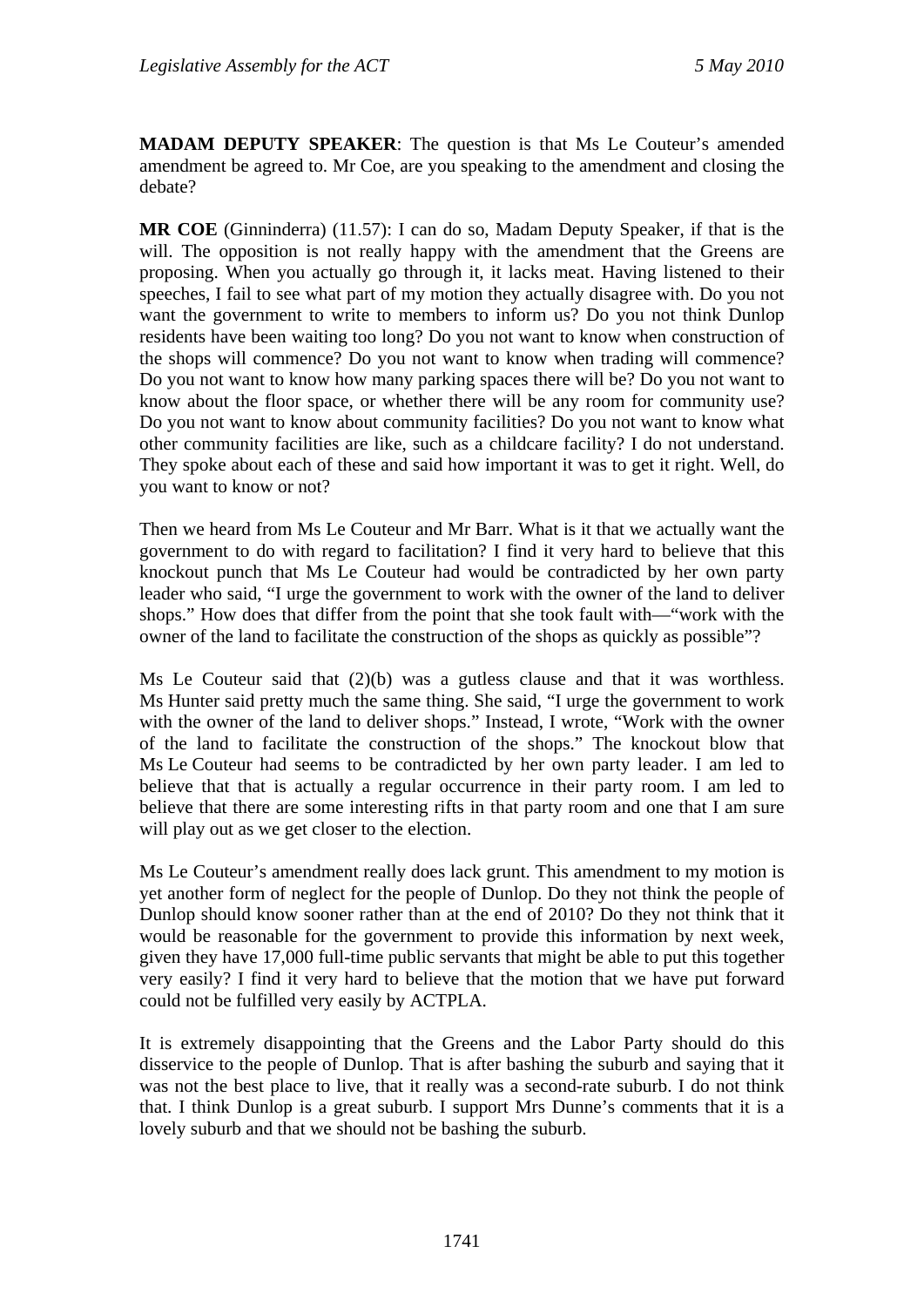In conclusion, we will be voting against the amendment moved by Ms Le Couteur. We urge the Assembly and the government to take a different stance on this issue and to show some leadership for the people of Dunlop.

**Ms Le Couteur**: I understand I can close the debate on my amendment.

**MR SPEAKER**: Ms Le Couteur, you have spoken; I am sorry, you cannot have the call unless you seek leave.

Question put:

That **Ms Le Couteur's** amendment be agreed to.

The Assembly voted—

Ayes 10 Noes 5

| Mr Barr       | Ms Hunter     | Mr Coe     |
|---------------|---------------|------------|
| Ms Bresnan    | Ms Le Couteur | Mr Doszpot |
| Ms Burch      | Ms Porter     | Mr Hanson  |
| Ms Gallagher  | Mr Rattenbury | Mr Seselja |
| Mr Hargreaves | Mr Stanhope   | Mr Smyth   |

Question so resolved in the affirmative.

Motion, as amended, agreed to.

# <span id="page-35-0"></span>**Land—release**

#### **MS PORTER** (Ginninderra) (12.07): I move:

That this Assembly:

(1) notes:

- (a) last month's CommSec State of the States report, which ranks the ACT as the best performing economy in the country;
- (b) CommSec commentary that this performance is, to a considerable degree, attributable to the ACT government's accelerated land release program, and the impact of these releases on residential construction activity; and
- (c) the recent Access Economics Business Outlook released 27 April 2010 which stated "… the ACT benefited from being one of the earlier jurisdictions to recognise the need to increase the pace of land release … the greater availability of land and houses means that population growth is still on the up at a time when it has turned down for Australia as a whole"; and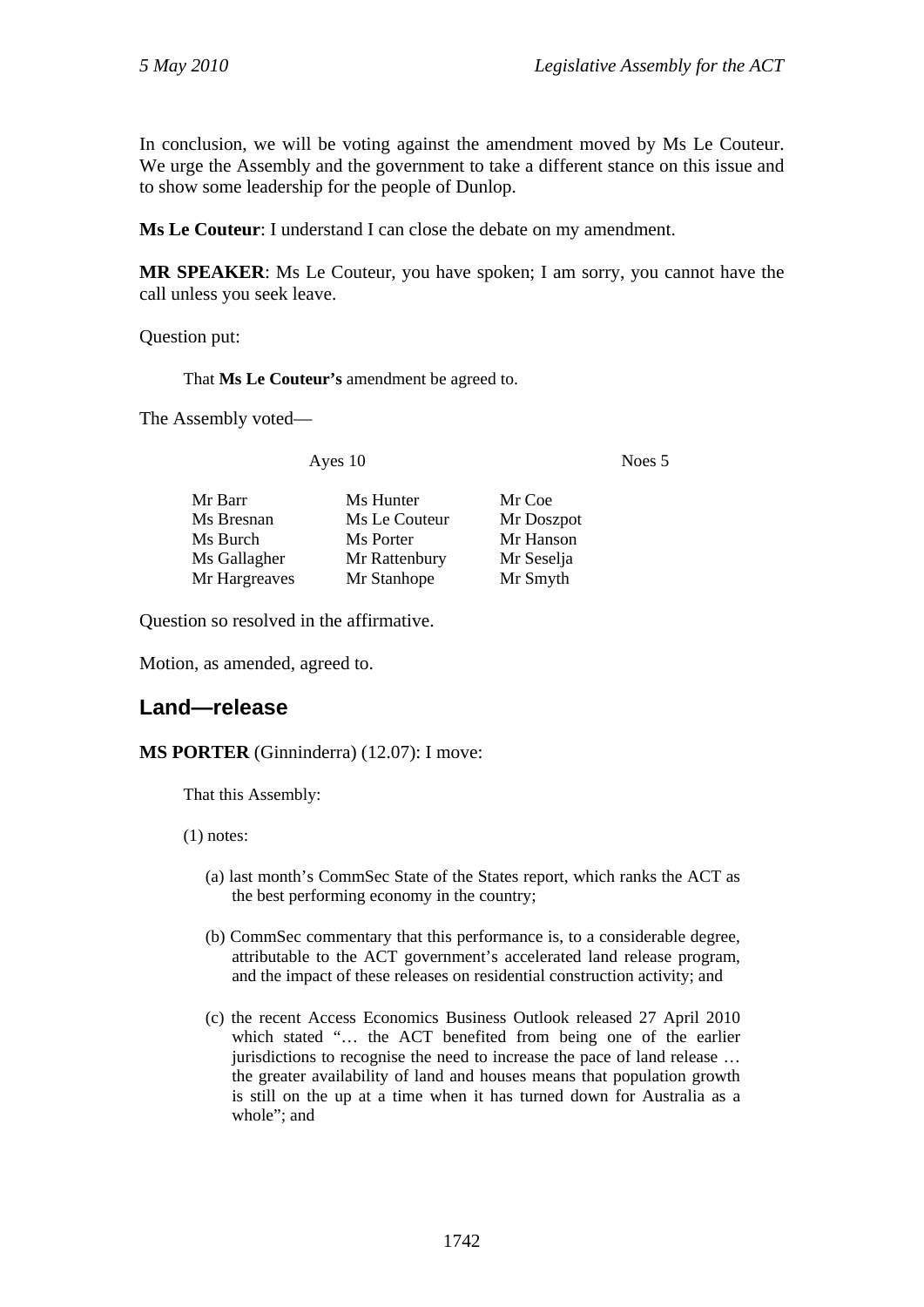(2) acknowledges the massive provision for accelerated land releases in the 2010-11 ACT budget, which will allow for the release of a record 17 000 dwelling sites over the next four years.

Mr Speaker, it is with a great sense of pride that I rise today to speak on the motion standing in my name. Members of this place will be well aware that in the latest *State of the states* report issued by CommSec Economics, the research arm of the Commonwealth Bank, the ACT was ranked as the number one economy in the nation.

So what was it that led Craig James, CommSec's chief economist, to come to the conclusion that the ACT has the nation's best economy? To find that answer we need only to go to the summary provided by Mr James in this report where he says:

The Australian Capital Territory now clearly occupies the position as best performing economy in the nation.

In the previous survey conducted in January, the ACT and Western Australia were jointly on top, but in the latest report the ACT has leapfrogged WA and now is in the number one position. According to Mr James, this has resulted from solid housing and broader construction activity in the ACT which is driving economic growth and keeping unemployment at historically low levels.

In the December quarter, the ACT's economic output was 28 per cent above the territory's decade average level of output, and I am sure that all those opposite would agree that this is an outstanding achievement. However, Mr James goes even further and says that not only is the ACT's economic activity above long-term averages but that the territory's annual growth of 6.9 per cent is the fastest in the nation.

So what else can we learn about the ACT's economy from CommSec's *State of the states* report? Perhaps we should turn to the level of investment in equipment. Craig James tells us that in this area the ACT has been performing well and has been:

… super-strong over the past two years. In fact equipment spending in trend terms in the December quarter was at record levels, more than double the decade average.

Just in case those opposite did not quite get that last point—and I see there are very few of them paying attention, as usual when we talk about good news from the government—let me repeat what Craig James, the chief economist for CommSec, said about investment spending in the ACT:

… super-strong over the past two years. In fact equipment spending in trend terms in the December quarter was at record levels, more than double the decade average.

Just to put this into some context, this investment in equipment in the December quarter was up 76 per cent on investment a year ago and it is even starker when compared to that of the jurisdiction which came in second in the investment category. That state happened to be New South Wales, which had an annual growth of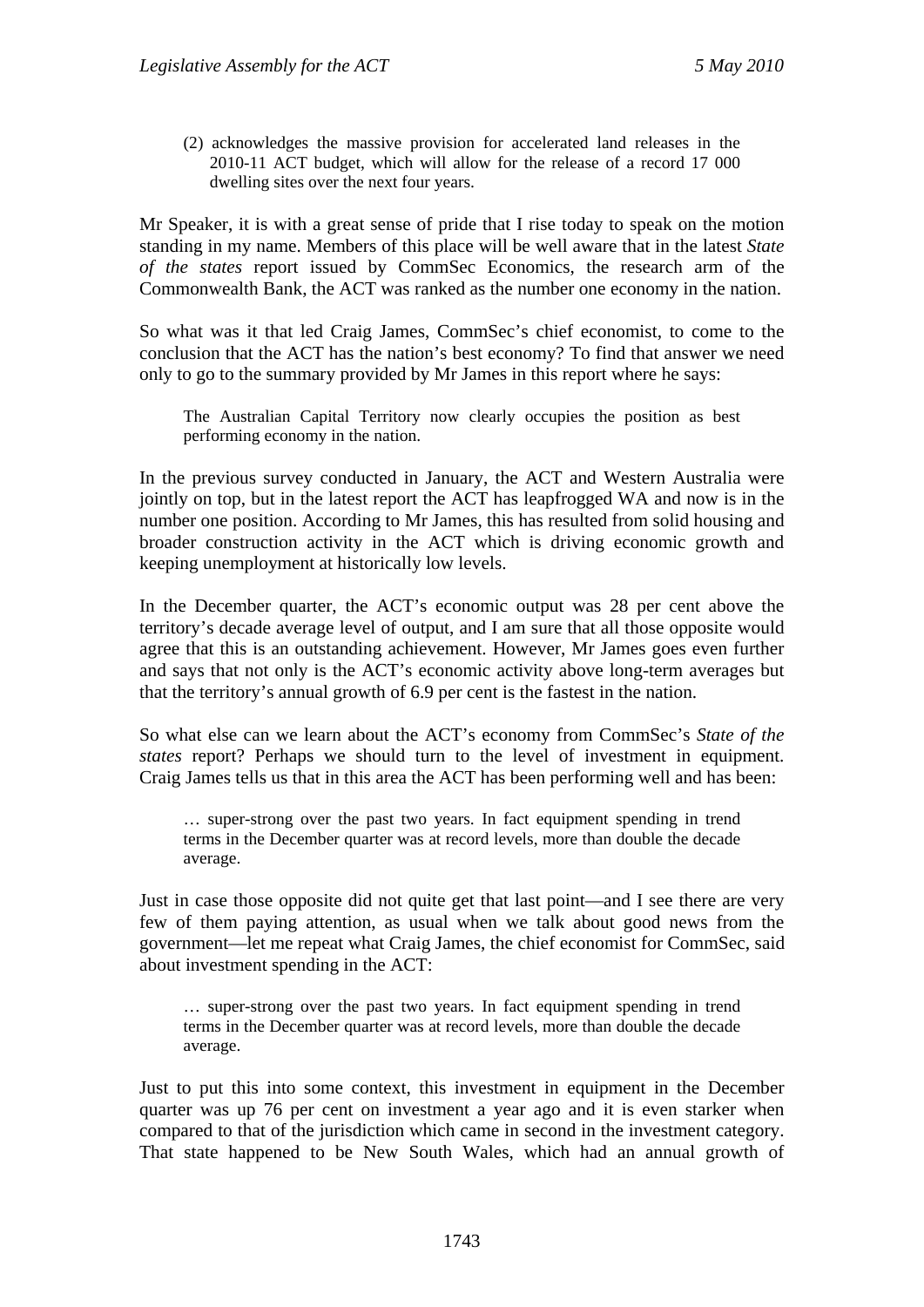17.5 per cent. So the ACT recorded investment growth of 76 per cent and the economy that came second was New South Wales with annual growth of 17.5 per cent. In racing parlance, may I suggest that it would be ACT first and daylight second.

Perhaps now we should turn to the area of housing finance and see what Craig James, the chief economist at CommSec and author of the *State of the states* report, has to say here. According to Craig James, housing finance is not just a lead indicator for real estate activity and housing construction but also an indicator of activity in the finance sector. And who do you think came out on top in the area of housing finance? Correct: the ACT—and not only on top by a small margin but, according to the CommSec report, far and away the top position for housing finance in the nation—far and away the top position for housing finance in the nation.

While annual growth for new lending has slowed since June last year, the trend number in the ACT is 28 per cent above the long-term averages. This is another area where it is the ACT first and the proverbial daylight second, with Victoria the next jurisdiction in the housing finance category, with an increase of five per cent above the long-term averages.

I would now like to inform the Assembly about the territory's performance in the area of dwelling starts. This category measures the trend number of dwelling commencements and compares them with the long-term average levels of starts. The figures are sourced from the Australian Bureau of Statistics. And again, according to CommSec's chief economist, Craig James, just as the ACT has topped the leader board in housing finance so it has topped the leader board in dwelling starts. Craig James tells us that the number of dwelling starts in the ACT during the December quarter was, to use Mr James's own words, "a staggering 85 per cent above the decade average".

Mr James also goes on to say in the CommSec report:

Further dwelling starts in the ACT are currently 82 per cent higher than a year earlier, underpinned by a strong job market, increased land production and rising population growth.

As is the case with other indicators, it is also interesting to look at how far in front the ACT is compared to other jurisdictions. The state running second in this area is Tasmania, which recorded an increase of 33 per cent over the decade average. So there you have it in Craig James's own words: the ACT has recorded "a staggering 85 per cent increase above the decade average" and the state that came in second, Tasmania, has recorded an increase of 33 per cent.

So the obvious question to ask when looking for an explanation as to the outstanding performance of the ACT economy on so many fronts is, to use the old question by Professor Sumner Miller: why is it so? Well, according to Craig James, the answer is clear: the ACT economy is being driven by solid housing and broader construction activity, and in the case of housing starts this is being driven by the ACT's increased production of land.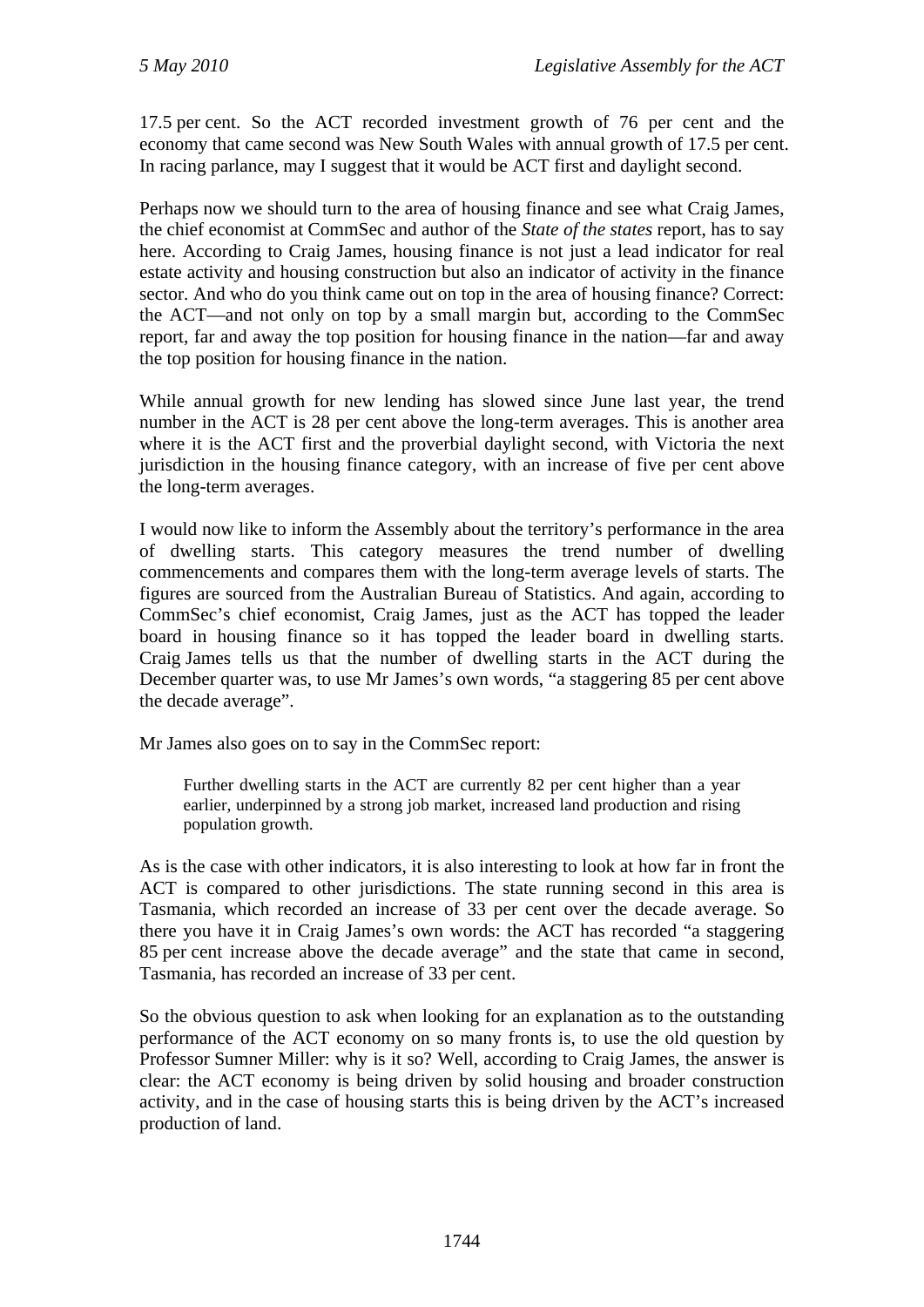But of course it is not only CommSec Economics that believe the ACT is getting things right. Another highly respected research company, Access Economics, in their business outlook released only last week, stated that the ACT benefited from being one of the earlier jurisdictions to recognise the need to increase the pace of land release. Doing that enabled the ACT housing construction sector to swim strongly against the national tide, with activity strengthening remarkably, up by more than 40 per cent through the course of 2009.

I will repeat that: the ACT benefited from being one of the earlier jurisdictions to recognise the need to increase the pace of land release. Doing that enabled the ACT housing construction sector to swim strongly against the national tide, with activity strengthening remarkably up by more than 40 per cent through the course of 2009. The Access Economics report goes on to say that housing construction in the ACT has "sprinted" through the course of 2009 and far exceeded any other jurisdiction.

There you have it: two of the most respected economic research organisations in the country both believe that one of the reasons why the ACT economy is so strong is its land release policy.

So what specifically has the ACT government done that has resulted in the ACT leading the nation in all these areas of economic growth? It is no coincidence that these outcomes have coincided with the implementation in 2007 of the very innovative affordable housing action plan. This government's affordable housing action plan has seen the following initiatives.

Under accelerated land supply, 3,470 dwelling sites were released in 2007-08, 4,339 new sites were released in 2008-09 and in this financial year we will again bring in excess of 4,000 dwelling sites to market—a further demonstration of this government's commitment to maintaining a very high level of supply of land in the light of ongoing demand for residential housing.

Increased supply of community housing is another aspect of this affordable housing action plan. The government has provided a \$50 million revolving finance facility to the not-for-profit housing organisation CHC Affordable Housing to enable 1,000 new affordable dwellings to be built within 10 years. The OwnPlace initiative is delivering 15 per cent of affordable housing in new estates. 247 blocks have been taken up by the OwnPlace builders panel to date. More than 70 of these homes have been built and 145 are currently under construction.

Then we have the land rent scheme, a scheme that was much pilloried by those opposite. Under the land rent scheme, as of Friday 29 April, 41 blocks have settled and a further 180 blocks have been exchanged. I think you would say that was a success. And I have no doubt that many more young Canberra families who thought that the dream of home ownership was beyond their grasp will take advantage of the land rent scheme with the latest offering of land which is currently occurring at Bonner.

I am proud to be a member of a government that has as one of its highest priorities the provision of affordable housing. And, as members would have heard in the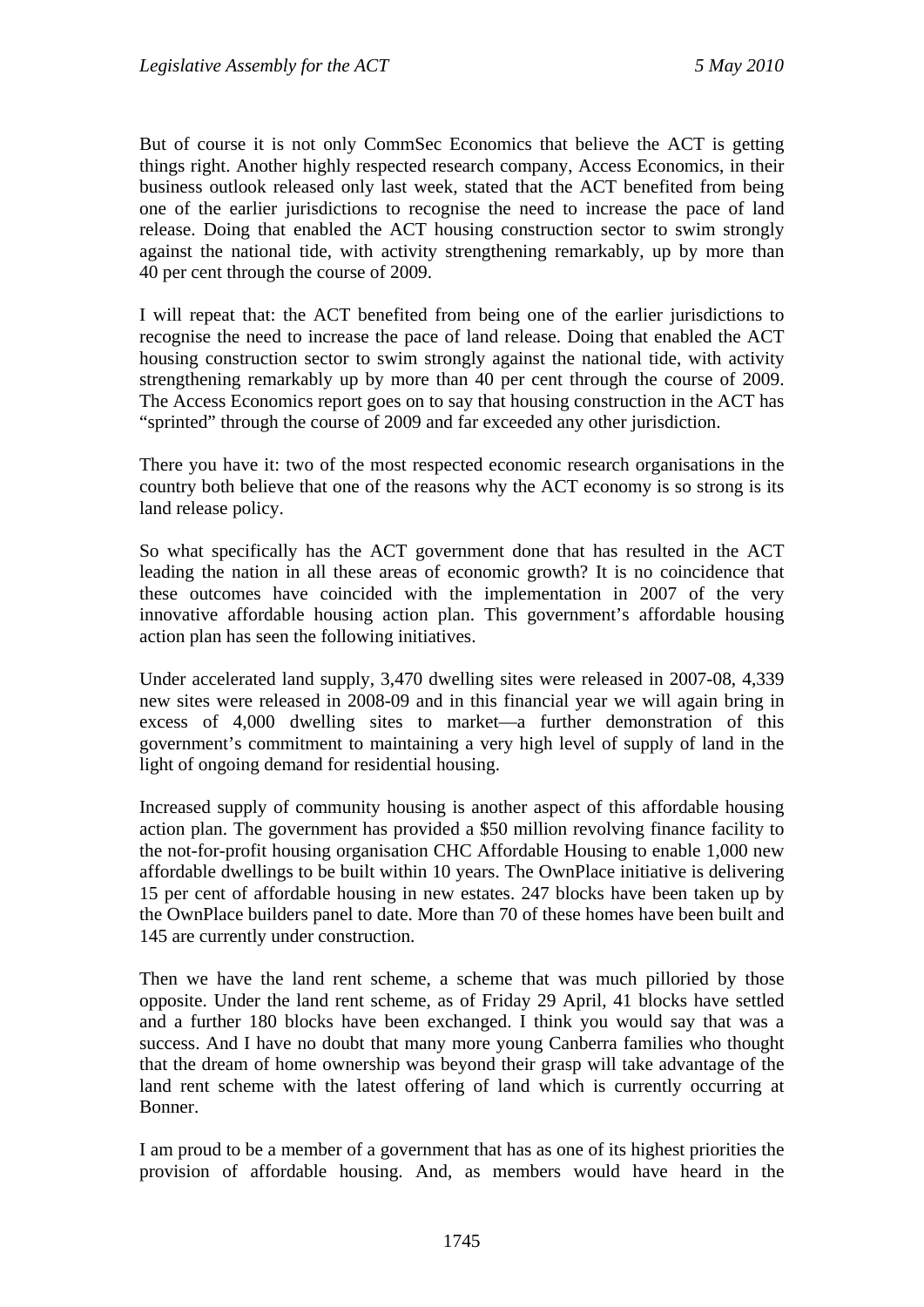Treasurer's budget speech yesterday, this government is determined to continue to build on the great work it has already done by releasing a record 17,000 dwelling sites over the next four years.

I would commend the *State of the states* report and also the Access Economics report to those opposite. They might like to have a look at those and agree with us about the outstanding results that the ACT has achieved, now being ranked the first by all these measures.

I commend the motion to the Assembly.

**MS LE COUTEUR** (Molonglo) (12.19): I thank Ms Porter for raising this issue today. Land release is a very important issue for the ACT from both the financial aspect and the planning aspect. This motion highlights one of the ACT's unique features. The ACT government owns all the land in the ACT, and the sale of land is a substantial portion of the ACT's budget every year. One of our concerns is about how financial issues about land development impact upon planning issues about land development.

There are two issues in this motion: the ACT economy and urban development. Going to the ACT economy, I will quote from CommSec's recent report, which is the one that Ms Porter is referring to. It says:

While the ACT is perched at the top of the leader-board, the question is what happens when the strong housing market matures early in the second half of the year.

That is an excellent question, which I imagine the Leader of the Opposition will probably talk about more in his speech, but I think we all agree that there is a need to diversify the ACT economy. The housing boom cannot and should not go on forever; there is a need for a diverse economy in the ACT, and there is a need for a green economy. The CommSec report goes to the reason that we have basically the best performing economy. It says that previously the ACT and WA were on top, but that now we have solid housing and broader construction activity, and that is what is keeping the ACT on the top.

Basically that says that, because we are not as resource dependent as other states, we are set up to be a sustainable, green economy. What the ACT desperately needs for this work is for the government to work on a diversification strategy. A large part of this, we hope, is in the green economy paper which the government commissioned the University of Canberra to scope. This, of course, was part of the Greens-ALP agreement. At this stage, I believe that it is well and truly over time for delivery. I understand that it is now with CMD's Business and Industry Development Branch; I look forward to hearing the results and to the government moving forward on growing a sustainable knowledge economy.

Canberra is uniquely placed to be a knowledge economy. Most of the work of our public servants in the ACT is knowledge economy work. We have very great tertiary institutions in the ACT. We have got the ANU, which is a world-class institution. We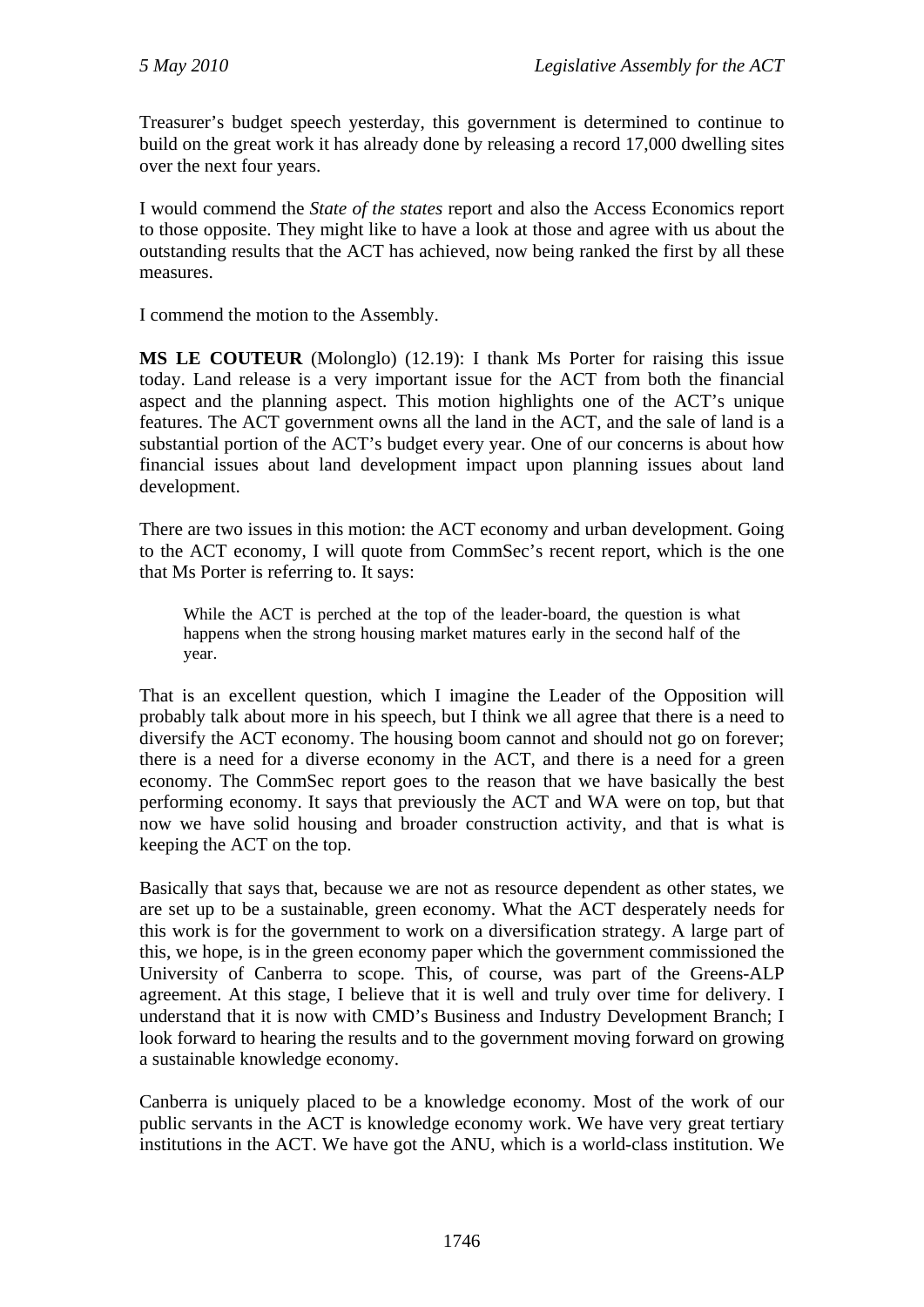have the University of Canberra. We have ADFA. We have the Catholic University. I cannot off the top of my head go through all our tertiary institutions, because we have a lot of very good ones. This is a strength which we should be building on, because they will, hopefully, be there when we have sold all the land.

As Ms Porter's motion suggested, in yesterday's budget Mr Stanhope announced that 17,000 dwelling sites would be released over the next four years, while 444,561 square metres of commercial land and 440,616 square metres of industrial land will also be released over the same period. This land release will be supported by a huge capital works program to deliver new roads, new intersection upgrades, water, infrastructure et cetera. It has a double benefit for the ACT's economy because, as well as supporting housing, it supports the allied construction trades, which are a very important part of the ACT's economy.

What is quite frustrating for the Greens in this is how little sustainability has been prioritised in planning for this infrastructure. The Greens are going to continue to push for infrastructure to allow new residents to live more affordably and more sustainably. That is a large part of our push in Molonglo, for a more sustainable Molonglo. We see Molonglo as being more sustainable and more affordable, both for the people who live there and for the ACT government. I will talk more about that in a minute.

As I mentioned, one of the things we are concerned about is that the income the ACT government gets from land sales is distorting our land release program. We think it is really important that the ACT should get the financial balance right between greenfields and infills. It is partly about financial balance with the ACT government's budget. I note in this context that the change of use charge is expected to be considerably higher than it was. But going to the financial balance in the long term, we need to look at the long-term costs and benefits of infill and redevelopment as well as the long-term costs and benefits of greenfields.

I am concerned that the government is understating the costs of greenfield development. For that reason, and also because it gets considerable income from it, we are not seeing much urban infill in the ACT. From this budget, it appears that there are going to be only 700 sites identified for urban infill next year and only 1,000 expected to be developed over the next four years. I note that that would only be the land that the ACT government currently owns; presumably there will be infill brought on stream from land which is currently owned by private owners, but nonetheless we need to shift.

The government's own plan, its own target, is that there should be 50 per cent greenfield and 50 per cent infill development. At this stage we are going nowhere close to that. I am concerned—the Greens are concerned—that this is not sustainable. This is not the way that the ACT should be developed, and financial imperatives are one of the reasons why development is as it is.

We think that it is time for the government to shift the income model for the ACT government. It is simply unsustainable, environmentally and land-resource-wise, that we continue to release land on the outskirts of town in places where it is difficult to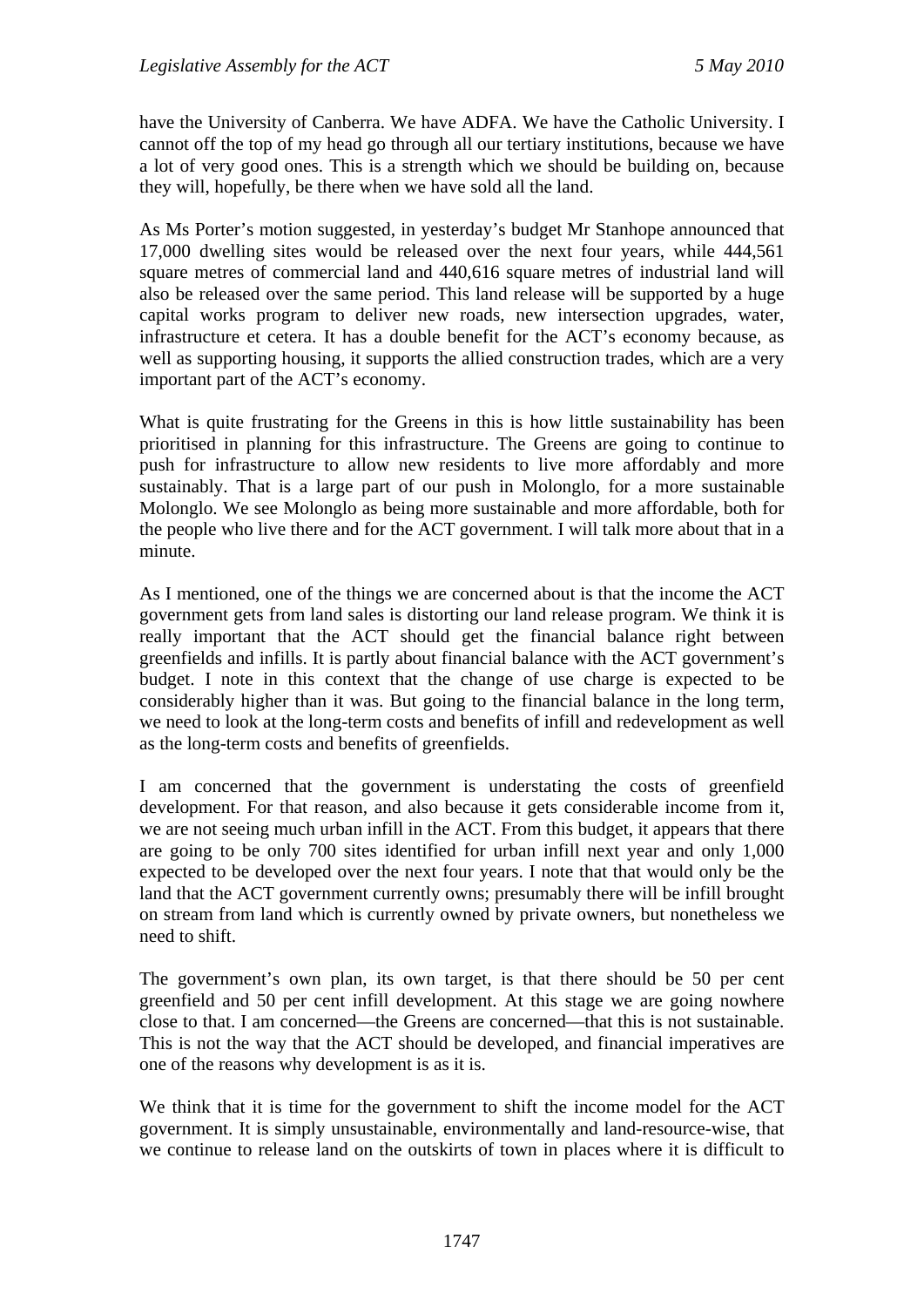service residents with good public transport and other facilities. A few minutes ago we had the debate about the situation in Dunlop, which is a suburb clearly on the outskirts of the ACT. It is very close to the border of New South Wales. That is a good example of the issues with greenfield development. The public transport there is very poor; there are not facilities. We need to look at the long-term costs. We also need to look at the fact that in the long run the ACT is going to run out of land that it can develop, so the source of income is going to dry up. Financially, the ACT government needs to look at more income sources for the long run.

Let me go to another advantage of having less greenfield and more infill development. This is the International Year of Biodiversity. If we have infill development, this will not be impacting negatively on biodiversity. The greenfield development that we are having all impacts negatively on biodiversity; it is just a question of whether it is a major bad impact or a minor bad impact. We would like to see Canberra's urban density change. We would like to see more infill development on transport corridors, which will leave the biodiversity areas intact.

Ms Porter talked about housing affordability. That is something which is very dear to the Greens. The government claims that more land release is good for housing affordability. The government has also claimed that the ACT is very good from a housing affordability point of view.

In this context, I would like to say that statistics are an interesting thing. Although the ACT housing affordability figures show that proportionately our housing is more affordable, they also show that the ACT's median family income is around 70 per cent higher than the median for Australia. In real figures, our housing costs are close to the average for New South Wales—that is, higher than all other states except WA. So although we are termed the most affordable, to someone who is moving to Canberra, to someone who does not have one of the higher ACT incomes or to someone who simply has a lower income we are not the most affordable at all; we are one of the most expensive.

It is worth noting that, although people with higher than average incomes may find housing affordable in the ACT, people with lower incomes—such as people in service industries, pensioners, students, people who work part time, people with disabilities and a whole range of people in our society—can have severe home ownership problems due to the high cost of housing in the ACT.

The cost of mortgage repayments and the cost of rent in the ACT are very similar. The issue in the ACT, in terms of whether you are a renter or a purchaser, tends to be a division as to whether you happen to have the deposit already saved and whether you have got a permanent job, which is obviously what you have to have to get a mortgage, or whether there is a house available that suits your needs.

In this context, I would be interested to know if the ACT government has looked at the Henry tax review in terms of the comments it has made about housing affordability. One of the things that he specifically talked about was stamp duty, which is another state-level tax. He pointed out that the high levels of stamp duty in the ACT and every other jurisdiction encourage renovation rather than house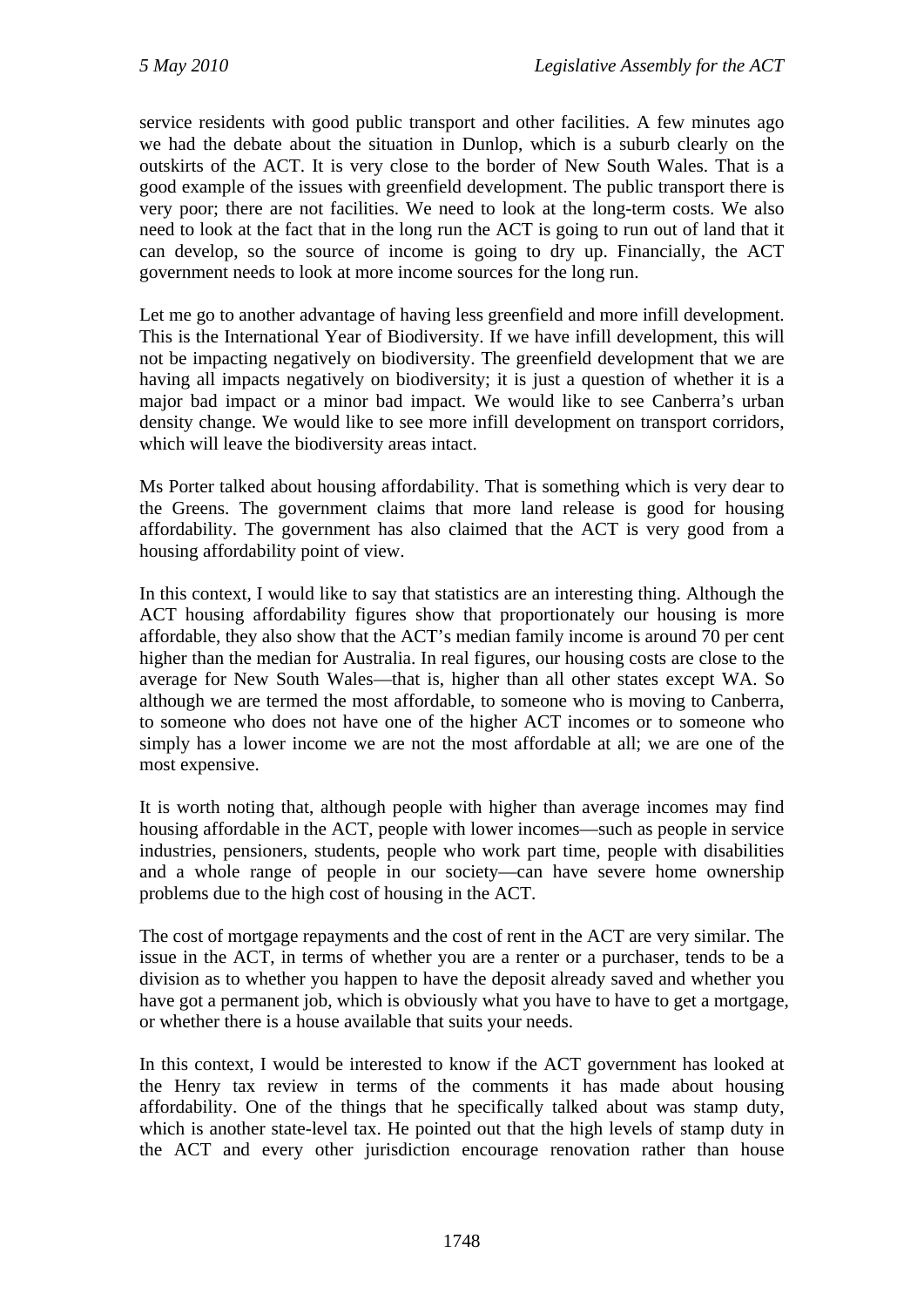movement. This can lead to overcapitalisation of houses and decreasing housing affordability. I wonder whether the ACT government will be lobbying for an abolition of state stamp duties and their replacement by other commonwealth income.

The other thing about housing is our population growth, which is driving our housing demand. The question needs to be asked: is the ACT's population growth sustainable? I am sure that all members will be aware that part of the ACT Greens agreement with the Labor Party when we supported them to become the government was an inquiry into the carrying capacity of the ACT region. This is very important for housing demand.

I would like to conclude by saying again that better housing development is more affordable housing development—such as what the Greens have been talking about in the context of Molonglo. We launched a paper about better development in Molonglo. More efficient housing in the long run improves housing affordability. This is because houses which are better built cost less to heat and less to cool. Water bills will be lower. They use water more efficiently. Transport costs will be lower if we develop Molonglo better. If we have a good public transport system, and if we have a good walking and cycling network, then people will not have to always have two cars to live in Molonglo—if we have a good public transport system, if we have a good, sustainable, active transport system.

In the context of housing affordability, it is also worth noting that Australians have the largest new homes in the world, so any modest increase in capital cost through building better houses—and it would be a very, very modest increase—could be offset by a small reduction in the average size of houses. Houses in Molonglo could possibly be closer to the size of the average house in Canberra rather than the largest sizes of new houses in Canberra.

As Ms Porter's motion is basically a statement of facts, the Greens will be supporting her motion today.

*Debate interrupted in accordance with standing order 74 and the resumption of the debate made an order of the day for a later hour.* 

### **Sitting suspended from 12.33 to 2 pm.**

## **Ministerial arrangements**

**MR STANHOPE** (Ginninderra—Chief Minister, Minister for Transport, Minister for Territory and Municipal Services, Minister for Business and Economic Development, Minister for Land and Property Services, Minister for Aboriginal and Torres Strait Islander Affairs and Minister for the Arts and Heritage): Members are aware that the Attorney-General, Simon Corbell, is unable to be in attendance today for question time. If there are questions that people are minded to ask the Attorney-General, I am happy to take those today.

## **Leave of absence**

**MR STANHOPE** (Ginninderra—Chief Minister, Minister for Transport, Minister for Territory and Municipal Services, Minister for Business and Economic Development,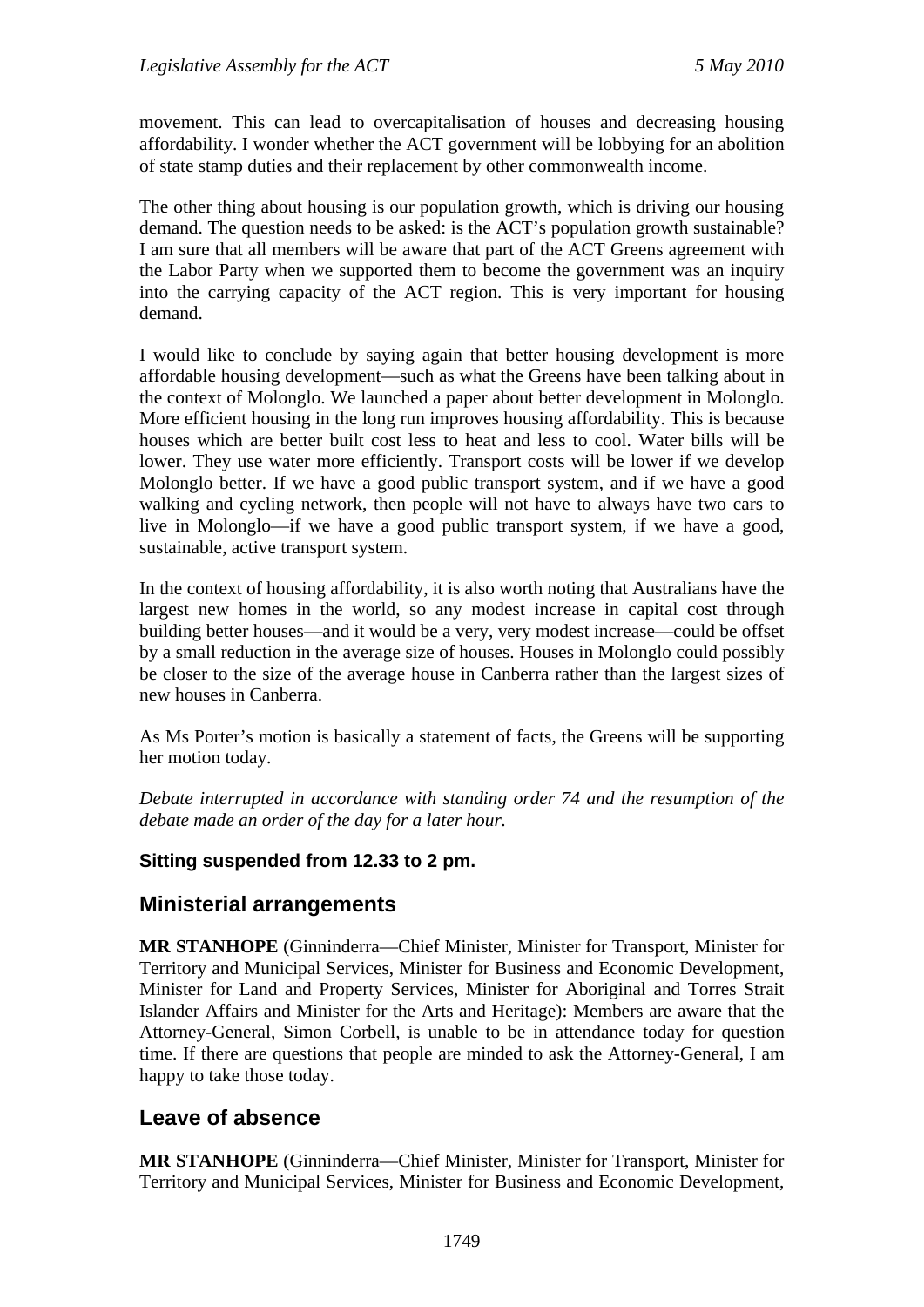Minister for Land and Property Services, Minister for Aboriginal and Torres Strait Islander Affairs and Minister for the Arts and Heritage) (2.01): Pursuant to standing order 22, I move:

That leave of absence be granted to Mr Corbell for this sitting day, for family reasons.

Question resolved in the affirmative.

## **Questions without notice Taxation—change of use**

**MR SESELJA**: My question is to the Treasurer. Treasurer, this morning you confirmed that your government is pursuing your massive tax on homes via the change of use charge. This massive tax on homes will act as an impediment to higher density living in and around town centres. What other negative impacts will your massive tax on homes have?

**MS GALLAGHER**: I thank the Leader of the Opposition for this surprise question. We had not expected to get one on the change of use charge. I also acknowledge the language around a tax grab or a great new tax. It seems that the opposition are taking their instruction from Tony Abbott around big taxes.

The feeling and the theme I am picking up from the opposition is that they do not believe that the territory, the community of the ACT, should receive appropriate revenue for granting development rights that yield significant profits to the private sector and private developers in the ACT. We do not apologise for pursuing adequate, reasonable revenue growth in applying the change of use charge, as was intended when the legislation was put in place.

I would ask the Leader of the Opposition how the government can ignore advice that we receive from independent analysis around the change of use charge—

**Mr Seselja**: Point of order, Mr Speaker, on relevance. The question was very specific: what are the negative impacts of the massive tax on homes? Ms Gallagher is not here to ask us questions. It is a very specific question about the impacts of this tax outlined in this budget.

**MS GALLAGHER**: There is not one. We do not believe that there will be any negative impact from this. And there should not be. This extra revenue being factored in is applying the law as it exists at this point in time. What it is saying is that site-bysite valuations should be conducted under the change of use charge. There should not be a fixed fee. That is the intention of the legislation. The government has received advice through the report that was done into codification. If the opposition had bothered to read that report—it has been out for some time, and I have not heard a peep out of you on it. I have not heard a peep from the opposition—until it is the only thing that they can find in the budget that they can whine and whinge about: that the ACT budget is given the revenue it deserves from granting additional development rights to developers who get large windfall gains from that development.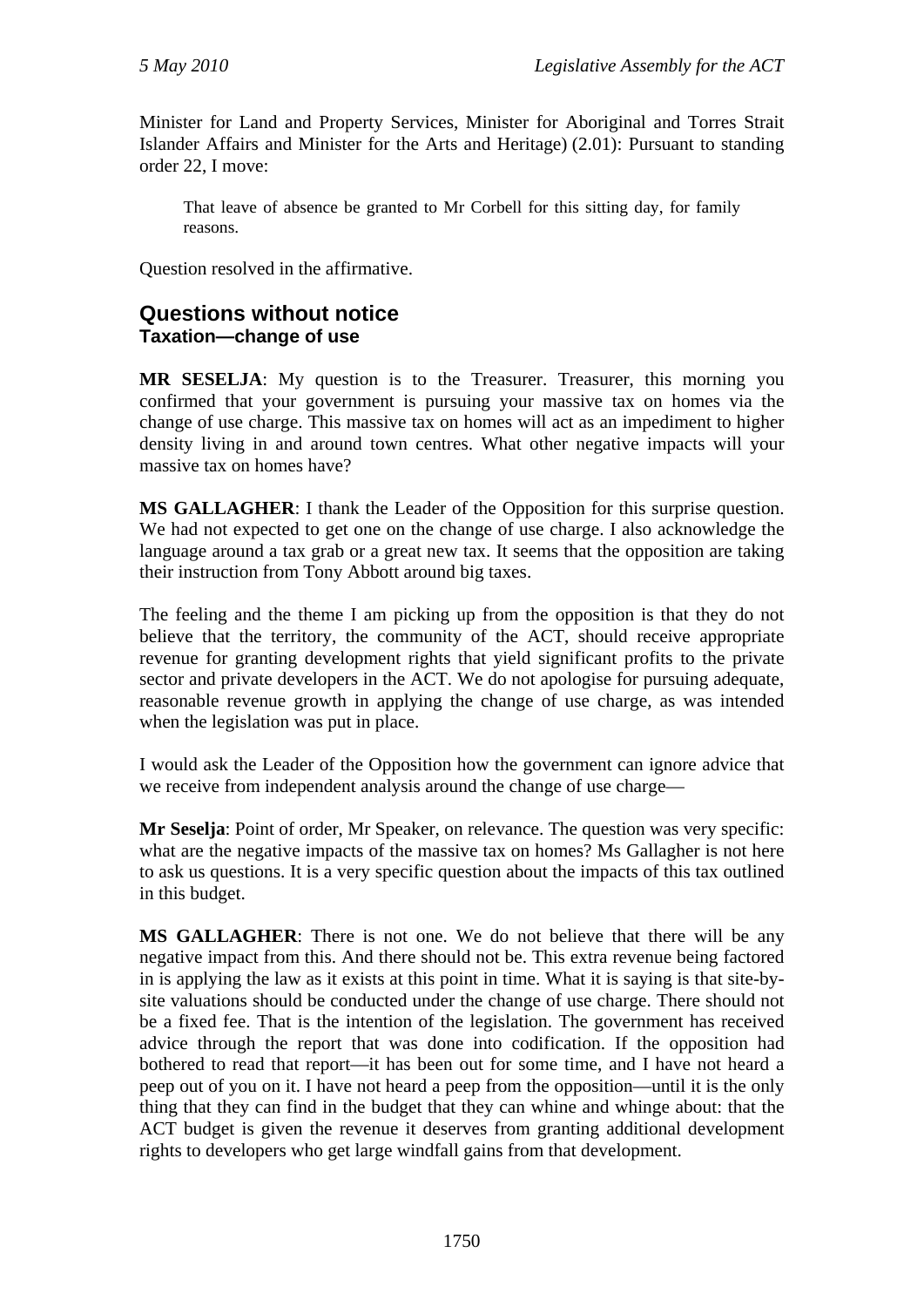**MR SPEAKER**: Mr Seselja, a supplementary question?

**MR SESELJA**: Thank you, Mr Speaker. Treasurer, will your massive tax on homes assist or hinder the long-term approach to sustainable public transport?

**MS GALLAGHER**: As I have already outlined, I do not believe there will be negative impacts from applying the law as it is now, and we have done some pretty rigorous work around this. This revenue forecast is based on looking back five years, applying a site-by-site valuation, applying the legislation as it stands now, and putting a bit of conservatism in it. That is what we have done with the revenue forecasts around change of use. I do not apologise, and I do not think the community would expect me to ignore advice that says, "You are not recouping as much revenue as you should under change of use." If you do not like change of use then bring the legislation forward and have an honest debate about it. But this is legislation that has been debated in this house and approved by this Assembly.

**Mr Seselja**: Mr Speaker, on a point of order, I know she does not want to answer specific questions, but it is on relevance. It is about whether or not this tax and the enforcement of it through the budget will hinder or help the long-term approach to sustainable public transport. She has not addressed the question.

**MS GALLAGHER**: I have, Mr Speaker. Whether it is the answer he wants, I have said that we do not expect to see negative impacts from applying the current change of use arrangements across the board. We will work with industry and we have heard what industry have said about concern about development. I have listened to them and I have met with them and we have had many discussions about change of use. And do you know what? Industry accept that they need to pay more around some of these developments. They have said that to me. They have acknowledged in person that they have been getting it pretty good under the fixed charge arrangements and they understand the government's need to respond. The disagreement, I think, is around how much the increase is, and there are mixed views around that. But I do not believe that this government can ignore the law as it stands, and that is what the opposition wants me to do.

**MR SPEAKER**: Mr Hargreaves, a supplementary question?

**MR HARGREAVES**: Thank you very much, Mr Speaker. My question to the Treasurer on this issue is: how is the government working with industry to address this change of use charge?

**MS GALLAGHER**: I thank Mr Hargreaves for the question. We have been working with industry on the change of use charge codification project since last year's budget. There is a draft report that has been put out that has received mixed responses from industry. I think if anyone reads it they can see in the attachments at the back what industry is saying about it.

In response to industry concerns, we have not sought to codify in this budget. We have extended the consultation time allowed for submissions to be fed into the draft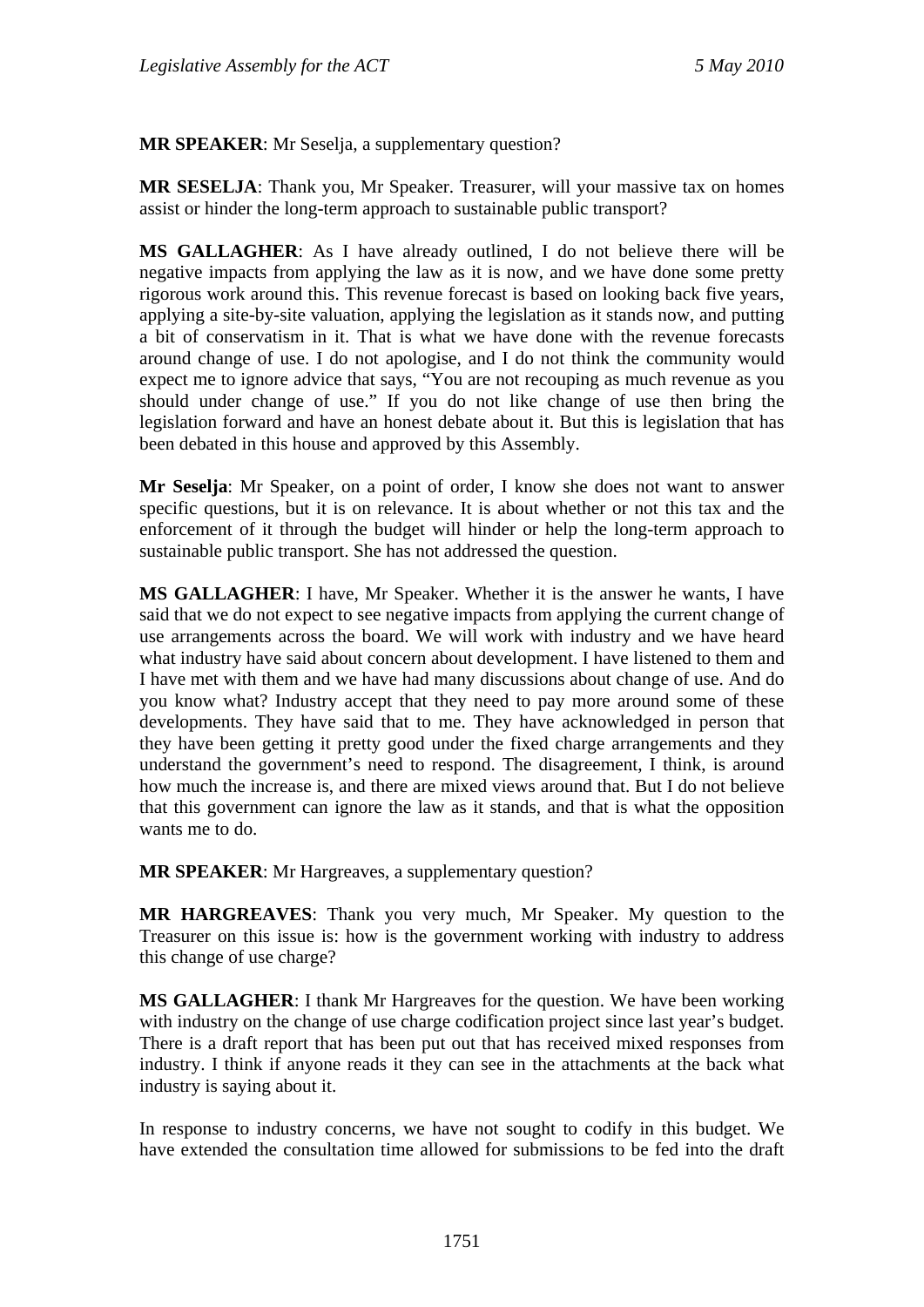report. The government has not received the final report and some of the extra work that has been done through that—for example, a cost-benefit analysis that the government will consider before moving to codification.

I have met, over the last day in fact, with a range of stakeholders who are concerned about this. I have given them my commitment that I will work with them over the next 12 months to see whether we can address their issues to their satisfaction. That is the way I have always worked. That is the way I intend to work on this. But in the meantime we cannot ignore the fact that we do not believe—and if you have read the report, and I do not believe anyone in the opposition has read the report—

**Mr Smyth**: I've read the report.

**MS GALLAGHER:** So you just ignore all the parts of it that say you have not been collecting enough revenue, do you? You ignore those parts and think that that is not correct? I do not apologise for the fact that we are responding to an anomaly which appears that we have not collected as much revenue on change of use as we should have and that we have put in place steps to fix that.

**MR SPEAKER**: Ms Le Couteur, a supplementary question?

**MS LE COUTEUR**: Treasurer, do you believe that this change of use charge will change the balance of development between infill and greenfield sites?

**Mrs Dunne**: On a point of order, Mr Speaker, that is asking an opinion and therefore out of order.

**Mr Hargreaves**: On the point of order, Mr Speaker, it is reasonable, in fact, for any minister to be asked about the implications of the impacts of a given government decision. That is all we are talking about here. Mr Speaker, I would remind you that, in this instance, what Ms Le Couteur is asking for is the impact of the budget on this particular issue.

**MR SPEAKER**: There is no point of order. Treasurer, the question.

**MS GALLAGHER**: I am allowed to answer the question?

**MR SPEAKER**: You are allowed to answer the question.

**MS GALLAGHER**: Thank you, Mr Speaker. Again, the government's view is that this is not changing the policy; this is not changing the way change of use has been set out to operate. It only affects residential where it appears that a fixed charge arrangement has been in place and that that has undermined the revenue that should have been coming to the community in terms of the additional granting of those development rights. This does not change the system at all.

I accept that industry and developers are concerned about it. I guess that comes as no surprise, because they have been, I think, enjoying a fairly profitable situation where, for a dual occupancy which may sell for \$1 million, they have been paying \$3,750 for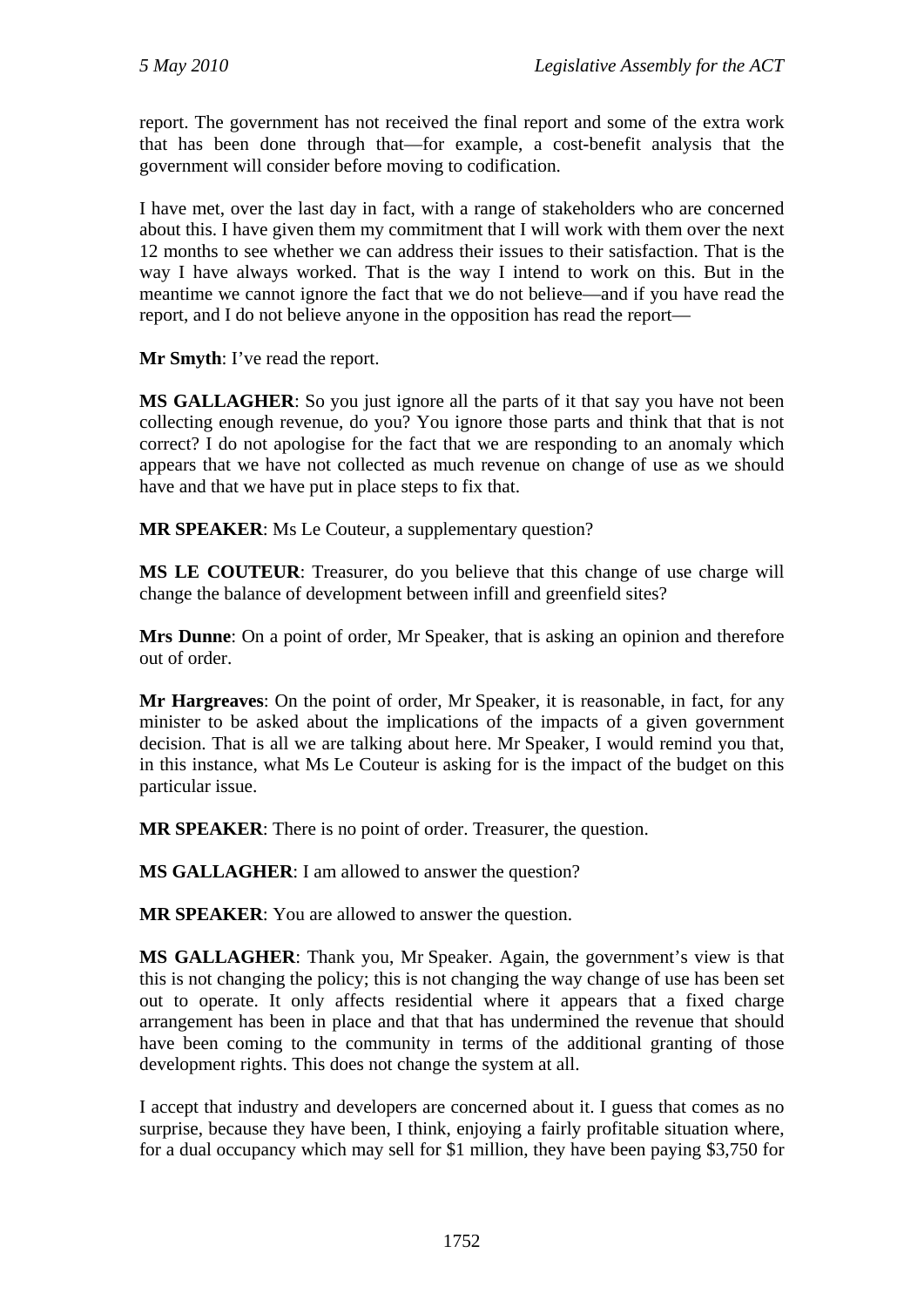the development rights. I understand that, but I do not think governments can ignore it. I do not think we are elected to this place to ignore advice that says, "You have not been collecting as much revenue as you should under these arrangements." That is obviously the attitude the Liberal opposition would take. It is obviously a very lazy view from the opposition, and it is an opposition that obviously never intends to be in government.

**Mr Hanson**: You call us lazy when you're heading off on a holiday.

**MS GALLAGHER**: Mr Hanson, I do not apologise for having a holiday, my friend. And you can go as hard as you like on that. I have been pretty clear about my intention to have a holiday, and you can go as hard as you like on that. You can go as hard as you like, mate; it does not matter to me. I do not think the community worries about it either. I think they acknowledge the fact that people are entitled to a holiday, not that this relates to the question at all.

### **Family and youth services**

**MS HUNTER**: My question is to the Minister for Children and Young People. Minister, the responses to the family services program and youth services program discussion paper closed on 5 March 2010. As I understand it, the FSP and YSP providers' contracts will be rolled over while the process continues. Can you advise what interim contractual arrangements will be put in place?

**MS BURCH**: Thank you, Ms Hunter, for the question. Yes, we are reconfiguring the youth and family services funding streams, and existing providers have had their contracts extended. So the contracts that currently exist and the services they are providing will be extended under contract extensions until our review of the feedback and comeback from the community sector on that realignment is completed and we are able to go back to the community about what the new program and alignment look like. So the existing contracts will be extended until we finish this process.

### **MR SPEAKER**: Ms Hunter, a supplementary?

**MS HUNTER**: Thank you. Given that workers in these programs are not sure if they will have ongoing employment, minister, how will you alleviate the strain and uncertainty this review is placing on the sector and their ability to plan and deliver services into the future, including how long that rollover will go for?

**MS BURCH**: I recognise that changes to contracts do create stress and strain and some level of angst around community providers. I have worked in the community sector long enough to understand that funding cycles do have that impact. The realignment of youth and family services is also part of a broader purchasing framework that we are progressing. One of the key aims of the new purchasing framework, once we get our organisations through a prequalification period, is that we will be able to afford longer term contracts—so funding cycles of up to 10 years, conditional on deliverables and milestones being reached. I understand and recognise that this transitional period is difficult, but I think that once we come out of that the community sector will indeed be more stable. We will have prequalifications. We will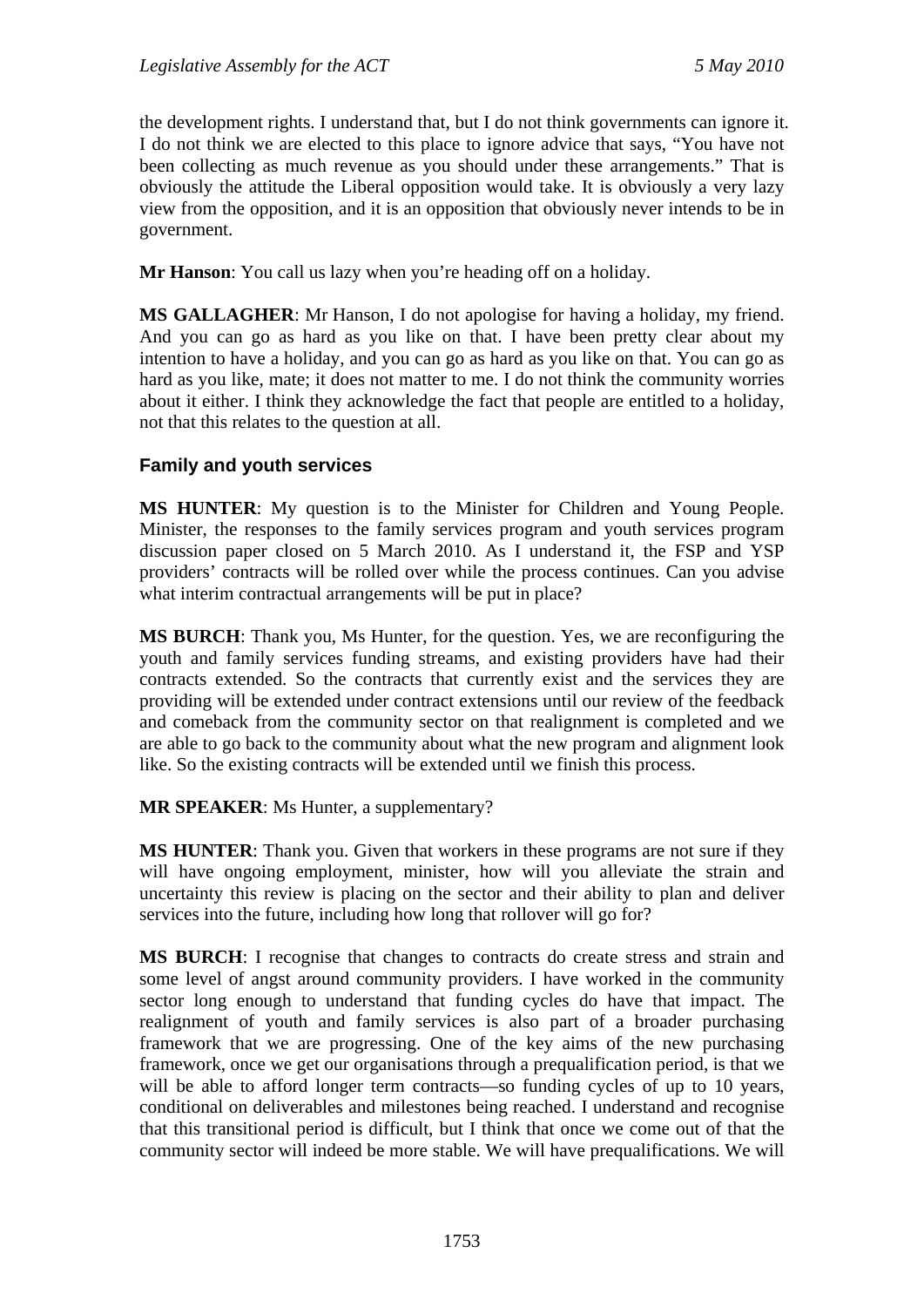have a clearer framework around purchasing so they can forward plan over a much longer period.

**MR SPEAKER**: A supplementary question, Ms Bresnan?

**MS BRESNAN**: Minister, can you detail when information about the new merged model of service delivery and time line of implementation for tendering will become available to the sector?

**MS BURCH**: I can take on notice the time line. The work is in the department; they are finalising the way forward on this. I am happy to come back with some details. But, in recognition that the community sector is indeed having those pressures and that that workforce is hard enough to keep and retain and we do not want the valuable workforce within the sector getting skittish and leaving and going elsewhere, I have a personal view that it needs to be done as quickly as we can. But I will get an update on the time line to you.

### **Budget—community reaction**

**MS PORTER**: My question is to the Treasurer. Treasurer, what has been the community reaction to the release of the 2010-2011 ACT budget?

**Mr Hanson**: This should be good.

**MS GALLAGHER**: I thank Mary Porter for the question and I hope Mr Hanson will sit back and enjoy it. The budget I presented yesterday is about the growth of the city. It makes new investments in vital community services and infrastructure and it also progresses our budget plan and brings our target year to return to surplus forward by two years. In this tight fiscal environment the government has had to weigh up our priorities, the community's needs and our commitments to the people of Canberra. As I said yesterday, while it might not be everything to everybody, this budget gets that balance right.

The budget has been received well by many in the community. Our new investments are in capital works and infrastructure, health and education, disability services and child protection, municipal services and transport, protecting our environment, tackling climate change and creating an environment that supports local business, jobs and the economy.

*Mr Hanson interjecting—* 

**MS GALLAGHER**: Mr Hanson, I think, was referred to by Mark Parton yesterday as a bit of a wind-up doll—and, gee, we enjoyed that.

**MR SPEAKER**: Thank you, Treasurer.

**MS GALLAGHER**: We enjoyed that because we do not see that side of you, Jeremy. No, we do not see it all. On an otherwise quite stressful day, I did enjoy it.

**MR SPEAKER**: Treasurer!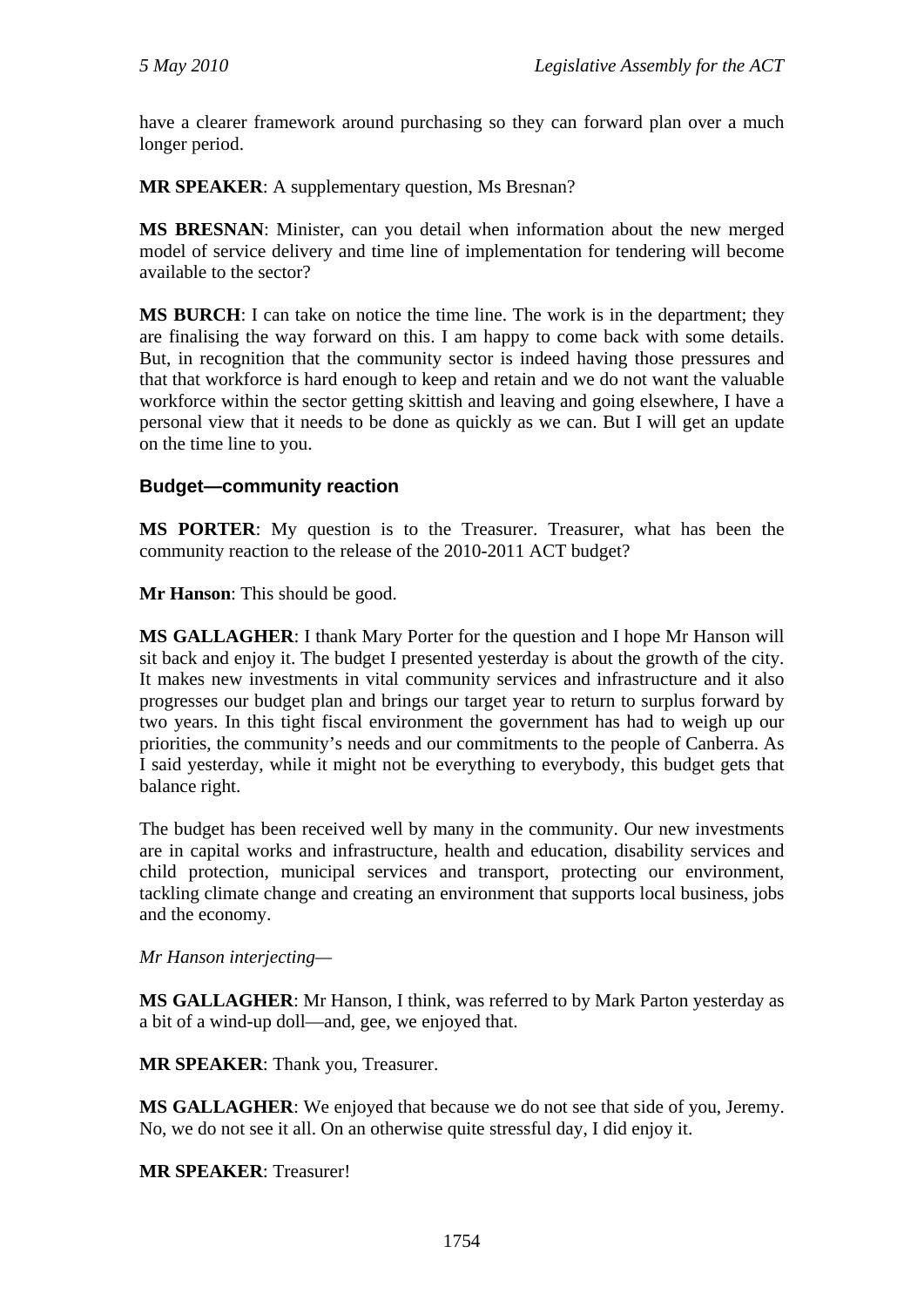**Mr Hanson**: I will try more.

**MS GALLAGHER**: I am just drawing to the Assembly's attention that he is living Mark Parton's dream there. He is the wind-up kid, the wind-up doll.

**MR SPEAKER**: Thank you, Treasurer. The question.

**MS GALLAGHER**: Well, it is hard to respond here. It is hard to respond, Mr Speaker.

*Opposition members interjecting—* 

**MR SPEAKER**: Order, members!

**MS GALLAGHER**: A better way to have approached that, Mr Speaker, was perhaps to draw your attention to the constant interjecting, also known as wind-up doll-like, that Mr Hanson is doing.

**Mr Coe**: You're a bit precious about the cartoon, aren't you?

**MS GALLAGHER**: Alistair, you live for the day you are made into a cartoon, my friend. It will happen. It will happen. Don't worry. It will come and we will all enjoy it.

*Mr Coe interjecting—* 

**MR SPEAKER**: Order, Mr Coe! Treasurer, let's hear about the budget.

**MS GALLAGHER**: Thank you, Mr Speaker. We have had a range of feedback today and throughout the day. I acknowledge that some of that has been positive and some of it has been negative. I think that goes exactly to the point that I have been making over the last days—that not everybody gets everything in a budget. Sometimes it is about taking half a step forward if you cannot take the whole step. And that is the environment in which we put this budget together.

Even those who have negatives with the budget are also drawing our attention to the positives. For example, the Property Council, while they do not like the change of use charge, although they have again indicated their willingness to engage with us on that in a very positive way over the next few months, have also acknowledged the positives in the budget, around land release particularly. Indeed, another one—a favourite of the Liberals—the Canberra Business Council, are supporting our vision for the future in our spend on the arboretum; again, a positive in the budget.

*Opposition members interjecting—* 

**MS GALLAGHER**: The chamber of commerce, again, encouraged us to hand down a business as usual budget and they feel quite positive about the budget that we have put together.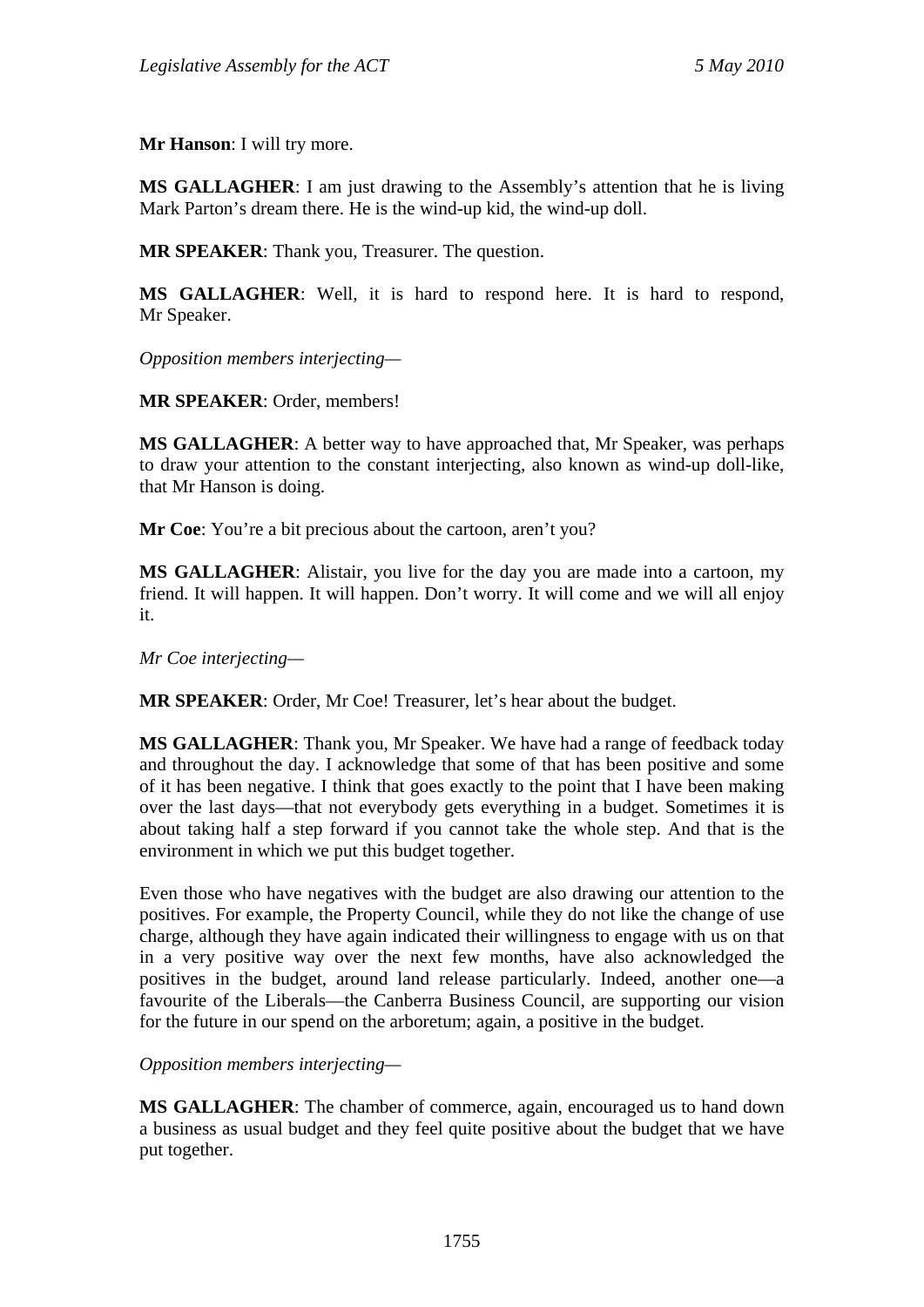*Opposition members interjecting—* 

**MS GALLAGHER**: The Master Builders Association: again, they have concerns around the change of use charge but, again, they accept and they support our ongoing land release program and our infrastructure spend.

*Opposition members interjecting—* 

**MS GALLAGHER**: I think there have been a number of positive responses.

*Opposition members interjecting—* 

**MR SPEAKER**: Thank you.

**MS GALLAGHER**: The wind-up doll is contagious because it is moving down the line here.

**Mr Smyth**: Oh!

**MS GALLAGHER**: It is very difficult to answer questions in the Assembly—

**Mr Seselja**: You're very sensitive, Katy.

**MS GALLAGHER**: I am not sensitive at all.

**MR SPEAKER:** Thank you. Ms Porter, a supplementary question?

**MS PORTER**: Treasurer, has there been any criticism of aspects of the 2010-11 ACT budget?

**MS GALLAGHER**: As I said, there has been a recognition, I think, from most in the community that this budget is under pressure and that we have had to balance the need to return the budget to surplus and restrain spending with the needs and demands of a growing city and its population. Not surprisingly, the opposition have criticised this budget. It is disappointing, because there was the opportunity. Indeed, in previous years, the opposition have identified things that they support in the budget. I have not actually heard of any initiative; it has just been downright negative and critical right since the minute those budget papers were released.

The Leader of the Opposition quite proudly had his very comprehensive and complex three-slide show out today, this morning. Gee, the team must have been working at 150 per cent of capacity to deliver that last night. That is one of the things I enjoy the most about budget night—the fact that the opposition has to do a little bit of work in formulating a response.

We have had three slides put up by the Leader of the Opposition today. We had three slides. Again, when I was looking at them, I thought, "I don't trust these slides.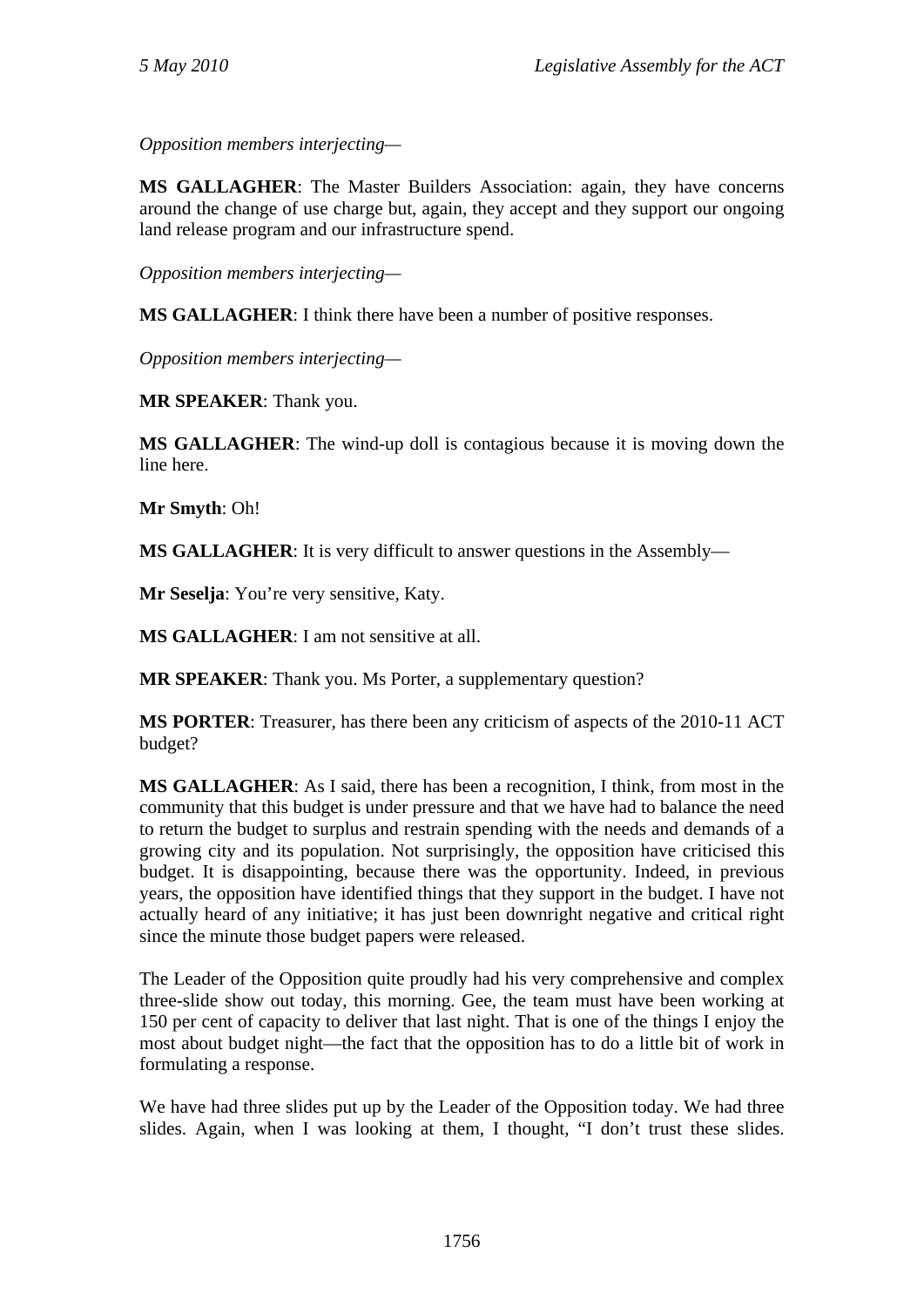Maybe it is because I don't trust the opposition." I was right. The opposition are out there saying, "There has been no GFC. There has been no loss of revenue. It has just been an increase in revenue." The reality is that if you go back to last year's budget papers you will see that there was a loss of \$1 billion in revenues. It is correct that we have seen recovery, but if you also go back to the 2008-09 budget review you will see that GST revenue has gone back by \$600 million in aggregate. The other thing—the other little issue with your slide—*(Time expired.)*

**MR HARGREAVES**: A supplementary, Mr Speaker.

**MR SPEAKER**: Yes, Mr Hargreaves.

**Mr Hanson**: But that's not what happened, Katy.

**Ms Gallagher**: It is what happened, Jeremy.

**MR SPEAKER**: Order! Mr Hargreaves has the floor.

**MR HARGREAVES**: Thank you, Mr Speaker. I would like to ask the Treasurer whether any slide show presented recently was inaccurate and also what commentary there has been on revenue measures in the ACT budget.

**MS GALLAGHER**: With respect to the opposition's slide where they have included in their revenue line the commonwealth stimulus money that flows through over three years, you cannot include that in your base because it comes in and out.

*Opposition members interjecting—* 

**MR SPEAKER**: Order, members!

**MS GALLAGHER**: But we are recording the two different—

**Mr Seselja:** It's the only way you can claim a surplus.

**MR SPEAKER**: Mr Seselja, you will have a chance to ask your question in a moment.

**MS GALLAGHER**: Mr Seselja, we report both the lines. We report both of them, in the interests of transparency—transparency that you were unable to do in your slide show today. You were unable to do it. And what you can see—

*Mr Smyth interjecting—* 

**MR SPEAKER**: Order, members!

**MS GALLAGHER**: Mr Smyth, I have said a number of times that the reason we are in surplus is because of the nation building and jobs plan. I have said that and I have acknowledged it. But you cannot include it in your long-term base. You cannot, because it does not appear. We have reported it separately, specifically in the interests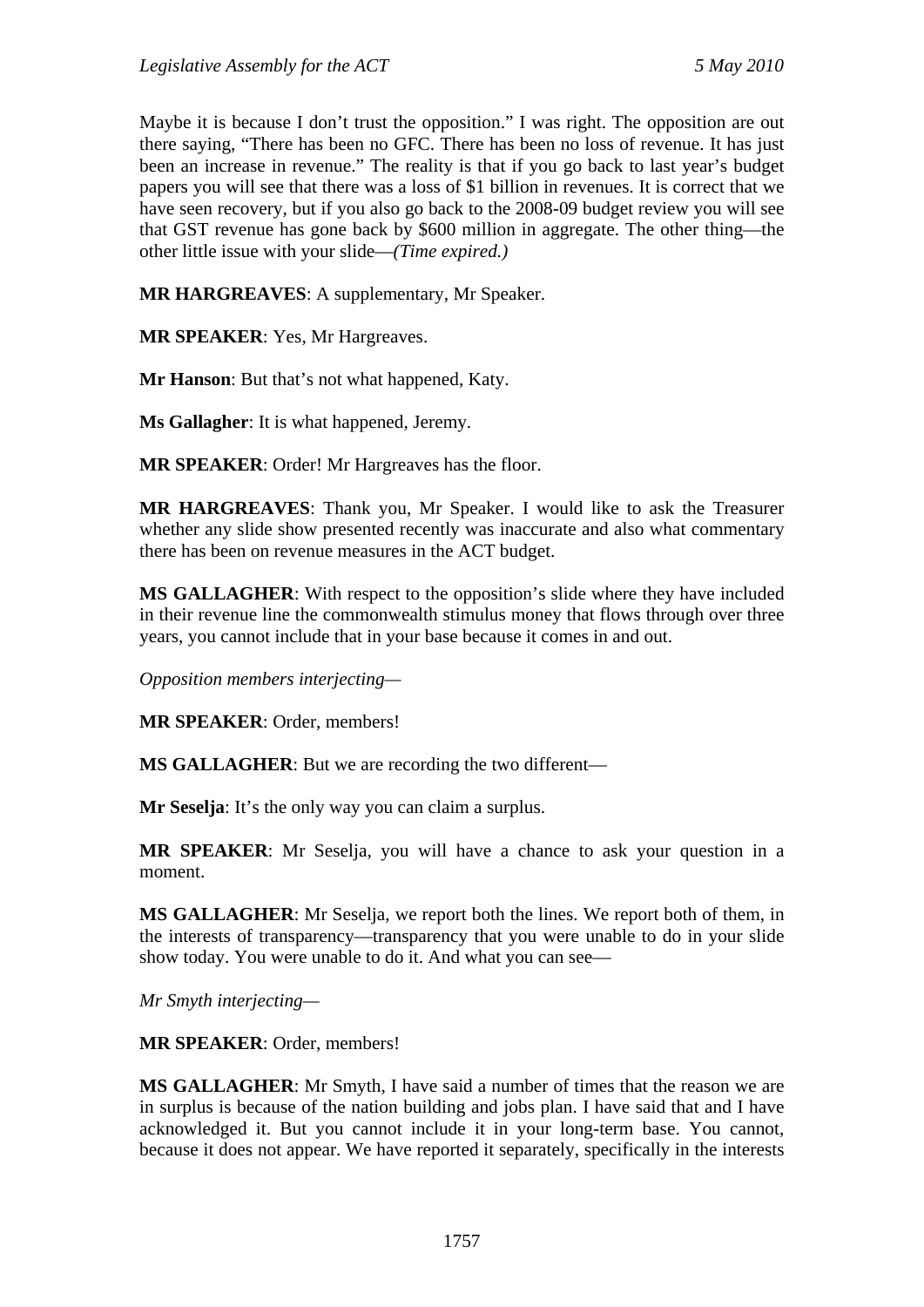of transparency and accountability. And what the opposition does is to completely ignore it and pretend that it is there for the long term, which is absolutely incorrect. But it is lazy and it is what we expect from this opposition.

### **Taxation—change of use**

**MR COE**: My question is to the Treasurer. Treasurer, this morning you confirmed that your government is pursuing your massive tax on homes via the change of use charge. You indicated that, whilst you were still consulting on the massive tax on homes, you would pursue the tax anyway, as stated in the budget. Treasurer, how can the community have any confidence in your consultation if you have clearly made up your mind on the massive tax on homes?

**MS GALLAGHER**: The answer to the question is that the consultation is on codification. The increase in revenue is about applying the law as it was intended, and that is the difference in the revenue. So the consultation is about a different matter, Mr Coe.

**MR SPEAKER**: Mr Coe, a supplementary question?

**MR COE**: Treasurer, have you discussed the viability threshold of new developments under the massive tax on homes, and are you satisfied it will not detrimentally affect housing affordability?

**MS GALLAGHER**: Under the codification process, a cost-benefit analysis is being done, which will be provided to government. The government has not taken a view on codification at this point in time.

**MR SPEAKER**: Mr Seselja, a supplementary question?

**MR SESELJA**: Treasurer, what will be the average impact on the cost of a unit in the suburb of Braddon under your proposed changes to how you interpret the change of use legislation as set out in the budget?

**MS GALLAGHER**: It depends on the value of the property.

**Mr Seselja**: You don't know the average?

**MS GALLAGHER**: It depends. I think I would refer Mr Seselja to the schedule of tables which indicate it, so it is very clear from that that it would be a significant increase on what is currently being paid now under codification, and we expect it to be in that order under a site-by-site valuation process.

**MR SPEAKER**: Mr Smyth, a supplementary?

**MR SMYTH**: Yes, Mr Speaker. Minister, what impact will the massive tax hike have—

*Members interjecting—*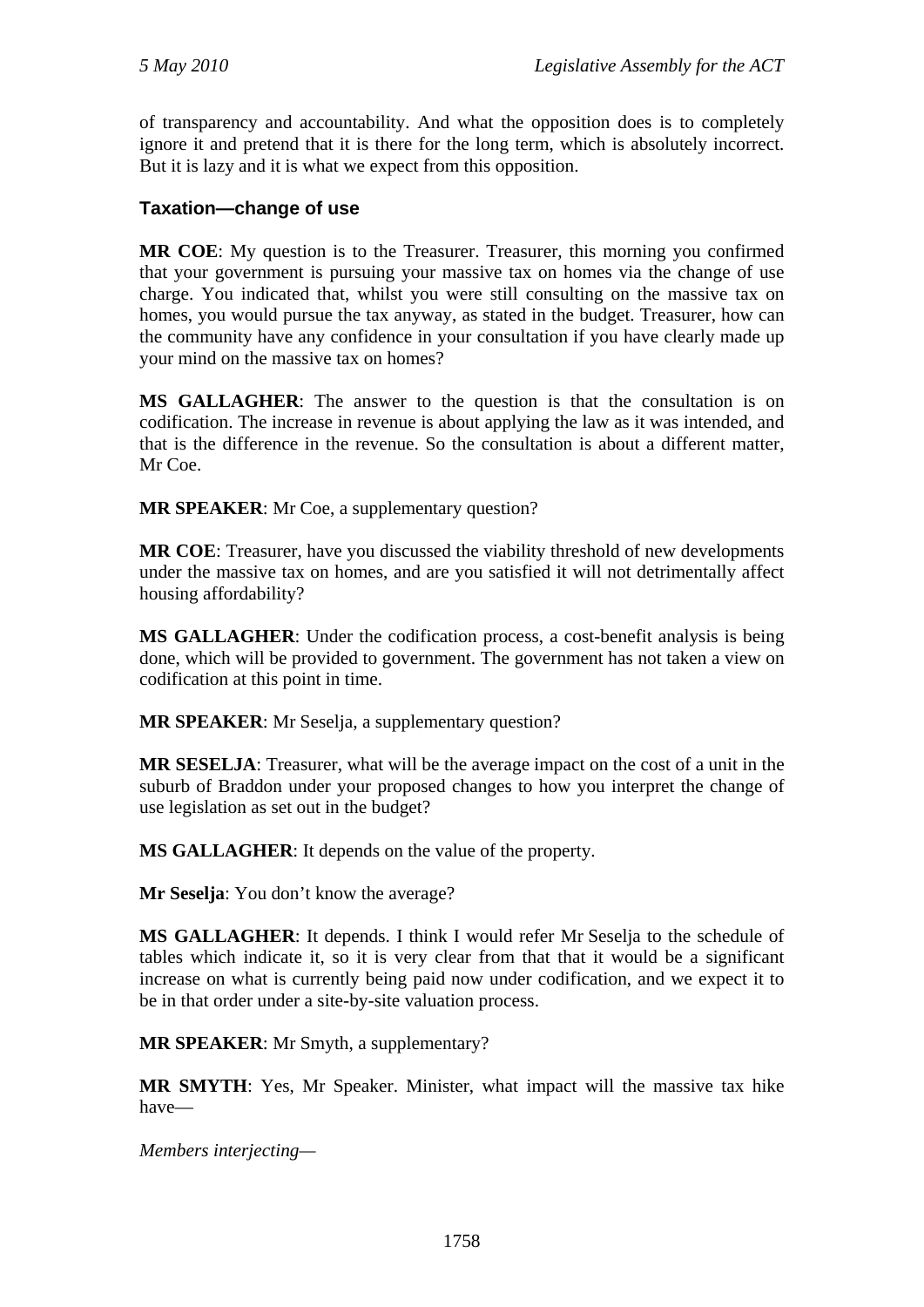**MR SPEAKER**: Order, members! Mr Smyth is asking his question.

**MR SMYTH**: Thank you, Mr Speaker. Treasurer, what impact will the massive tax hike have on the rental market in the ACT?

**MS GALLAGHER**: The opposition fail to understand the issue here. They fail to understand that the community have not been receiving their share of the windfall gains of granting extra development rights. We are applying the law as it is set out. The community share is a part of that windfall gain. We do not expect, nor should they, to pass those costs on.

**Mr Smyth**: On a point of order, Mr Speaker, the question is about the impact on the rental market.

**MS GALLAGHER**: I have answered the question.

**Mr Smyth**: She has not even mentioned the words "rental market".

**MR SPEAKER**: The Treasurer has sat down, I am afraid, Mr Smyth. Any further questions without notice?

#### **Budget—goods and services tax**

**MR SMYTH**: My question is to the Treasurer. Treasurer, in the budget that you brought down yesterday, you show that revenue from the goods and services tax will fall in the 2010-11 budget by \$25.4 million, from \$904 million to \$879 million. Treasurer, when the report from the Commonwealth Grants Commission was released in February this year, you were quoted as saying that the ACT would "lose more than \$80 million" in GST funding in 2010-11. Treasurer, why is there a difference of \$55 million in the estimate of the loss of GST revenue?

**MS GALLAGHER**: The pool has grown, Mr Smyth, in short. I have said it a number of times at forums where you have been—

**Mr Barr**: Such a moron.

**MS GALLAGHER**: I accept that you do not listen to what I say, but the expectation—and I think it is in the budget papers, if you read them—is based on information. Our best modelling when we were putting this budget together was that the GST pool has grown nationally and that we will benefit from that, and it has partially offset the \$85 million loss. But you will see going forward that the losses continue to grow.

**Mrs Dunne**: On a point of order, Mr Speaker, could I ask you to ask Mr Barr to withdraw the word "moron". He called Mr Smyth a moron.

**MR SPEAKER**: I am afraid I did not hear it, Mrs Dunne, I have to say.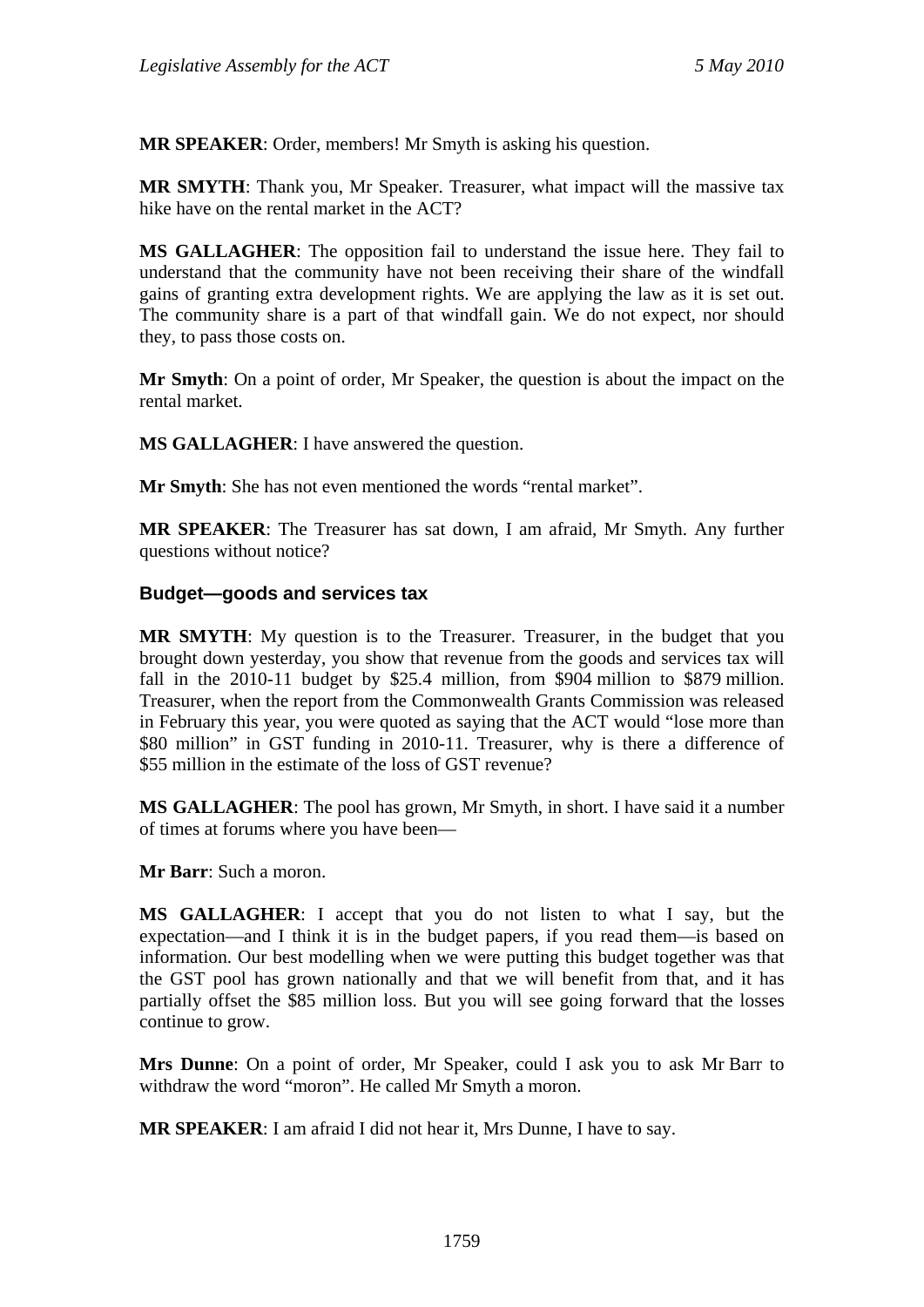**Mrs Dunne**: Mr Barr called Mr Smyth a moron. I think that is unparliamentary language and it should be withdrawn.

**Mr Hargreaves**: On the point of order, Mr Speaker, I am not sure whether the word "moron" as applied to those opposite is actually an unparliamentary term, and to ask Mr Barr to withdraw the term "moron" is a moronic sort of a view.

**MR SPEAKER**: Mr Hargreaves, resume your seat, thank you.

**Mr Hanson**: Mr Speaker, I remind you that you did warn me yesterday about frivolous points of order.

**MR SPEAKER**: Mr Barr, did you describe Mr Smyth as a moron?

**Mr Barr**: Not recordable, I would have thought. It was an interjection across the chamber.

**MR SPEAKER**: Mr Barr, I think you are splitting hairs there.

**Mr Barr**: Okay. Well, it is certainly recorded now. Yes, I may have, in interjecting across the chamber with Mr Smyth, referred to him as a moron, amongst other things, and if he takes offence at that, I withdraw.

**Mrs Dunne**: No, it is not a matter of whether he takes offence; you just withdraw.

**Mr Seselja**: It has to be unqualified, Mr Speaker.

**Mr Barr**: I withdraw that Mr Smyth is a moron. He is many other things.

**MR SPEAKER**: Thank you, Mr Barr. Mr Smyth, a supplementary question?

**MR SMYTH**: Treasurer, how did you determine that the ACT would lose \$80 million in lower revenue from the GST in 2010-11, as you have now admitted that the ACT is doing its own revenue estimates?

**MS GALLAGHER**: I think the question was: how did we predict that we were going to lose \$85 million? Did you say that? Was that the question? We did not predict that; that was the outcome of the Commonwealth Grants Commission in the change of relativities. But in terms of our own modelling, we have sought information from federal Treasury, but I do acknowledge that these are estimates based on our modelling at this point in time, and it has not been confirmed by federal Treasury that the national pool has grown and that we will benefit in the order of an additional \$50 million.

**MR SPEAKER:** Supplementary question, Ms Porter?

**MS PORTER**: Treasurer, what is the economic—

*Members interjecting—*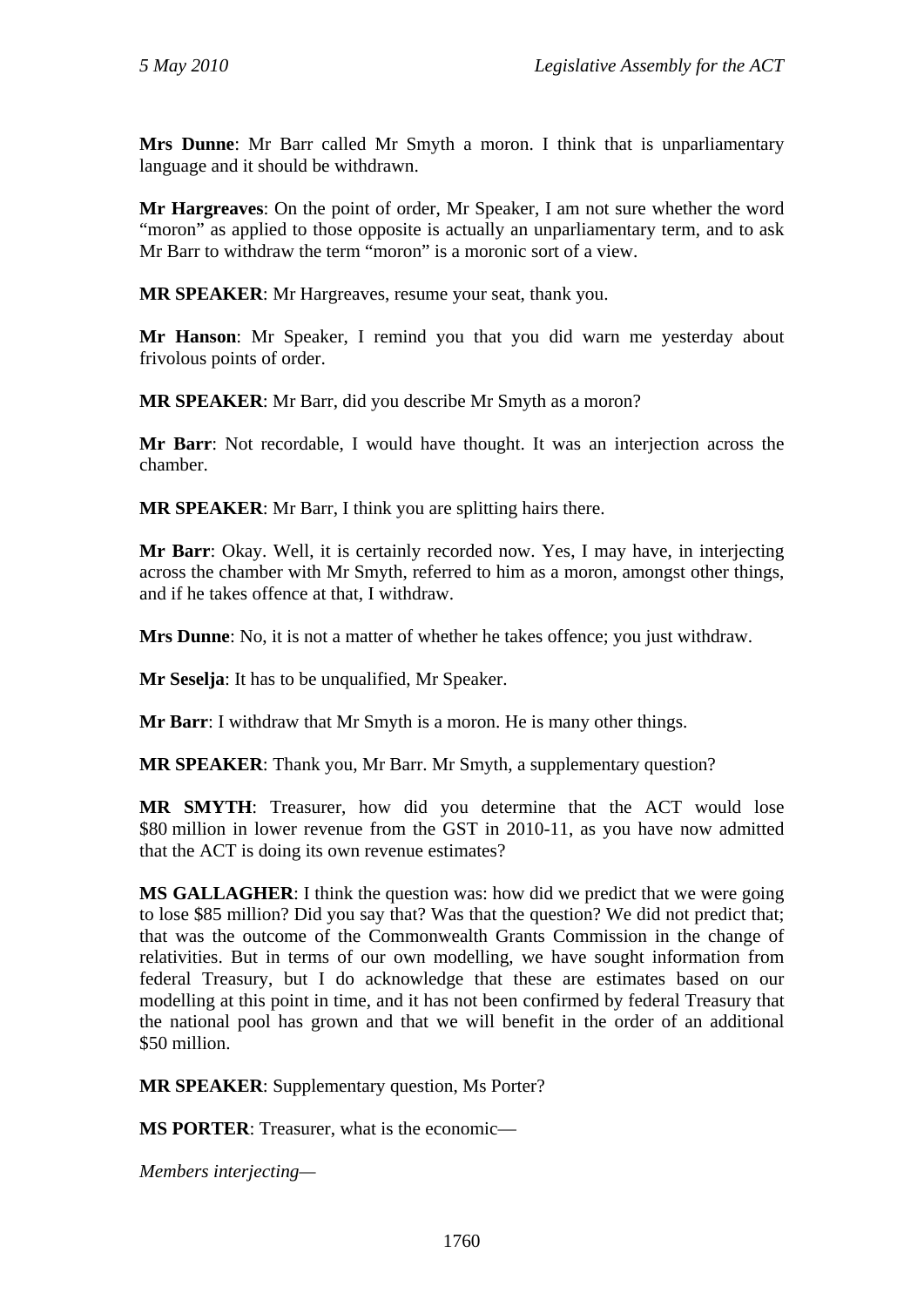**MR SPEAKER**: Order! Ms Porter has the floor.

**MS PORTER**: Treasurer, in relation to this, what is the economic forecast for the ACT over the forward estimates?

**MS GALLAGHER**: In relation to the GST pool, we have, as I said, included for the first time increases based on what we understand the national pool take will be and our share of that. But you can see also that that does not offset the full loss of the Commonwealth Grants Commission outcomes. That grows over the forward estimates to in the order of \$101 million by that final year. You can see that flow through in the reductions to GST revenue over that time. But, yes, I do not think that it has been any secret that the \$85 million loss has been partially offset with additional GST revenue. I think I have acknowledged that publicly a number of times.

**Mr Smyth**: You have hidden behind the \$85 million loss, though. You have consistently—

**MS GALLAGHER**: It is still a loss, but it has been partially offset. You can see that our deficit situation has improved, and we have acknowledged that it has improved, because of additional revenue that is coming through the budget. Because of that, we have made the decision to return the budget to surplus two years earlier, acknowledging that our budget will continue to grow over the next four years and that we expect revenue to grow and that we can pull it back.

**Mr Smyth**: That is slightly different from what you have been saying.

**MS GALLAGHER**: I do not understand what the opposition's line on this is. They are saying that we are not spending enough, that the deficits are too big—

**Mr Smyth**: You just don't understand.

**MS GALLAGHER**: I do not get it. It does not add together as a budget plan. We cannot not spend enough, have smaller deficits, not be indexed at all and completely ignore some of the revenue write-downs that we have had to experience. You would have us believe that there has been no impact on our budget from the GFC or the Commonwealth Grants Commission, and that is not true. You can see that that is not the case.

**MR SPEAKER**: Mr Doszpot, do you have a supplementary?

**MR DOSZPOT**: Yes, I do, Mr Speaker. Treasurer, why did you mislead the community by not including the gains from growth in the GST pool?

**MS GALLAGHER**: I have not misled the community. These are expected gains and we have got them in the budget. I do not know what the issue is here. In February we were informed that we had lost \$85 million in GST revenue through the Commonwealth Grants Commission. That is the result of the change in relativities. I think what the opposition are struggling with here is that there are two 50s. I have got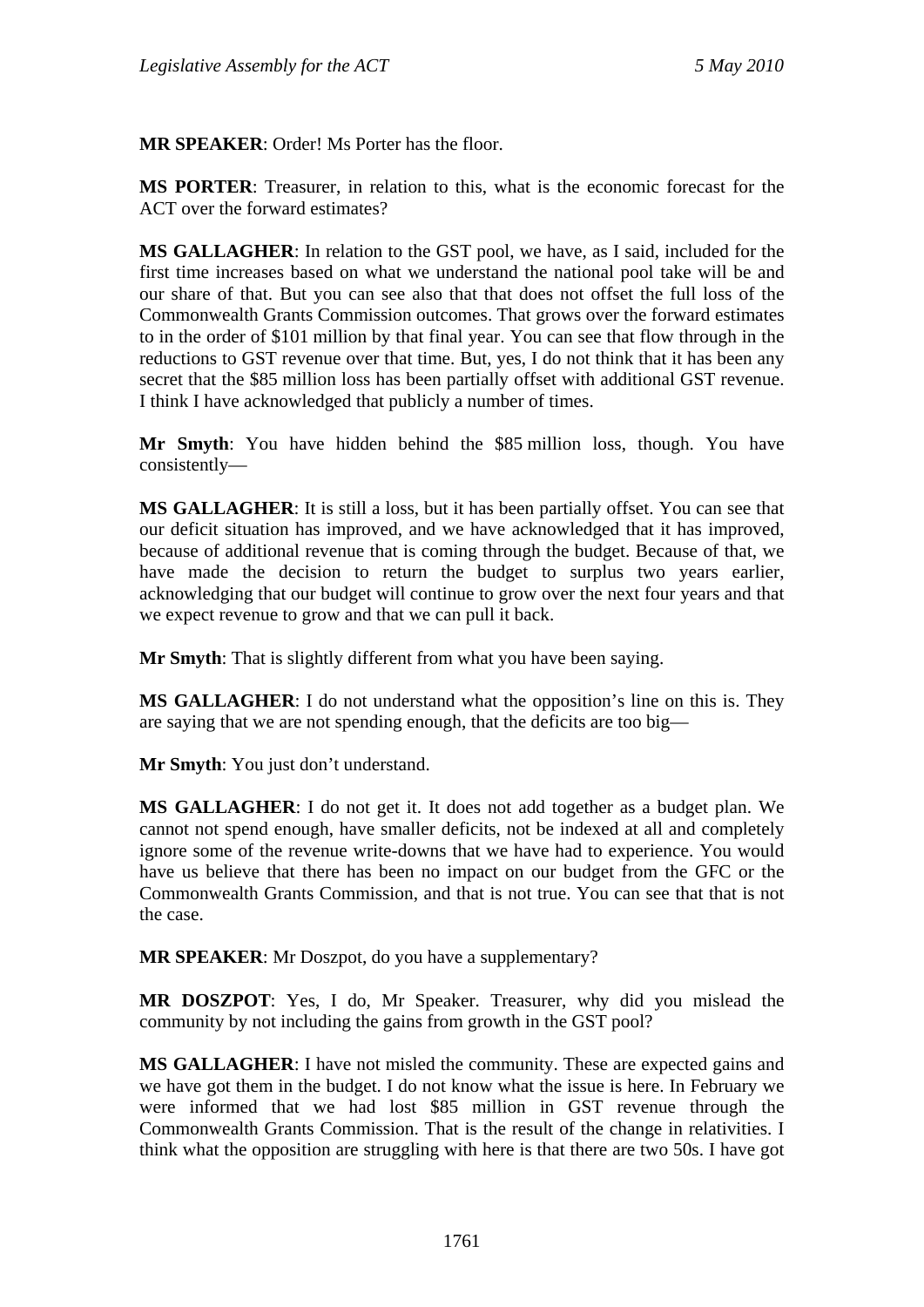it. There was the \$50 million upgrade in the GST pool that was announced as part of the commonwealth's updated economic forecast in December and that was built into our budget review. We built that in, then we lost 85 and now we have included a revision of further growth in the GST pool over and above what was announced in the updated economic forecast for the rest of the financial year, and that is in the budget as well. So I think that is the mistake. We are talking about two 50s here—the 50—

**Mr Hanson**: Stop hiding behind your 80 million.

## **MR SPEAKER**: Mr Hanson!

**MS GALLAGHER**: The 50 that I think Mr Doszpot refers to is the 50 from the updated economic forecast, which was already built into our bottom line for the budget review. Then the Commonwealth Grants Commission report came out. We lost \$85 million through that. We now expect to get a further 50 back through extra activity in the GST pool, and we have factored that in.

### **Childcare—costs**

**MRS DUNNE**: My question is to the minister for community services. Minister, what steps is your government taking to lessen the burden of childcare costs on Canberra families, and where can those steps be found in the budget?

**MS BURCH**: I thank Mrs Dunne for her interest in childcare. In fact, in the budget we announced \$4 million over four years to go to the former school site at Flynn, and to invest in childcare places. We are earmarked to deliver 110 places. We could get more, depending on the final design, but certainly 110 childcare places in the Flynn and Belconnen region are welcomed by all families on the north side of Canberra.

There has been overwhelming support for the addition of childcare places. Even the John Flynn community group, whilst not happy with some elements of that proposal, recognise that childcare has been unanimously supported to be developed on that site, and that is what we will be delivering over the next two years.

**MR SPEAKER**: A supplementary question, Mrs Dunne?

**MRS DUNNE**: Minister, how many places will be available through the new plan for childcare at Flynn, and will the Flynn childcare centre be managed by a community-based or private sector operator?

**MS BURCH**: As I have said, our planning is for 110. Through design and planning, we could get a tad more, but we will say it is 110. The procurement process is yet to be commenced, so the answer about whether it is community based or private based is yet to be determined. I support our community-based childcare sector here in the ACT. This will bring online more childcare places. Last year we delivered over 660. This year we earmarked 450-plus. Now this announcement delivers another 110 places. That is an incredible increase in childcare places to best serve the families here in the ACT.

**MR SPEAKER**: A supplementary, Mr Seselja?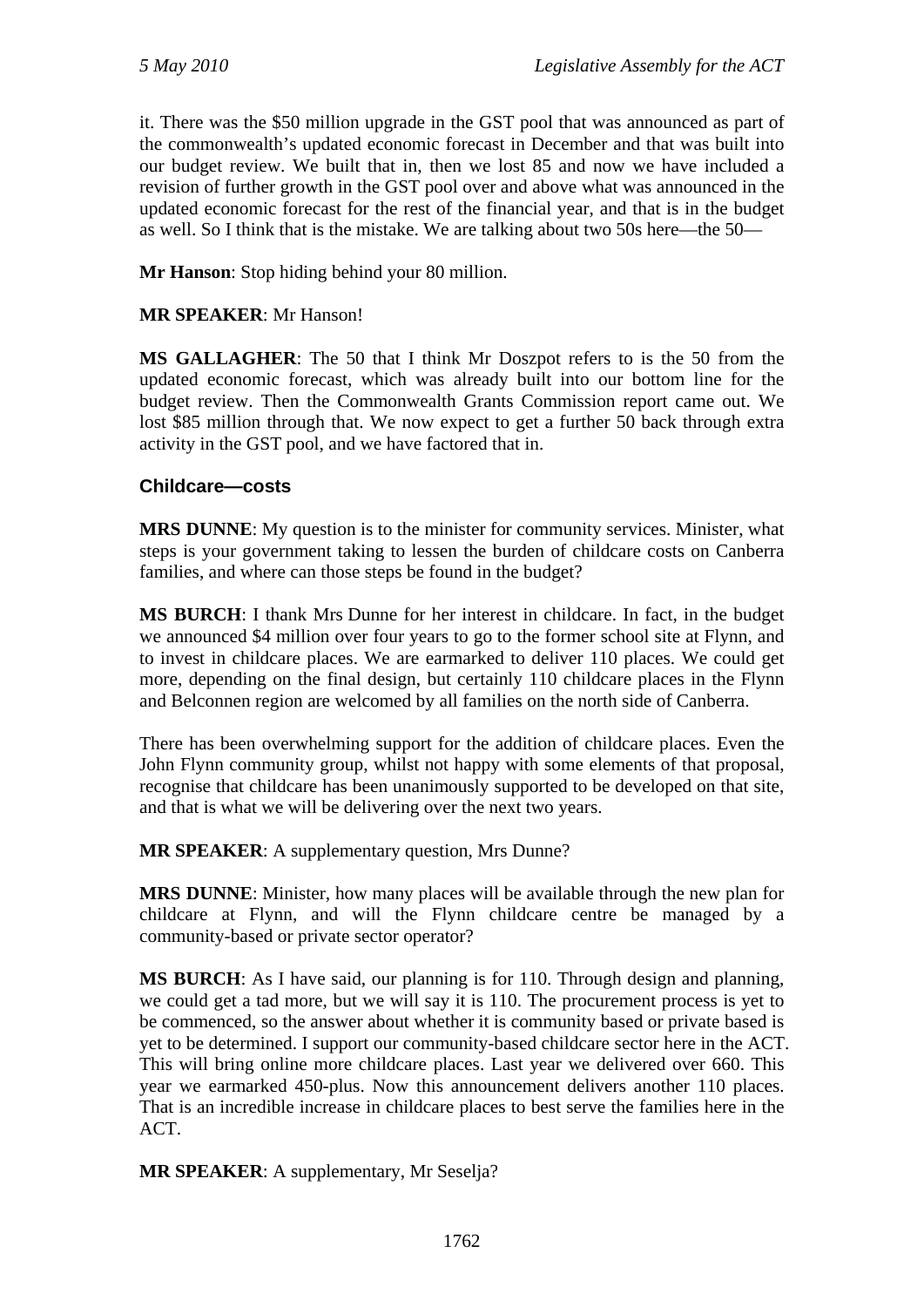**MR SESELJA**: Thank you, Mr Speaker. Minister, what are your plans for increased capacity across the rest of Canberra?

**MS BURCH**: We have done some scoping work about childcare needs across the ACT, which is why we are very comfortable that the 110 childcare places will be utilised and welcomed at the Flynn site. I continue that conversation around the second childcare centre that we have committed to and that it will be delivered. We work in partnership with the sector. The Children's Services Forum and I meet regularly. This is indeed the detail about how we best serve ACT families in regard to the location of the second childcare centre.

### **Public housing—Bega, Currong and Allawah flats**

**MS LE COUTEUR**: My question is to the minister for housing and concerns the Bega, Currong and Allawah flats. Minister, if the government intends to pursue a saltand-pepper approach to public housing, why does the government propose to locate all the public housing tenants within the same area of the proposed new development?

**MS BURCH**: The proposal for the redevelopment of the flats is an exciting opportunity for a number of people here in Canberra. We are committed to peppering and salting our public housing tenants and to pull down concentration of disadvantage. There have been some public forums, which I understand you have attended.

This is in the very early stages. This is thinking, and thinking about how we can move forward. This work is to engage in a conversation with those tenants, but also people in Reid and Braddon, who will be sharing this community. We need to look first at how we draft a way forward through a draft master plan and a variation to the territory plan. That conversation is ongoing.

There is no final detail about who will be housed where other than our commitment to peppering and salting, to offer affordable housing and social housing. Any design will be environmentally friendly and will reach a six-star rating. There were some comments that they looked a bit wrong facing, but these were just almost design plugins so that people get a sense of the space and height of those buildings. There is no way that the future developments will look like a graphical representation of space and height.

**MR SPEAKER**: Ms Le Couteur, a supplementary question?

**MS LE COUTEUR**: Minister, is the development contingent on the Catholic Church agreeing to participate, and what negotiations have you had with them?

**MS BURCH**: Indeed, we are looking at that whole block, which does include land owned by the Catholic Church. The department is in active discussion with the Catholic Church, and they are willing participants in the discussion. They see the benefits of having that whole site offered for housing. It is a prime bit of real estate. There will be many people with an interest in investing in that area. Those discussions are continuing in a positive way, and they will certainly inform the draft plan as we move forward.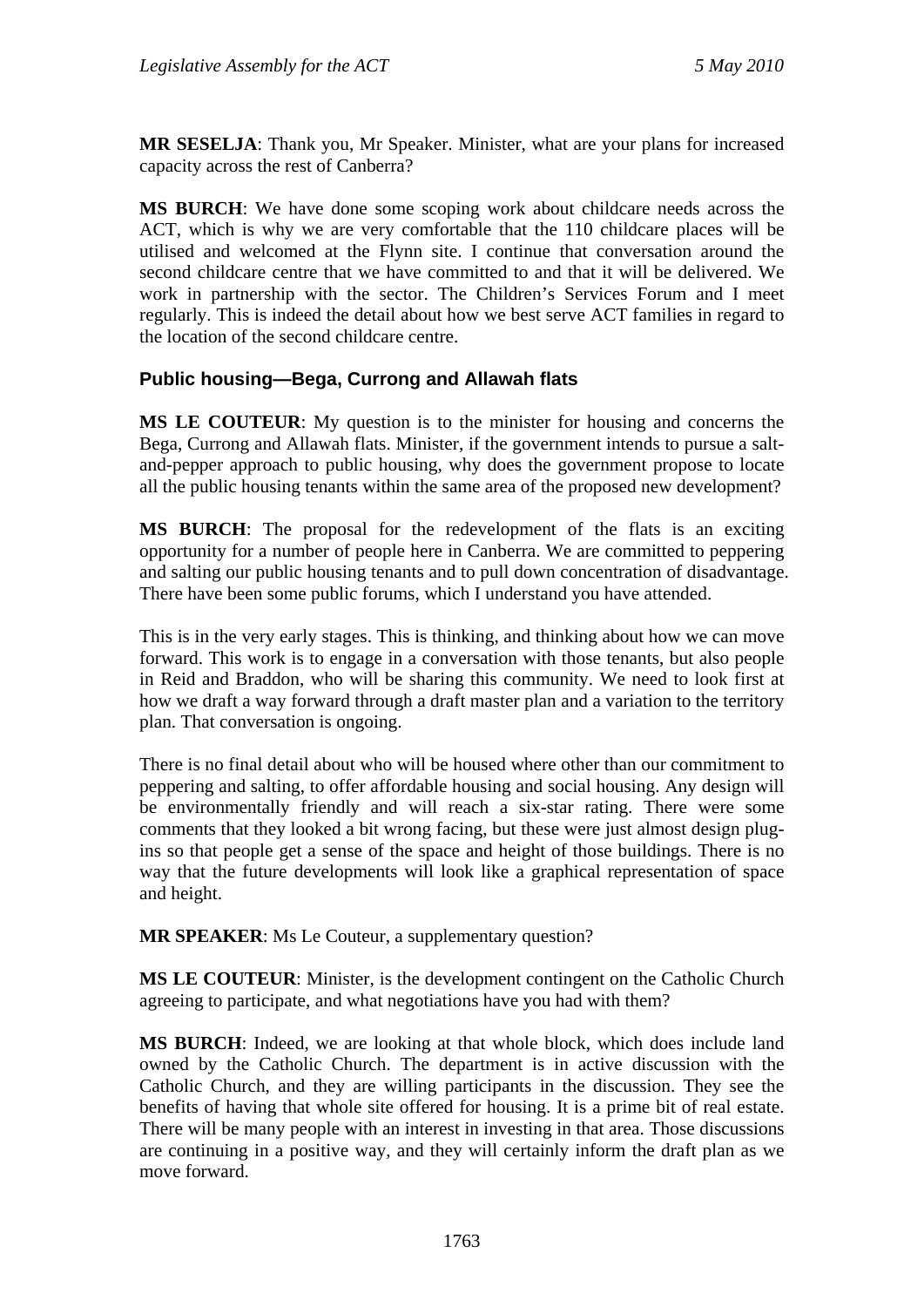### **MS BRESNAN**: Supplementary, Mr Speaker?

### **MR SPEAKER**: Yes, Ms Bresnan.

**MS BRESNAN**: Thank you, Mr Speaker. Minister, what is your response to the Canberra Business Council on their proposal that the government commission a study into the costs and benefits of selling public housing properties near Civic and replacing them with a better public and private sector housing mix?

**MS BURCH**: I welcome any discussion that looks to how we better manage our social housing properties. As I have said, we are about breaking down the concentration of disadvantage and that means that there will be a mix of social housing, affordable housing, high-end housing, around Civic. The reason why we are moving forward with this is that we believe it is the smartest way forward to redevelop that asset. The current stock sitting on there certainly needs some work to it. It seems a bad use of funds to go in and keep on fixing stock that is past its use-by date. But, in making that change, we need to get a return on our money that allows us to reinvest in public housing stock. I have no intention to move into this redevelopment, should it progress, without an increase in our public housing stock.

**MR SPEAKER**: Ms Hunter, a supplementary?

**MS HUNTER**: Yes, Mr Speaker. Minister, there are about 450 public housing units in total in Allawah, Bega and Currong at the moment. After the redevelopment, how many public housing units will there be in the Civic area?

**MS BURCH**: The final number cannot be prescribed now because we have not gone through the planning process. The buildings are not constructed. Currong was decanted a number of years ago. There are no public housing tenants currently in Currong. They are international students. They are students that are there on a year-by-year basis. There are 114, or similar number, across Bega and Allawah. We have made a commitment to a minimum of 10 per cent return to public housing stock. Again, we are in the early conversation. We are nowhere near planning and getting an absolute yield of what the number of units will be. Until we move towards that, our numbers will not be prescribed, other than our commitment to maintain, as much as we can, equal numbers on the sites.

### **Budget—transport**

**MR HARGREAVES**: My question is to the Chief Minister in his capacity as Minister for Transport. Minister, a substantial part of the budget handed down by the Treasurer yesterday included funding for transport initiatives. Can you please inform the Assembly about some of these initiatives?

**MR STANHOPE**: I thank Mr Hargreaves for the question. Indeed, as all members are aware, the government's determination to deal with issues around the development of sustainable transport for the ACT, for an enhancement of our public transport and for initiatives that will support our determination for our sustainable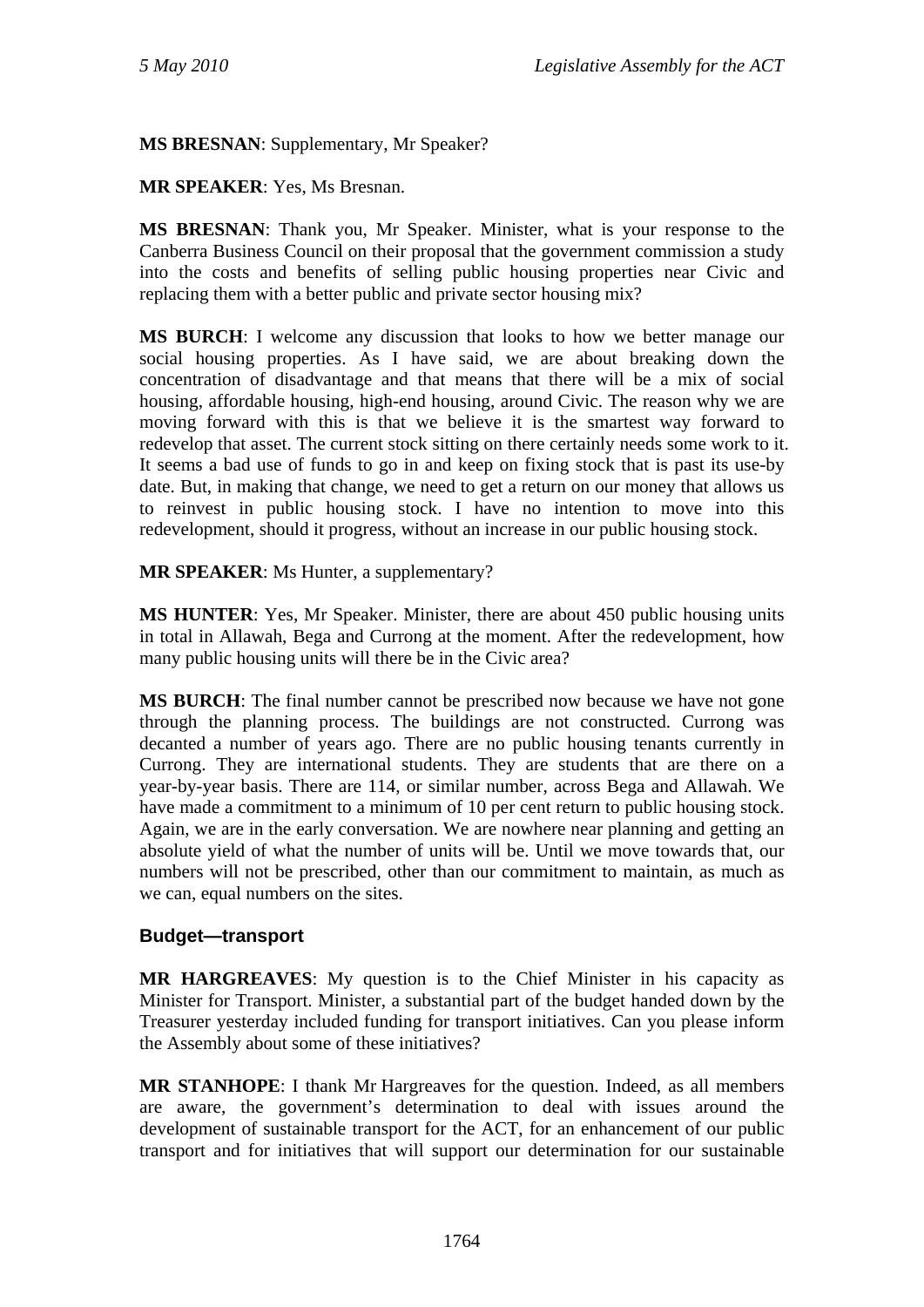transport plan to achieve a significant modal shift, was a central part of this budget. I think it can be said fairly and honestly that this is the most targeted, significant investment—an investment of \$100 million designed to deal exclusively with issues of public transport, cycling, walking and initiatives that will lead to an enhancement of public transport in a significant way—which governments previously have been able to achieve.

It is a very broad package that has sought to identify all of the different sorts of infrastructure that will lead to people feeling more comfortable about walking if they wish to walk, about cycling if they choose to cycle, or about seeking to access ACTION for public transport. It does, in the context of the entire package, seek to deal with those various push and pull factors that are part and parcel of seeking a change in behaviour and a move to, most particularly, public transport but also to make cycling and walking, in particular, more attractive through a focus on where we can design and build transit ways and how we can encourage greater usage or sharing of vehicles along our major carriageways.

That is the philosophy which underpins this particular package that comes out of the detailed work that has been done over recent years as we develop a transport for Canberra plan, a transport action plan. Members would be aware by perusing the budget of the very significant range of targeted initiatives that it contains: \$4.8 million for park-and-ride and bike and ride facilities at places like EPIC, Erindale shopping centre, Phillip pool, Cohen Street in Belconnen, Gungahlin and Tuggeranong. There is \$3.5 million for lighting in the city, understanding that, if it is very dark and not friendly after one gets off a bus, say, at a major bus station or interchange, there is an inhibition against walking, and we are seeking to address those sorts of issues as we develop the package.

There is \$2.7 million for new bus stops, shelters, signs, lights and bike racks and \$1 million for new on-road and off-road cycling community paths, accepting and acknowledging that it needs to be understood that there was in excess of \$2.8 million provided in this financial year in the capital program for enhanced cycle and community paths. This \$1 million is a top-up of money that was provided last year.

There is \$14.7 million provided for a third lane on Parkes Way and the Glenloch interchange to the Acton tunnel, acknowledging issues around congestion and the fact that there is a very complex matrix of transport initiatives that need to be pursued. There is \$7.1 million to upgrade that part of the Cotter Road from the expressway to Adelaide Avenue, in acknowledgement of the pressure that will be brought to bear on that particular transit way as a result of the development of Molonglo. There has, too, in recognition of the need to deal with some of the complex issues around buses— *(Time expired.)*

**MR SPEAKER**: Mr Hargreaves, a supplementary?

**MR HARGREAVES**: Thanks, Mr Speaker. Can the Chief Minister please tell us more about the transport initiatives in the budget which are not necessarily related to the transport for Canberra plan?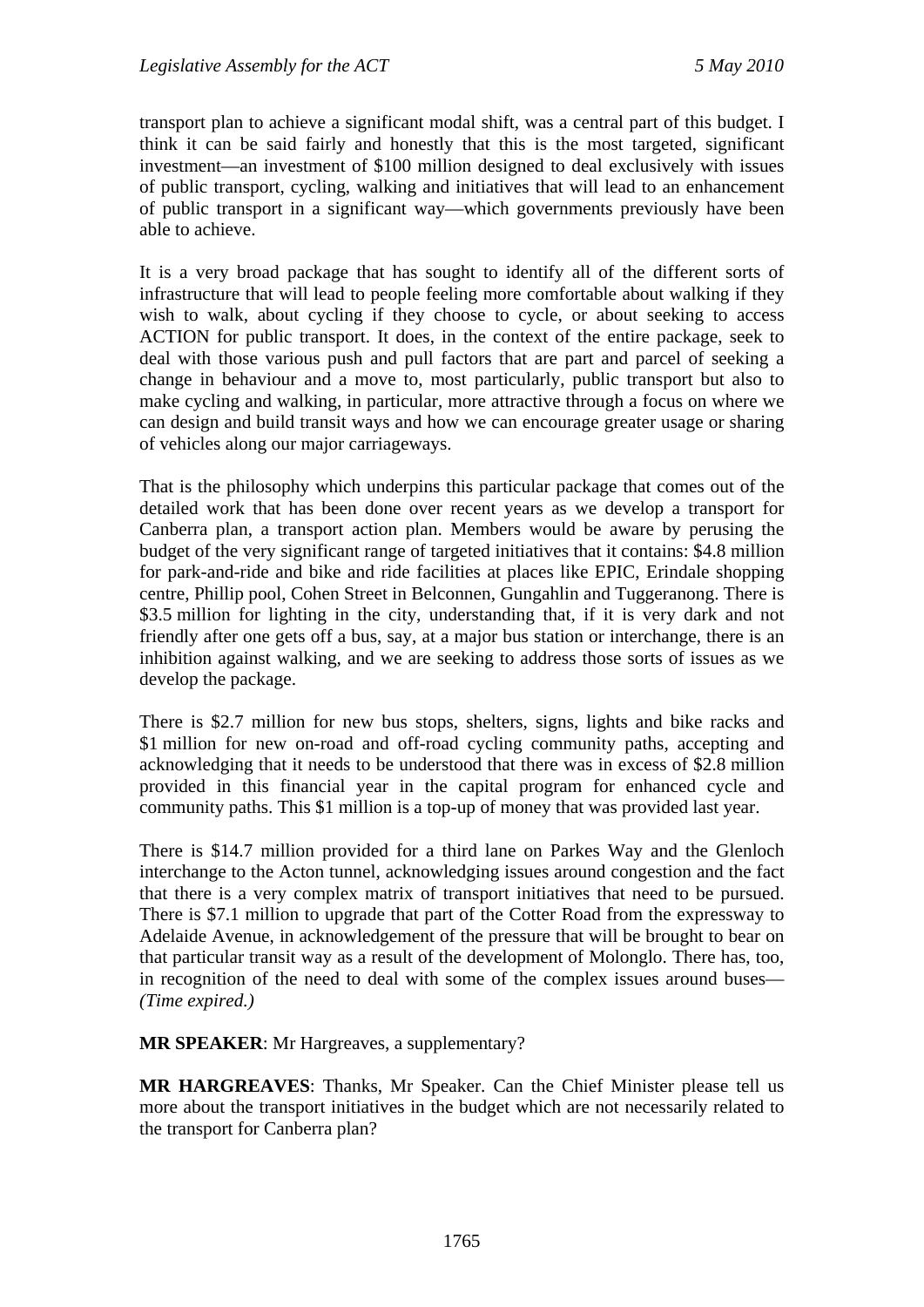**MR STANHOPE**: I am more than happy to do that. It does need to be acknowledged that some of the central aspects of the plan go to an acknowledgement of the need for us to bite the bullet on issues that have been raised here repeatedly. I acknowledge that they have been raised over the last two years regularly in discussion and, indeed, within the chamber by members of the Greens party, in relation to dedicated transit ways and the suite of initiatives that need to be taken or addressed to attract people more readily to use public transport, to make it more reliable, more regular, more appealing and more used. The government has been pleased to respond to an ongoing conversation with the Greens party in relation to issues such as the need for a dedicated transit way between the ACT and Queanbeyan. We will, in this financial year, begin the process of feasibility and design and we will, through that work, develop a dedicated transit way to Queanbeyan. This is something that has been raised with me on a number of occasions by the Greens.

Similarly, there is Northbourne Avenue. Northbourne Avenue probably represents, in the context of retrofitting an existing road, the greatest challenge to road and transport planners and engineers. Exactly what do we do to deal with the issue of easy bus transport? It is incredibly complex; it is difficult. It is a narrow corridor, relatively. It has established avenues of trees that the people of Canberra will not part with easily. It is difficult to widen the verge on the outer edge of the roads. There will be issues around the central verge, not just because of the trees but because of the very significant services that are laid down the middle, and it will require a detailed community conversation as we move forward on the design of Northbourne Avenue.

**MR SPEAKER:** Ms Bresnan, a supplementary question?

**MS BRESNAN**: Thank you, Mr Speaker. Minister, what is the increase in the ACTION budget as part of this investment in public transport?

**MR STANHOPE**: The entire public transport package, or transport for Canberra package, is a package of just under \$97 million, \$86 million of which is capital and \$10 million of which is additional operating expenditure—essentially direct budget funding for ACTION services. The most significant part of that is, I believe, a \$6 million commitment over four years to the maintenance of the Redex route. The Redex route will now be incorporated within the network. It was initiated as a trial, as you would recall, Ms Bresnan. I acknowledge the conversations that were held with you and your colleagues and the government's response to your representations and position in relation to this. The Redex will now become an entrenched part of the network. In addition, it will be extended to Fyshwick, and \$6 million has been provided in the ongoing operation of funds to ACTION to ensure that the Redex is an incorporated part of the network.

In the context of that, as I have just indicated, Redex will be extended to Fyshwick. At Fyshwick it is our intention, as we connect eventually, over the next few years, to a transit way to Queanbeyan, to develop a park-and-ride at Fyshwick—hopefully a park-and-ride where we can, in consultation with the Queanbeyan City Council, ensure some integration between the two transport providers—ACTION and most probably Deane's—in relation to how we connect our two communities.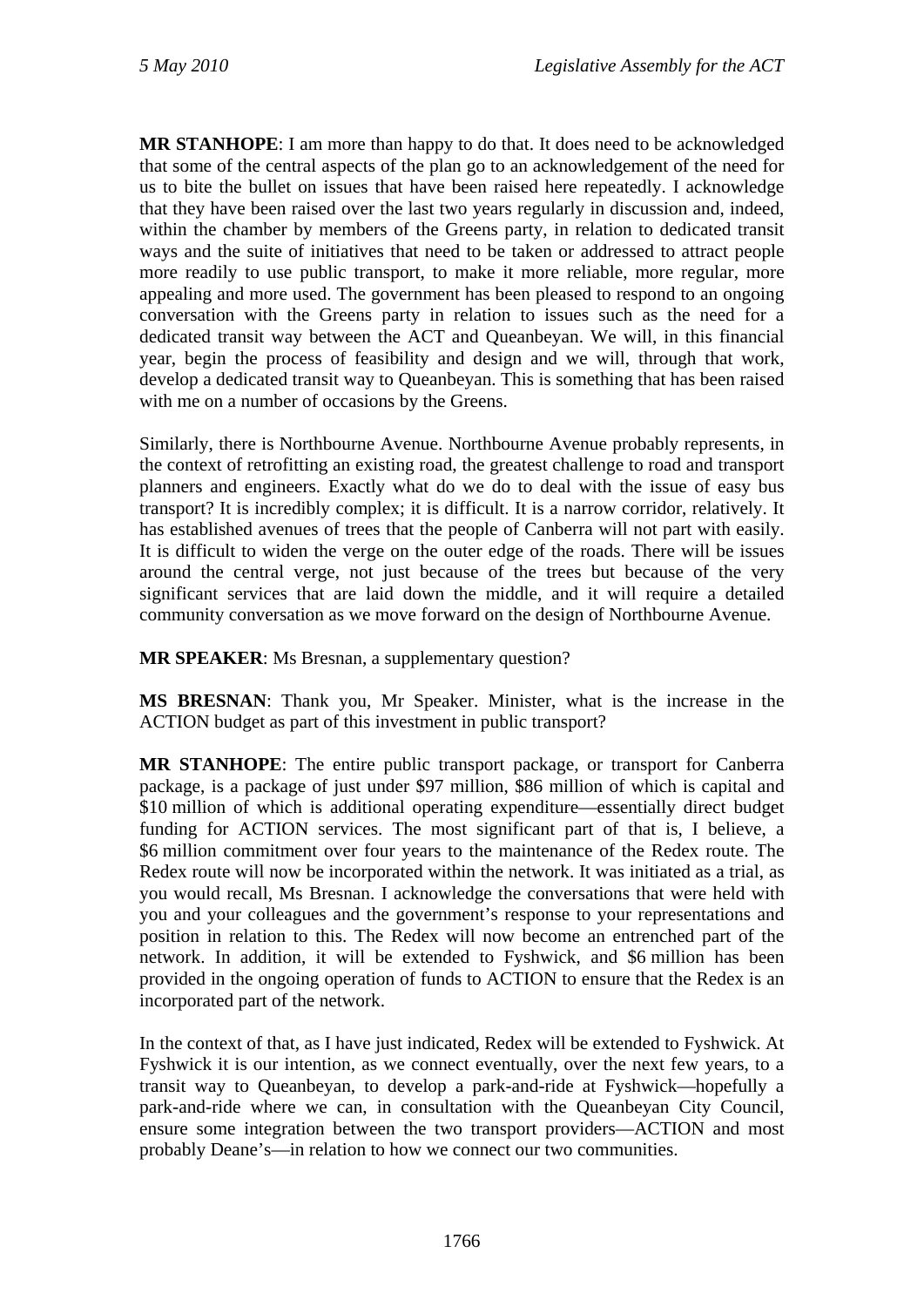**MR SPEAKER**: Ms Porter, a supplementary question?

**MS PORTER**: Thank you, Mr Speaker. Chief Minister, how does the funding in this area announced in this year's budget build on projects currently underway?

**MR STANHOPE**: I thank Ms Porter for that question. Indeed, as members are aware, there are very significant roads and transport works currently being pursued in the ACT. I am sorry; I am happy to pursue this on another occasion.

As I indicated today, there is in transport or roads at the moment works of somewhere in the order of—I believe the precise number is \$186 million in contract work on roads currently being delivered: a very significant investment, an investment which at one level responds to the need for upgrades to deal with congestion, the need for just maintenance and the fact that our road infrastructure is perhaps the most expensive piece of infrastructure requiring constant, regular maintenance that is vested in the territory, in addition perhaps to our housing stock. It is an asset that requires a very heavy level of continuing maintenance.

This very high level of current work that you will see around town, which I am receiving some representations on—I have asked the public, the people of Canberra, to be patient, to understand the need to invest in roads, to maintain, to upgrade, to extend, to expand. We have roadworks—indeed, I understand that there are currently, in operation or active, 40 roads-based contracts in excess of \$1 million being executed throughout the ACT.

Part and parcel of that large level was a deliberate decision taken in last year's budget to ensure that we supported this community, supported jobs, supported the economy through that particular budget to do what government can do to ease us through the global financial crisis. It is a great credit to the Treasurer, Katy Gallagher. As a result of the spectacular success of last year's strategy, we find ourselves able today to— *(Time expired.)*

### **Childcare—numbers**

**MR DOSZPOT**: My question is to the minister for community services. Minister, the agreement of COAG for changes to childcare arrangements includes a significant alteration to ratio numbers. What impact will this have on the existing childcare numbers in the ACT?

**MS BURCH**: I thank Mr Doszpot for his interest in childcare. The COAG reforms are around quality services for our childcare sector. Indeed, the clock starts ticking in July of this year and you will find in the budget an allocation that will support our sector move through that transition. The COAG reforms—we have been through this—are around increasing the quality of the workers, increasing the standards and qualifications of workers, within the sector. It is also about improving the worker-to ratio.

Every mother and father and family that I have spoken to actually welcomed the improvements of quality in the childcare sector. There is no reason to think that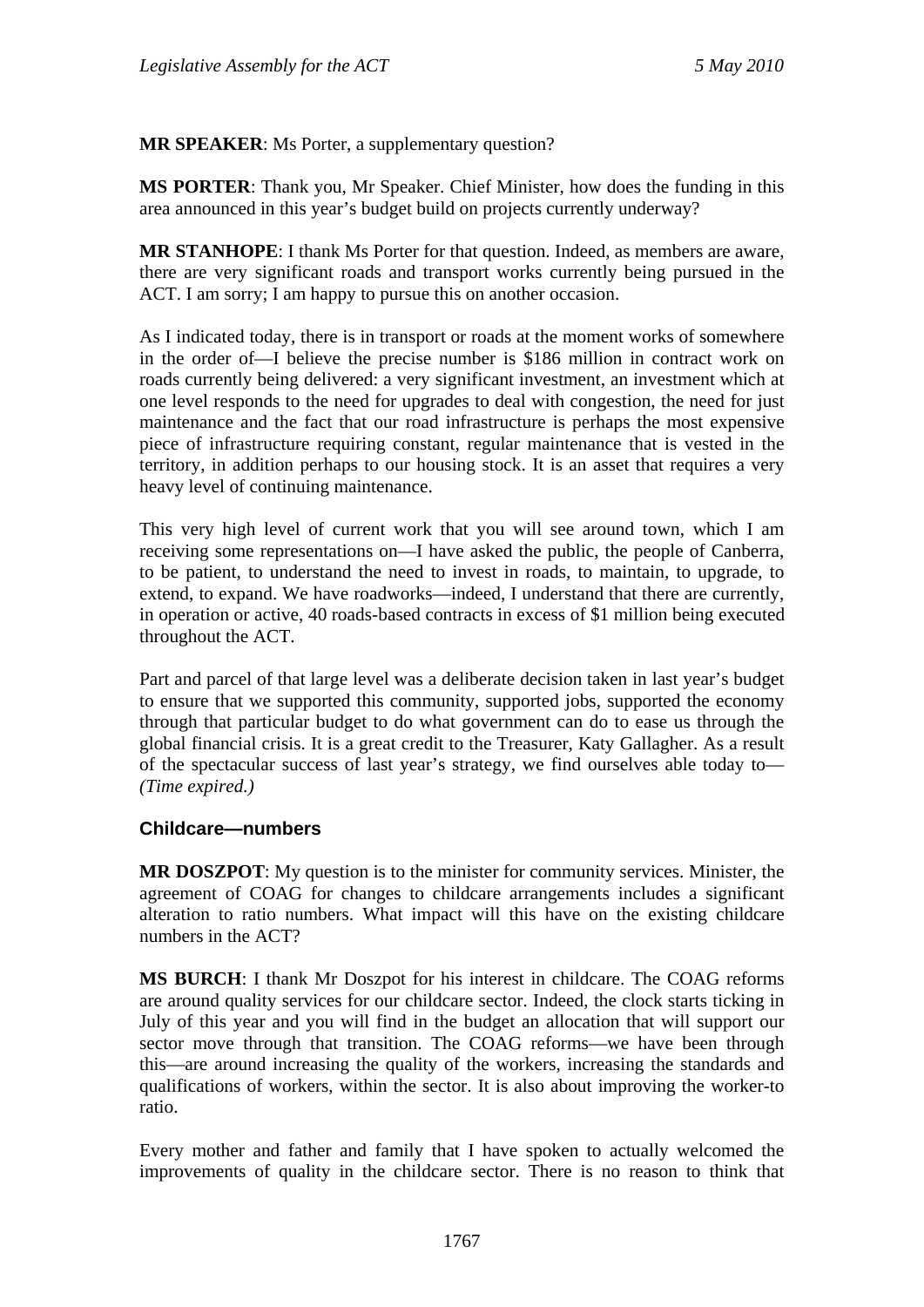childcare places will be negatively impacted by improvement in quality. We are factoring in growth; indeed, the investment in Flynn allows for a growth of childcare places across the ACT. That is what families are telling me. They are telling me they want childcare places, and that is what we are delivering.

**MR SPEAKER**: Mr Doszpot, a supplementary?

**MR DOSZPOT**: Minister, has any audit of childcare in the ACT been completed by you to ascertain the level of impact of the regulatory changes, including current and anticipated demand, and if not, why not?

**MS BURCH**: It is a little bit of deja vu. We have done some work. You know that there has been work done on looking at the costs. We have done work around what these programs and the COAG improvements are going to do for us here in the ACT. There is no negative impact. The impact is that the workforce within the childcare sector will be supported. They will be better trained. We have CIT providing wonderful graduation rates of childcare workers being trained. So COAG will improve quality in the childcare sector. This is what the families are welcoming and this is what we are delivering.

**MR SPEAKER**: A supplementary question, Mrs Dunne?

**MRS DUNNE**: Minister, will the changes in ratios force any childcare centres to reduce the number of children that they will be able to accept?

**MS BURCH**: I have not been approached by any childcare provider, whether community sector or private provider, telling me that they will be reducing childcare places. Certainly it has not been raised in the children's services forum either. I do not expect it to happen.

## **Housing—community**

**MS BRESNAN**: My question is to the minister for housing and concerns community housing. Minister, I understand that an independent review was recently conducted, investigating the impact that the government's funding formulae for community housing had on Havelock Housing. Minister, could you please inform the Assembly what findings the review made?

**MS BURCH**: The department has been working with Havelock Housing over some time. Indeed, there was a review done by Oakton, an independent accounting firm. That draft report is finalised and has been released to Havelock Housing for comment. We are working with Havelock, as we have done on a weekly and monthly basis, to come to an end of this process, and to work with them to ensure that they have a sustainable business model so that they can continue to do their work in this sector. We are waiting for them to provide final comments to the department. The department will work through those final comments. This is an ongoing discussion with a view clearly to working with Havelock to ensure that they have a sustainable business model.

**MR SPEAKER**: Ms Bresnan, a supplementary?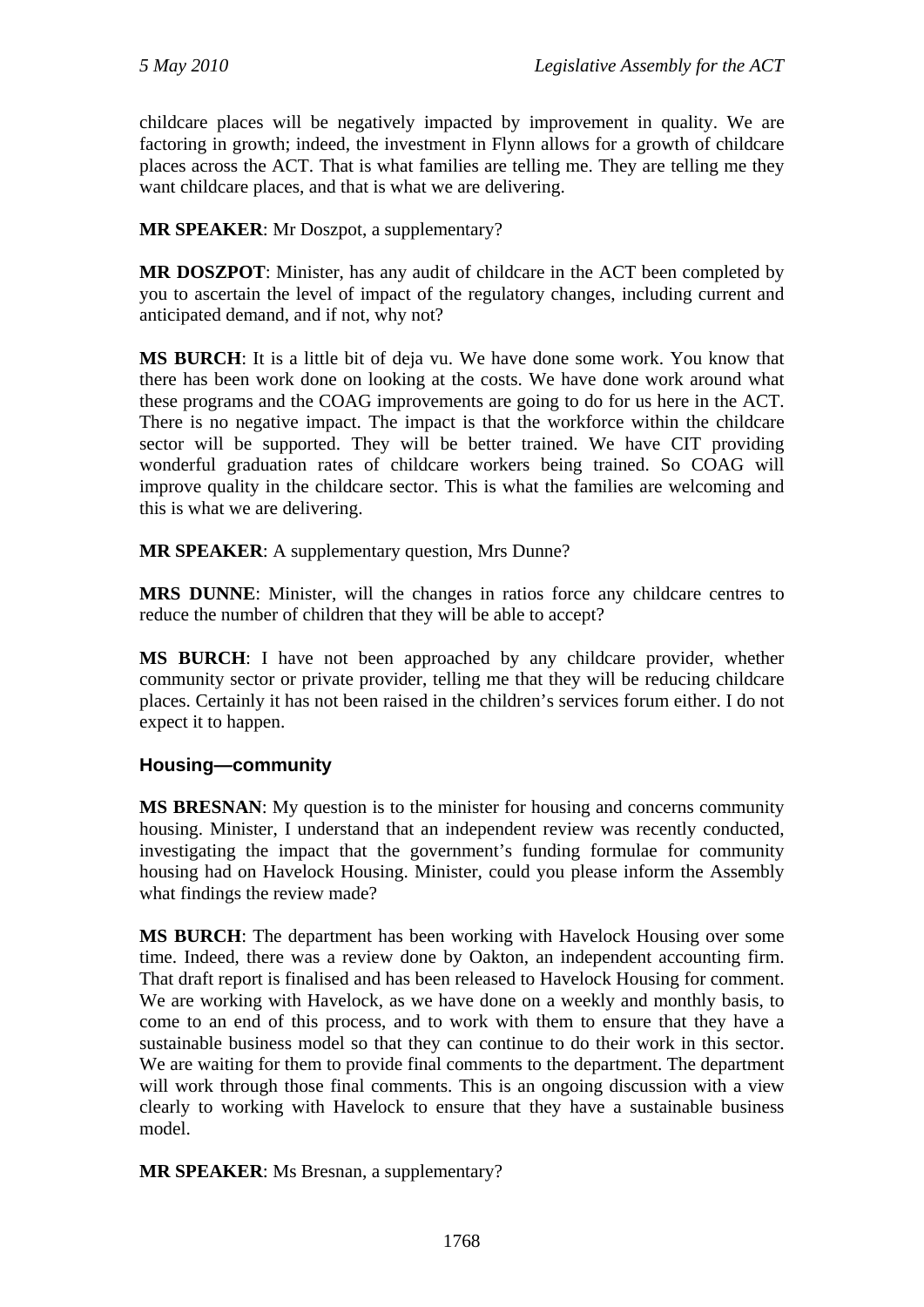**MS BRESNAN**: Thank you, Mr Speaker. Given that Havelock Housing have said that they are willing for this review to be made public, could you please table this paper in the chamber by the end of today?

**MS BURCH**: I will have to take that on notice. I have concerns. Without talking directly with Havelock and having assurances from my department that there are no conflict of interest or confidential matters, I do not think I am able to do that. But I am quite happy to provide a brief to you and to do what I can to share with you what information I can.

**MR SPEAKER**: Ms Hunter, a supplementary?

**MS HUNTER**: Yes, Mr Speaker. Minister, does the government contribute to the lack of viability of community housing organisations when it rents housing properties to community housing at 35 per cent of market rent, despite many tenants only being able to pay 30 per cent of their income in rent?

**MS BURCH**: I would say that Housing ACT works well with the community housing sector. This is not about taking the community housing sector—we are investing in the community housing sector. Community Housing Canberra has been given transfer of property. It has got a line of credit. The government have made a commitment to increase our numbers—to maintain our numbers and increase, where possible, our numbers—in our social housing, but we also have a commitment to work with the community housing sector to make sure it is viable, that it has business models and that it provides alternatives across the housing continuum in the ACT.

**MS LE COUTEUR**: A supplementary, Mr Speaker?

**MR SPEAKER**: Yes, Ms Le Couteur.

**MS LE COUTEUR**: I am probably just a bit confused, but, given that it costs the community housing organisations 35 per cent and they rent them out at 30 per cent, how is the extra five per cent covered?

**MS BURCH**: There are different business models for the different community housing providers here in the ACT. Without the detail of all of those business models and how they are costed, I cannot go to the answer to that. But we have, I think, five or six different organisations that are providing social housing. Some are very small organisations that manage a very, very small stock and have a targeted client base, for want of a better word, and others go up to Community Housing Canberra, which is a large organisation and very forward thinking. Without the business model, I am happy to take that on notice and see what I can get back. But suffice to say that this government is interested in maintaining and supporting social housing, community housing, as an alternative on the housing continuum.

### **Disability services—kinship carers program**

**MR HANSON**: My question is to the Minister for Disability, Housing and Community Services. Minister, I note that the tender for the kinship carers program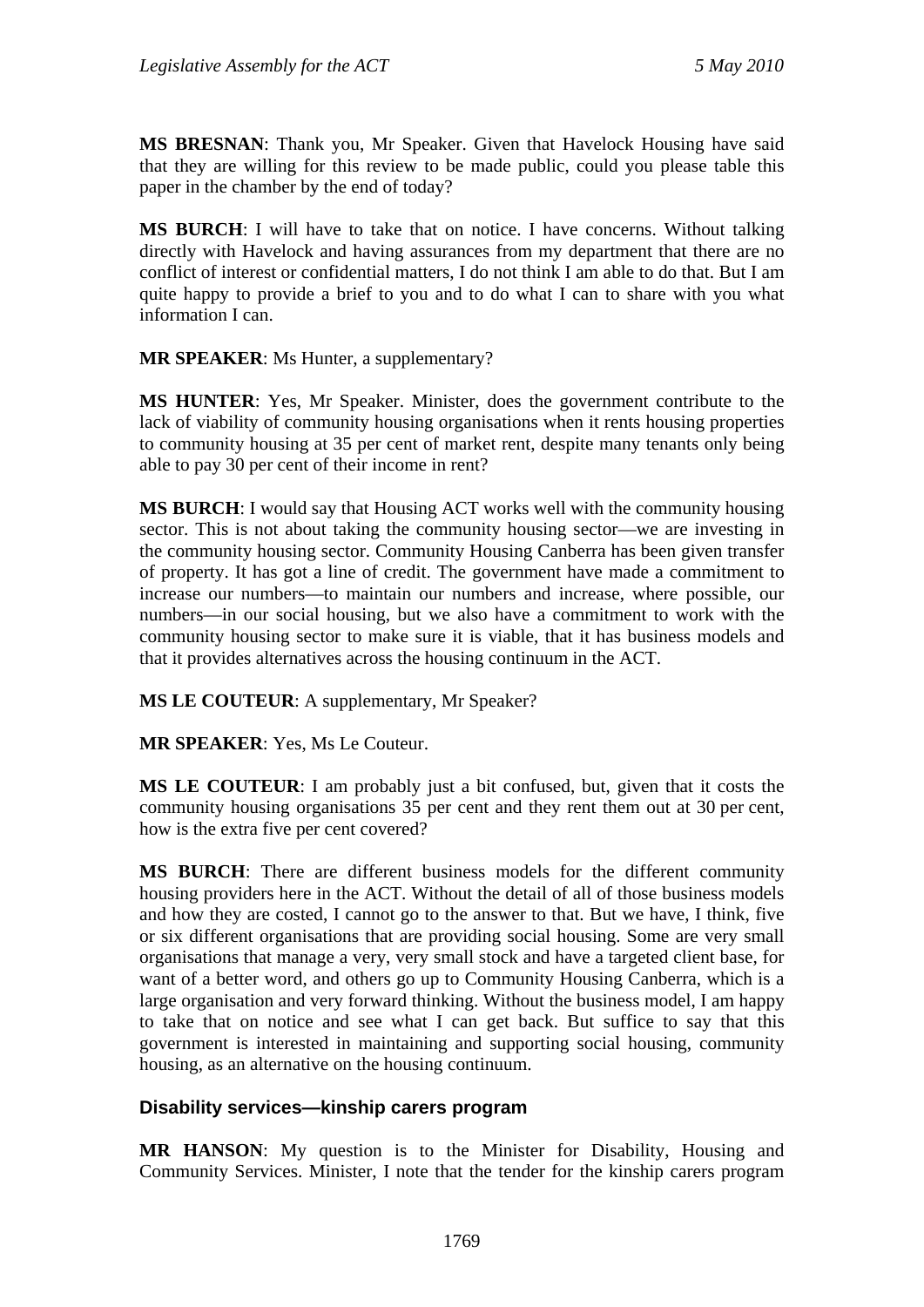for 2010-13 was advertised in today's *Canberra Times*, at page 26. The advertisement says:

Documents for the tenders advertised below may be downloaded from the Procurement website …

**Mr Hargreaves**: You got that off Brendan, didn't you? You told him the page number.

**MR SPEAKER**: Order, Mr Hargreaves! Mr Hanson has the floor.

**MR HANSON**: Minister, the website states:

Please be advised that the Kinship Carers Support Program request for Proposal is scheduled to be released on Saturday, 8 May 2010.

The website also describes the contact person as an "interim officer". Minister, why did you advertise the tender for this program when the tender documents are not available?

**MS BURCH**: The procurement process is such that I certainly have a hands-off approach to that. It would be inappropriate for me to do that. But any advertising to let the community know that we are progressing with this procurement and that we are investing in support for kin carers and foster carers is a good thing.

**MR SPEAKER**: A supplementary question, Mr Hanson?

**MR HANSON**: Minister, are the tender documents ready, and if not, why not?

**MS BURCH**: Just so we can cut to the end of this, I will find out. It would not be advertised if they were not available. It is a Procurement Solutions bid. But to satisfy those opposite, because I know that many over there have an absolute interest in how this government provides support to kin carers, I will find out.

**MR SPEAKER:** A supplementary question, Mrs Dunne.

**MRS DUNNE**: Minister, why is there only an interim officer allocated to this tender?

**Ms Gallagher**: These are matters for the department.

**MS BURCH**: Yes, I am having trouble, because I just do not understand how Mrs Dunne thinks it is appropriate for me to know the wherewithal of the over 1,100 staff that are in the department, if they are interim, if they are full time, if they are casual, if they are acting up or acting down. I know that many of her questions on notice actually want that level of detail, so that will be provided in many ways to her in good time.

**MR SPEAKER**: Mrs Dunne, a supplementary question?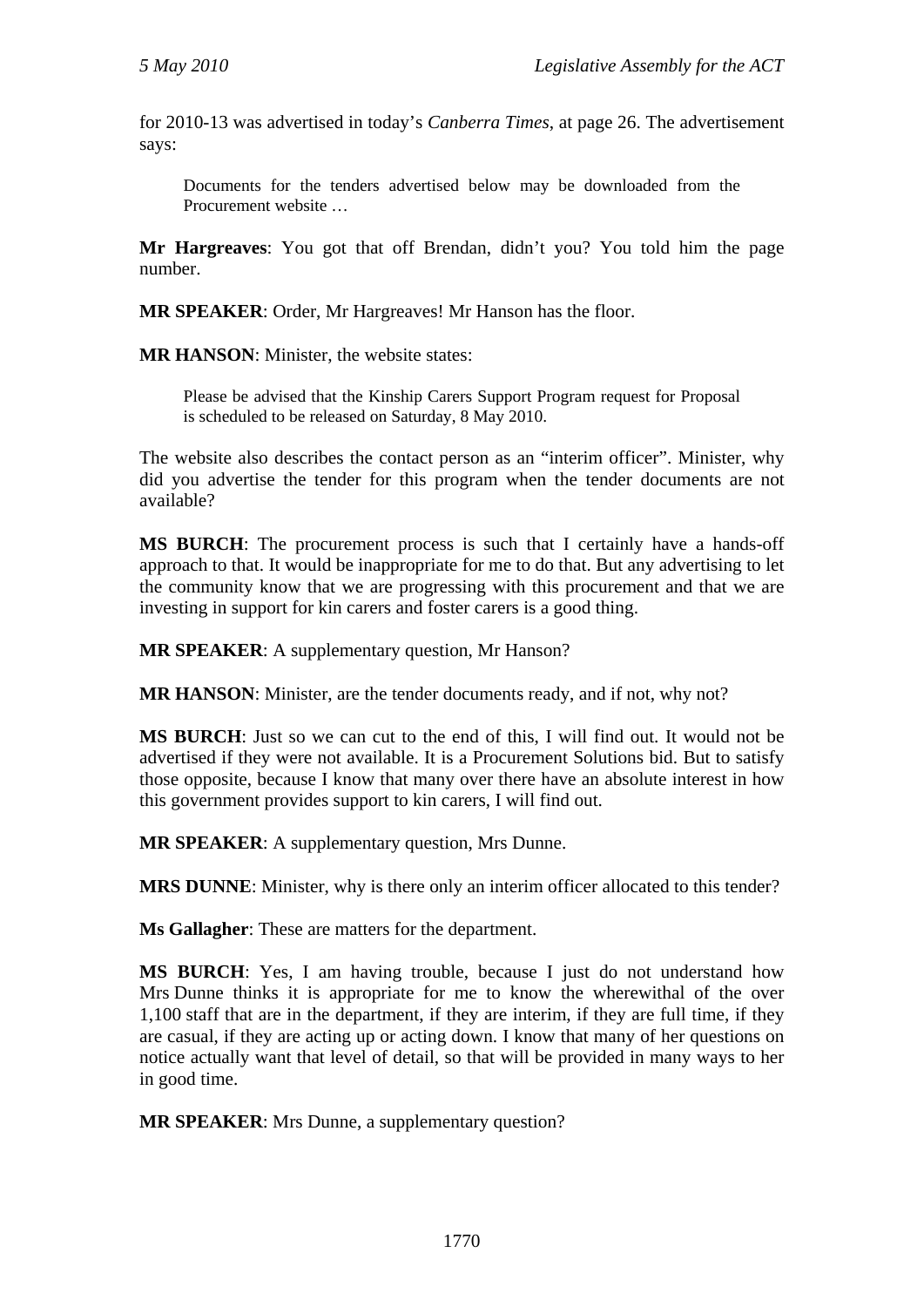**MRS DUNNE**: Yes, Mr Speaker. Minister, are you embarrassed that, after all this time, you have failed to deliver a key 2008 ALP election policy?

**MS BURCH**: The short answer is no. I met with a number of representatives from kin carers. We had a very positive discussion. They are looking forward to ongoing work with me around how this government supports foster carers and kin carers who are doing an absolutely fantastic job.

**Mr Stanhope**: I ask that all further questions be placed on the notice paper.

## **Paper**

**Mr Speaker** presented the following paper:

Auditor-General Act, pursuant to subsection 31(3)—Performance audit—Report on the Independent Performance Audit of the Operations of the ACT Auditor-General and the ACT Audit Office, prepared by R J Sendt, Director, Bob Sendt and Associates, dated 3 May 2010.

**MR SMYTH** (Brindabella), by leave: Mr Speaker, I think this report is welcomed by the Assembly, and I am sure members will read it with interest. I am sure the Chief Minister will read it with interest. For the information of members, Ms Le Couteur, as the chair of the PAC, was sent an embargoed copy by Mr Sendt, and that was distributed to members for our interest. But now that embargo has been lifted by the tabling of the report, there are a few comments that are worth making.

It is important that we get the arrangements for the Auditor-General right, and it is important that we have an Auditor-General's Office that is working effectively and efficiently and that is well resourced to scrutinise the government. That is the nature of the report that you have just tabled, Mr Speaker. We have only had it since early today so I have not had a chance to go through it comprehensively, but it is interesting, and I will just read some of the things that the independent performance auditor had to say.

If you go just to the first paragraph on page 1 of the executive summary, it says:

Based on my Review, I believe that the ACT Audit Office is providing an important service in an efficient and effective manner, and the Legislative Assembly and people of the Australian Capital Territory are achieving good value from the Office's use of the taxpayer's dollar. It achieves this notwithstanding the relatively small size of the Office, the complexity of its role and the demands upon it.

I think the Chief Minister has opened the report, and I hope he heard me quote what Mr Sendt said—what we have is a good office, an effective office; it is efficient and it is value for money. He goes on to say:

In my view the Office has enthusiastically embraced the challenge of the tougher new auditing and quality control standards of recent years.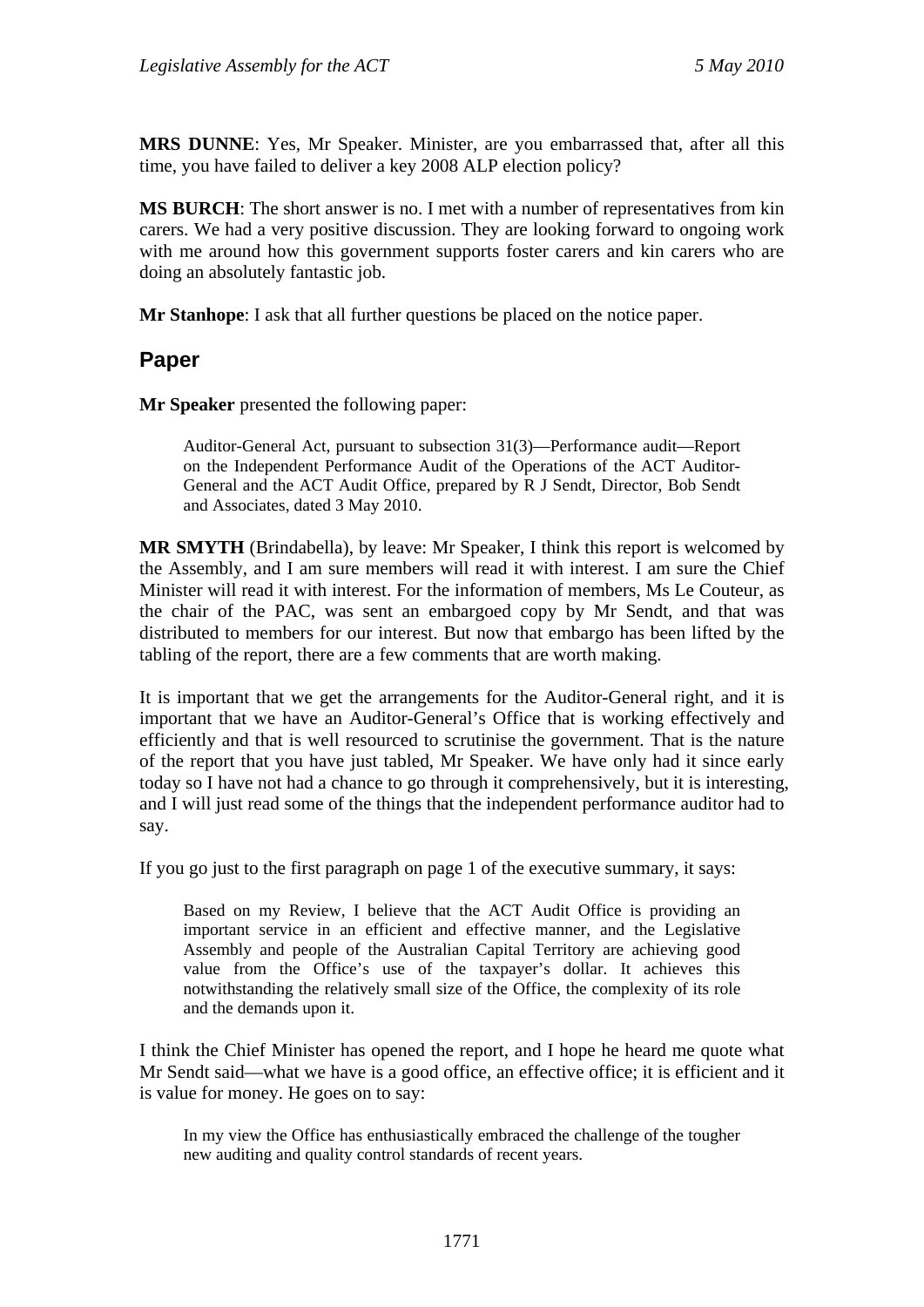This is an office doing its job, despite the constant attacks from the Chief Minister. Further down on page 1 the independent auditor actually says—

**Mr Barr**: It would benefit from more extensive benchmarking of its performance against other audit offices, though.

**MR SMYTH**: Well, just wait, Mr Barr:

I found that the Office is open and accountable about its performance.

Mr Sendt has made a number of findings, and he has made some suggestions about improvement. I think we would all acknowledge that everything can be improved. In regard to its financial audit, what he finds on page 8 is:

The Office's financial audit function is generally well-managed and professional.

If there were any doubts about the professional nature of the office, I think we can say that they have been allayed by the inquiry by the independent performance auditor. On page 15, under "Performance Audits", the finding of the auditor is:

The Office's performance audit function is generally well-managed and effective, and meets the requirements of ASAE 3500 *Performance Engagements*, but there is scope for attention to some of the aspects.

Again, it is generally well managed and effective. At the bottom of page 15 the auditor says:

Overall I believe that the ACT Legislative Assembly and the public obtain a valuable and professional service from the Office for the funds allocated to it for undertaking performance audits.

So it is value for money. It is good value for money according to the independent performance auditor, Mr Barr.

**Mr Barr**: There you go. So no need to give it another cent. We don't need to give it more money then.

**MR SMYTH**: Well, just wait. The automatic teller machine of the ACT should just wait a moment. Let me read that one again:

Overall I believe that the ACT Legislative Assembly and the public obtain a valuable and professional service from the Office for the funds allocated to it for undertaking performance audits.

The independent auditor then goes on and talks about the office's selection of performance audit topics:

The Office has a very well-established and robust process in place to guide the selection of a performance audit program.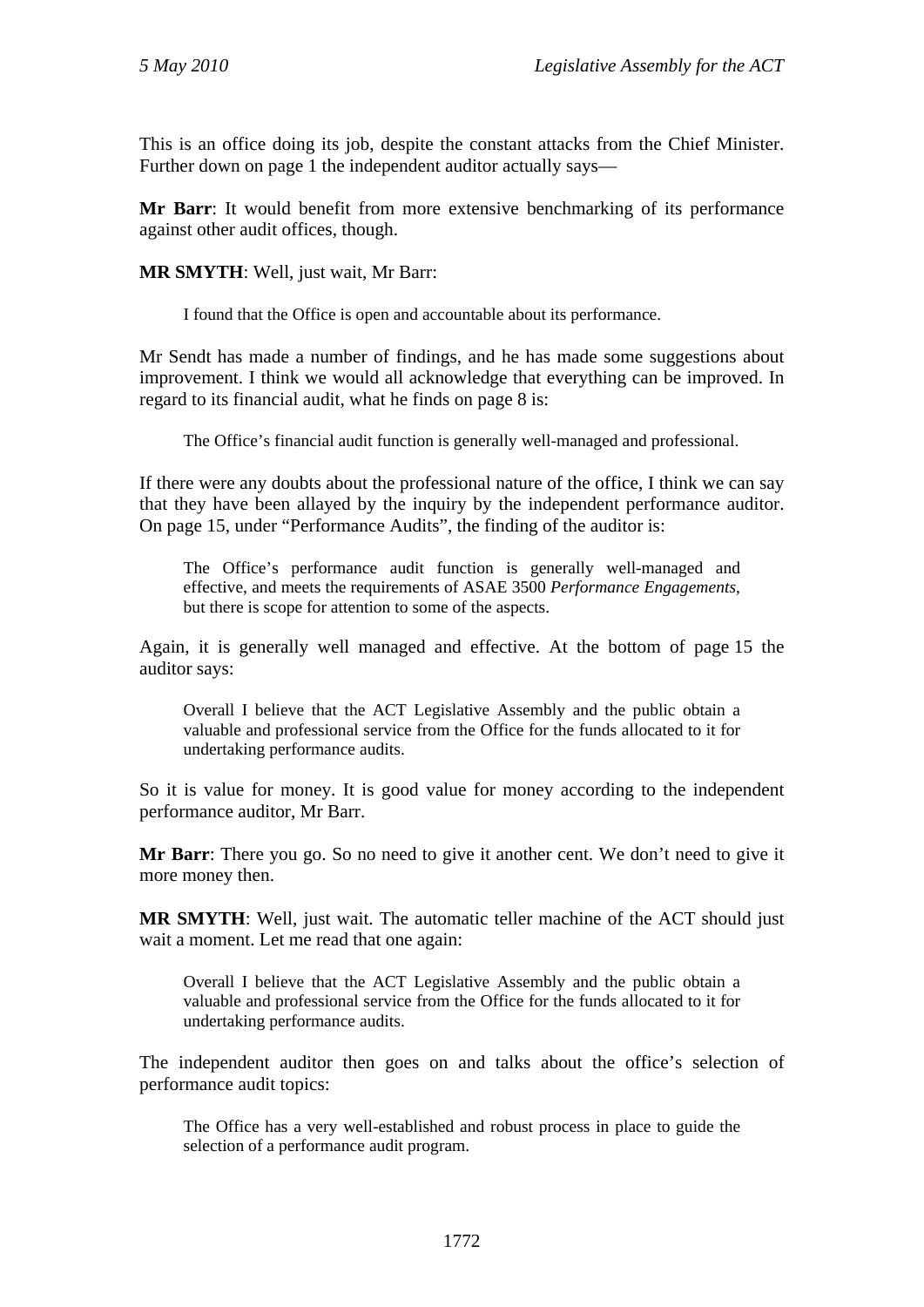So what they have got is good processes, so we are getting a well-established and robust selection of topics that are discussed. Mr Barr has now vacated the chamber, and, yes, on page 29 the independent performance auditor does look at the financial impacts of whether we get value for money. There is a discussion on page 29 where the independent auditor looks at the financial management of £9 for every £1 it costs to run the UK's National Audit Office. I think what he is saying in this section people need to read the section—is that auditors and audit offices that are well run, well received by government and acted upon by government actually do help the bottom line of the budget.

Often governments think auditors are out to get them—obviously the Chief Minister does. But at the bottom of page 29 the independent performance auditor says:

The fourth observation I would make is that I see no inherent or inappropriate bias in the ACT Audit Office against topics that might achieve savings.

He goes on to say:

Recent topics such as the *Maintenance of Public Housing*, *Government Office Accommodation*, *Collection of Fees and Fines* and *Credit Card Use*, *Hospitality and Sponsorship* all have elements that could result in savings through improved management practices.

So there we have the opportunity for the government to use the good work of the auditor. Instead of attacking the audit office, it should take on board what is said and make sure it gets the dividend, make sure it gets the return.

The Chief Minister was quite concerned that the Auditor-General was over-resourced and was mismanaging those resources, and we heard his attacks. So what does the independent performance auditor say? Over on page 31 under "Management and Resources" he says:

For a small organisation, I believe that the approach taken by the Audit Office demonstrates a sound commitment to strategic planning.

So it is well run, we are getting value for money, and it has got a strategic view, unlike this government. There is actually quite a nice section on page 33, and I am sure the Chief Minister will read this. The independent auditor talks about judging small jurisdictions against large jurisdictions and using the whole per capita thing. Under section 5.5, "Diseconomies of Small Size", the finding is:

The ACT Audit Office's relatively small size does not appear to have impacted significantly on its cost structure or the quality of services it provides.

It is a small office, but it provides good quality service. That is the judgement of the independent auditor. If you go across to page 34 there is a section—it needs to be read properly—that finishes with the paragraph: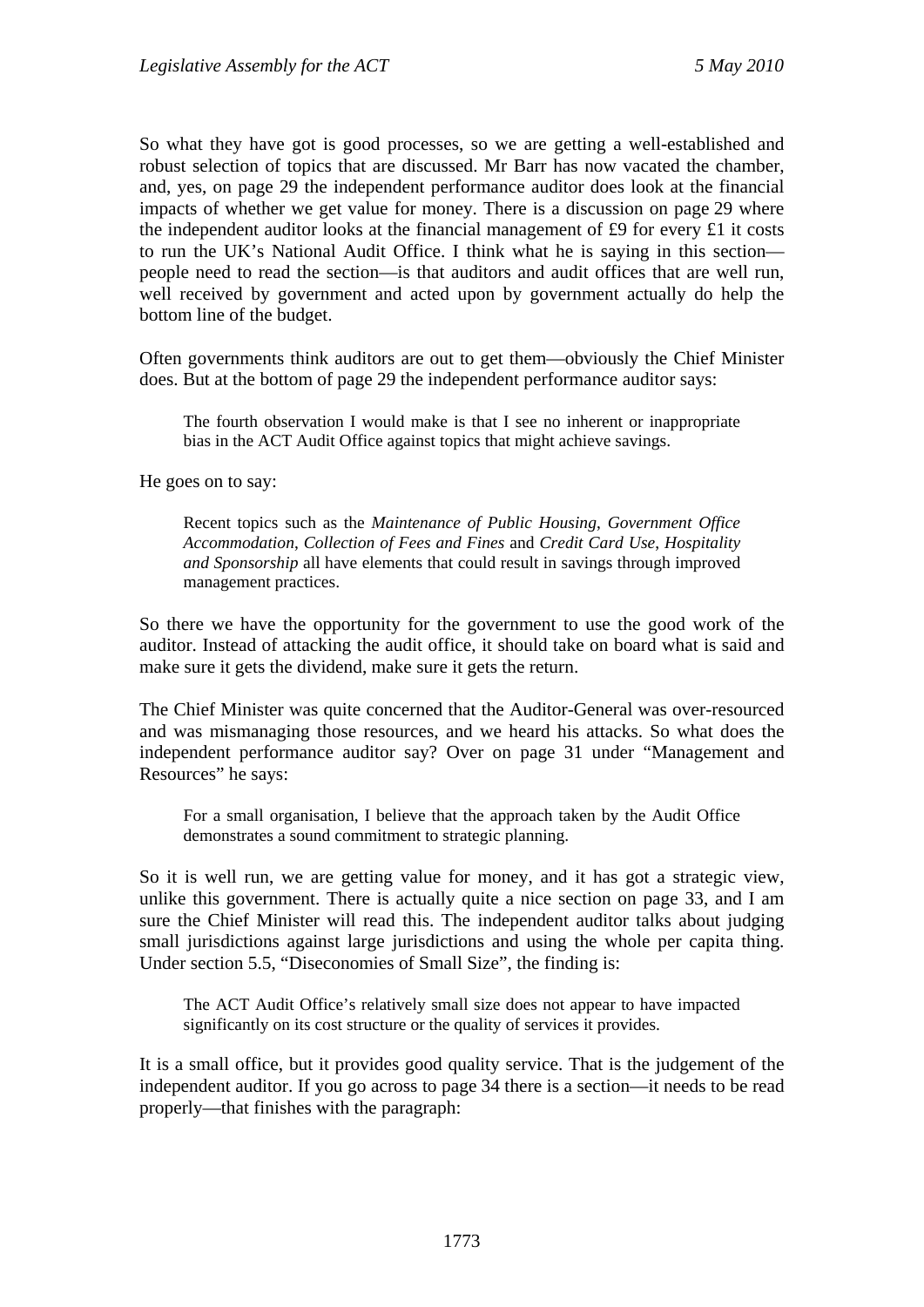… based on the relatively unsophisticated analysis allowed by the available data, it is apparent that the ACT Audit Office has been able to operate in a way that achieves high productivity of its staff, despite the small size of its operations.

So it is small, but it is very productive. That is a compliment to the staff of the audit office, but it is also a compliment to the leadership of the Auditor-General. He then goes on to a finding at the top of page 35:

Notwithstanding the small population of the ACT, the Territory Government delivers much the same range of services as the larger State governments. To provide the ACT Legislative Assembly with a comparable level of assurance as to the efficiency and effectiveness of those services, there is a need for a broadly comparable performance audit program in the ACT.

That is what many of us have been asking for for years—that is, that the auditor be funded to deliver that comparable performance audit program in the ACT. What does he say about the current performance audit program? On page 37 he says:

In my view the existing performance audit function is viable, but just so.

It is hanging on there by the skin of its teeth; it is just viable. We should not have a just viable performance audit. This is where the savings can be made. He goes on to say:

The size of the program provided by the current funding level makes it difficult for the Office to plan a series of successive audits on a particular theme (such as environmental protection, governance, risk management).

It is difficult for the Auditor-General to deliver ongoing advice on how to improve the services of the ACT government, thereby making savings and hopefully achieving that \$1 to \$9 ratio.

He goes on to finish this section by saying:

It is an inevitable consequence of the small size of the Territory's population and tax base that some services will cost substantially more in per capita terms than in the larger states. How much the people of the Territory should pay towards the Audit Office's performance audit program is a decision that its elected representatives must judge.

I welcome that last paragraph, because that is what I am attempting to do in my legislation. The independent performance auditor goes on about the quality of the material coming out of the ACT audit office. In section 6.1.2 on page 39 he finds:

The Auditor-General's various reports are well-written and effective in informing Members of the Legislative Assembly and other readers of matters that are relevant to them in meeting their roles and responsibilities.

She is value for money, they are doing a good job, they are well organised, we are getting good results out of it. Apart from that, the reports are well written and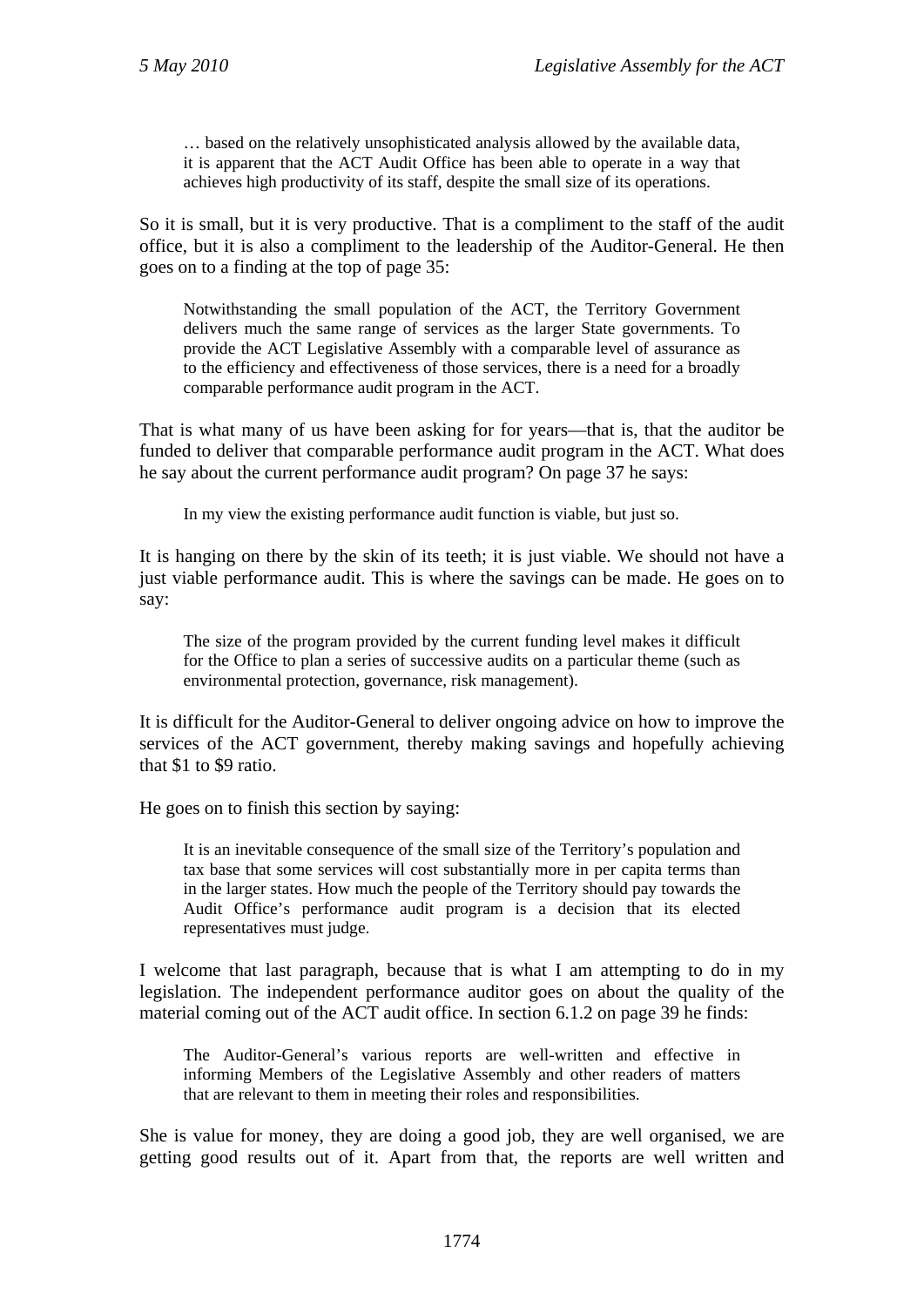effective, which is what we should be after from an auditor. The last paragraph of page 40 is an analysis of whether the reports are well balanced:

In my opinion the Office's performance audit reports satisfy all reasonable criteria for good reporting.

So we are getting good reports. The paragraph continues:

They were well-structured and the layout and language used made for easy reading. Findings and recommendations were clearly expressed, as was the rationale for each audit having been undertaken.

We are getting value for money, we are getting good reports out of them, they are clear and easy to understand. It would appear the only person who does not understand them or like them, of course, is the Chief Minister.

But what about the Auditor-General's relationship with the people she undertakes these audits of and for? We go across to section 6.2, "Relationship with Audit Clients", on page 42:

The chief executives I interviewed were generally complementary about the **Office** 

Almost unanimously they indicated that they had few if any issues with the way the Office undertook its financial audit work.

Even the people the audit office and the Auditor-General deal with say they like the way she does the job. That is to the credit of the auditor's staff. We go across to timeliness on page 46 under "Benchmarking". The finding is:

The Office has one of the best records of all state and territory audit offices for completing its financial audit reports in a timely manner. Where it has not completed an audit according to its own timing benchmarks, this has largely been due to the agency concerned being late in submitting its financial report.

It keeps to its benchmarks. The standards that it sets are met. Again, that is to the credit of the way the office is ordered and structured and its use of the resources. That is certainly not the impression the Chief Minister presented. The finding under "Timeliness and Cost of Performance Audits" on page 49 states:

Despite the difficulties associated with high levels of staff turnover, the Office has a consistently good record in completing its performance audits in a short timeframe and at an average cost significantly below other jurisdictions.

They are cost effective. Rather than being overfunded and fat, as the Chief Minister has tried to portray, they are actually cost effective. They are bringing in these reports at an average cost significantly lower than other jurisdictions.

I have only had a cursory glance at the report. There is plenty in it. There are suggestions for improvement. I do not think the auditor has ever said that they could not improve on what they are doing. But I think it debunks and refutes the Chief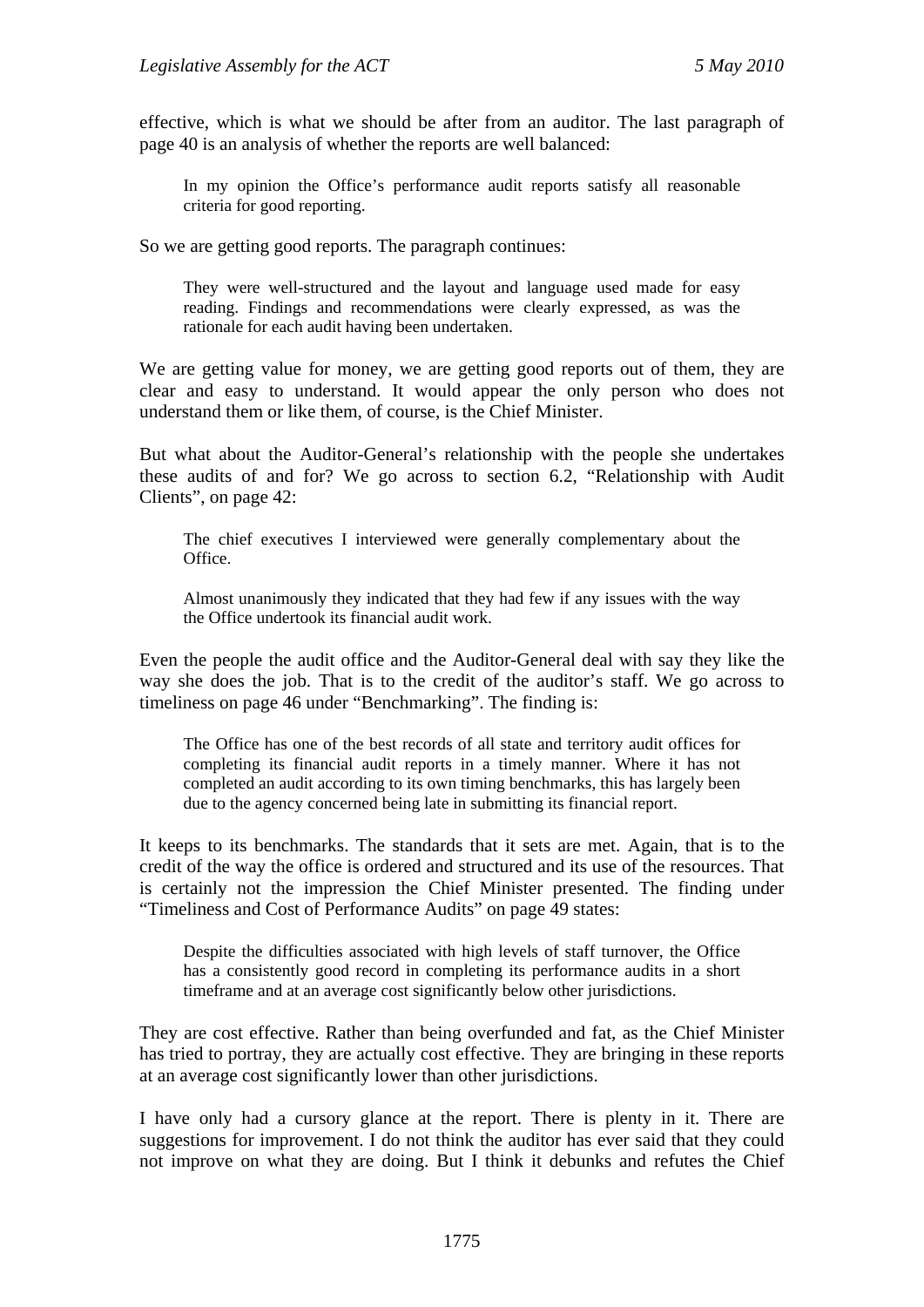Minister's ill-founded claims and accusations about the audit office. It would be lovely if the Chief Minister would simply stand and apologise and let the Auditor-General and her office get on with the job.

## **Active transport plan Paper and statement by member**

**MS LE COUTEUR** (Molonglo), by leave: I present the following paper:

Active Transport Plan for the ACT—ACT Greens, dated March 2010.

I seek leave to make a statement in relation to the paper.

Leave granted.

**MS LE COUTEUR**: This paper is about active transport. Active transport is physically active transport. Walking is part of it, cycling is part of it. And active transport needs also to integrate with a strong public transport system. In the ACT our public transport system is our bus system. Active transport is an important part of our transport system. It is an important part of our sustainable transport system but it is, of course, not the only part of our transport system. And the Greens have never said that it is. It is an important part, and a good transport system, a sustainable transport system, is a key to the planning of Canberra's future. So I commend this paper to you.

## **Closing the gap on unmet legal need—the ACT Greens' 5 point action plan Paper and statement by member**

**MR RATTENBURY** (Molonglo), by leave: I present the following paper:

Closing the Gap on Unmet Legal Need—The ACT Greens' 5 Point Action Plan, dated April 2010.

I seek leave to make a statement in relation to the paper.

Leave granted.

**MR RATTENBURY**: The Greens believe equitable access to justice is a cornerstone of a modern democratic society. Having the ability to speak to a lawyer and get their advice is one fundamental way to ensure that individuals can uphold their rights. Any legal issue that arises can be an unexpected and highly stressful event for the individual involved. Where legal need is unmet and people go without advice, the quality of justice and of our society is diminished. And that is why we have developed this action plan.

People are currently falling through the gaps and not getting advice when they need it most. This only adds to their stress at what is often already a difficult time, such as the end of a marriage or a de facto relationship. Unmet legal need is a shadowy problem which we know exists but which has not been quantified or acted on. This plan addresses that issue.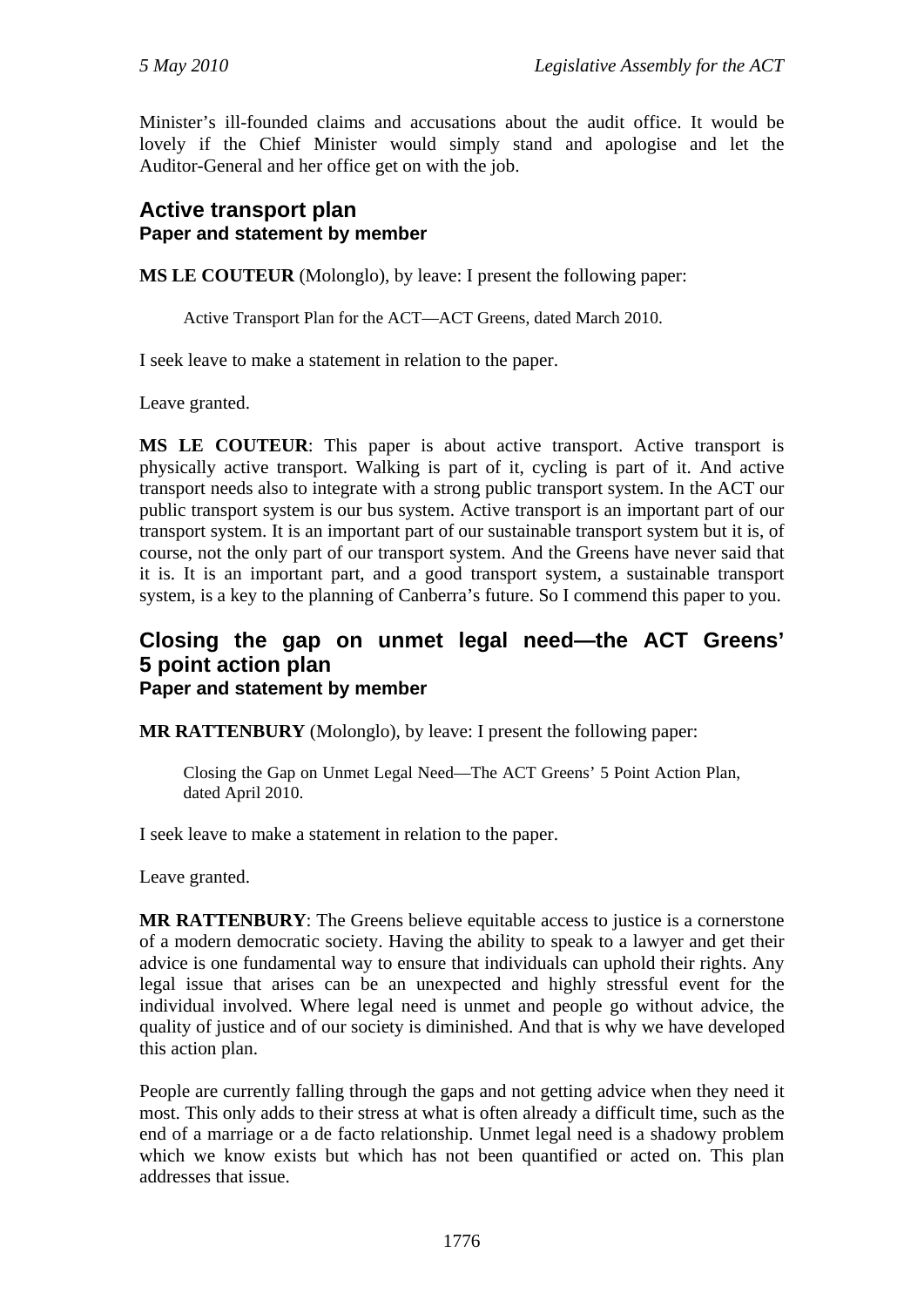The action plan puts the spotlight on a number of examples. One we put in there is Jenny, which is not her real name but is a real example. Jenny lives in rental accommodation, works part time and has sole responsibility for her young child, while her ex-husband lives in the matrimonial home. Jenny cannot afford a private lawyer, does not qualify for legal aid and has no prospect of securing the property settlement she is entitled to. Jenny is just one example of someone who has fallen through the gaps in our legal system.

There are a number of possible initiatives to help close the gap. Our action plan particularly identifies investment in community legal centres as a strategic option that can be implemented locally by the ACT government. Investment in community legal centres is a smart use of public funds, as not only will it allow greater access to lawyers but it is also an investment in education and preventive programs that can reduce how often people actually end up needing to take their issues to court.

As I said, it is a five-point action plan. Actions 1 and 2 represent the most immediate needs of community legal centres and include securing funding for the Women's Legal Centre Indigenous liaison officer and address the urgent short-term accommodation issues the community legal centres face, which at the most basic level prevent them accepting offers of pro bono work from private lawyers for the simple reason there is not enough physical space for them to do that pro bono work in. Actions 3 to 5 set up an integrated long-term strategy to be rolled out over multiple budgets. These actions are sequential and are required to quantify unmet legal need and then fund and house community legal centres to help them meet that need.

As part of yesterday's budget, we had the government release its own 2010 access to justice initiative. I welcome that and it is now clear that unmet legal need and access to justice are issues the ACT must address. And we hope that, in light of the government's focus on this issue as well, 2010-11 will be a year of real action on this very important issue.

# **Land—release**

Debate resumed.

**MR SESELJA** (Molonglo—Leader of the Opposition) (3.25): I thank Ms Porter for bringing the motion forward. It is good to have a debate about land release in the territory in particular. I think that there is no doubt that this has been an issue that has been very poorly handled by the ACT Labor government over many years. In fact, if anything, the announcement that we saw in the budget, which is referred to in Ms Porter's motion, about a massive provision for accelerated land releases is an acknowledgement of that failure. It is an acknowledgement that they simply have not kept pace with demand for many years.

Speak to any young first homebuyer and they will tell you that it has become more and more difficult in the territory to buy a home. It has become more and more difficult because the land price has been pushed up considerably. The land price in the ACT has gone up very quickly. I will refer to some statistics soon which demonstrate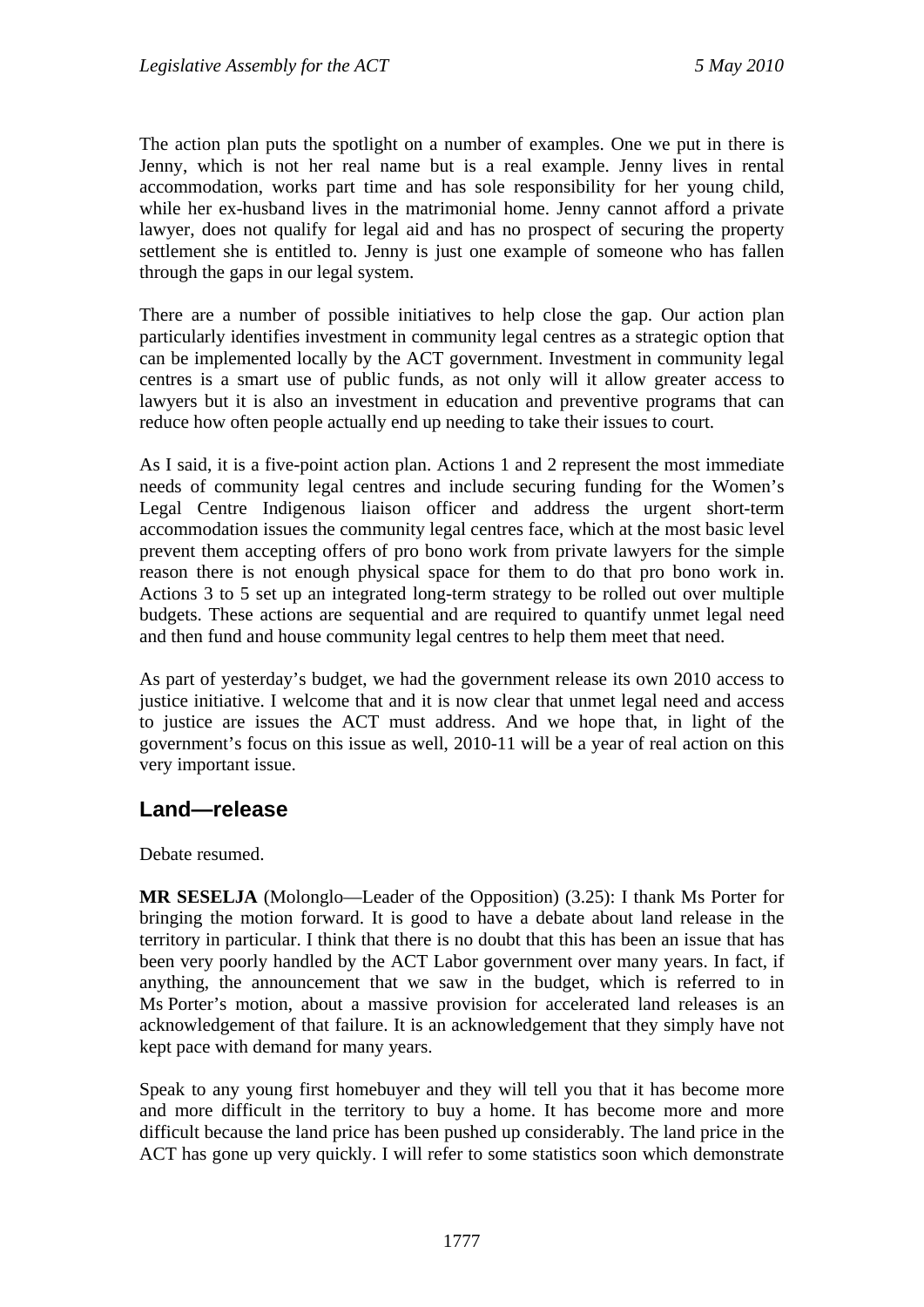really how wrong they got it. They particularly got it wrong several years ago, and I have made this point on a number of occasions in this place. There was a squeeze on land supply at just the wrong time in the cycle back in 2002, 2003 and 2004. We saw this massive gap open up between the growth in ACT house prices and the growth in total earnings in the ACT.

We have this graph which demonstrates that. I will show it to you, Madam Assistant Speaker, but I will talk to it. It shows very clearly the fact that what we saw from March 2002, and particularly from June 2002, was this massive gap begin to open up. If you look at the total earnings in the ACT, they have tracked fairly steadily up over the period from 2002 right through to 2009. They have been pretty consistent.

Wages growth in the ACT has been very strong for many years, stronger than in the rest of the country most of the time. It has not always been the case, of course. The mining boom states will often outstrip us from time to time. But in terms of consistency, we have been strong, partly because of the commonwealth public service being here. Of course, we have seen that around the nation. Wages growth, particularly under the Howard government, was very strong for many years.

What we saw though, despite that growth in wages, was the squeeze on land supply that occurred around 2002, 2003. This massive gap opened up where from March 2002 to December 2003 house prices in the ACT went up around 50 per cent. So that happened in only a little over a year. They went up over 50 per cent in that period. Wages growth could never, ever keep pace with that kind of increase. It simply would not be sustainable in any way for wages growth to catch up in any way to that.

That is what we have seen. We have seen since that time that that gap has never closed. I will get to some of the reasons why I think we see some of those issues. Because of the government's very slow land release policies, a lot of strain has particularly been put on first homebuyers in the territory.

The announcement in yesterday's budget referred to in Ms Porter's motion I think is a reflection of that. It is a reflection of that failure. It is a reflection of the fact that this government has not got it done. I have got to say this, and I have made this point a number of times: once you let that genie out of the bottle, once you really squeeze that supply at times of high demand and you see unsustainable prices going up, it is very difficult to actually put that genie back in the bottle. It is very difficult because the policy fixes are mainly unpalatable.

It is actually not sensible to try to quickly correct that because that can have very bad consequences. It is not sensible to turn around once you have pushed prices up in that unsustainable way through squeezing land supply and try to quickly correct it, as I say, through flooding the market. We have never advocated that because that would have serious impacts for those who have purchased, particularly recent purchasers.

It might be okay for those who have a lot of equity in their homes, although they would not be comfortable with it, but particularly it would hurt those people who have recently bought, who may not have much equity in their home and who are relying on some growth in their house prices. This is the vicious circle we get into once you let that genie out of the bottle.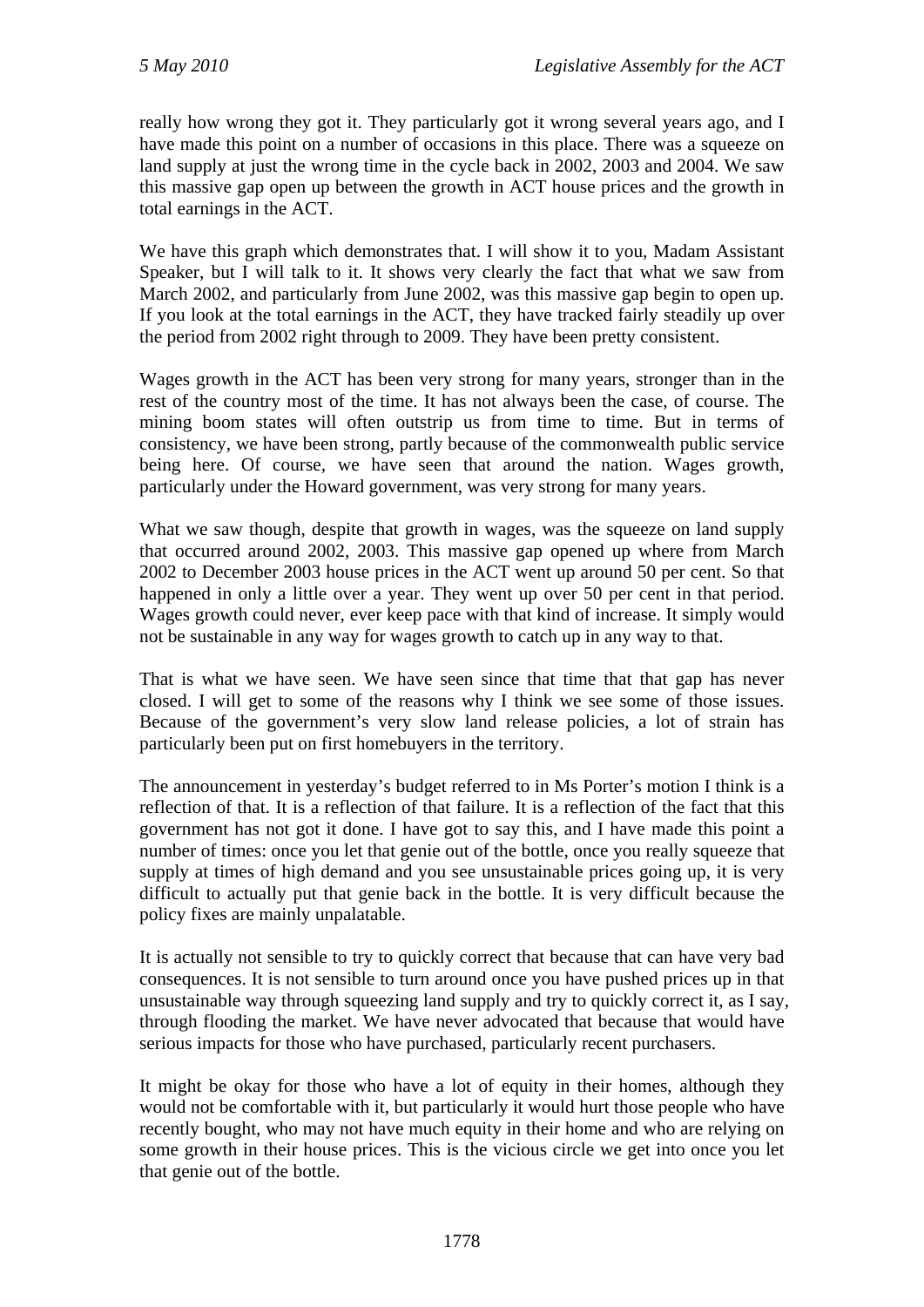But there are things that can be done. For a long time we have been calling for land release that is genuinely responsive. What we often see, and I suspect that this is what we have seen in this budget, is that the government pick out round numbers. They do not do analysis. They know inherently that there needs to be a little bit more. They know they need to be seen to be responding; so they come up with a round number. We have seen it in the last couple of years. They say, "We are going to urgently release 1,000 blocks." Often that urgent release of 1,000 blocks takes a long time actually to get to market, but it is this round number. What analysis has been done to know what demand is projected to be?

We have argued for a long time that we need to get in front of this situation through infrastructure planning but also through better forward planning in ACTPLA, through actually having resources particularly targeted towards ensuring that there is a serious pipeline of supply and that we reduce the gap between when a land release is announced, when it is initially put on the market to when we actually see houses being built on it. There is a number of things you can do on that.

As I said, infrastructure planning is critical. When you speak to groups like the HIA they will tell you that. They will tell you that it is indeed some of the infrastructure delays that prevent the houses from being built. We are seeing now Molonglo is finally being marketed. This has been years coming. We expected it would come several years ago and it is now finally being marketed. I have seen the ads on the tellie. We are very pleased to see some blocks going in Molonglo. But I understand there is still going to be, again, a gap between when people can build. There will be a significant gap. There are things that can be done to narrow that gap. There is better planning that can be done.

We heard today at the budget breakfast about looking at things like contestability of supplying electricity. Issues like that actually delay things. It actually adds to costs because we have generators on site for builders and the like but it also delays things when we have to wait for some time for these basic services to be hooked up.

There are a number of other things that need to be done. I refer to genuine competition in the market which this government has been so keen to stop. Simon Corbell, on behalf of ACT Labor, really helped to cause this housing affordability crisis. He helped cause this housing affordability crisis, as demonstrated in this graph. It shows that massive and sudden jump and the gap open up between the growth in wages and the growth in house prices. Not only did he help cause that on behalf of ACT Labor but we also saw the way that the LDA was established and the desire to see a monopoly there. Later on there was a reluctant acceptance of the fact that something different had to be done and then we saw some englobo release added to that.

We say there should be more of that. We say there should be more of those types of releases but not just large parcels for one developer. What we would want to see is mixing up the way we release land, mixing up the types of releases we have: some off the shelf, some going in parcels of 100 and 200 and indeed up to sometimes 500 and 1,000 where one developer does most of it. That lack of competition, which has been actively encouraged by this government, has made things worse as well.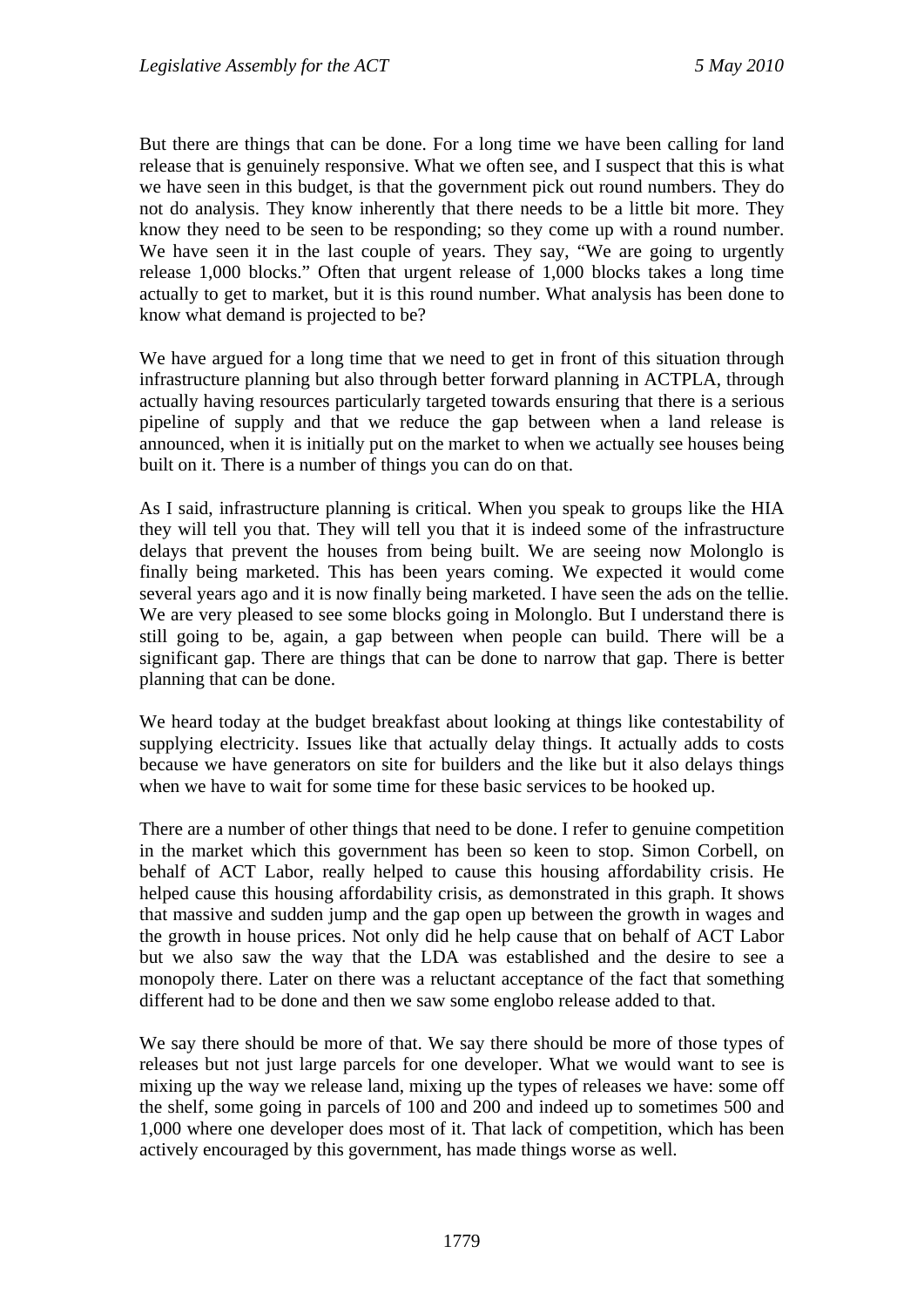We have got the issues around land supply which have never properly been addressed and now we are seeing an acknowledgement of that, I think, with a massive catch-up. We have issues relating to competition and the way the LDA operates, issues around infrastructure and the gap between when a subdivision is released or announced and when that comes to market.

Then, of course, there is the planning system, how responsive the planning system is. We have always acknowledged that some of the legislative changes that were made by the government, which we supported, should help that, in part, in greenfields. But it is worth reflecting on some of the other threats. I circulate an amendment now. It is an amendment that just looks at some of the other issues. I have highlighted the fact that the price index for the ACT has risen much faster than in other capital cities and, of course, the failure of government to manage land supply, which has led to ACT house prices rising faster than in other capital cities.

But my amendment also talks about this other threat, and that is the additional collection of a massive \$68 million in tax over the next four years through the change of use charge and the impact that will have. We need to think for a moment. The Treasurer confirmed today both at the budget breakfast and in this place in the tables we have seen as part of the codification process that we will see massive per unit taxes right across the board.

We use the example of Braddon where the minimum tax for a unit is \$37,500. That is the minimum. That is if you have got 100-plus units. We know that a lot of the unit complexes in Braddon are much smaller than that. The types of developments that we see in Braddon are often small unit developments. They might be four units, six units, 10 units, 15 units. They will be taxed much higher per unit. They will actually be taxed upwards of \$40,000 and \$50,000 per unit.

It defies belief that you can turn around and take what is a relatively small tax at the moment that was forecasting at \$2 million and then at \$5 million this year, increase it in some suburbs by something in the order of \$30,000, \$40,000, \$50,000 plus and much more for dual occupancies. In some cases, it is something like \$150,000 for dual occupancies in some areas. You cannot put in place such a massive tax—a 185 per cent increase in this tax—and say it will have no impact, that it will not impact on homebuyers. It defies belief that this would not have an impact on the people purchasing a unit and that it would not have an impact on renters.

Let us remember that there are two aspects primarily to this affordability issue. There is the issue of people trying to buy into the market and there is the issue of people in a very tight rental market paying very high rents. The two are often linked, because it makes it very difficult to save for your home when you are paying very high rent and much of your income goes to your rent.

This tax that is being ramped up by this government, this massive tax on homes, will make homes less affordable. It will make renting less affordable; it will make purchasing a unit less affordable. And it will not just be in the inner suburbs. It will be across the board. The rates vary but they are significant across the board. The ones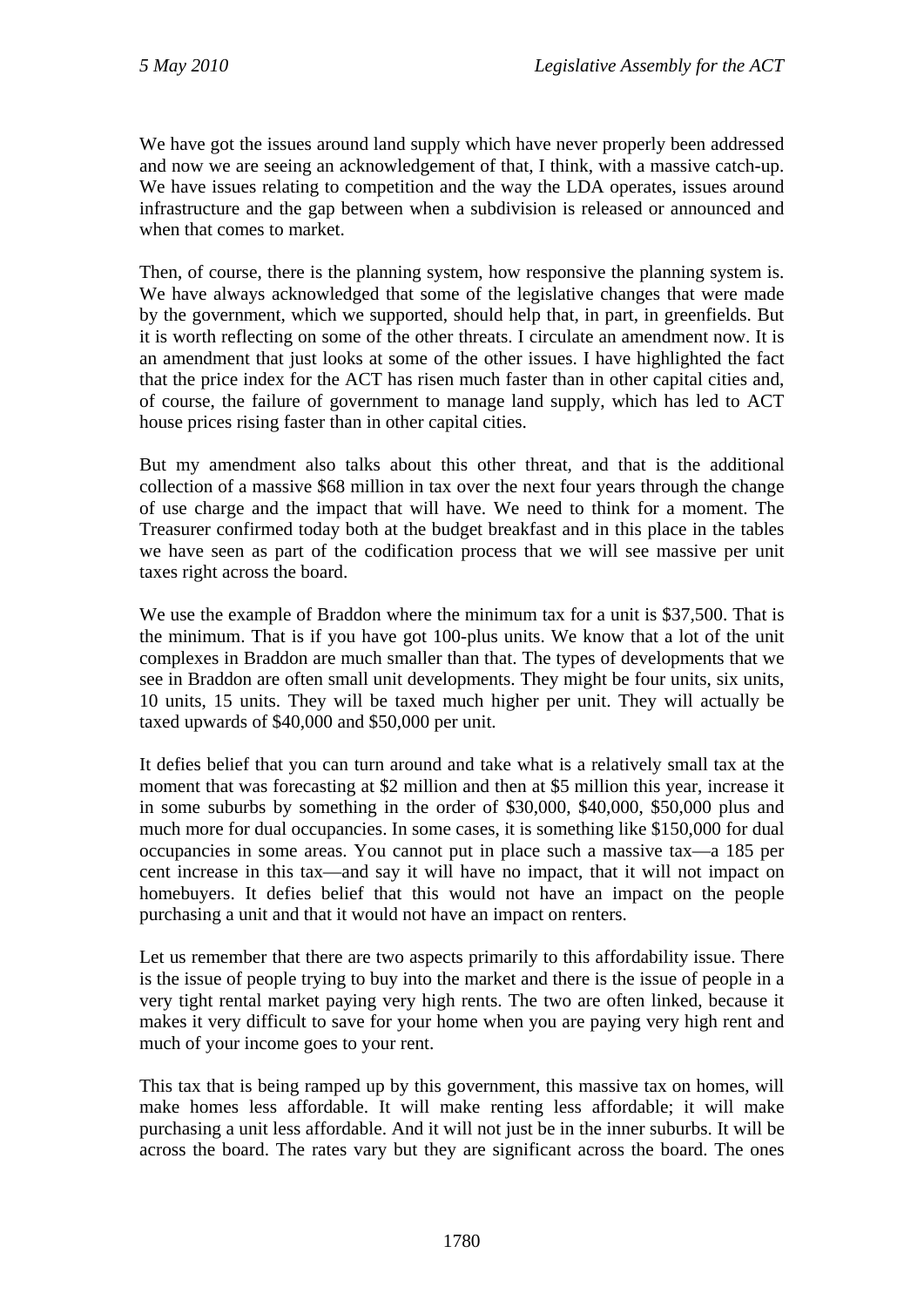quoted in places like Braddon with a minimum of \$37½ thousand are just one example. They are not the highest example. We used Braddon because I think it is an example of where we do want to see development. We do want to see infill. I want to see more people living in Braddon. The government claims to want to see more people living in Braddon. We want to have a vibrant precinct there. There are plans for it but what we are going to do is turn around and slug a tax of a minimum of \$37½ thousand on it.

What is that going to do for affordability? What is that going to do for rent? What is that going to do for young families who are looking to rent while saving for a home or who are looking maybe to enter the market and who have chosen to purchase a unit, often because they see little other choice? People buy units for all sorts of reasons but some buy them simply because units may be the only thing that they can buy. They want to buy something. They want to have something that they own and this government is saying to them, "We will slug a \$40,000 tax, a \$50,000 tax, a \$60,000 tax.

I move the amendment circulated in my name:

Omit all words after "notes", substitute:

- "(a) Australian Bureau of Statistics' figures which show that the price index for established houses in the ACT has risen by 122 per cent since March 2002, while the price index for established houses in the eight capital cities of Australia has risen by 100 per cent;
- (b) the failure of this Government to manage the land supply which has led to ACT house prices rising faster than other capital cities;
- (c) the additional collection of a massive \$68 million of tax over the next four years through the change of use charge, and the negative impact that this tax will have on the housing industry which, according to the CommSec report, has kept unemployment in the ACT at 'historically low levels'; and
- (d) the HIA-Commonwealth Bank Affordability Report which shows the ACT to be the second least affordable jurisdiction for first home buyers.".

This amendment is again saying not just what I have set out, but that this tax presents a major threat to families in Canberra. It presents a major slug on families in Canberra who are seeking to buy a unit, who are seeking to rent a unit. Anyone who believes that you can slug such a massive tax and that it will somehow be absorbed, that it will not affect affordability and that it will not affect rents has rocks in their head. This is a bad tax, and I commend my amendment to the Assembly.

**MR SMYTH** (Brindabella) (3.40): I thank Ms Porter for bringing this motion on today. I listened to her this morning in her fulsome praise of CommSec and their report. And I think she is right. Craig James does a pretty good job in putting these reports together.

One of the things that have emerged, certainly from the debate today, following the budget yesterday, is the Treasurer's reliance on and her ability to hide behind the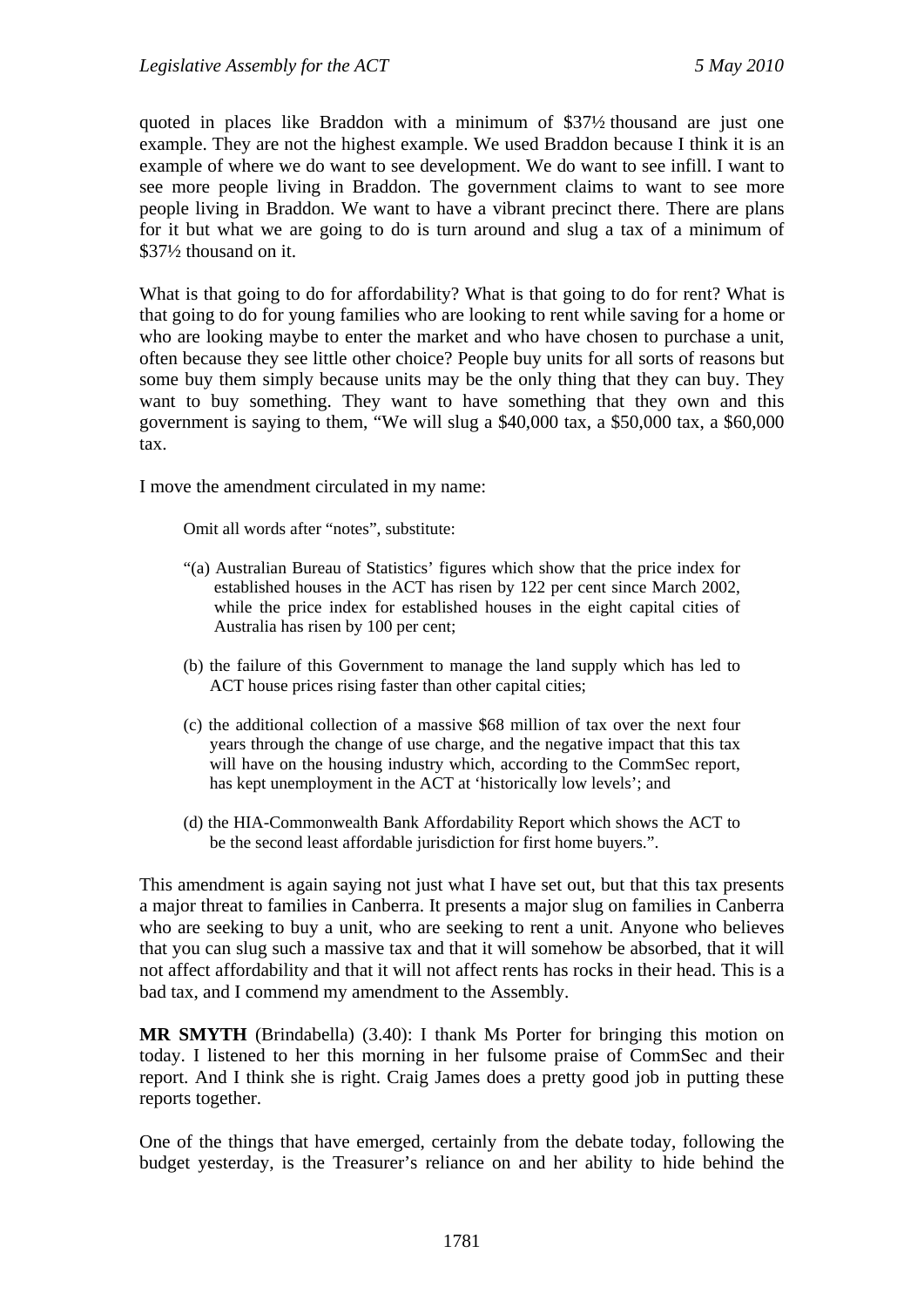global financial crisis and the supposed \$85 million cut to GST revenue that we were meant to have suffered. I just want to remind members that, given that Craig James and the CommSec *State of the States* report is such a well-endorsed document by the ACT Labor government, we need to go back a little and see what they said in January 2010. On page 6 of the January 2010 report, under "Economic Insights", what does it say about the ACT? It says:

The leader-board of state and territory economies is useful to get a big picture perspective.

The ACT and Tasmania have been insulated from what he calls the US financial crisis. It is no longer a global financial crisis. Let us face it: this is a US financial crisis that has had impacts around the world. But he says the ACT has been insulated from the US financial crisis.

Again, that crutch that the Treasurer has been leaning so heavily on to cover up their economic mismanagement, their inability to control their budget, their ability to spend more than they earn, is knocked away because CommSec, in the report that Ms Porter praised so highly and quoted from so extensively this morning, says: "The Treasurer cannot use the GFC as an excuse for the state of her budget. She has a budget that was insulated from the GFC."

We all know that there have been effects from the GFC. But in the main, according to CommSec, the document that Ms Porter and the Labor Party quoted from this morning as being such a wonderful source and endorsement for their policies, they also said, "You were insulated," which brings us back to the economic management of the ACT, which brings us back to the land release program, which brings us back to all of those things that Mr Seselja just finished talking about. It is about how this government is squeezing young homebuyers out of the market, is creating inefficiencies in the market by not putting incentives in place to get older Canberrans to downsize into more appropriate accommodation and, probably worst of all, is affecting renters. Those who cannot afford to buy are probably, in my opinion, the most likely to be affected by this.

What it means is that when you add it to the 10 per cent increase in land rent that the government expects in this budget, what you are seeing are huge impacts on the marketplace. That is a 10 per cent increase in land rent from \$95 million to \$105 million this year. Some of that, of course, will be growth of the ACT. But basically what you have got is a greedy grab for tax to cover the mismanagement over nine years of the ACT economy. Remember, this is the government that budgeted for deficits at the height of the economic cycle.

I read with great merriment in the paper this morning Mr Stanhope saying, "Yes, but we budgeted for nine surpluses." It is not true. At the height of the cycle, 2006-07, we were having deficits. We had more money than we knew what to do with but we were having deficits. That is the economic record of this government. They have not managed the economy or the budget of the ACT at all well.

The economy is doing very well. CommSec is right. The economy is doing well. But as some of the recent census reports also said, the business community has no faith in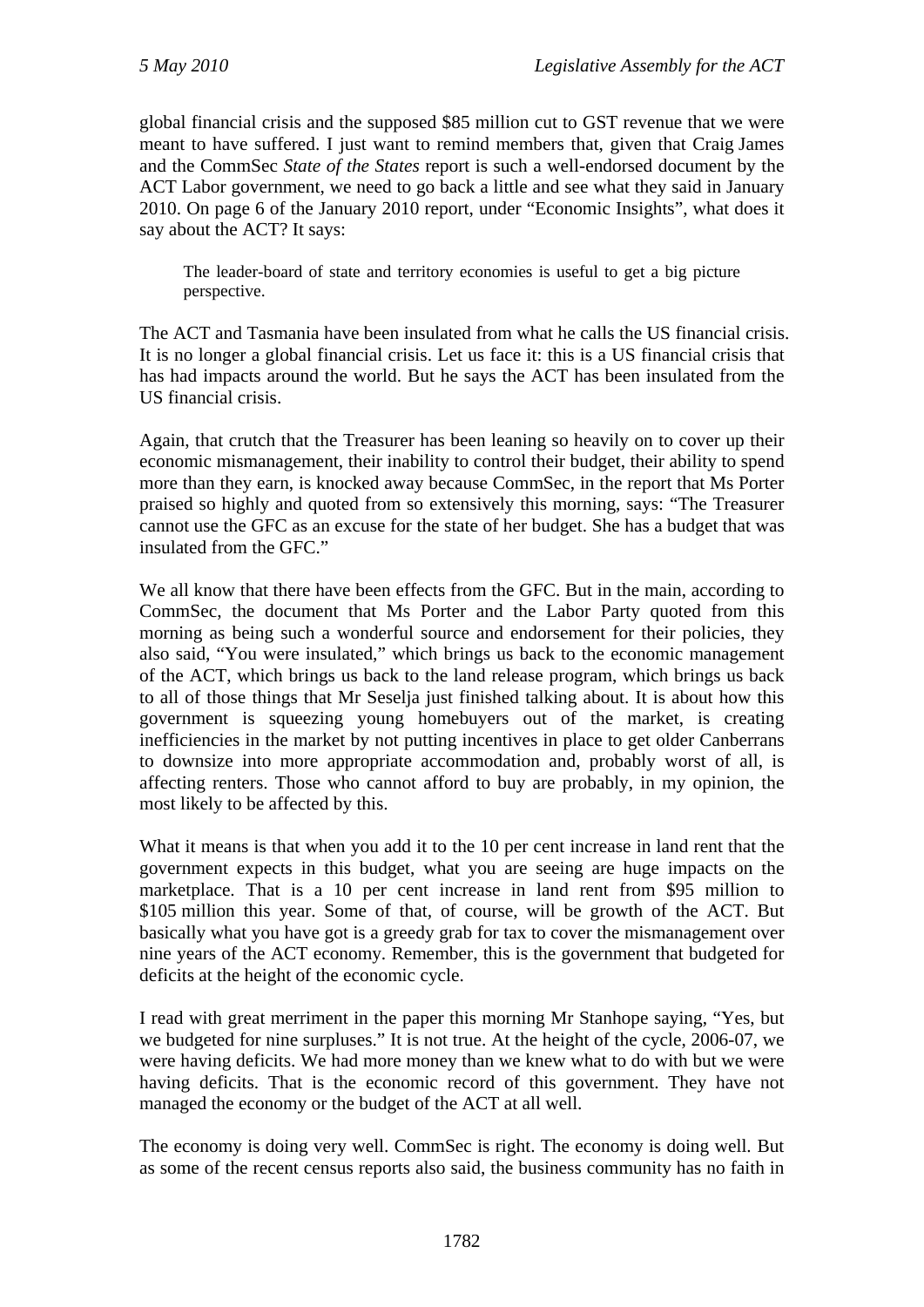this government and their policies when they saw a 21 per cent drop. And that is the problem for us as a territory. Thankfully, the business community is doing well. Not all of them are. There are people who are struggling out there. I get reports that it is very patchy. Industry by industry, it is very patchy. But they have no confidence in this government. In a way it is kind of surprising to see this motion, to see the Labor Party has finally discovered a matter of economic relevance to the ACT.

Unfortunately for the Labor Party, it is not a matter in which they have performed with any credibility at all. Labor will claim that over the next four years they will deliver 17,000 new blocks but there is absolutely no mention in this motion of the problems that have existed and that were created by Labor in their failed land release policies, particularly by Mr Corbell, who was stripped of the portfolio in a stoush with the Chief Minister, and by Mr Corbell's policies.

We only have to go back to the report of the UDIA, the Urban Design Institute of Australia, that said two things were ruining housing affordability in the ACT. They were the land release policy of the government and the high taxes that this government charges. They purport to have 17,000 blocks on the way. We will see. But the already high taxes criticised by the Urban Design Institute of Australia just got higher. They are now going to reapply the change of use charge in a different way and take a staggering 185 per cent increase.

I do not see any of that in Ms Porter's motion. That is the shame about this motion but that is what we expect from Labor backbenchers. There is no mention by Ms Porter in her motion of the consequences of Labor's failed land policies, a policy failure that is forcing housing more and more out of the reach of first homebuyers and more and more out of the reach of those on lower incomes.

Let us put some parameters on the housing problem in the ACT. In the *Australian Financial Review* report last week, on 29 April 2010, there was an analysis of growth in house and unit prices across Australia. In the ACT, in March, the following was the situation: for houses, the median price—with the emphasis on median price; that is, the price that is in the middle of all the prices paid—was \$550,000, more than half a million dollars. Moreover, over the year to March 2010 prices had increased by 14 per cent. And this is directly attributable, I believe, to Labor's policies. Let me repeat: in the ACT at the present, the median house price is \$550,000 and the rate of increase in prices is 14 per cent. That is not a situation on which any government should be congratulating themselves.

Let us consider the situation for units. The median price for a unit is \$412,000 and the rate of increase in prices is 13 per cent. On top of that, we are now going to change the way we apply the change of use charge and add \$10,000, \$20,000 \$30,000, \$40,000 or \$50,000, depending on where the accommodation is, to a unit. And it is even higher for a dual occupancy. A dual occupancy may have accommodated mum and dad, or an older relative, or somebody else might have moved out of the existing house and leased it to the kids.

So let us pause for a moment in relation to units. The more usual entry point for people seeking to enter the housing market is to buy a unit. Now what do they face?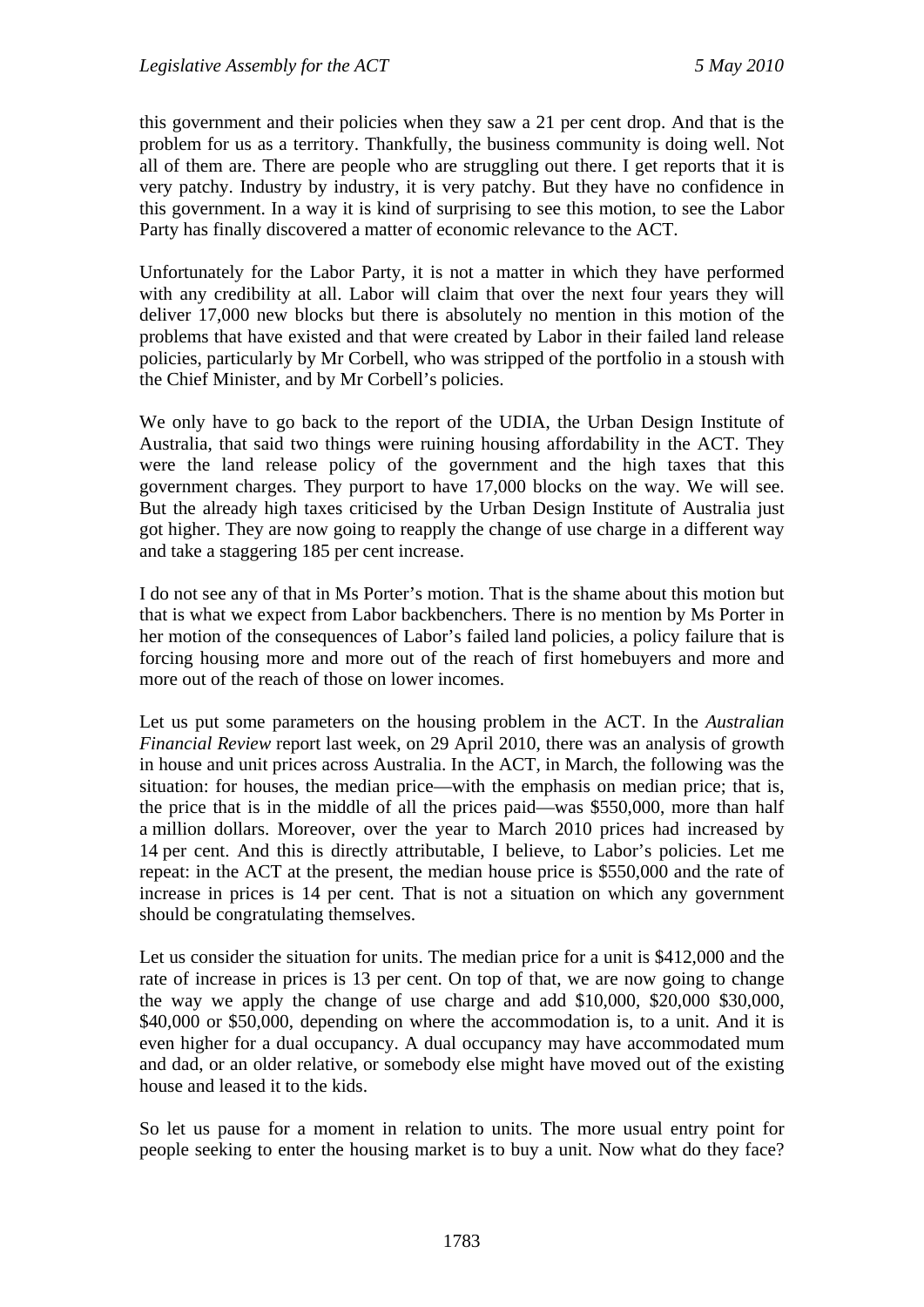A median price of over \$400,000, an increase to date of 13 per cent, and Jon Stanhope and Katy Gallagher's massive tax hike through change of use charge. This is not a situation on which any government should be congratulating themselves, and yet congratulation is implied in the motion from Ms Porter.

The problem for Ms Porter and for the Labor government is that there is no mention of the history of land release policy in the ACT, the legacy of which is seen in the numbers I have just presented. Let us go on and consider a report, also in the *Financial Review* from last week. This report, on 28 April 2010, analyses the housing deficit in Australia. Nationally there was a housing deficit of 178,000 dwellings at June 2009. This deficit was forecast by the National Housing Supply Council to grow to 200,000 by 2010, more than 300,000 in 2014, and more than 600,000 by 2029. This is a staggering deficit in the supply of dwellings across Australia over the next 20 years. And according to the National Housing Supply Council in June 2009, the ACT faced a deficit of 5,000 dwellings. While the details are not provided for individual jurisdictions beyond that point, the clear implication from the national analysis is that this deficit will continue to grow.

It is in this context that we need to consider the motion from Ms Porter. And the context is clear. It is the context of poor public policy relating to the release of land. Pent-up demand continues to be unsatisfied, despite the response of this government. Poor public policy in regard to fees and charges and poor public policy in relation to the application of the massive increases in the change of use charge continue.

This is not a time for congratulation, Ms Porter. It is a time for your government to acknowledge that your tardiness in releasing land has added to the pressure on prices, prices which even for units are now racing out of sight of the first homeowner and people on lower incomes. But I suppose, as always, your government is not concerned about these people. As if this situation was not bad enough, we now have rises in the interest rate and we now have rises in taxes in this budget.

**MS HUNTER** (Ginninderra—Parliamentary Convenor, ACT Greens) (3.50): First of all, I will start by saying that we will not be supporting Mr Seselja's amendment to Ms Porter's motion. There are some ideas in there and if they had actually come and had that consultation and had a discussion with us earlier, we may have been able to work through some of those issues; but not when it is dropped on us at the last minute and when there seems to be some conjecture in there. We are not even clear about the particular reports that are being referred to, as there are no dates on these reports. They would have been some of the issues we would have talked through if we had been given notice of this amendment. So we will not be supporting that.

Ms Porter's motion sets out a series of facts. The underlying premise, it appears, is that the ACT government is doing a good job at managing the economy and that the land release policy is positive for the ACT. Firstly, it must be said that, according to all the traditional indicators, we are doing very well. State final demand is strong and we assume, given that quarterly figures are unavailable, that gross state product is also growing. We have low unemployment, a strong housing and construction industry and relatively strong business confidence. We have an improved budget position from where we thought we would be this time last year and things generally seem to be rolling along quite smoothly.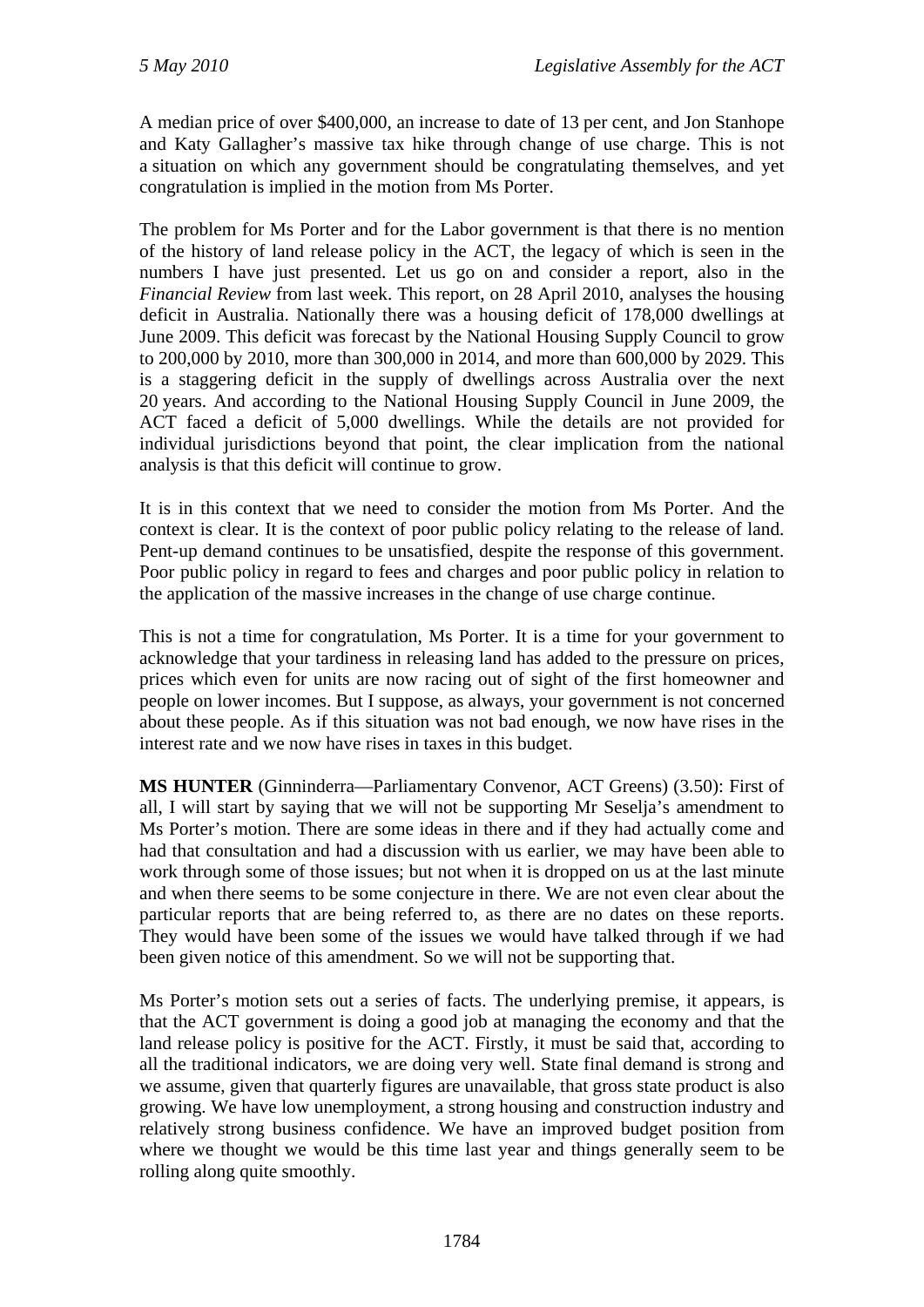However, we do not have a plan for long-term prosperity. We have had and will continue to have next year huge infrastructure investment. Targeted infrastructure investment is essential if we are to build a sustainable city for the 21st century economy. Unfortunately it appears very little long-term planning or cost-benefit analyses have been done on how that investment will position us for the economic challenges that face us ahead.

The Access Economics report cited in the motion states very clearly just how vulnerable we are to the economic slowdown as a result of a decline in commercial and residential construction. The report also says that a piece of good news of late is that the federal government has not been able to restrain itself thus far, still doling out dollars when bad publicity hits the front page. That is poor policy making but it is keeping the ACT's economy ticking over.

The report also states that the territory's medium-term prospects have hung in the balance ever since it became clear that federal government expenditure needed to be reined back over the next few years. This is a serious economic issue for the ACT. We do not want to be subject to the whims of the commonwealth and we should be working towards establishing our own sustainable industries for which we know there will be long-term demand and a good return on investment. Land release is set to be a significant part of government revenue stream and we will be dependent on it for the delivery of services throughout the forward estimates.

Canberra is growing and we need to address that growth. People need a place to live and our residents have a right to government services. People also have a right to a healthy environment and we have a collective obligation to provide intergenerational equity and ensure we do not reduce future generations' ability to meet their needs.

Unfortunately, the fact of the matter is that resources, none more so than land, are finite. We will have an Assembly inquiry into ecological carrying capacity which I suspect will identify that we are already using far more than our fair share of resources. What are we going to do when that land runs out? We know that our ecological impact is unsustainable. The figures are alarming. Our state of the environment reports show a continually declining environment.

Of course, as we move to release more and more land the challenge for the ACT as the bush capital is obvious. Not only does the conversion of land to urban development actually put at risk many of our natural values and unique biodiversity as we chew our way through box gum woodlands and native grasslands, this development also increases the challenge in terms of managing the reserve areas that are left adjacent to the urban development.

On the first point, we know, for example with the Molonglo Valley development, that the government's plans are to build on some highly sensitive ecological areas, including critically endangered yellow box woodlands. While it seems that current thinking is to merely offset those areas with areas of land or other ecological programs, we know that offsets are, firstly, very difficult to assess and, secondly, are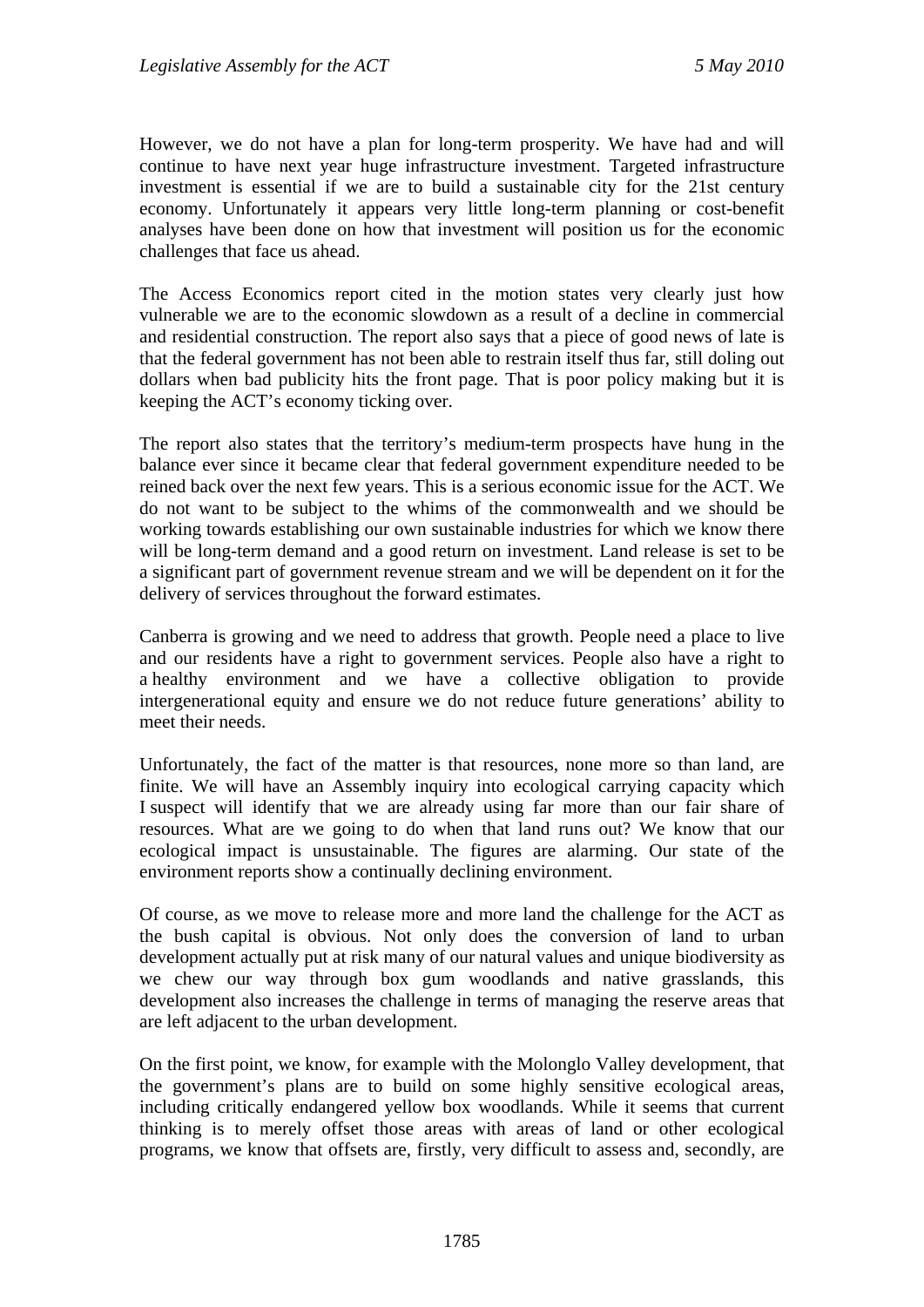rarely able to effectively replace habitats that are lost in urban expansion. On the second point, it is far harder and requires far more effort and resources to manage areas that are adjacent to urban areas, purely because of the impacts that we as humans have on our natural environment.

Putting aside reserve areas throughout the land release program is not the end of the story. In fact, the opposite is true, that management of those reserve areas needs to be more active than before the urban development started and a portion of the resources that we raise by selling the land must be allocated for protection of our parks and reserves that will surround our urban footprint. Too often the natural areas are left until the end and have to fight for resources, whereas in fact plans and funding should be built into the process and acted on.

I note that the ACT government will have some obligations out at Molonglo under the federal EPBC Act, though I appreciate they are not yet locked in. And it is precisely these kinds of obligations that the government should roll into their planning, not tacking it on at the end. The Kama woodland out at Molonglo, for example, was declared two years ago; yet the current proposal is that a management plan for Kama should not be required for at least another three years. And why would it not be undertaken now so that the woodland can be protected early and the management plan set in place before the development pressures increase?

Selling government assets is easy. What is more difficult is creating an economic environment that fosters growth in future sustainable industries that will support the underlying economic future of the ACT. Our economy must change. We must move away from such a heavy reliance on land release and the old carbon-intensive way of doing things. And we must move towards the green economy.

Low carbon is not part of the future economy. It is the future economy. Economic leaders the world over have acknowledged this fact and the sooner we act and take advantage of skills, the greater the benefits that will flow to the territory. It is interesting to note that Access Economics, if we go back to the quote that I noted earlier in this speech, praises us for acting early. And I hope we can learn the lesson that it does pay to act early.

There are significant challenges in front of us. Acknowledging and implementing measures that address climate change and an ageing population and move us to a more productive, green and sustainable economy are the most important issues for us to address now.

Through the discussion on a larger Canberra, I would also like to take the opportunity to reiterate the Greens' commitment to public housing and to make the point that it is critical that the ACT government continue to consistently work towards public housing making up 10 per cent of housing stock in the ACT, as detailed in the ALP-Greens parliamentary agreement. The federal government's stimulus housing package does make a significant contribution towards the ACT meeting this goal but it is also important that the ACT government back them up and sustain and build on these numbers.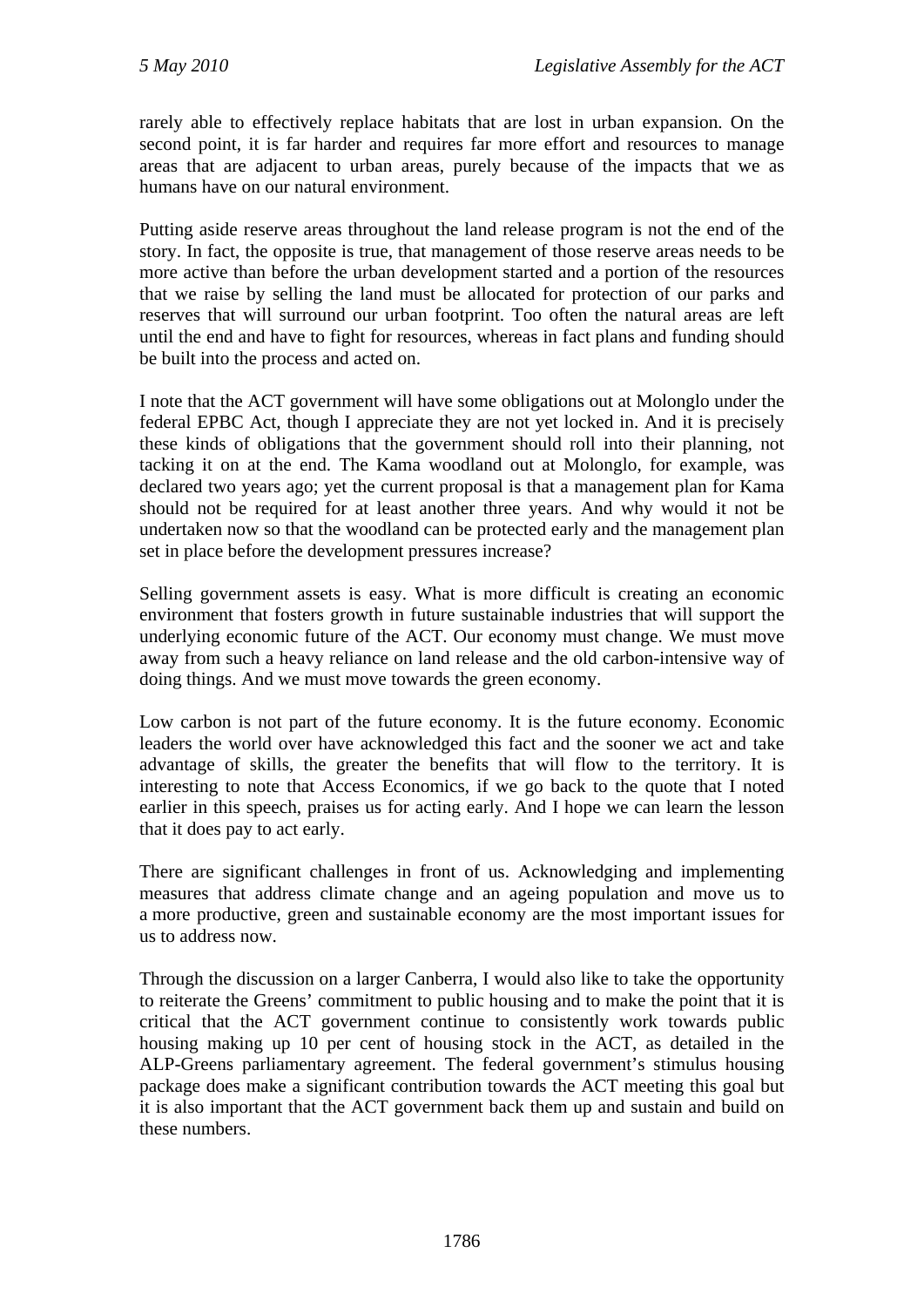Whilst we are enjoying economic prosperity, our reliance on some inherently unsustainable industries and revenues must be addressed. We have a great opportunity to address the skills shortage and invest in green jobs so that our city can become more sustainable.

**MR HANSON** (Molonglo) (3.59): It is with great pleasure that I rise to support Mr Seselja's amendment. I would like to focus briefly on the issue of interest rates. That is very topical, given the fact that yesterday there was an interest rate increase of 25 basis points. The impact of that on families should not be understated. We have now seen six interest rate rises under the Rudd Labor government.

Given the inflationary pressures and the spending that we have seen on stimulus—the reckless spending we have seen from the Rudd government on stimulus—we can only anticipate that for families who are already struggling to pay off their mortgages there will be more pain to come in the form of interest rates.

If we look at the increases that have occurred, there is an increase of about \$300 a month on the cost of an average mortgage of about \$300,000. If you think about a young family that has moved into their first home, it is difficult to find a house in Canberra where your mortgage is less than \$300,000 if it is your first home. That is an annual increase in your payments of \$3,600. If you put that into the context of many of the other charges that have gone up here in the ACT community—be it rates, parking or the massive increase that we know is coming in our water bills, particularly after 2013, after the building of the Cotter Dam—it is just another nail in the coffin for young people and it is why we see so many in the Canberra community saying that they simply cannot afford to buy a home.

I raise this although it is a federal issue. I do understand that, but the Chief Minister and the Labor Party more generally were very quick to criticise John Howard whenever an interest rate increase occurred. Here we have had deafening silence from the ACT Labor government every time there has been a Rudd Labor government increase. Obviously, it is by the Reserve Bank, but the responsibility, in many ways, is from the mismanagement of the federal economy. We have had deafening silence. Rather than Jon Stanhope standing up for the Canberra community and saying, "This is unacceptable; we have got to do everything in our power to look at whether we should be winding back some of the inflation pressures, particularly the stimulus spending," we have seen him saying, "No; we want more of that."

That is a real shame. He really should be standing up for Canberrans. He should be standing up for those young families with a mortgage. But he is not. He is just letting them spend that extra \$3,600 a year on their mortgages, which they simply cannot afford, whilst, on the other hand, putting up rates—putting up fees and charges across the board.

When you see these fees and charges go up in the budget, it might look as though they are insignificant in themselves. Individually, they are probably not a huge amount. It might only be a dollar or two here for parking. The problem is the incremental effect. When you add that to the rates and the volume of the other fees and charges going up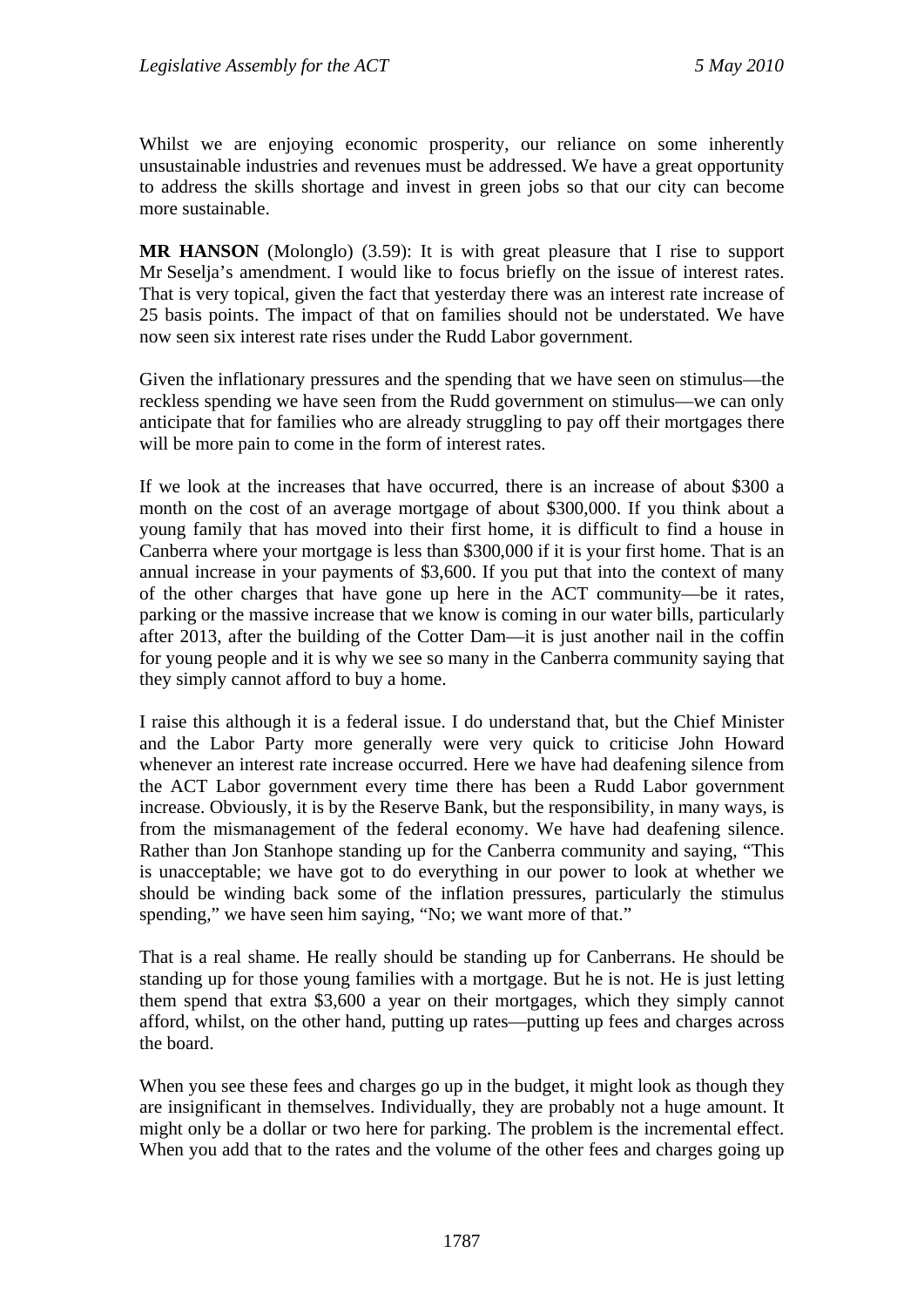in this community, it is significant. The impact of interest rates needs to be understood by this government when it is making decisions in its budget about what fees and charges it is going to put on. When it is talking about home affordability and housing affordability here in the ACT, to ignore the impact of those interest rates would be flawed.

If the Chief Minister were to read today's *Financial Review*, he would note the impact of those interest rates on disposable income. He would see that total interest payments as a proportion of disposable income have increased. That not only has a real implication for people's ability to pay their mortgages, but has an impact on other elements of our community, including the business community, and our ability to spend on retail. What happens if people have less money in their pockets because of the amount of money that they have got to put on their mortgage, because of the failure of land release by this government, through the new big tax on homes that we have seen in the ACT budget or by the interest rates going up on a regular basis because of the reckless spending by the federal government? What we see are these inflationary pressures that are causing real pain to families.

They are federal issues, but they are being ignored by this government. We have had a deafening silence from this government. When it was the Howard government, people across on the benches here would be squealing. But now we have deafening silence. Where is Mary Porter on interest rates? Where is her criticism of the Rudd government's fiscal management of their reckless spending? Where is that criticism? What is the impact on young families out in Gungahlin who now have to pay an extra \$300 a month because of those interest rate fees on houses that are already exorbitantly expensive because of a failure of land release by this government?

What we see out of the ACT budget this week is yet more pain. This time the pain is a massive tax hike on homes. It is not just the failure of this government policy on new homes—the cost of that and the slow land release. Now it is on urban infill. The ability for young families who want to get into an apartment has just become that bit harder. Retirees are moving out of the older suburbs—places like Weston Creek, where I live. Retirees want to scale down; they want to get a unit. I have heard many of them say, "This is just going to make that harder for us now. We know that it is going to slow the amount of development that occurs and the number of developers that even want to take the risk." Let us not forget that it is these developers that take the risk. If they think that the profits will not be there or that there is a risk that if they try and pass that on to buyers they will not go for it, they simply will not develop. I have had conversations with developers to that end.

What we have seen from the government in recent times—from Labor, be it from federal Labor and the impact of interest rates or local Labor and their new tax on homes—is just going to make it harder for young families who want to get into apartments and it is going to make it harder for retirees. It is a shame. For Mary Porter to stand up in this place and try and laud what this government has done over eight years for housing affordability—if she thinks she has done anybody a favour, I suggest she go out to Gungahlin, talk to some retirees who want to try and find an apartment to live in as they scale down, and ask them what they think. Ask them what they think about the percentage of their income they are now spending on their mortgages—bigger than at any previous time in the history of the ACT.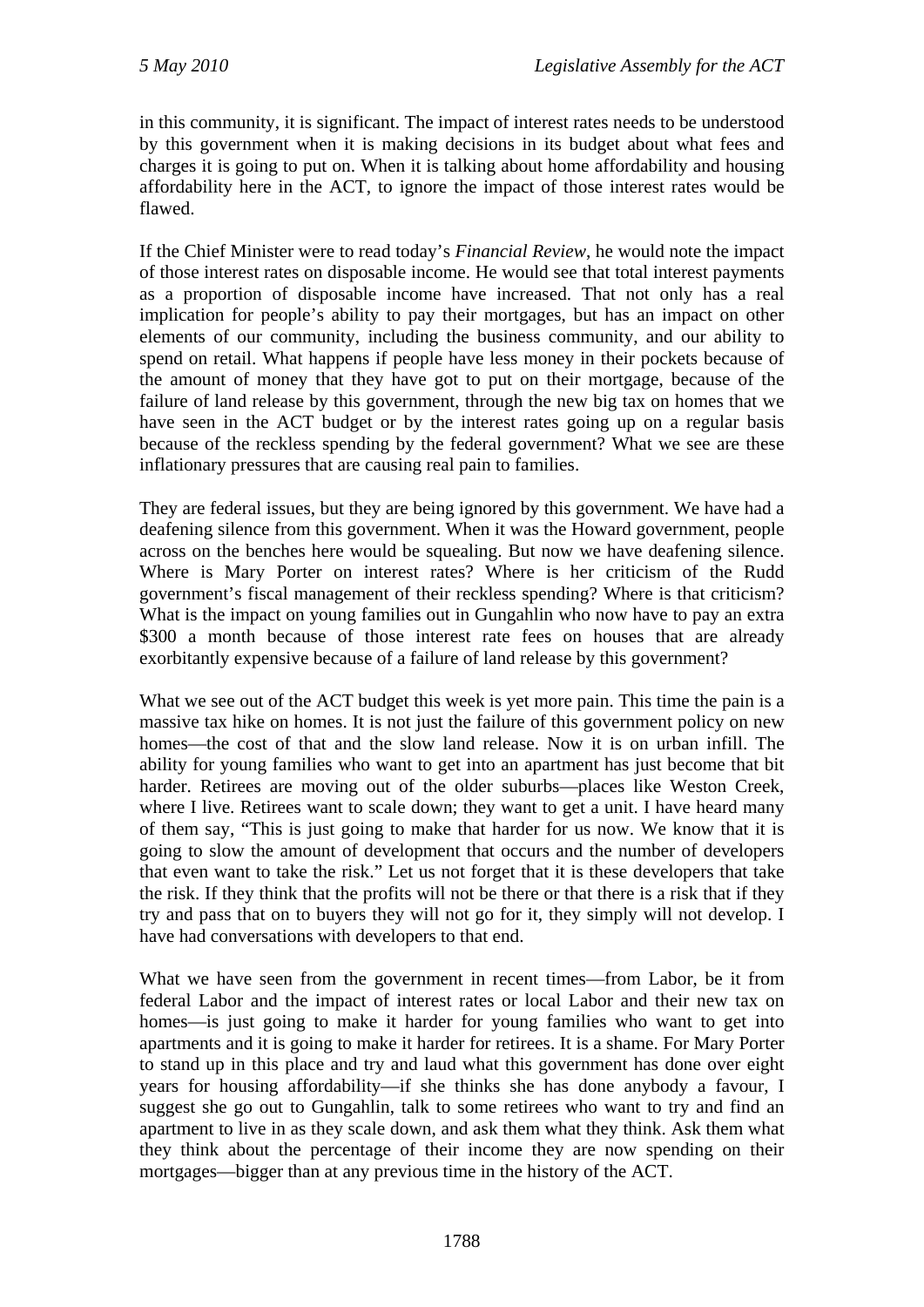Compare the facts. Mr Seselja has got a very good graph which shows that widening gap from when this government got into power and the gap between income and the amount of money that is being spent on houses. That is a failure of this government. What we are seeing is a continued failure of Labor at the federal and local levels.

**MR STANHOPE** (Ginninderra—Chief Minister, Minister for Transport, Minister for Territory and Municipal Services, Minister for Business and Economic Development, Minister for Land and Property Services, Minister for Aboriginal and Torres Strait Islander Affairs and Minister for the Arts and Heritage) (4.07): I thank Ms Porter for this motion and the debate that has ensued as a result of it. I note the extent to which the Liberal Party have chosen to ignore the motion completely and move an amendment to essentially negative the motion so as not to debate the significant successes that we have achieved and the linkage between the successful land release program that the government have pursued and the economic strength that we now experience as a community.

That is at the heart of Ms Porter's motion. It is a position that Ms Porter has pursued as a result of the latest CommSec report in relation to economic performance around the nation and the extent to which CommSec quite deliberately connected the relationship between the fact that, over the last two quarters, we have had the strongest performing economy in Australia and land supply.

The chief economist at CommSec, Craig James, commented that when there is a strong demand for housing, when land has to be created, the ACT government has been creating that land and putting it onto the market. He goes on to say this, and I acknowledge this quote with great respect to New South Wales. He says:

That's the real difference between the ACT and NSW. The ACT is number one in the rankings, NSW is number eight in the rankings …

In the ACT the economy is being driven forward because when more housing is required, the government just releases more land onto the market and the economy cranks over …

That is what the chief economist said in relation to that very significant achievement of the ACT.

Of course, we have all acknowledged that there are risks. There has been a slowing, most particularly over the last year, in relation to commercial construction. The commonwealth has perhaps peaked in relation to its program of renewing its office accommodation in the ACT, and there is no doubt that the flow-on effects of that softening of commonwealth activity in the commercial market will, over this next period, begin to show.

It is in that context that we continue to look at all of the other indicators that are relevant to the decisions we make in relation to land supplies. Population growth, most particularly, pent-up demand, the strength of the market demand and our assessment in relation to all those issues have led us over each of the last two years to release over 4,000 sites—over 8,000 sites in the last two years—for new housing in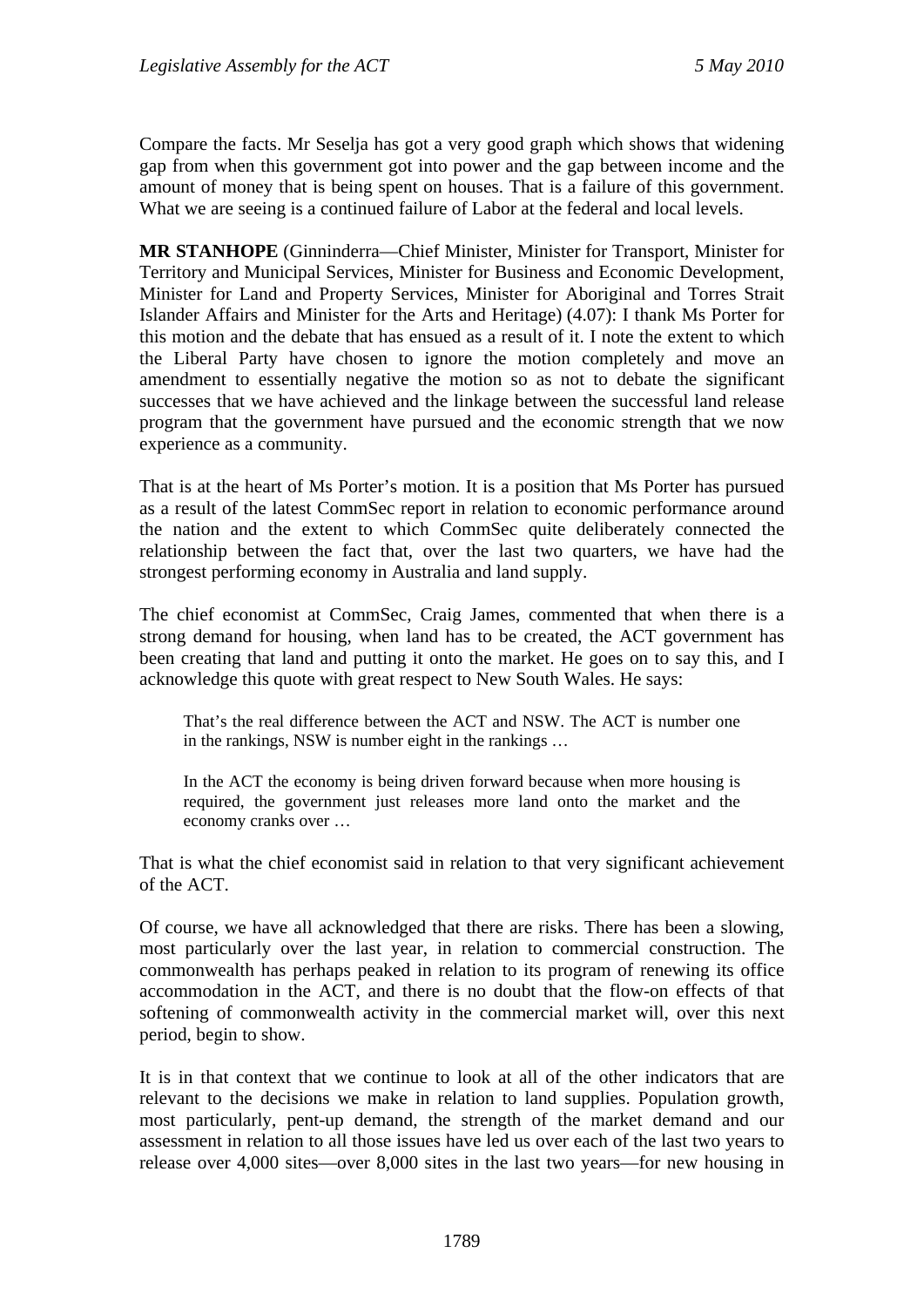the ACT. That does not include the about average 1,000 other alternative sites identified by the private sector and brought to the housing market.

We have heard the plaintive cries of the opposition, a party which in government did nothing in relation to these issues to meet the longer term needs of the territory. In its biggest or busiest year of land supply, it managed to get out 900 blocks. That is the record of the Liberal Party in relation to this when in government.

Under the Real Estate Institute of Australia's affordability index, what do we find in the ACT? We acknowledge that, when one averages out, it is always the case that there will be a significant cohort who struggle to achieve that great Australian dream of homeownership—what I think is an inalienable right, the right for appropriate accommodation, and a heartfelt desire of all of us to own our own homes. In the context of the affordability indicator—the most reliable, the most predictable and the most relevant, that of the Real Estate Institute of Australia—when one looks at the proportion of family income needed to meet either mortgage payments or rent payments, the ACT is far and away, on that indicator, with that methodology, the most affordable jurisdiction in Australia.

In relation to some of the comments that have been made as the Liberal Party talked down our economy and talked down the ACT, it is interesting to note that, on the Australian Bureau of Statistics price index figures for December, the most recent quarter available, the ACT recorded the second-lowest quarterly increase in house prices of any of the capital cities across Australia.

The ACT is mindful of the role that land supply and construction play. Both Ms Le Couteur and Ms Hunter have gone to some of the longer term issues—the issues that are with us now but which we must grapple with with a greater sense of urgency—around the nature of our greenfields development, the level of infrastructure and the quality of infrastructure that is going into greenfields development, the costs and benefits, and the fact that it is a finite resource.

We do need to adjust our thinking, and we are moving to do that; we are striving to do it. We have set ourselves a target of 50 per cent of land in the future being infill, but it is not something we can ramp up immediately. We believe that we have identified somewhere in the order of 700 blocks in this first year. We would like it to be more, but it is not as simple as that. I have to say in relation to that issue of infill that we look to the support of all members of this Assembly, as we had that conversation with the community in relation to the implications of infill and a far more densely populated city than we have experienced in recent times.

The issue of affordability and our affordability action plan is something that is close to my heart—something that I have involved myself in personally and deeply over the last three to four years, I believe successfully. Through the 60 separate initiatives that we have pursued, we have made significant, enormous inroads into the issue of capacity by first homebuyers and others—battling families—to access affordable housing.

We see that in the great partnerships that have been developed—most particularly, and I think most pertinently, with companies such as the Village Building Company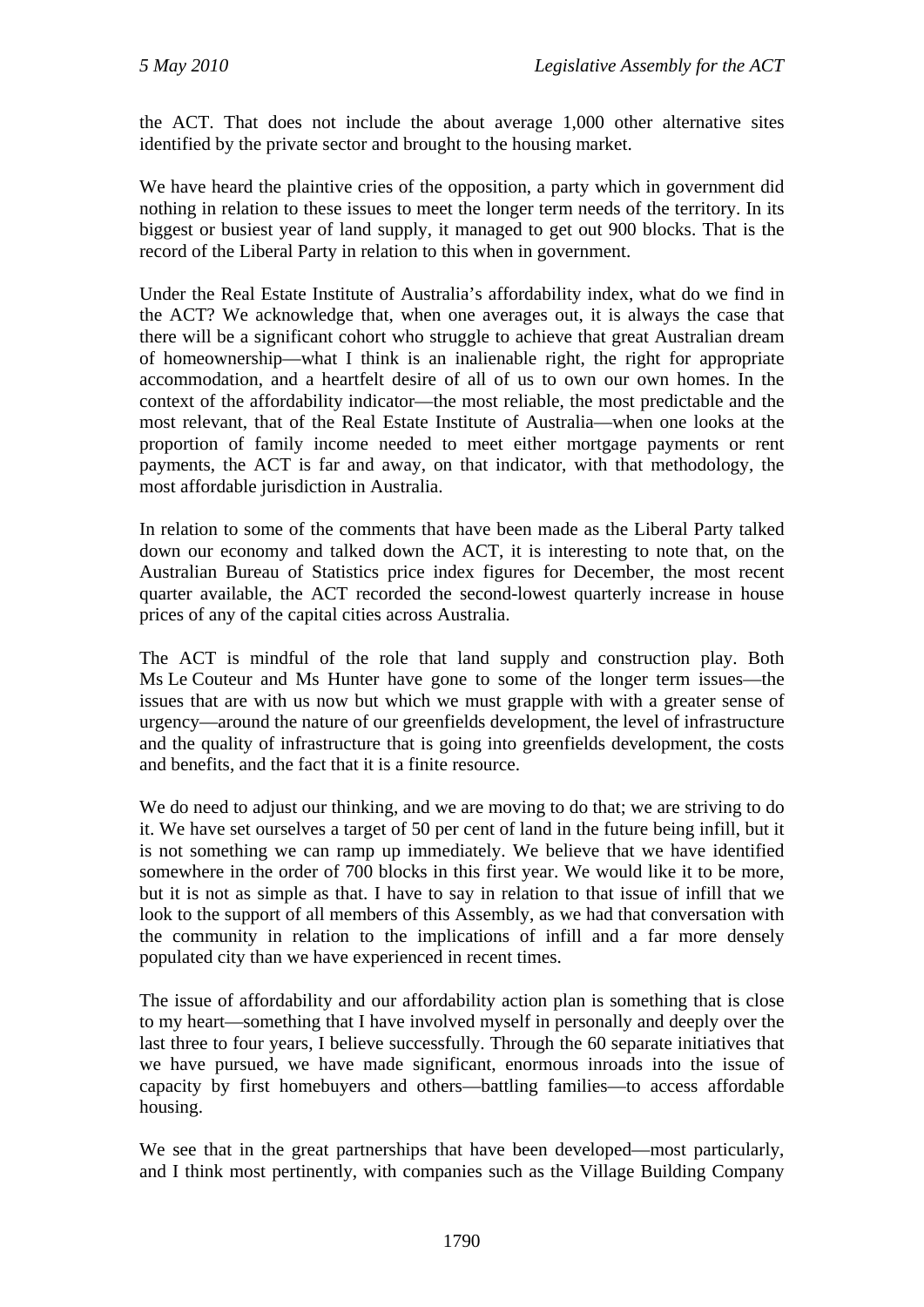and Bob Winnel. The Village Building Company in the last two years has built in excess of a thousand houses for under \$400,000—house and land packages. It is an enormous achievement by that company and it is a great credit to them that they have sought to address issues at the entry level and for people looking for an affordable product as an entree into homeownership.

I conclude with just a brief comment on the amendments and the campaign which the Liberal Party have started today in response to the budget and the indications within the budget that the ACT government has determined or foreshadowed that it intends that the issues in relation to the change of use charge and its collection and appropriate administration will be pursued. I find this a remarkable campaign that the Liberal Party are now beginning. It is as if, in government, they did not support change of use. It is as if, in government, there was no change of use charge. The essential philosophy has not changed one iota. This is a valuable, finite community resource and the community has a right to expect that any increase in the value of that resource will be returned to the community. It is a very simple policy position and it has been generally accepted by all parties in this place since self-government.

Now we have this magic wand being waved by the Liberal Party: "Oh, we didn't really support change of use when we were in government. We didn't utilise it." We did not advance the argument that it was a fundamental principle that the community had a right to a return. Of course it has a right to a return. It is a philosophical policy position that we have adopted and that we will continue to maintain.

All we are saying today is that there has been an anomaly in the administration of the valuation of blocks subject to change of use and that we will address that anomaly. This is not any new tax; it is a change of use charge. It is being collected under the same formula, except that we are changing the administration to correct an anomaly.

**Mr Smyth**: It is a massive reapplication of the tax.

**MR STANHOPE**: It is not a massive reapplication. It is a determination to implement this charge as it was always intended to be implemented. There is this scare campaign—I find it remarkable to hear the Leader of the Opposition out there that it will attack first homebuyers and young people trying to enter the market. As if it applies to greenfields! As if it applies to that great vast bulk of the 5,000 blocks that we will be releasing over this next year or the 8,000 blocks we have released over the last two years! It is completely irrelevant to them. It does not apply. It does not apply to greenfield estates. But we have this fear campaign—"a massive tax on families". Families moving into Forrest? It is a scaremongering campaign with no foundation absolutely no foundation. It is just the Liberal Party doing what the Liberal Party does, basically running a line from the Property Council and a few developer mates that are a bit upset that they are going to actually have to pay the real value of the change of use. *(Time expired.)*

**MS PORTER** (Ginninderra) (4.17): I thank members for their comments in support of the motion. I will say at the outset that the government will not be supporting Mr Seselja's amendment. I am, however, most impressed that after their initial disinterest the opposition suddenly woke up and decided to take an interest. I thought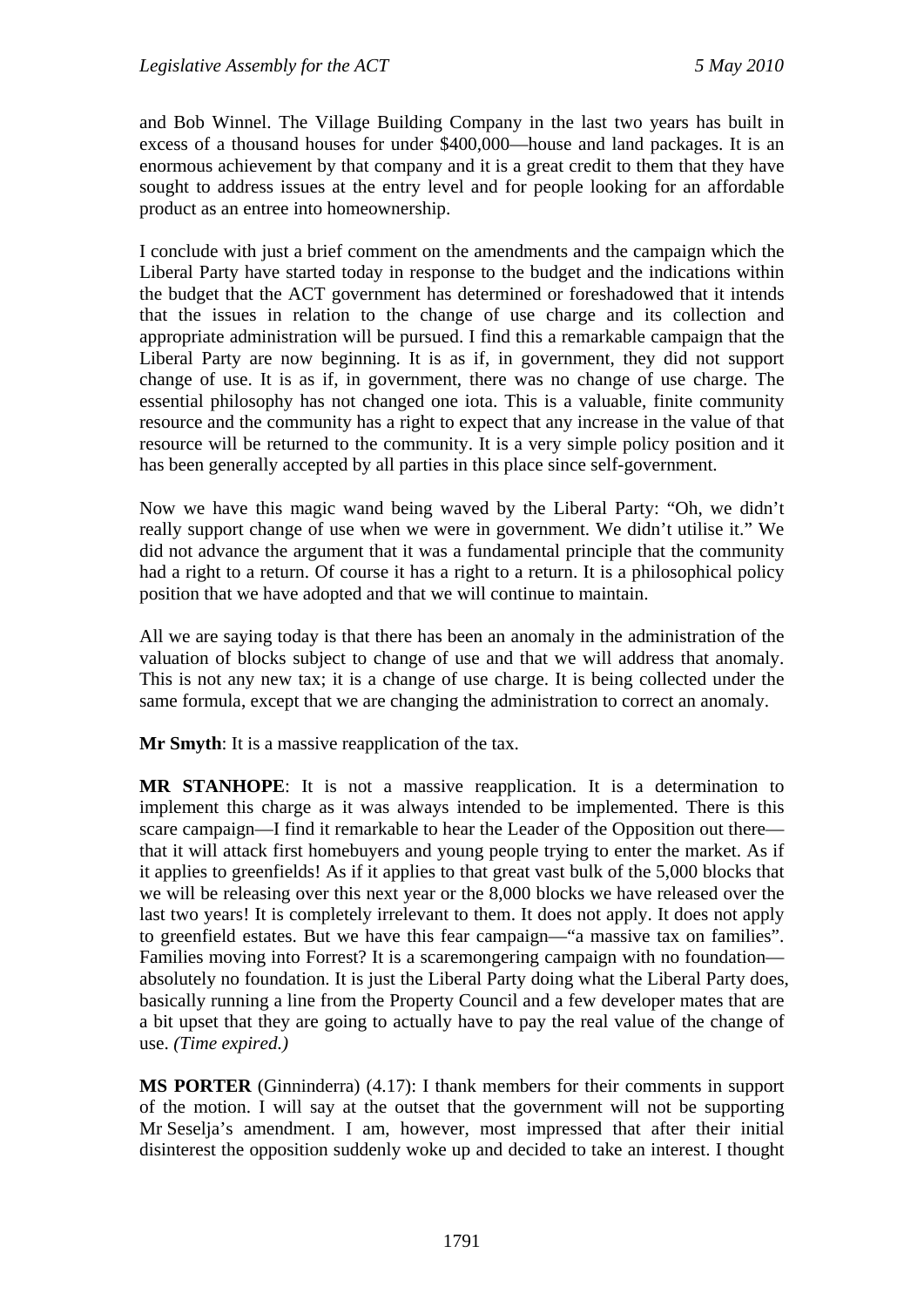at the beginning of this, before lunch, everyone was asleep over there—in fact not only asleep but absent.

I note that Ms Le Couteur says that the Greens will support the motion and not the amendment and largely because what I have outlined is, in fact, fact. Yes, it is fact, and the fact is that we have behaved in a very strong way over the last two years. It is fact that the ACT comes out on top in the area of housing finance. It is fact that in the area of dwelling commencements we are a staggering 85 per cent above the decade average. It is a fact that the ACT economy is being driven by solid housing and broader construction activity and in the case of housing starts this is being driven by the ACT's increased release of land.

Indeed, it is true that two of the most respectable economic research organisations in the country both believe that one of the reasons why the ACT economy is so strong is its land release policy. And there is no coincidence that these outcomes have coincided with the implementation in 2007 of the very innovative affordable housing action plan.

I will go to some of Ms Le Couteur's comments first. Whilst I understand the point that she was trying to make with respect to housing affordability—that a strong average income will push the price of houses up which renders them affordable to many but decidedly expensive for a few who may not be in full-time employment or who are studying or who are limited in their work capacity due to a disability or the like—as I said earlier, we are addressing the situation and the Chief Minister went to this at some length.

I would just like to reiterate two excellent programs: the OwnPlace initiative, which is delivering 15 per cent affordable housing in new estates, and the land rent scheme as examples. You have heard, as I said, from the Chief Minister that we take this matter of housing affordability very seriously and we are stepping up to meet that challenge.

I also understand Ms Le Couteur has concerns about the progress of the clean economy strategy. I understand this project has now been transferred from business and industry development to policy division within the Chief Minister's Department in recognition of the need for a whole-of-government approach. I would like, therefore, to reassure Ms Le Couteur that we are treating this matter with the seriousness that it deserves and agree that it could potentially provide another piece in the jigsaw puzzle.

I also thank Ms Hunter for her remarks on all aspects of this policy and in particular her remarks before in regard to the way forward in implementing this policy and the factors that we must, in fact, take into consideration.

Mr Seselja could not help himself before. He tries to undermine and refute these excellent reports, as do Mr Smyth and Mr Hanson—these excellent reports, these excellent figures and the performance of the government. Out comes the draft that he spent hours slaving over last night. It is not the first time I have seen this draft, of course; I saw it at the breakfast—and I was not impressed then and I am not impressed now. He talks about the announcement of forward land releases as though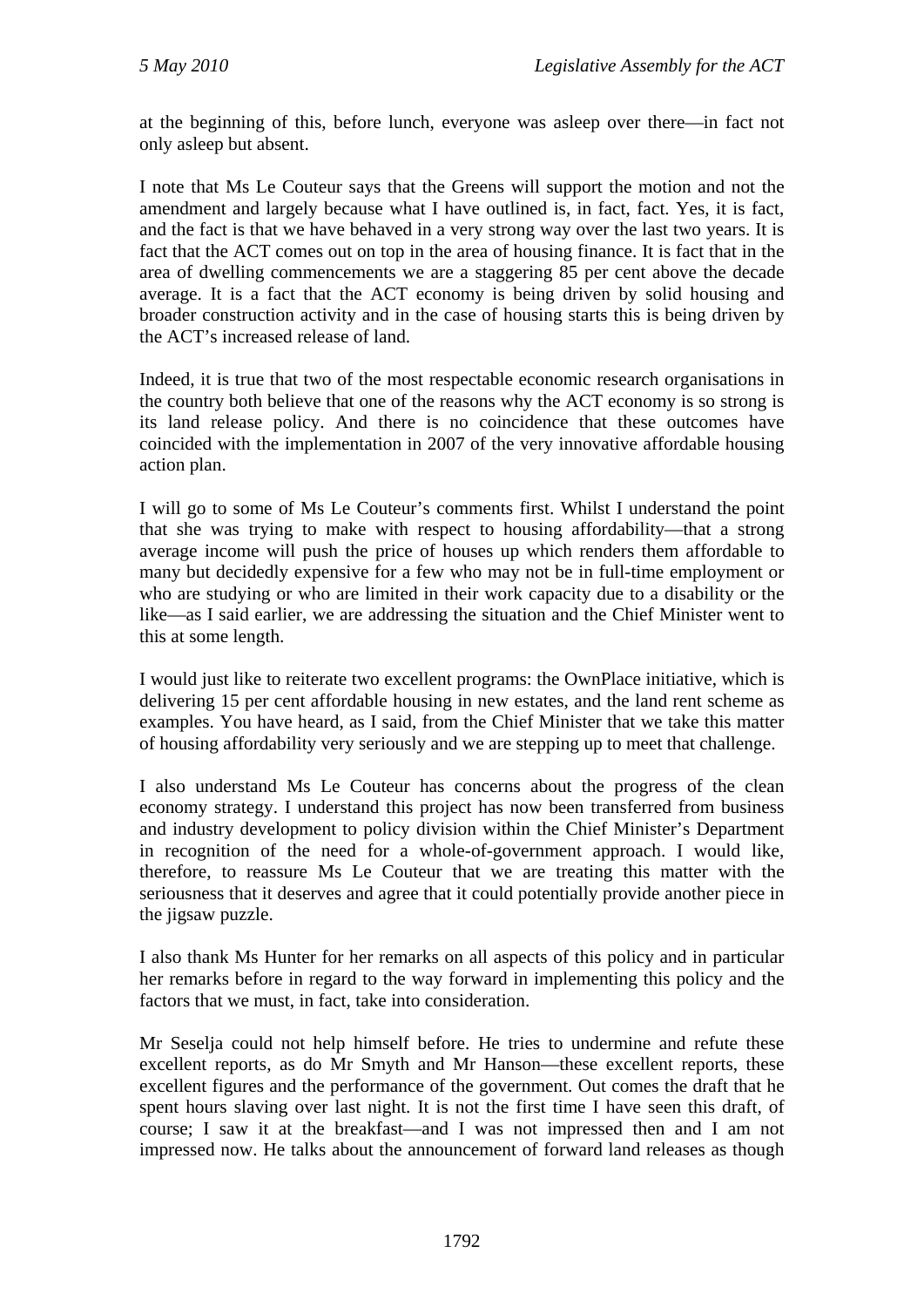we suddenly woke up to this new idea and that this is an initiative rather than the continuation of a sound land release policy that this government has.

As Mr Stanhope has articulated, it is a deliberate policy of our government to be proactive in its land supply releases. This will result in the release of around 4,000 dwelling sites on average each year over the next four years, supported by significant capital works—\$55 million worth, in fact—to support the land release program.

I refer again to the *State of the states* report by CommSec. It has a heading "ACT on top of the state/territory rankings" and goes on to state:

The Australian Capital Territory now clearly occupies the position as best performing economy in the nation. In the previous survey conducted in January, ACT and Western Australia were jointly on top. But solid housing and broader construction activity in the ACT are driving economic growth, keeping unemployment at historically low levels. The strong performance of the ACT economy highlights the value of having a powerful growth driver.

As members can see, the results we have achieved are evident in this CommSec report and in the Access Economics data. It is proof that our strategy is achieving the desired results. I thank members for their contributions and I will not be supporting Mr Seselja's amendment.

Question put:

That **Mr Seselja's** amendment be agreed to.

The Assembly voted—

Ayes 5 Noes 10

Mr Doszpot Mr Barr Ms Hunter

Mrs Dunne Ms Bresnan Ms Le Couteur Mr Hanson Ms Burch Ms Porter Mr Seselja Ms Gallagher Mr Rattenbury Mr Smyth Mr Hargreaves Mr Stanhope

Question so resolved in the negative.

Motion agreed to.

## **Neighbourhood Watch**

**MR DOSZPOT** (Brindabella) (4.28): I move:

That this Assembly:

(1) notes:

(a) that residents have a right to feel safe in their neighbourhoods;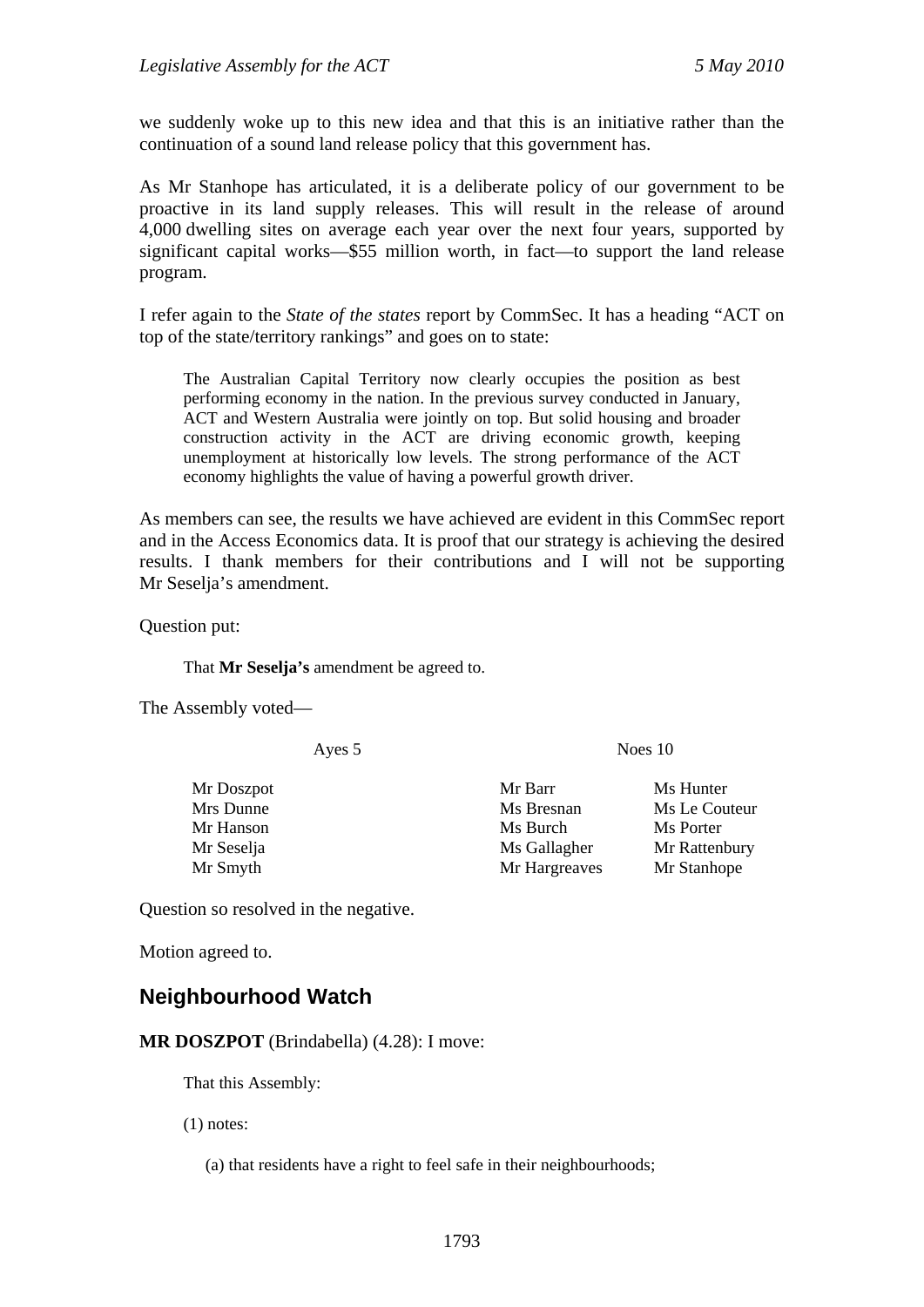- (b) the important role that is played by Neighbourhood Watch, which is a valuable component of the overall crime prevention activity that is undertaken by the community in association with the police;
- (c) that Tuggeranong and Woden account for approximately 52 per cent of the total number of criminal incidents in the ACT; and
- (d) the ACT government's lack of substantial ongoing support for Neighbourhood Watch which does not allow the program to operate effectively as it might; and

(2) calls on the government to:

- (a) explore ways to better partner with Neighbourhood Watch, especially in higher crime areas such as Tuggeranong and Woden;
- (b) work productively with the Neighbourhood Watch program to improve the effectiveness of the program and, through it, safety of the community; and
- (c) commit to fair ongoing funding for the Neighbourhood Watch program.

Last Saturday the *Canberra Times* carried a front page story by David Stockman headlined "Woden capital's crime hot spot" and I quote from that article:

Police in Woden have been Canberra's busiest according to a suburban breakdown of crime across the city.

The region, including the inner south and Weston, recorded the highest reports of burglary, car theft, property damage and theft in March.

The city precinct recorded the highest rates of assaults and sexual offences, with Belconnen police receiving the most reports of robberies.

Our ACT residents have a right to feel safe in their neighbourhoods and, while our hardworking ACT police are trying valiantly to assure that safety with the manpower at their disposal, it is a difficult task.

I would like to take this opportunity to acknowledge the contribution of a very effective group of community-based individuals—volunteers who work within many suburbs in Canberra—the Neighbourhood Watch groups of the ACT.

As we already know, Neighbourhood Watch groups work with the police to not only help keep our neighbourhoods safe; they also impart a sense of community and belonging by improving the flow of information between the police and the local community. The Neighbourhood Watch volunteers keep our communities informed of crime in their local neighbourhood as well as policing issues impacting the community. Their interaction with the local police and the reporting of crime statistics in their local suburbs have enabled the communities to be aware of what is happening in their local area so they can take preventative measures.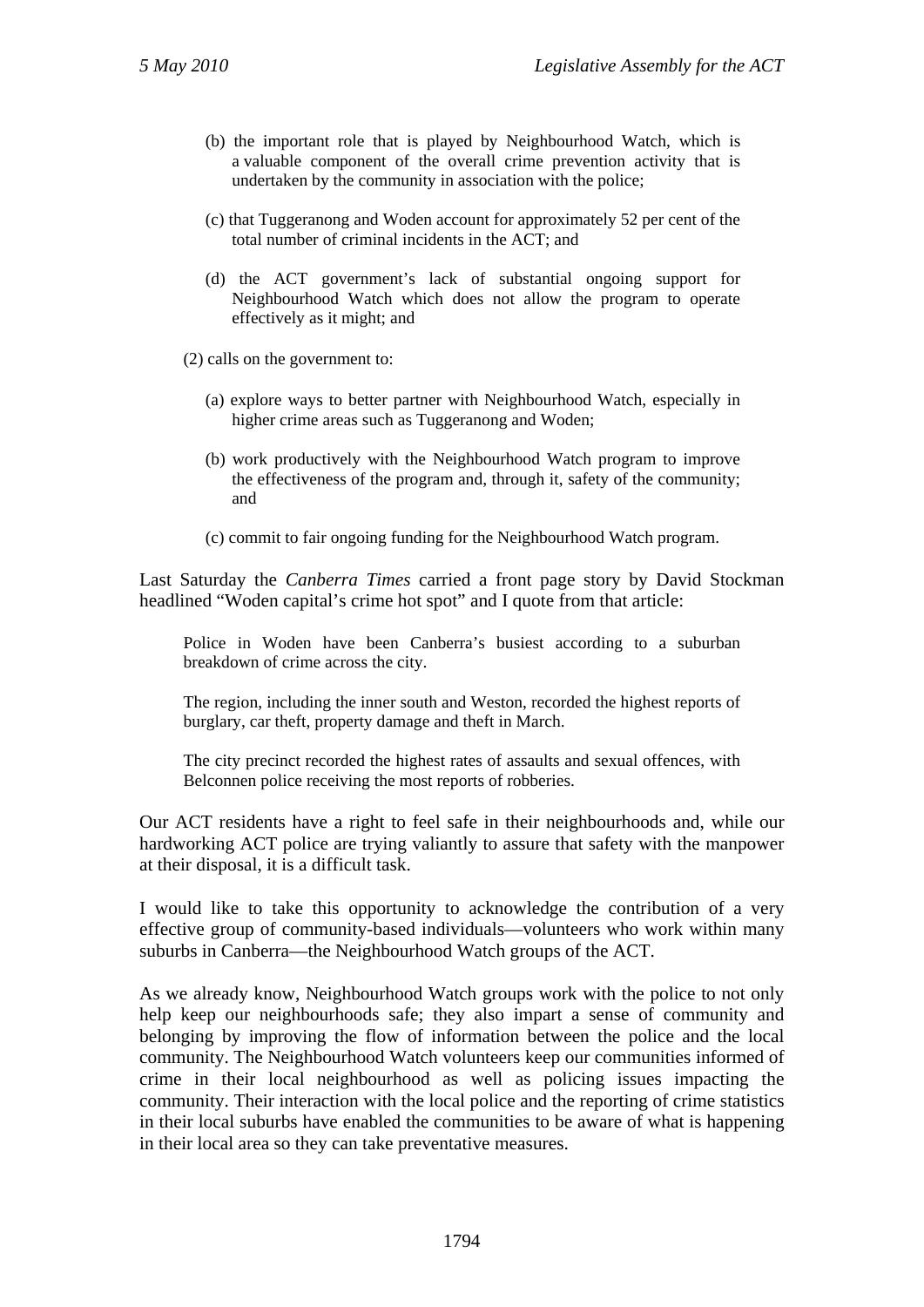That said, I speak today to highlight an urgent need in our local communities to assist the growth of these volunteer community groups who make such a valuable contribution to the safety of their neighbours. Currently, there are around 50 Neighbourhood Watch groups around Canberra, and the benefit to the ACT community if they could be increased by 20 or 40 more Neighbourhood Watch groups would certainly assist our ACT residents to feel safe in their neighbourhoods and would also give further assistance to our hardworking ACT police.

The father of modern policing, Sir Robert Peel, observed that "the community are the police and the police are the community". The Neighbourhood Watch groups provide the link, the cooperation and the local awareness that can be invaluable to our police in their work, gathering evidence against criminals.

The Neighbourhood Watch volunteers do a great job but they are stretched for resources. That is why we, the Canberra Liberals, made a commitment during the election campaign of 2008 that we would contribute \$50,000 per year to reinvigorate the Neighbourhood Watch program.

The Stanhope government, in its usual policy-on-the-run approach, went from a nil commitment to Neighbourhood Watch prior to the Liberal policy announcement to a now well-rehearsed backflip and a token funding of \$20,000 per annum.

As we have seen in the budget just delivered, this government can afford an additional \$22.6 million for the arboretum, that memorial to Jon Stanhope. I call on this government to consider a fairer approach to funding the Neighbourhood Watch program, a community safety program that could go a long way to enable ACT residents to feel safer in their local neighbourhoods.

Neighbourhood Watch is a philosophy and an approach to working together as a community to reduce crime and enhance community safety. The ACT Neighbourhood Watch celebrated its 25th anniversary last year and it encourages the ACT community to join together in small informal groups for the purpose of improving the safety of their families and neighbours. It also encourages interaction and a shared sense of responsibility between individuals, neighbours and communities for preventing and reducing crime.

Traditionally, Neighbourhood Watch has focused on improving home security, reducing the fear of crime and reporting suspicious activity to police. As the individual Neighbourhood Watch groups have evolved, they have become involved in broader community safety issues, working with local businesses and church groups and schools to identify and address a variety of local problems.

By way of example, in my own electorate in Brindabella the Calwell Neighbourhood Watch group has been successful in building community cohesion and improving relationships between neighbours. This has been based on a strong and committed volunteer base and a lot of credit must go to Tuggeranong district officer Nick Tsoulias and his committee, Eliza Zekalo, Ron Brown, Garry Cosgrove, Marlene Keltie, Patricia Hartwig, Robyn Fitzgerald and Melanie Roberts, for their energy and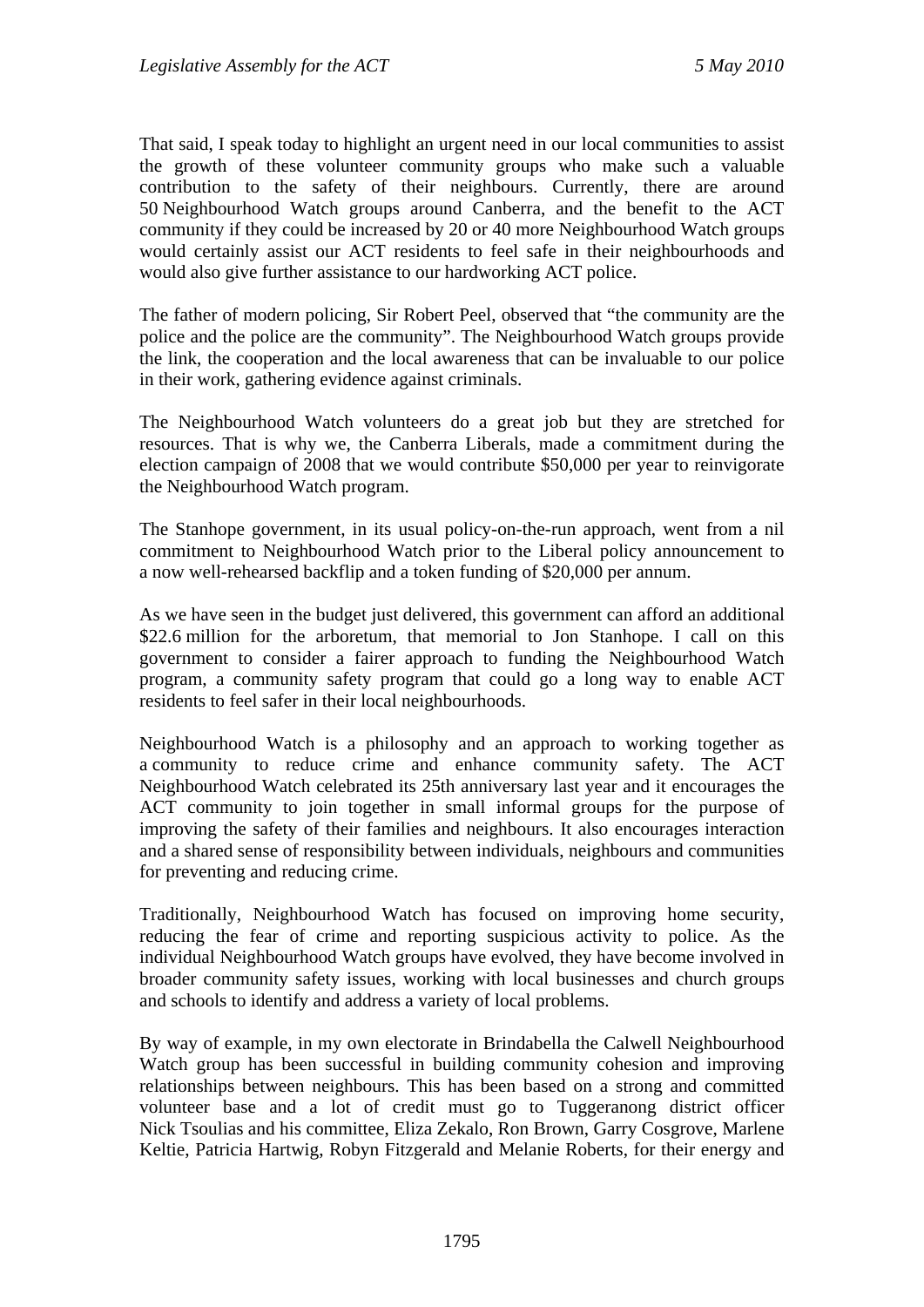drive that has seen further expansion into the nearby suburb of Theodore, where Russell Morison and Werner Albrecht are working hard at energising their community. Gay Davis is also heavily involved in the newly established Monash Neighbourhood Watch and Carol Vincent, similarly, in the soon to be established Neighbourhood Watch group in Bonython.

I also wish to give credit to Nick Tsoulias, the Tuggeranong district officer for Neighbourhood Watch, for his suggestion for and commitment to a closer working relationship between Neighbourhood Watch and the schools in that area and a suggestion to set up junior Neighbourhood Watch and mirror the models already used in Victoria and Queensland. I understand that moves are afoot to trial such a junior Neighbourhood Watch program with MacKillop Catholic College in Isabella Plains.

The ACT Neighbourhood Watch board of management have performed miracles to date with their limited resources and hardworking Canberra-wide network of volunteers. President Margaret Pearson and her committee of Graeme Hush, Clare McGrath, Brian Schiller and Christine Coulthard have done wonders. I strongly suggest that they deserve the support of this Assembly to enable progress and recruitment to be enhanced for the benefit of the ACT.

The *Canberra Times* recently reported that the police patrol zones of Woden and Tuggeranong account for approximately 52 per cent of crimes in the ACT. Woden alone leads the crime statistics for property damage, with 197 incidents; burglary, with 113 incidents; and motor vehicle theft, with 60 incidents. Equally, city accounted for 32 per cent of assaults and 53 per cent of sexual offences.

Some might say that these figures highlight nothing more than the status quo. However, for me, the time for the government to support organisations like Neighbourhood Watch and to find more effective ways to work with them is now.

I seek the support of this Assembly to join me in calling for this government to explore ways to better partner with Neighbourhood Watch, especially in higher crime areas such as Tuggeranong and Woden; to work productively with the Neighbourhood Watch program to improve the effectiveness of the program and, through it, the safety of the community; and to commit to fair, ongoing funding for the Neighbourhood Watch program.

**MS BURCH** (Brindabella—Minister for Disability, Housing and Community Services, Minister for Children and Young People, Minister for Ageing, Minister for Multicultural Affairs and Minister for Women) (4.36): I welcome the opportunity to talk to this motion. The ACT government acknowledges that people have a right to feel safe in their own community, and the government has confidence in ACT Policing in safeguarding this community. The government recognises the significant role that Neighbourhood Watch plays in preventing crime in the ACT. It is generally said that \$1 saved through prevention activities is \$8 saved in later intervention, support and the impacts arising from crime. So investments in crime prevention initiatives save us money as a community.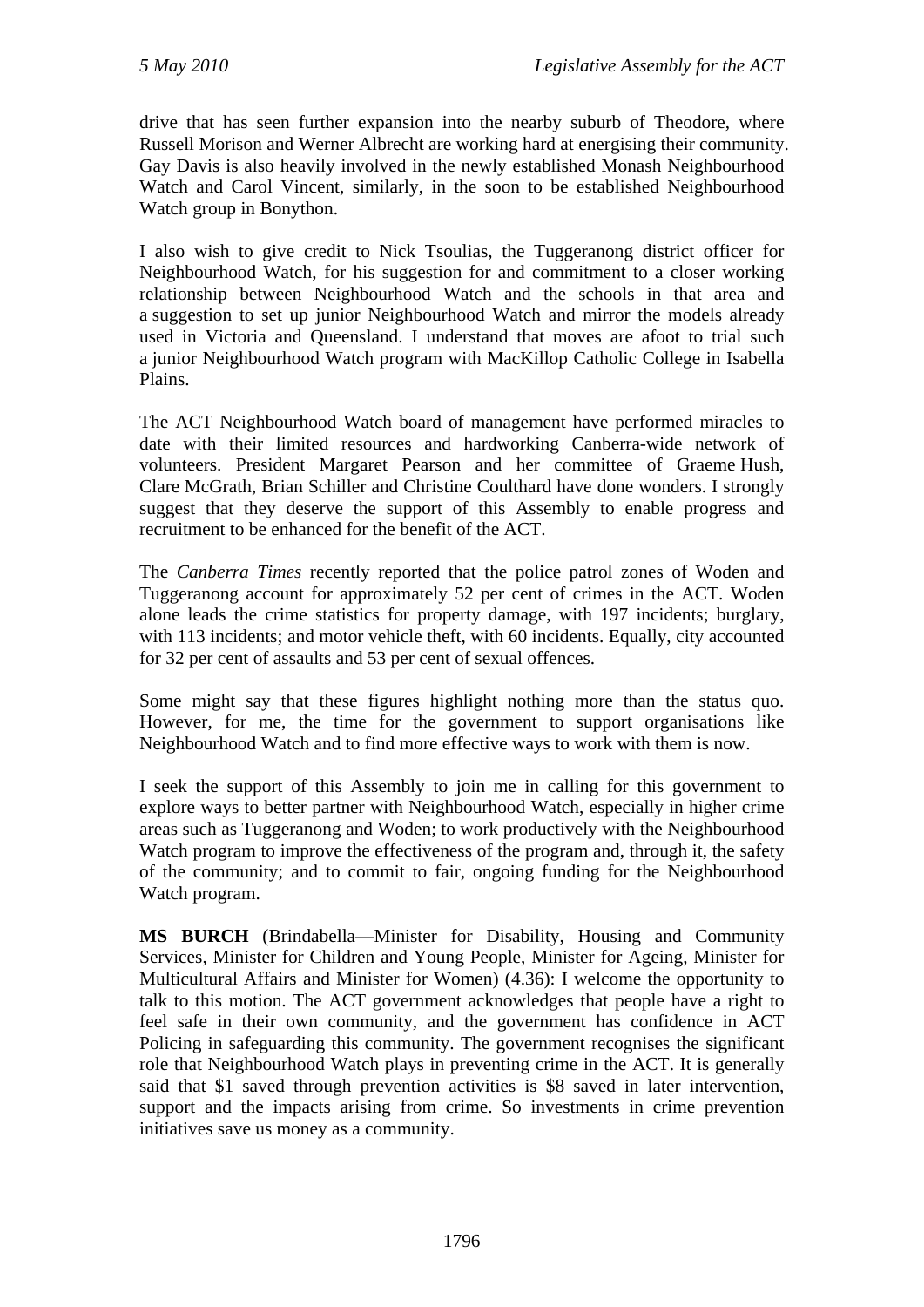Crime prevention covers a broad spectrum of strategies, from early intervention through to what some call tertiary intervention—that is, working with those already in the criminal justice system. Crime prevention is about engaging the whole community and all service providers to work cooperatively together to address the underlying causes of crime. It includes community initiatives such as Neighbourhood Watch.

In the ACT we are lucky enough to have a very effective suburban policing strategy which is the key to the relationship with Neighbourhood Watch and other community programs. The suburban policing strategy was implemented by ACT Policing in 2006 to formally consolidate community-oriented policing with new technologies, creating an approach tailored to meet Canberra's unique needs.

ACT Policing continues to focus on increasing visibility, accessibility and community engagement through their suburban policing strategy, commonly called SPS. In the period between 1 July 2009 and 31 March 2010, ACT Policing undertook 17,890 SPS-related activities, of which 75.9 per cent were high-visibility jobs which involved proactive drive-throughs of areas of high crime and community interaction with patrols. Some 13.6 per cent of these 17,890 SPS jobs were accessibility jobs that involved uniformed police conducting beat, foot or bicycle patrols, talking with members of the public as required and providing patrols in areas that are not easily accessed by vehicles in an effort to ensure safety and confidence in areas such as public parks, bicycle pathways and shopping precincts.

A further 10.4 per cent of the SPS jobs were called engagement jobs. These involved a much larger commitment and included such things as talking to school staff and principals, meeting with and discussing issues with shop owners, commercial residences and licensed premises or engaging and participating in other community activities and forums.

In February 2010, ACT Policing reviewed their internal guidelines regarding SPS engagement and amended them to make it even easier for patrols to engage with the public and community groups. The development of the ACT Policing website has been finalised and will be launched on 14 May 2010. This site will provide an excellent communication forum platform between police and the community, and it will contain updated crime prevention and community engagement information, including portals for SPS as well as business and news sectors, in an effort to provide personal and property safety advice. Further information will also be provided to assist in contacting police and to provide information to victims of crime.

ACT Policing has gone further and made available crime statistics by area for the public to read and see, thereby providing a level of transparency to the community not often seen in other jurisdictions. ACT Policing has also undertaken significant community engagement activities, including holding major stalls at both the Multicultural Festival and the Royal Canberra Show. The creation of new positions in senior—that is, aged—as well as youth liaison has also increased the engagement capabilities of existing business, Indigenous and multicultural community liaison functions. I had the pleasure to meet a youth liaison police officer during the recent youth week in the ACT.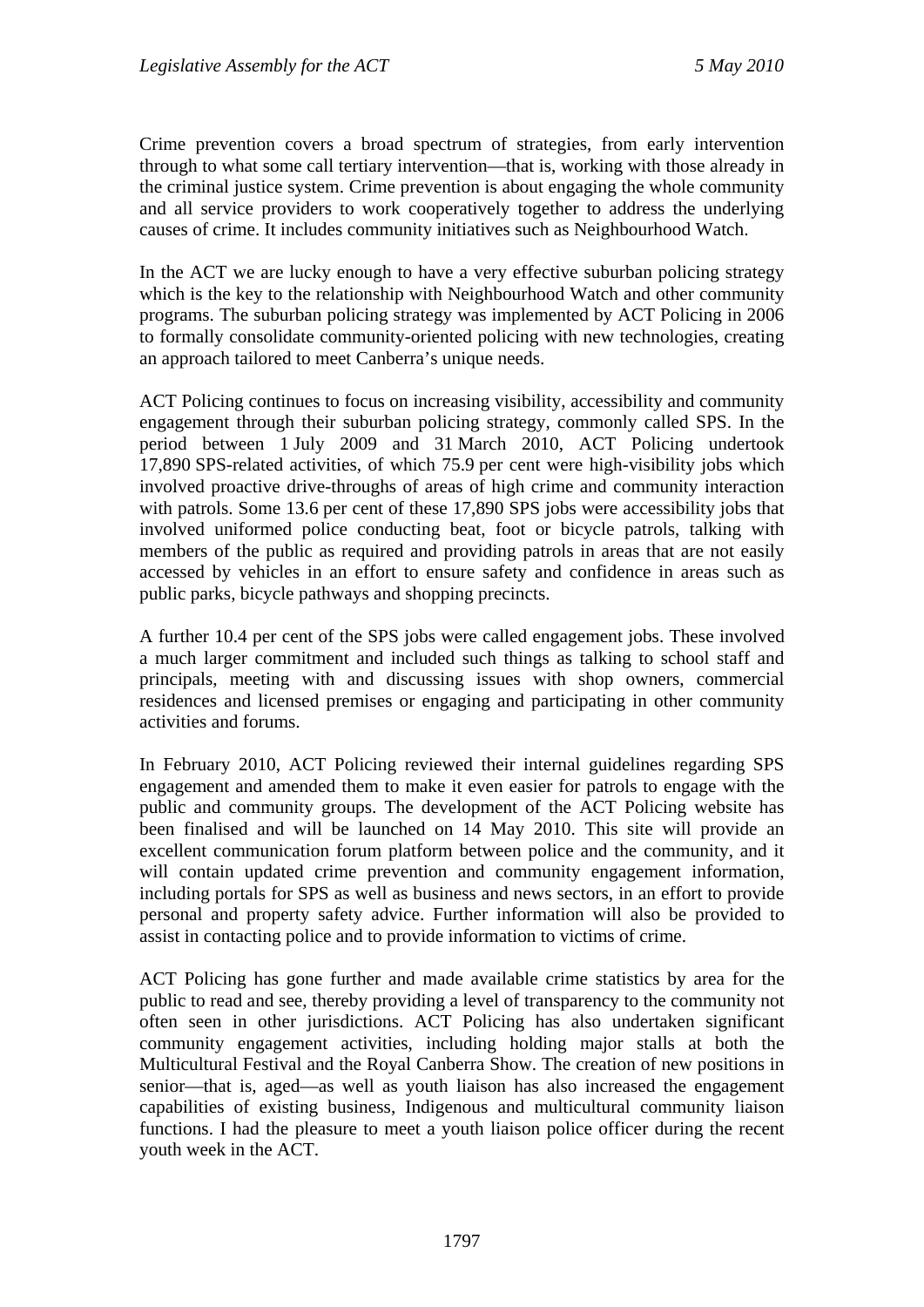Neighbourhood Watch is a partner of ACT Policing, and they work closely together to ensure that neighbourhood safety is a community responsibility. The relationship between the two parties has never been stronger, and the president of Neighbourhood Watch advises that the support they received from ACT Policing has never been as valuable. This support extends to working with them at community events, providing invaluable assistance in the provision of information and preparation of newsletters, attending numerous meetings and hosting the coordination meetings and responding with little delay to all inquiries from the Neighbourhood Watch executive.

ACT Policing also assisted the Neighbourhood Watch executive prepare a strategic plan so they could prepare for strong growth into the future and strategise how they can foster and harness participation by the younger generation. Neighbourhood Watch in the ACT is unique from other jurisdictions in that it is a totally voluntary organisation and, therefore, does not expect support or funding. The ACT government has committed to providing funding to this essential community organisation, however, between 2009 and 2013, with the first payment being \$20,000 for this financial year, growing each year to a final payment of \$22,000. This funding provides greater flexibility for Neighbourhood Watch to run its core activities and to expand the network even further throughout the ACT.

ACT Policing also contributes to this funding. In an effort to increase the profile and effectiveness of the program, it now funds the attendance of a Neighbourhood Watch president and a member of the ACT Policing SPS team to attend the national Neighbourhood Watch meetings that occur three to four times a year.

Neighbourhood Watch is a grassroots crime prevention program and is a leading example of how the community and police can work together to combat crime in our suburbs. Crime prevention is an effective and crucial policing tool and has come a long way in the last 25 years. The ongoing work carried out by Neighbourhood Watch has played an enormous part in this progress.

Even though in the ACT we are lucky enough to have the suburban policing strategy, such a strategy is, of course, ineffective without community support and assistance, and Neighbourhood Watch provides the perfect conduit for this. By promoting and facilitating community engagement and developing safety initiatives and education programs, encouraging neighbours to get to know each other and fostering partnerships with other organisations such as scouts, schools, business and local residents associations, Neighbourhood Watch bridges that gap between the police and the community.

Neighbourhood Watch is an extremely effective way of keeping residents informed of the incidence of crime in their local areas, through the internet, newsletters and advertising. Providing residents with advice on personal and household safety allows householders to effectively secure their homes and increase their personal safety and the safety of those around them.

There are approximately 3,000 members of Neighbourhood Watch, which is a reflection of just how far the association has come since its humble beginnings in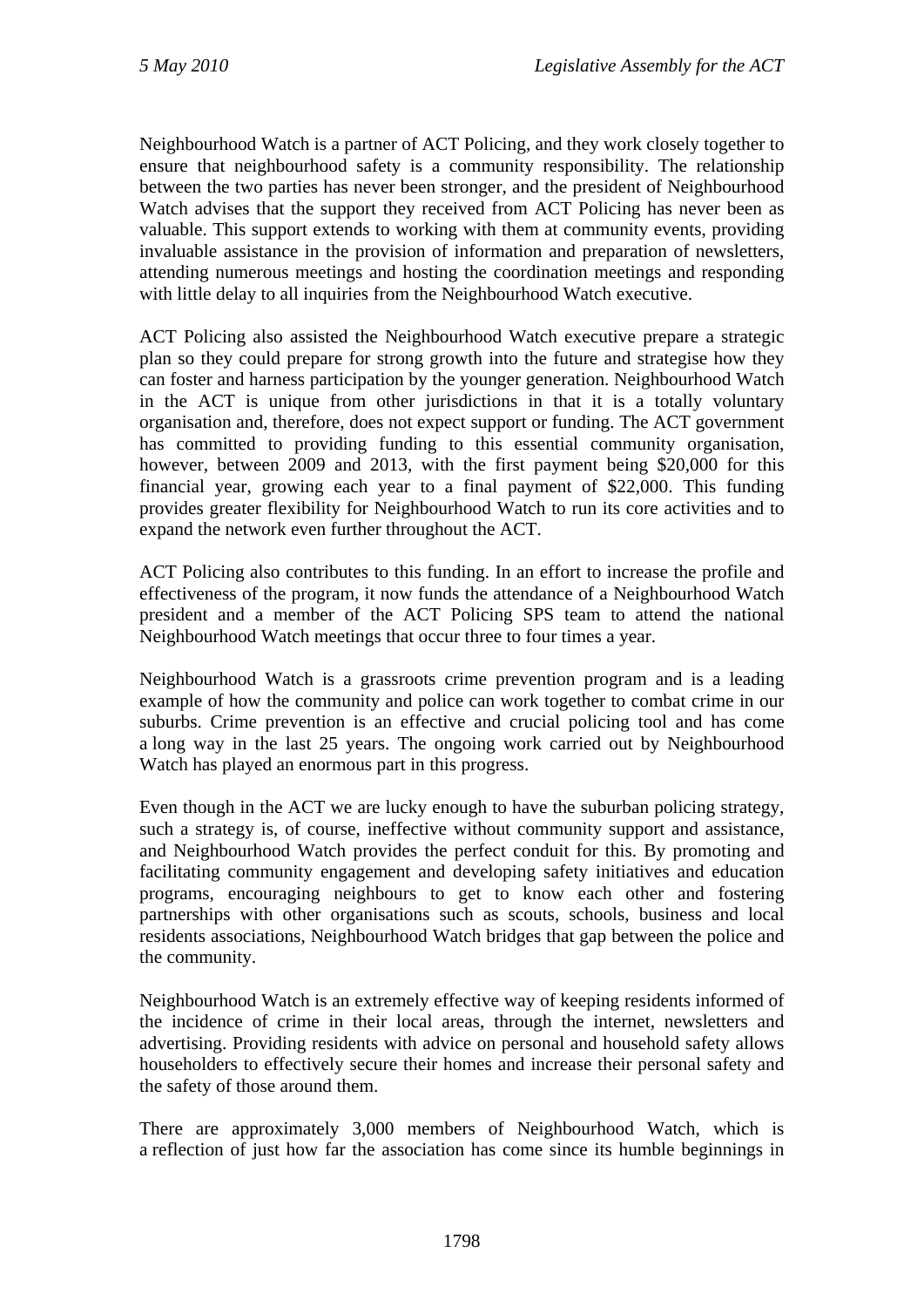Kambah in September 1984. Over the past 18 months, the Neighbourhood Watch program has gone through significant rejuvenation, including the creation of the first Neighbourhood Watch program in Tuggeranong since its inception. These include the Calwell, Theodore, Monash and Richardson chapters. Two new groups are expected to be created in late May, with meetings planned for Isabella Plains and Bonython. Further groups have been seen rejuvenating in Belconnen, with higher participation rates and closer engagement with the police and the community throughout. I would just like to personally acknowledge and thank those volunteers that work across the Neighbourhood Watch sector for the contribution they make to our community.

I will move an amendment to the motion that has been circulated in my name. I ask the Assembly to note that the government has committed to funding of Neighbourhood Watch of \$20,000 per year to 2013; ACT Policing has committed further funding to assist their attendance at the national Neighbourhood Watch meetings; and the president conveys that they have never enjoyed such a relationship with and as much support from ACT Policing as they currently do. Effectiveness has, is, and will continue to be improved through government and ACT Policing support.

I move the amendment circulated in my name:

Omit paragraphs (1)(d) and (2), substitute:

"(2) notes:

- (a) the ongoing commitment of the ACT Government and ACT Policing to work with Neighbourhood Watch to explore better partnership arrangements to improve the effectiveness of the program; and
- (b) that the Government has committed \$20 000 per annum, over the next three years, to support Neighbourhood Watch in its activities.".

Just before I close, I want to make note of a further amendment to be proposed by Mr Rattenbury and indicate that we will be supporting that amendment when that comes on.

**MR RATTENBURY** (Molonglo) (4.46): The Greens welcome the motion brought forward by Mr Doszpot today and appreciate the opportunity to talk about Neighbourhood Watch, because we believe that Neighbourhood Watch does a great deal for our community to help build a sense of community, to give local businesses and residents the opportunity to contribute to the development and growth of their area and to build community safety and prevent crime through educating about measures to increase safety and prevent crime. They give very simple and practical advice on their website and through their publications. Neighbourhood Watch meetings also provide a safe place for people to get together and discuss things that are important to them and provide a sense of wellbeing and safety.

I believe that, over the course of their history in the ACT—as a very young man in Canberra, I remember Neighbourhood Watch being around at those times—they have established themselves as a significant community representative. What is exciting about Neighbourhood Watch—a number of members from Neighbourhood Watch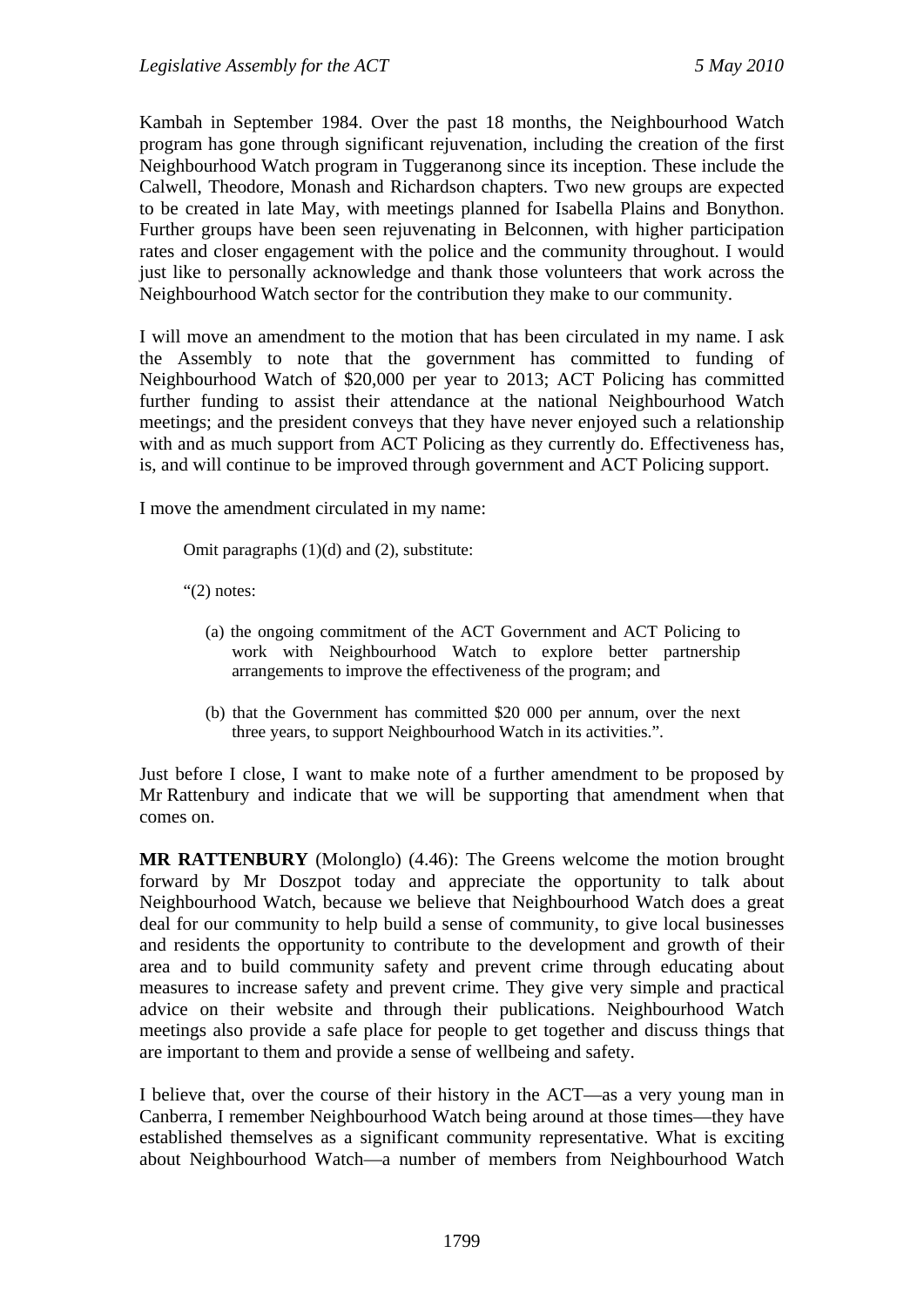came to visit me recently at the Assembly to tell me about their work—is that there is clearly a new generation of people reinvigorating Neighbourhood Watch. The perception in the community might be that it is an old people's thing, that the older members of the community drive Neighbourhood Watch. There is actually a new generation putting real energy into the organisation, and I think that is exciting and good for the Canberra community.

With regard to Mr Doszpot's motion, the Greens fully support the statement that everyone has the right to feel safe in their own neighbourhoods. Recently, the Greens have been actively engaged in the ongoing debate around the need for a safe and vibrant Canberra nightlife. That discussion is focused on Civic and other entertainment areas. However, the starting premise for that work was the belief that everyone has the right to feel safe and secure in public. Canberra should be a place for everyone, but the unfortunate thing is that that is not the reality.

We certainly learnt through our consultation process that not everyone does feel safe at night. As I say, that is particularly in our entertainment areas but, thinking about Neighbourhood Watch today and general community safety, there is an important role for Neighbourhood Watch in educating and informing people about how they can take steps to live more securely, about how they can be conscious of their own personal safety and how they can contribute to their community and that safety across the whole community.

One important point that Neighbourhood Watch make very clear is that misinformation can cause people to be more fearful than they need to be. To that end, they have published on their website the "Personal Safety Ten". It is a list of 10 principles that I think we should all bear in mind. I would like to discuss the first two principles briefly in the course of this debate.

The first principle is:

We all have the right to feel safe and the responsibility to ensure others feel safe as well.

Mr Doszpot's motion reflects this principle very well. The second principle that Neighbourhood Watch state is:

Don't let the fear of crime hold you back—Quite often the fear is much greater than the reality.

This is a salient point when it comes to paragraph 1(c) of today's motion, which is presumably based on—Mr Doszpot has touched on this—a recent *Canberra Times* front page article. The police data that that article reports comes to a total of 52 per cent of those crimes being reported occurring in Woden and Tuggeranong. However, I do not believe this information should be used to place those communities under a fear of crime. To build on fear would be irresponsible and ignores that second principle of Neighbourhood Watch.

There are two key ways in which these statistics can be misunderstood, and I think, unfortunately, some of that does come through in Mr Doszpot's motion. In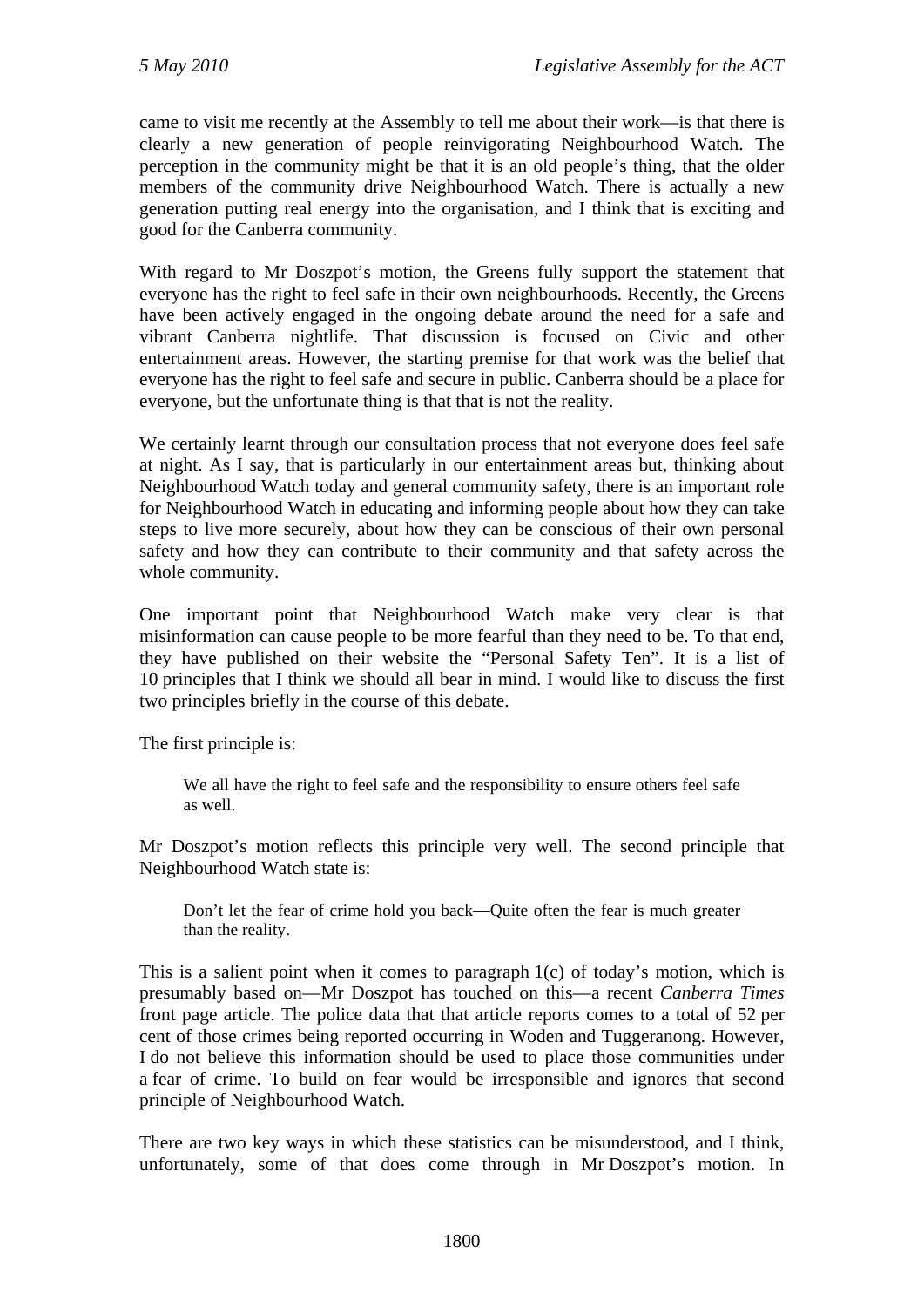paragraph 2(a) he takes that 52 per cent figure and refers "especially to higher crime areas such as Tuggeranong and Woden". When you go to the *Canberra Times* article, I do not think one can necessarily extrapolate that these are higher crime areas. What it actually notes is that the Woden police area—it says this in the second paragraph of the article—includes the inner south and Weston.

That actually triggered me to look a little deeper, as it is always good to do. I actually went to the AFP website to look at what the Woden patrol zone includes. It is all of the suburbs of Weston Creek, all of the suburbs of the Woden Valley and all of the suburbs that most people would traditionally call the inner south—Yarralumla, Deakin, Forrest, Red Hill and the like. What we actually get when we break this down is that the Woden police area and the Tuggeranong police area are everything south of the lake. Most people consider that to be 50 per cent of Canberra, give or take.

So we are looking at 52 per cent of Canberra's crime being committed in 50 per cent of Canberra. You cannot call that "higher crime areas". Maybe it is not exactly 50 per cent, but you get the general idea that it is important not to create fear or to use numbers in ways that may excite the community and give them a sense that they are somehow unsafe when, in fact, the statistics do not necessarily make that point.

The second is that crime statistics can only ever be a snapshot in time. The article reported crime statistics from March. Again, if you go to the police website, the information on that website has now been updated with data for April. I have not done a complete comparison for the purposes of this debate. However, taking the number of assaults as one example is illustrative of the danger of raising fear based on crime statistics.

There were 90 assaults in March in the Woden and Tuggeranong areas combined. Bear in mind that that is everything south of the lake. These made up part of the 52 per cent figure that the *Canberra Times* reported and that is included in the motion's text. There were 61 assaults for the same area in April. That is a significant drop of 30 per cent on the previous month.

I make that point simply to underline the fact that the statistics can be quite variable, particularly on relatively low numbers. So while we recognise that paragraph 1(c) is based on verifiable statistics and is, therefore, an accurate statement for a point in time, we are cautious by saying that we should think about the way we use those statistics when we debate them.

I would like to now turn to Ms Burch's amendment on behalf of the government. We will be supporting the government's deletion of paragraph 1(d). We do not agree with the statement that there is a lack of substantial ongoing support for Neighbourhood Watch. As Ms Burch has indicated, the government has provided \$20,000 of funding for Neighbourhood Watch. My understanding is that this is the first time that Neighbourhood Watch has had an ongoing commitment from government. There has been one-off funding in the past, but this is actually a commitment that continues over a number of budgets.

There is an important discussion to be had about whether this is enough money, and that is why we will not be supporting paragraph 1(d). I understand Mr Doszpot will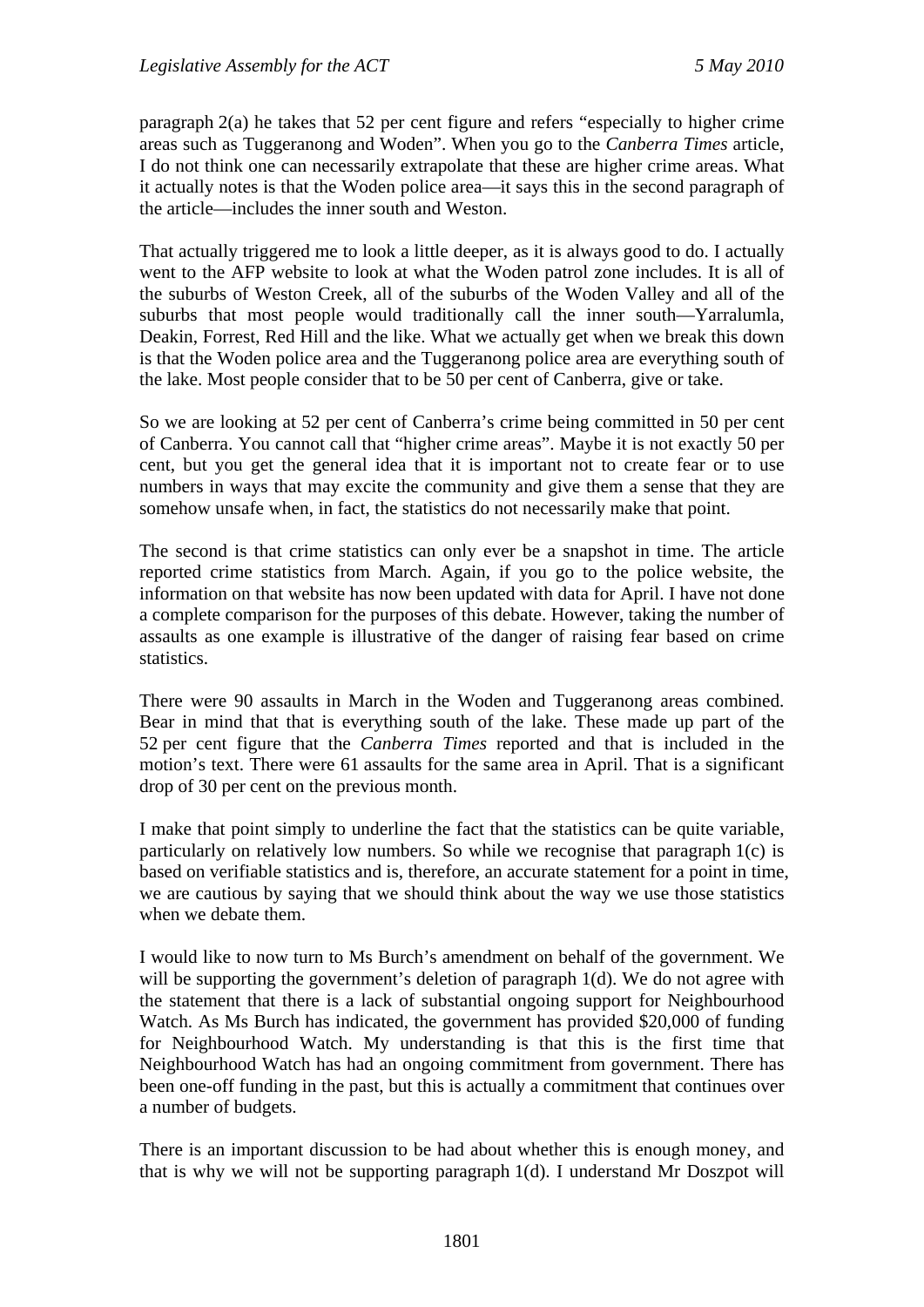move a further amendment which will pick up the important point that the government's amendment in the new paragraphs 2(a) and 2(b) acknowledges that new level of funding. I think that is a fair statement of fact. There is an important discussion to be had about whether Neighbourhood Watch needs more money than that and whether more money would make them even more effective and enable them to make an even greater contribution to our community. We know—this has been touched on in the debate and my own discussions with Neighbourhood Watch—it is growing; there is more demand; there are more people who want to be involved; and more resources could enable Neighbourhood Watch to do an even better job in our community than they already do.

They are the comments I would like to make on the government's amendment, which we will be supporting. I would also like to move the amendment that has been circulated in my name, and I will speak briefly to that. I move the amendment circulated in my name.

**MADAM ASSISTANT SPEAKER** (Mrs Dunne): Mr Rattenbury, you cannot move that amendment at the moment because there is already an amendment on foot.

**MR RATTENBURY**: Of course I cannot, sorry.

**MADAM ASSISTANT SPEAKER**: The Assembly will have to come back to that and you will have to seek leave.

**MR RATTENBURY**: The irony, of course, is that I already had said to Ms Burch that I would do this later, and I forgot my own advice. I will simply conclude by saying that we welcome Mr Doszpot bringing forward this motion today. Neighbourhood Watch plays a very valuable role in the community. The Greens will be supporting the essence of Mr Doszpot's motion but also the government's amendment.

**MR SMYTH** (Brindabella) (4.56): Madam Assistant Speaker, I thank Mr Doszpot for putting this motion on the notice paper. There is nothing better when a community looks after itself and is supported by its government to do that; so I completely support the thrust of this motion. Involving the community in safety and security measures is very, very important. It gives ownership, but at the end of the day it is the people on the street that know what is going on in their street. If we can harness that power, if we can assist them to look after themselves, it does build community spirit, community support and, in the end, better communities.

I do recall the farce of Labor's approach in the lead-up to the 2008 election when, of course, Neighbourhood Watch was a dirty word with the government, which ran it down for years and completely defunded it. We went to the election with an announcement that we would, of course, support Neighbourhood Watch. Suddenly, there was Simon Corbell—two hours later, I think it was—after our announcement calling Neighbourhood Watch in. Suddenly, \$20,000 a year appeared in the budget for Neighbourhood Watch. It was quite funny to watch and quite hilarious.

You have to look at Labor's support of Neighbourhood Watch and come to the conclusion that it is shallow at best. It really was driven by crass political expediency.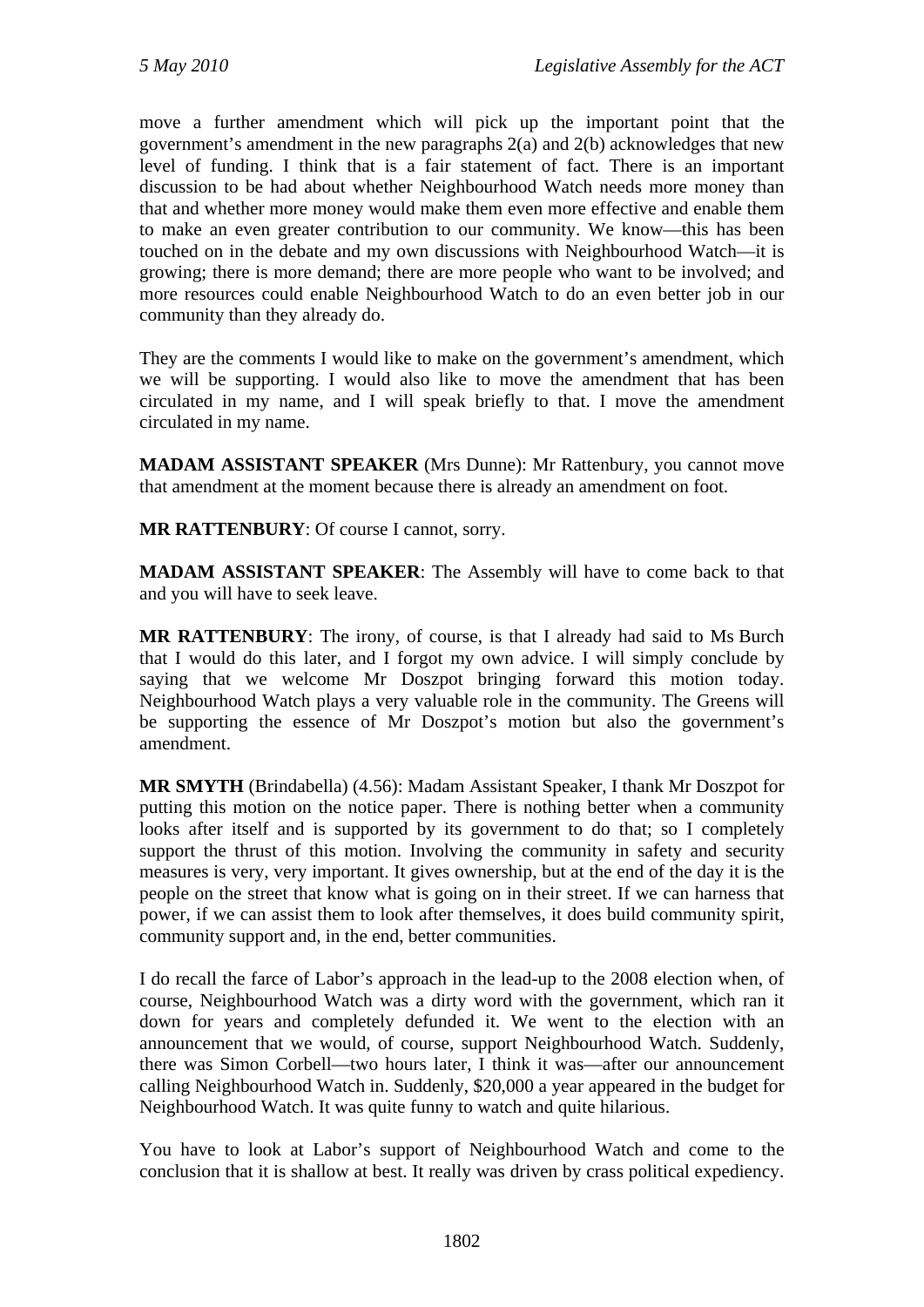There was no concern for the community because it had rejected the community. Indeed, there was an enormous amount of hypocrisy, particularly on the part of the minister—I guess you could call it a naked vote-buying attempt—whereas the policy we took was well founded.

The history of it, for those that do not recall it, was that on 7 October 2008 Mr Corbell announced the ALP's policy of providing \$0.3 million for suburban policing consultative committees. Do you remember those—suburban policing consultative committees? There is a Neighbourhood Watch network across the country and it is a really effective program. But no, it is not good enough for Simon Corbell. He wanted suburban policing consultative committees. Immediately after this announcement, the president of Neighbourhood Watch spoke on the radio of her extreme disappointment that Labor had acted in this way.

On the Ross Solly show on the ABC on 8 October before 9 am, Mr Corbell attempted to defend this decision. He said that these committees were different from the Neighbourhood Watch approach and that the government had always been in consultation with Neighbourhood Watch in any event—"as recently as yesterday", meaning 7 October 2008.

Madam Deputy Speaker, just remember this, and get the timing right: before 9 o'clock, no money for Neighbourhood Watch. No, it was not going to happen. We were told that we have got our suburban policing consultative committees. But then, suddenly, on ABC radio at 11.30, Mr Corbell rang in. He was busy out there on the hustings, but he had time. Somewhere between 9 am when he got off the phone and 11.30 am when he got back on the phone to the radio station, Mr Corbell announced that, after further consultation, the ALP would suddenly provide Neighbourhood Watch with \$20,000.

That is how you develop policy. At breakfast he said, "No, I will think about it at morning tea." And there for lunch is \$20,000 on the plate. Beautiful! It really is a sterling commentary on how the Stanhope Labor government develops policy and funds. In monetary terms, the quantum of funds for Neighbourhood Watch is minor. I think the perception of Labor with respect to Neighbourhood Watch was obviously hurting quite broadly across the community.

I remember the phone-in. Corbell sounded very, very weak. There he was trying to claw back the ground, trying to build some goodwill and recognising that Neighbourhood Watch was across the community. It was another significant Stanhope backflip moment—eager at breakfast, no money; drinking your cup of tea with a bit of sugar in it perhaps at morning tea—

**Mr Hanson**: He might have got a phone call.

**MR SMYTH**: He might have got a phone call and suddenly, there you are at 11.30 in the morning, with some money for Neighbourhood Watch. It is interesting. I am delighted that the motion is here. It truly shows that somebody like Steve Doszpot has got his roots right into the community. He is in touch with what people are saying; he knows what people want; that is a good thing. But there is a dividend for this. There is a community dividend for all of us. This is truly effective money to mobilise the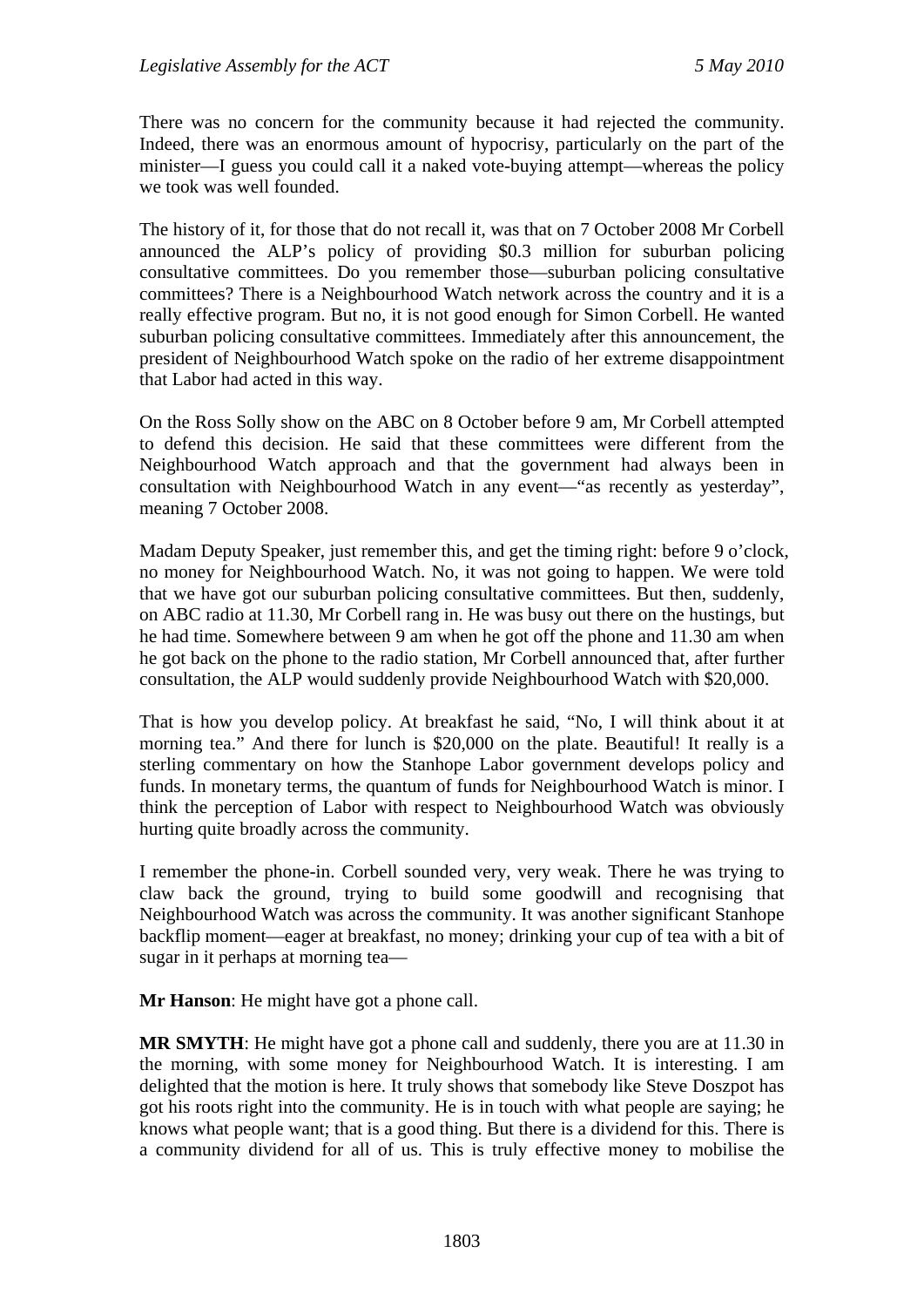community to look after itself because at the end of the day the community can best look after itself. Thanks, Mr Doszpot.

**MR COE** (Ginninderra) (5.01): I thank Mr Doszpot for bringing us this motion today which, of course, is a very important one. I commend him for his ongoing commitment to Neighbourhood Watch, particularly in the Tuggeranong Valley where he is a resident.

The Neighbourhood Watch Association has been a valuable part of the Canberra community for many years. In fact, Neighbourhood Watch recently celebrated its 25th birthday—25 years of active participation of many individuals in the pursuit of the prevention of crime in our suburbs. I and a number of members from the Assembly went to the celebratory dinner held in Woden.

The first public meeting of a group of like-minded individuals committed to preventing crime in their community was held in September 1984 in the southern suburb of Kambah, then one of the most distant southern suburbs. The group quickly grew to include suburb-specific groups and continued with the good old-fashioned notion of looking out for your neighbours. Twenty-five years on, Neighbourhood Watch has over 3,000 members in 45 areas across the territory, with growth in the Belconnen area continuing to be strong.

Neighbourhood Watch uses a number of initiatives to tackle the ongoing issue of crime prevention. These include education initiatives about safety and security, keeping an eye out for suspicious activity and crime, and promptly reporting anything out of the ordinary to police. Neighbourhood Watch also actively pursues improved communications between ACT police and the community. While the prevention of crime is the main aim of Neighbourhood Watch, working closely with ACT police to ensure our suburbs are protected from criminal activity remains a key priority as well.

Neighbourhood Watch also serves as a valuable conduit for the coordination of community events. Recent newsletter items in the Aranda-Cook newsletter, for example, include information of coming events like the Friends of Mount Painter working group gathering and also information on adult evening woodwork classes. The newsletter also provides tips for recycling and reminders of garbage collections. So the scope of their work goes well beyond the immediate issues of crime. It goes to linking the community together.

My colleagues have spoken today about the activities of Tuggeranong and Woden Neighbourhood Watch and I, as a member for Ginninderra, would particularly like to pay tribute to the many Neighbourhood Watch members in the Belconnen area. In particular, I join with my colleague Mrs Dunne in commending the district officers for Belconnen, Matthew Watts and David Ault. These groups continue to thrive due to the contribution of countless volunteers. I encourage all members here to get involved.

Once again, I commend the work done by all members of the organisation and I encourage the government to explore ways to better partner with Neighbourhood Watch. Working productively with Neighbourhood Watch adds to the effectiveness of the program and subsequently the safety of our community.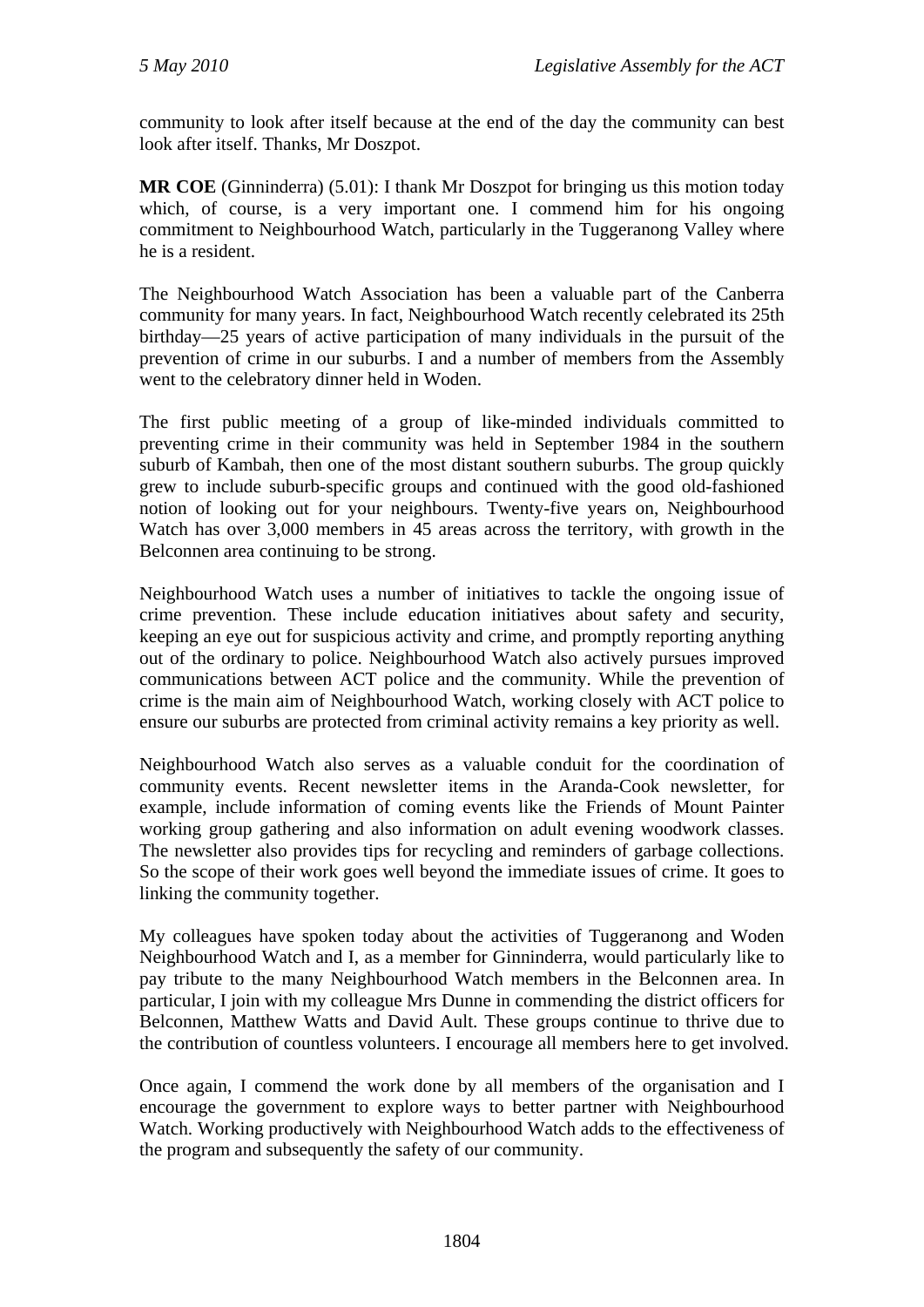**MRS DUNNE** (Ginninderra) (5.03): I would like to commend Mr Doszpot for this important motion about this most important community-based organisation. Neighbourhood Watch is one of the many organisations in our society which creates part of the glue. According to its website, Neighbourhood Watch is a community-based crime prevention program. Members of particular neighbourhoods accept that they have a personal and social responsibility to assist in the promotion of a sense of wellbeing, safety and security.

The site goes on to say that the program is also aimed at reducing crime, especially property crime and crimes against the person. It is directed primarily at reducing the incidence of burglary in residential areas but it is also aimed at reducing crime generally. The aim of Neighbourhood Watch is to promote a safe and secure environment.

Across Canberra there are some 50 local Neighbourhood Watch groups. In Belconnen, in my own electorate of Ginninderra, there are groups in Cook and Aranda which also cover Macquarie, Charnwood, Dunlop, Emu Bank, Fernhill Park and Flynn which, as members here would remember, was the group that was the genesis of the West Belconnen Health Cooperative. So not only does Neighbourhood Watch look at public safety and crime. It was also looking deeply into the needs of the society and the community as a whole. The groups also cover Fraser, Jaramalee Park, which is also in the other part of Dunlop closer to Macgregor, and Melba-Spence.

It is typical that these groups are run by volunteers drawn from the local community. These volunteers devote an enormous amount of time to raising money, mounting awareness campaigns for local residents, liaising with police and just generally keeping an eye on things. Local residents are engaged through membership of their groups and look out for each other in the community.

In a sense, Neighbourhood Watch is a good Samaritan in our community. It and its people are good neighbours in our community. They keep watch on things; they help people to improve their personal security; they show them how they can better protect their property. Most importantly, the people engaged in Neighbourhood Watch programs are the personal link between residents and the police. They provide that link in a proactive and friendly manner that removes the formality that necessarily rules the way residents often deal with police.

It is pleasing too that the relationship that Neighbourhood Watch has with ACT Policing is such a positive partnership. And it is a partnership—a partnership that is strong and robust, mutually supportive and beneficial, and one that delivers positive results for our community. Indeed, given the enthusiastic support that comes from ACT Policing for Neighbourhood Watch, it would be interesting to speculate just how much higher our levels of local crime might be without this program. It is a wonderful service and it is deserving of more support than it gets.

In talking with the president of the central committee of Neighbourhood Watch, Margaret Pearson, I noted that the government this year has provided \$20,000 for the work of the committee. More than a third of that money goes to the payment of public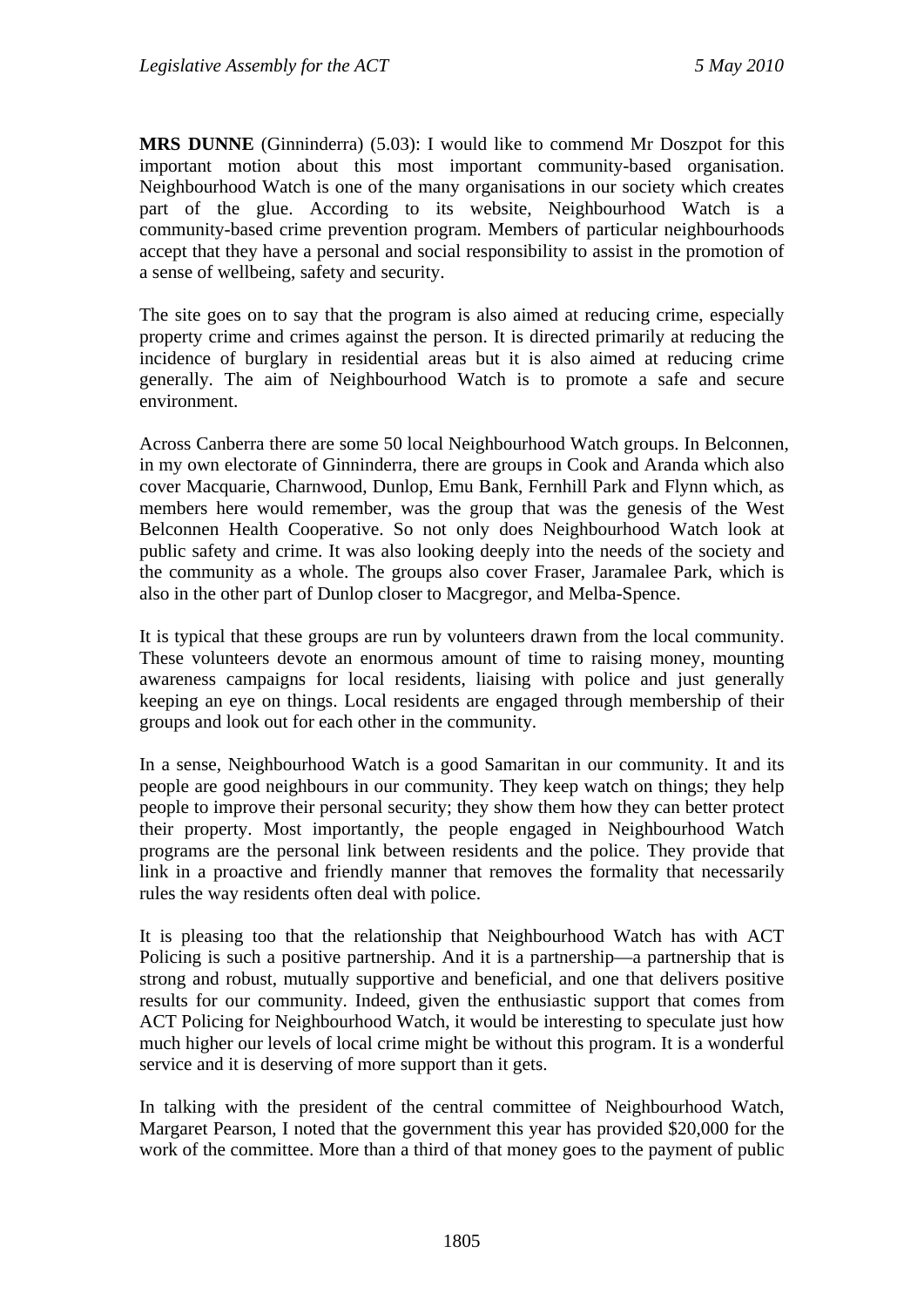liability insurance; so not a lot is left for the extensive communication and awareness programs that are the hallmark of Neighbourhood Watch.

Whilst this support is welcome, this is the first year that government funding of this level has been provided since ACT Labor was elected to office in 2001. The last time Neighbourhood Watch received any significant level of support was during the time of the previous Liberal government. Perhaps it is in response to, although it falls well short of, the Liberal's 2008 election promise of \$50,000 annual support for Neighbourhood Watch. Mr Smyth has dealt with this at length, as he should have done.

The motion brought forward today by Mr Doszpot is an important one and deserving of this Assembly's support. Neighbourhood Watch is like an insurance policy for the ACT government. It has a positive impact on reducing crime in our local communities and therefore takes some of the pressure off our already stretched police services. This saves the government money; so a premium paid by way of adequate funding to and support for Neighbourhood Watch is not only justified but is appropriate. I thank Mr Doszpot and I commend the motion to the Assembly.

**MS BRESNAN** (Brindabella) (5.08): The Greens do thank Mr Doszpot for bringing on this motion today because I think Neighbourhood Watch is a very important community organisation that does really offer that sort of grassroots connection to communities and also that safety and security which it does bring.

Neighbourhood Watch is one community organisation that gives local businesses and residents the opportunity to contribute to the development and growth of their local area. Being based in local suburbs and having residents at the forefront of running the Neighbourhood Watch groups makes them very much a grassroots group who have an excellent understanding of issues in their suburb.

I have had a lot of contact with Neighbourhood Watch, particular with Nick Tsoulias, who represents Neighbourhood Watch in the Tuggeranong area. I know that Mr Doszpot is in contact with him also quite often. I can see that he and many of the key figures of Neighbourhood Watch are some of the most enthusiastic and energetic people who work tirelessly in the community. I have regular meetings with Nick and these have been a key part of knowing what issues are important for people in their community. I know that Neighbourhood Watch have identified that they would like to work more closely with the police and do actively engage them in various forums, including inviting police to take part in community forums.

It is important to note that Neighbourhood Watch, with all the dedicated volunteers, is able to point things out that can sometimes be overlooked by police and authorities. They have an ear to the ground and work closely with families and local businesses to identify issues that are important to the community.

Mr Rattenbury has amended this motion today, or will be amending this motion today—I am unclear what has happened—as the ACT Greens recognise the role Neighbourhood Watch can play in planning and development forums. I think it is important that they are included in community consultations as well because, again,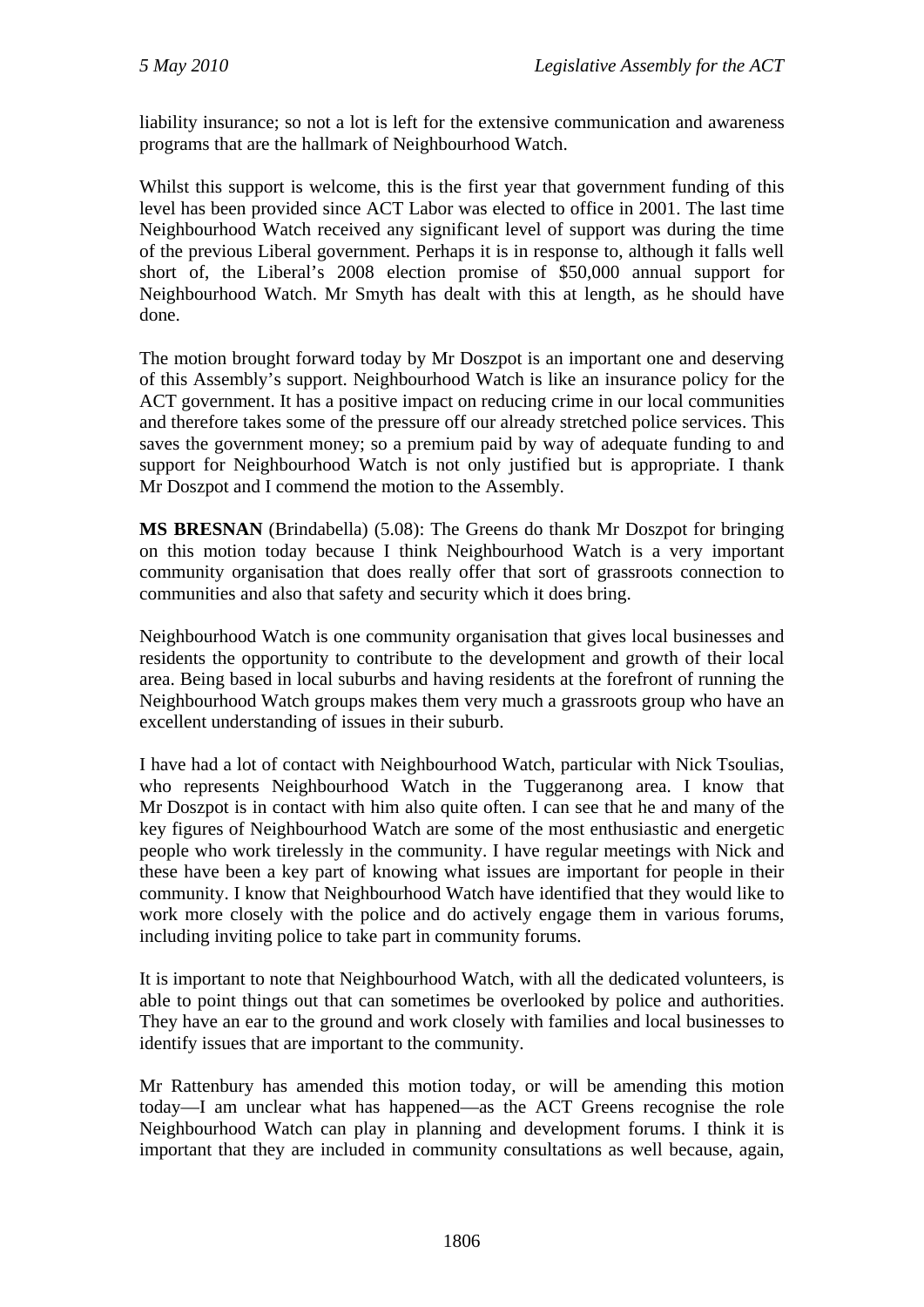they do have a very good understanding of what are the important issues in their local areas. Accordingly, I think they can offer an input that other groups cannot.

Young people living in Tuggeranong are sometimes isolated, with a higher crime rate in some instances. There is not always the range of facilities and job options that there is in some other areas. I think these are issues we do need to address. It is important that we do try to engage young people. As Mr Rattenbury said, Neighbourhood Watch is often looked at as an organisation which young people do not necessarily get involved with, but I think it is making much more effort to engage younger people through various forums that it undertakes.

Although the foundation of Neighbourhood Watch is in crime prevention, over the years it has become quite a larger organisation that deals with a whole variety of residents' concerns. I know that in a conversation I had with Neighbourhood Watch recently it is looking to trial a Junior Neighbourhood Watch branch. A young branch could engage people in the school system and get young people engaged in community projects and better strengthen their relationship with the police.

In the *Talking Tuggeranong* paper recently released by the Tuggeranong Community Council, graffiti and crime have been raised as community concerns. Neighbourhood Watch has been working very hard to recognise possible solutions at a grassroots level. I think it is important to note that, while police intervention is vitally important, preventative crime measures can be found in the community itself and Neighbourhood Watch does this in a very good way.

I have attended a number of local events run by Neighbourhood Watch. They are an excellent way of bringing local communities together and, of course, engaging them to be a part of Neighbourhood Watch itself. There was an event some months ago at Theodore shops which Mr Doszpot, Ms Burch and I attended. I think this was another excellent example of engaging the local community in activity. Neighbourhood Watch was looking to paint a mural on the shop wall there, which I think adds to the attractiveness of the local shops. It was also engaging the schools in the area. Again, this was the sort of grassroots activity that it does so well.

I also attended a community forum at Monash, which was run by Neighbourhood Watch. Nick Tsoulias invited me to that and it was a really good opportunity to meet local people. It drew a large number of people and was looking at establishing a Neighbourhood Watch group in the Monash area. I think it was encouraging to see that so many people attended this. There were people of all age groups as well, which was really good to see.

As I have already said, Neighbourhood Watch brings communities together as well as providing that preventative crime approach. I think that, particularly for older people or people who might be isolated, it offers them safety and reassurance, which is also a key part of the group.

**MR HANSON** (Molonglo) (5:14): I thank Mr Doszpot for his words and the valuable contributions by a number of members who have spoken today. The motion highlights two very important issues. One is the great work of Neighbourhood Watch within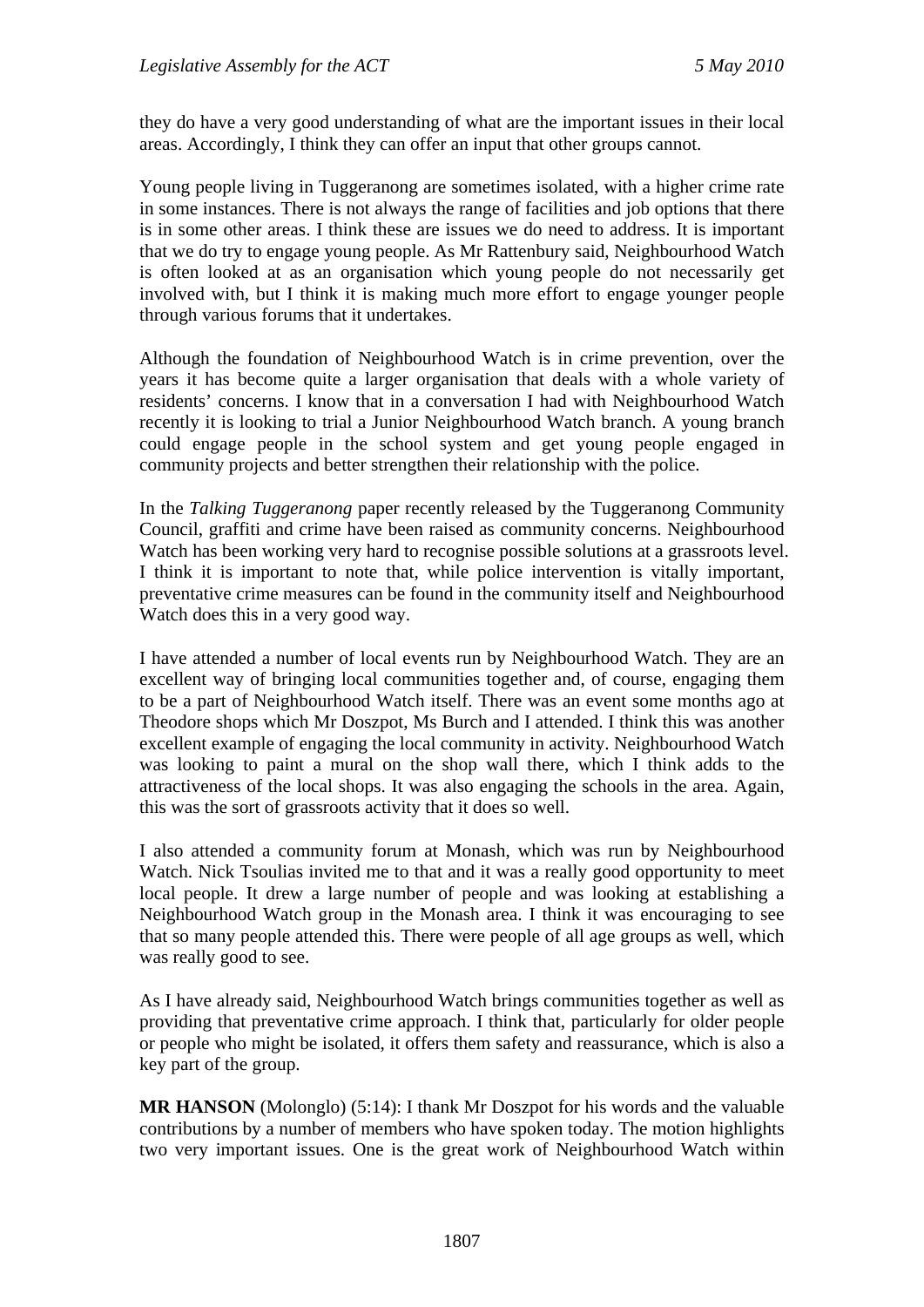various communities across Canberra and the other is the rate of crime more generally in Canberra, particularly in the inner north, I think, and Woden and Tuggeranong.

It is worth highlighting the fantastic work that Neighbourhood Watch performs in our community. I note that Neighbourhood Watch last year turned 25, which is a remarkable milestone. It has been built up from the grassroots. A number of my Assembly colleagues and I attended the Neighbourhood Watch dinner. I know that Mr Doszpot did. Many of the people who started that organisation, a grassroots organisation that was formed 25 years ago, were at that dinner. It is wonderful to see how it has grown in our community, and rightly so.

I will declare that I have a conflict of interest in that I am a member of Neighbourhood Watch. I am a member out at Weston Creek, in Holder. It is something I am very proud to be a member of. It is truly one of the community-operated organisations which seek to instil a sense of safety, security and wellbeing in the community. Neighbourhood Watch provides an invaluable service to the community, there is no doubt. Many people will be familiar with not only the work it does but also its history and its role. Since the 1970s, Neighbourhood Watch has acted to prevent crime and antisocial behaviour; reduce the fear of crime; assist local police in detecting crime; enhance the relationship between the police and the community; and promote community spirit.

There is really no other organisation that performs the same range of community services to the Canberra community. It is unique. Neighbourhood Watch serves as a very important link between the police and the community. It also serves to instil a sense of community spirit by fostering communication and awareness between people and families living in a particular community.

I think we would all be familiar with the Neighbourhood Watch logo. It is one of the most recognisable logos in Australia. We see it plastered on people's wheelie bins— I have got one on my own wheelie bin—and it is on street signs. That logo is a symbol of the collective responsibility felt within our community to look out for each other and to look out for our neighbours.

There are more than 3,000 members of Neighbourhood Watch in over 45 locations across the ACT. I think that is a remarkable number. There is a central management committee and I will just highlight the members—they have been noted by others— Margaret Pearson, Graeme Hush, Clare McGrath, Brian Schiller and Christine Coulthard. I commend them for the great—

**MADAM DEPUTY SPEAKER**: Mr Hanson, could you resume your seat for a moment, please. Are members who are having this discussion—Mr Stanhope, Mr Coe and Ms Le Couteur—nearly finished? Your voices are carrying quite a lot down here. Thank you, Mr Hanson. I could not quite hear you.

**MR HANSON:** I know that members were avidly listening to what I had to say and would not want to be disturbed from hanging off every word that I was saying.

ACT Neighbourhood Watch operates across a number of districts in the ACT. There are two Belconnen districts. We have David Ault and Matthew Watts in Belconnen. In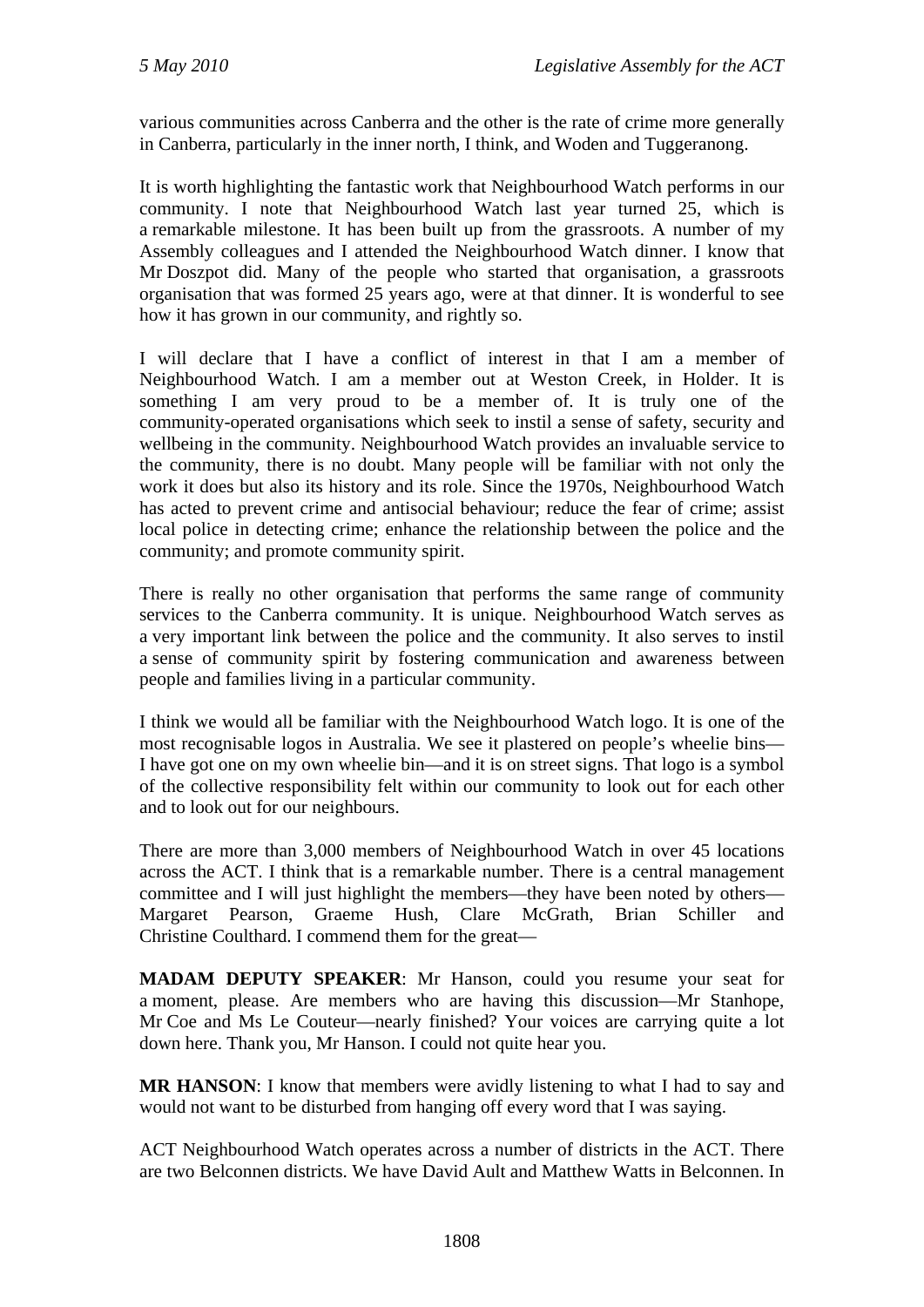Canberra north we have Mick Motion-Wise. In Canberra's south there is no-one listed at the moment, but it is a district. In Gungahlin we have Christine Coulthard. In Tuggeranong we have Nick Tsoulias, who has already been mentioned today. In Weston Creek we have Lex Clark and in Woden we have Shirley Lithgow. I note that she is also the secretary of the Woden Valley Community Council.

In addition to the other work that it does, Neighbourhood Watch distributes regular newsletters to over 15 locations across the ACT, including places like Woden, Chifley, Curtin, Garran, Pearce, O'Malley, Lyons, Isaacs and many other suburbs. As we all know, Neighbourhood Watch is a completely volunteer-based organisation. Essentially, it runs on the smell of an oily rag—the result of a lack of funding and disdain by the Stanhope government over a number of years for that community organisation.

The Canberra Liberals remain absolutely committed to organisations such as Neighbourhood Watch. That is demonstrated, I think notably, by the commitment at the last election to provide \$50,000 in recurrent funding to Neighbourhood Watch to support that important work. That was in contrast to the government's \$20,000 offer. I think Mr Smyth made a point of the fact that that was only announced after the Canberra Liberals announced they would provide \$50,000. In the morning Simon Corbell said, "No, there will be no money," and then by lunchtime he said, "Yes, here is some money." I can only imagine the phone calls that were occurring between Simon Corbell saying no in the morning and yes in the afternoon. This demonstrates that the Labor government does not have a genuine concern for that organisation. It was done simply to take the heat out of a political issue on the eve of the election.

We have also seen the setting up of the suburban consultative committees. That was an election promise by the Stanhope government. They were essentially set up somewhat in competition to Neighbourhood Watch. Neighbourhood Watch was very critical of that move. Money was promised by the Stanhope government for those committees. That money has never been delivered. The latest I have heard is that they have now been absorbed and information on their status is something I eagerly await when we conduct estimates hearings.

We remain committed to Neighbourhood Watch, regardless of the government's lack of commitment. I know, through ongoing dialogue with Neighbourhood Watch, that it continues to face significant pressures and is unable to provide the level of service that it would like to or indeed that the community requires. It is, of course, important to recognise that government simply cannot do everything and organisations such as Neighbourhood Watch provide an invaluable link between the community and the police. In many ways I think they provide good value for money. Money that is invested in Neighbourhood Watch is money wisely invested.

One of the functions an organisation like Neighbourhood Watch can do, in particular, is have its ear to the ground in our communities. It is something that the police, with their stretched numbers, simply cannot do. Neighbourhood Watch members are members of the local community and have the best understanding when there is an issue or a problem. They really understand what is going on in their community. We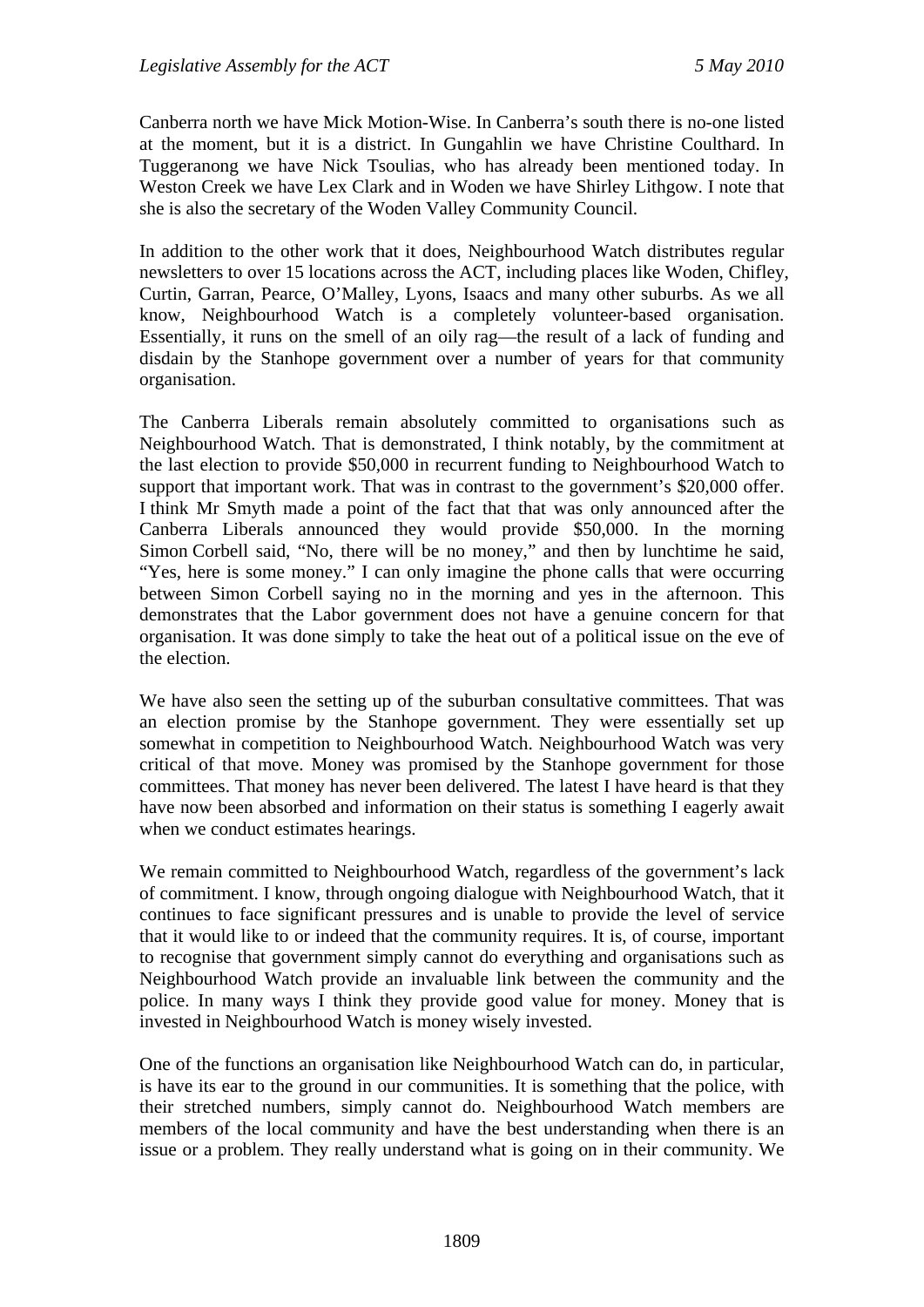need to enhance Neighbourhood Watch's ability to embrace that level of information so that the intelligence that can then be provided to police really supports our law enforcement in the community.

When we look at our levels of crime within the community, we highlight the role of and the need for Neighbourhood Watch. When we look at the latest ABS crime victimisation rates we find that, although the ACT is not the worst jurisdiction in Australia across the board, it has some concerning levels of crime and we are the worst for particular areas. You would think that in a place like Canberra we would have some of the lowest crime victimisation rates. If anyone is interested, I can provide them with a link to the ABS data.

It is quite concerning how high some of those victimisation rates are. Of particular concern are things like threatened assault, break-ins, motor vehicle theft, theft from motor vehicles and malicious property damage. I also know, from reports from constituents, that a number of crimes are seriously underreported in the ACT. Of course, all crime remains a serious concern for Canberra Liberals. We would encourage all initiatives from the government that would see a reduction in crime in our community, not only law and order based activity.

Neighbourhood Watch is important, but I also support, as the shadow police minister, the need for a well-resourced and well-supported ACT police force. I note that there were some additions to police numbers in the budget, but those police are not front-line police officers as such. They are aimed at the RAPID system and liquor licensing. When it comes to crime in our community, the property theft and assaults that we are talking about, there is nothing that the government has provided in this year's budget for the police to support Neighbourhood Watch. There was nothing additional for Neighbourhood Watch and that is somewhat disappointing.

I would conclude by highlighting, again, the great work of Neighbourhood Watch. I commend Mr Doszpot for his motion. I understand that it is being somewhat altered through amendments. I am disappointed because I think the motion covers all of the pertinent issues. I think there is little in the motion that people could have cause to argue with, but I understand that is the way these things work. I commend Mr Doszpot for his work and I commend the motion to the Assembly.

Amendment agreed to.

## **MR RATTENBURY** (Molonglo) (5.21), by leave: I move:

Add:

"(3) calls on the Government to invite Neighbourhood Watch to attend the regular Planning and Development Forum run by the ACT Planning and Land Authority.".

I will speak briefly. I seek to insert this amendment which asks the government to invite Neighbourhood Watch to the regular planning and development forum. The community councils are already invited to attend and to have input into planning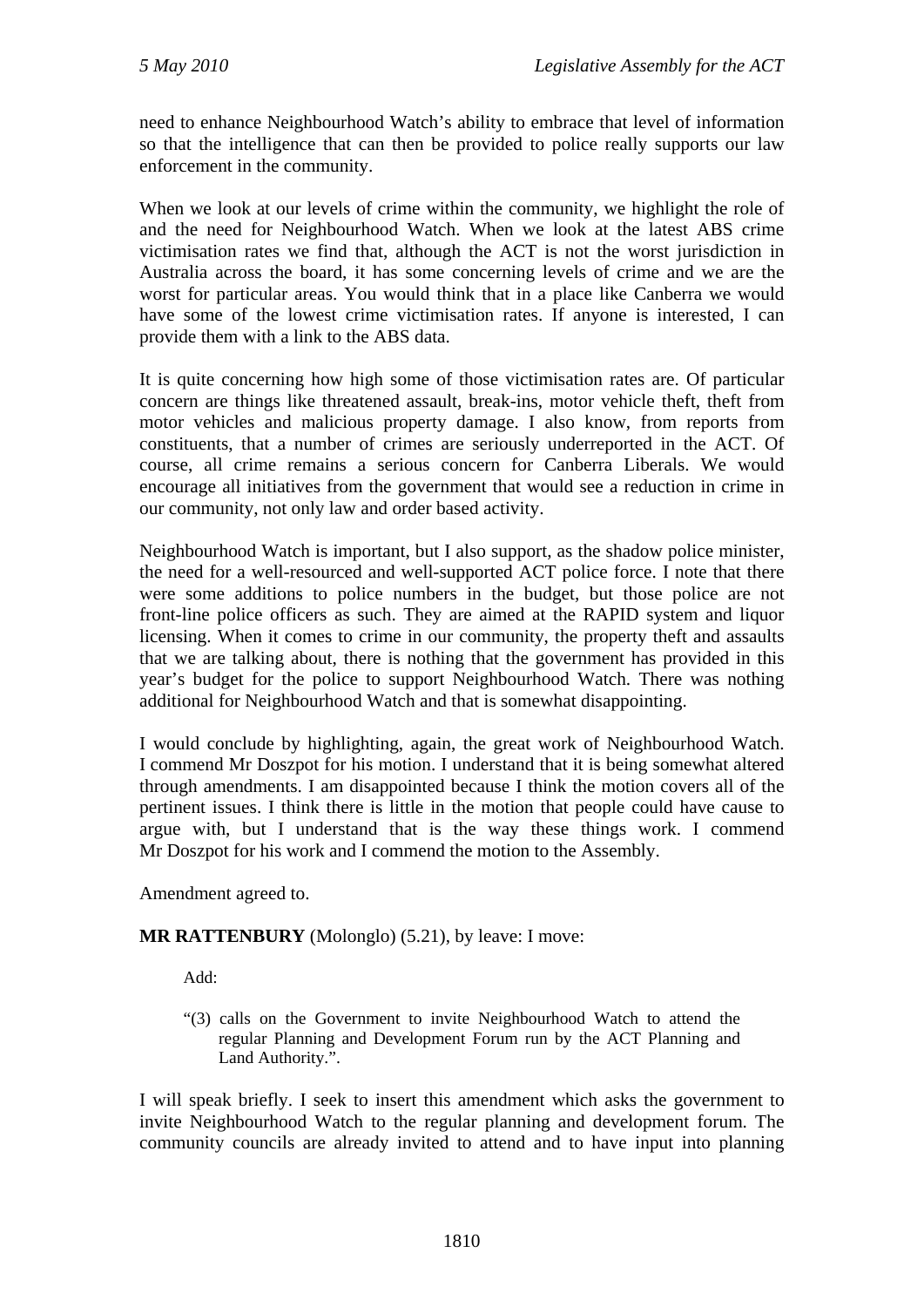matters. Neighbourhood Watch has been discussed at some length today. A group of people who are engaged community members would have, I think, a lot of valuable local information to add. They may or may not take up the invitation at every forum, but it would be a sensible move to at least invite them along. I would urge the government to consider this and support this amendment to the motion.

**MR DOSZPOT** (Brindabella) (5.25): We support Mr Rattenbury's amendment. I foreshadow that I have one further amendment to make. It has not been circulated and I apologise. There is a motion in my name calling on the government to recommit to reassessing the \$20,000 per annum funding commitment to Neighbourhood Watch as the organisation and its requirements grow into the future.

Amendment agreed to.

Motion (by **Mr Doszpot**), by leave, proposed:

Add:

"(4) calls on the Government to commit to reassessing the \$20 000 per annum funding commitment to Neighbourhood Watch as the organisation and its requirements grow into the future.".

**MR RATTENBURY** (Molonglo) (5.27): The Greens will be supporting Mr Doszpot's amendment. What Mr Doszpot's amendment recognises, and we support this, is that the government has committed \$20,000 a year of funding to the Neighbourhood Watch program. As Ms Burch said in her speech earlier—I was not aware, but she mentioned this—there seems to be some level of indexation attached to that.

However, what we know is that, through the energy of new members, Neighbourhood Watch is growing. There seems to be a new enthusiasm being injected into the organisation. As the organisation expands it may well be that some additional funds from the government will enable it to do an even better job than it is already doing and that perhaps an extra bit of money here or there might provide the critical mass to enable Neighbourhood Watch to simply do something even more innovative in the community.

It is important—and Mr Doszpot's amendment picks up this point—that the government keep an open mind to reconsidering the level of funding that it is giving to Neighbourhood Watch because it may be that, over the next couple of years, \$20,000 is simply not enough. The amendment does not seek to commit the government to a specific amount of money. It simply seeks to have the government commit to reassessing that funding and keeping an open mind as to whether some greater level of funding may be called for in the future. I think this is a good thing to do. It is an important point that Mr Doszpot is making in his amendment because of the growth that we are seeing in the Neighbourhood Watch program. I welcome Mr Doszpot's amendment. The Greens will be supporting it.

Amendment agreed to.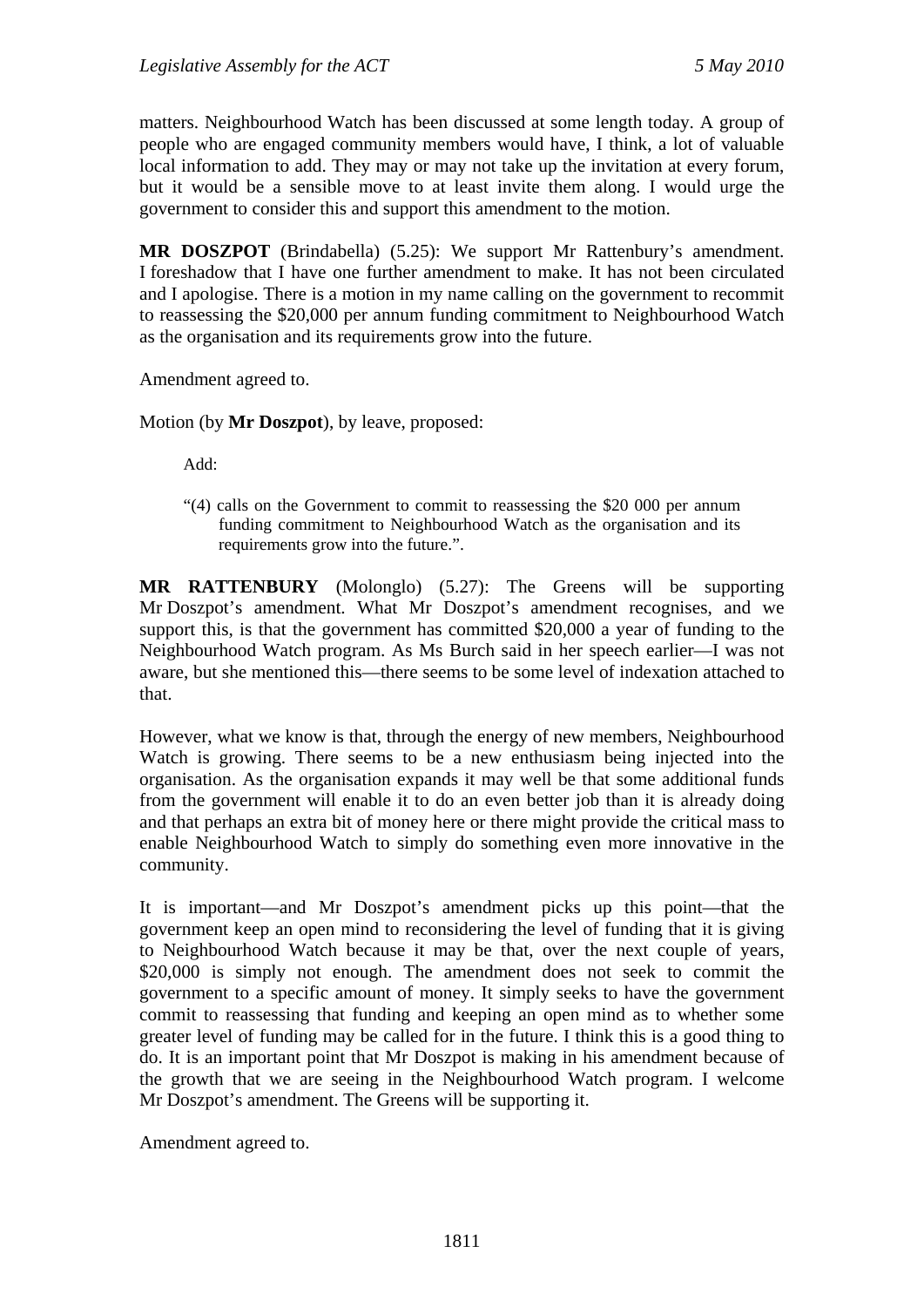Motion, as amended, agreed to.

## **Active transport**

## **MS LE COUTEUR** (Molonglo) (5.30): I move:

That this Assembly:

- (1) notes that:
	- (a) the Government released a Sustainable Transport Action Plan in 2004, however:
		- (i) the Government did not implement many of its recommended actions and priorities;
		- (ii) road transport in the ACT creates about 24% of the ACT's total greenhouse gas emissions, which remains the highest per capita CO2 emissions of any capital city in Australia; and
		- (iii) Canberra has the highest use of motor vehicles (84%) and lowest level of public transport usage of any Australian capital city (8%);
	- (b) increased levels of active transport—which is primarily walking, cycling and catching public transport—bring health, environmental and economic benefits to the community; and
	- (c) there remain many barriers in Canberra for walkers, riders and public transport users, especially as government funding strongly favours car travel; and
- (2) calls upon the Government to:
	- (a) prioritise pedestrians, cyclists and public transport in planning, traffic and urban design policies and fund appropriately;
	- (b) formalise the principles from the *Healthy Spaces and Places* design guide and the *International Charter of Walking* into the Territory's planning rules, so that active transport and healthy living are prioritised in new developments and in upgrades for existing areas and this includes ensuring that active transport networks link people's homes, shops, schools, public transport interchanges and other important destinations;
	- (c) use travel demand management techniques, including by:
		- (i) converting appropriate areas into pedestrian priority spaces;
		- (ii) removing the mandatory minimum car parking requirements for new suburban developments, but encouraging space for car sharing; and
		- (iii) introducing a sustainable transport contributions fund to allow developers to limit parking spaces in city and town centres;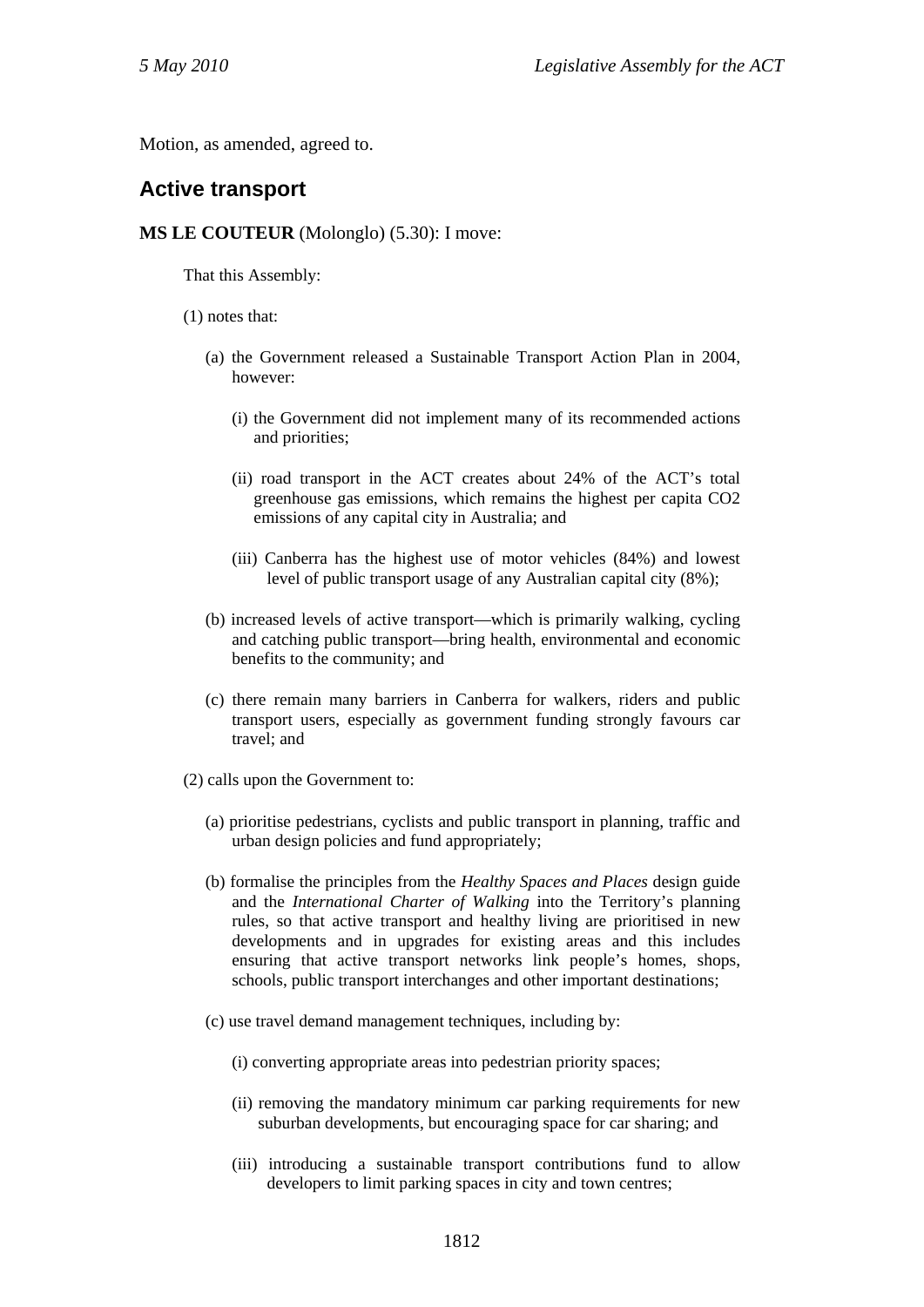- (d) improve safety for active transport users by:
	- (i) implementing a "safe routes to school" project, involving children in the planning process; and
	- (ii) reviewing lighting for paths and at public transport stops;
- (e) investigate building improved cycling infrastructure in Canberra including cycle highways, Copenhagen-style cycle lanes, paths that are compatible with increased use of electric bikes, green waves of traffic lights for cyclists, and more convenient, secure bicycle parking—as well as locations for this infrastructure;
- (f) engage in projects to benchmark walkability and cyclability in Canberra as compared to other cities around Australia and the world;
- (g) provide improved active transport facilities at bus stops and interchanges and provide bike racks on all ACTION buses;
- (h) redesign Northbourne Avenue to improve transport options, including more efficient and safe travel for bus and bicycle commuters; and
- (i) report to the Assembly on the progress of these items by December 2010.

This motion is about active transport. The Greens are calling on the government to take actions to help achieve a change in Canberra's transport patterns so that more transport is done by active transport.

"Active transport" is a term to describe physically active travelling. This mainly means walking and cycling. It also includes public transport that is effectively integrated with walking and cycling. People generally need to walk or cycle, of course, to get to public transport stops.

A key feature of active transport is that it replaces trips by private cars with transport that is healthy, sustainable and beneficial to community life. Increasing the percentage of trips made by active transport is critical to help address some of the biggest challenges we are facing, such as peak oil and climate change. Active transport is one of the keys to sustainable transport.

There is a clear need for action in the ACT in the area of transport. As we know, we are facing a climate change emergency. On top of this, the most recent research says that peak oil occurred two years ago. So we need to ensure that we have a resilient city to adapt to life with constrained petrol supplies.

To sum up the situation, the Greens want to see real, strong action on transport issues. When it comes to addressing these problems, the government is good at rhetoric: it identifies the need for change. But when it comes to actually implementing the difficult political and funding decisions on the ground, we are not seeing real action.

Take these examples of the government attitude. In their election policies they said: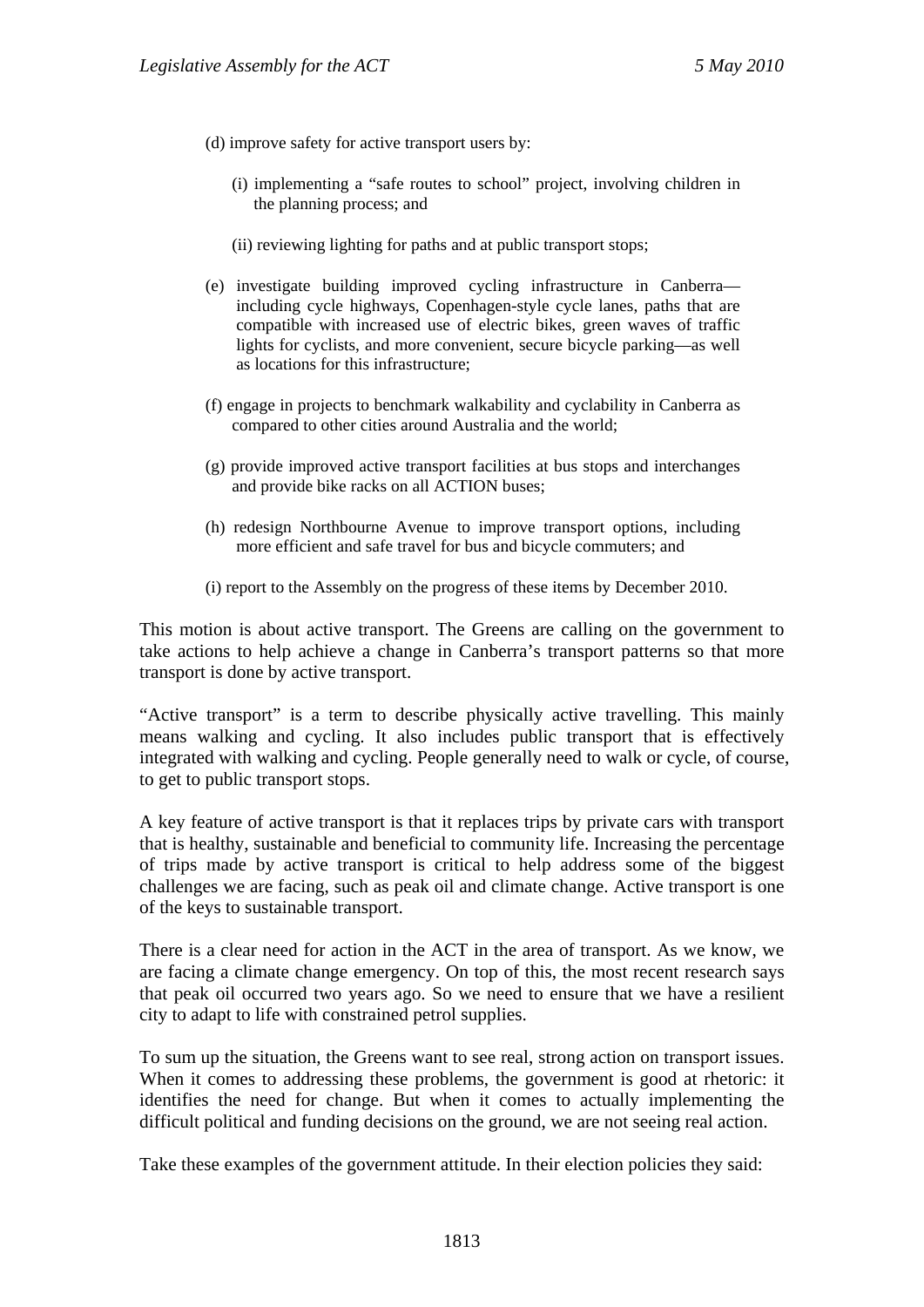ACT Labor is preparing for the future. … We're investing massively in road infrastructure …

ACT Labor has also made it easier … to travel by road …

But the government submission on light rail to Infrastructure Australia, a document which it did not want to release, says, in fact:

If one of the key objectives and goals of the Sustainable Transport Plan is to decrease carbon emissions then the building of more roads to reduce congestion is not … a sustainable approach.

In fact, in the submission's analysis of different solutions for Canberra's sustainability and congestion problems, building more roads comes out as the worst option. It is assessed as having a negative impact against criteria such as reducing carbon emissions, reducing accidents and improving equity. In fact, the only criterion on which building more roads scored positively was consumer preference. And this, I think, is a telling indictment of the government's short-term approach to transport issues.

In the Assembly's last sittings, Mr Corbell said:

The government recognises that climate change is the most crucial issue facing us today as a community. … The policy we set today locally, nationally and internationally will face judgements over many generations to come.

These words are true and I fear that, unless things really change, this government, and in fact the whole Assembly, will be judged very poorly. Transport is a critical part of the climate change problem. The ACT has a unique greenhouse gas emissions profile, with transport making up a significant percentage of our emissions—25 per cent. Canberra has a small population and relatively low density, so changes in transport patterns offer a good opportunity for significant improvement in our per capita emissions.

But where is the ACT going with transport and where are the big changes we need? I acknowledge that the budget yesterday made an effort to respond to some of these transport issues, primarily in the area of public transport infrastructure. A number of items funded are actually leftover or overdue actions from the 2004 sustainable transport plan. At least the government is looking at them, even if it is late, but of course we need much more.

I am glad to see that the government is also responding to some of the urging of the Greens, not just in public transport but also in cycling and walking infrastructure things such as lighting for the path networks, for the bus interchanges and the major bus stops. These are things that we have been talking about and asking for for a long time. So I encourage the government to take another step and to support this motion today.

There has been a lot of government rhetoric. But so far at this stage it has been a small shift compared to what we really need. We are concerned that, while the increased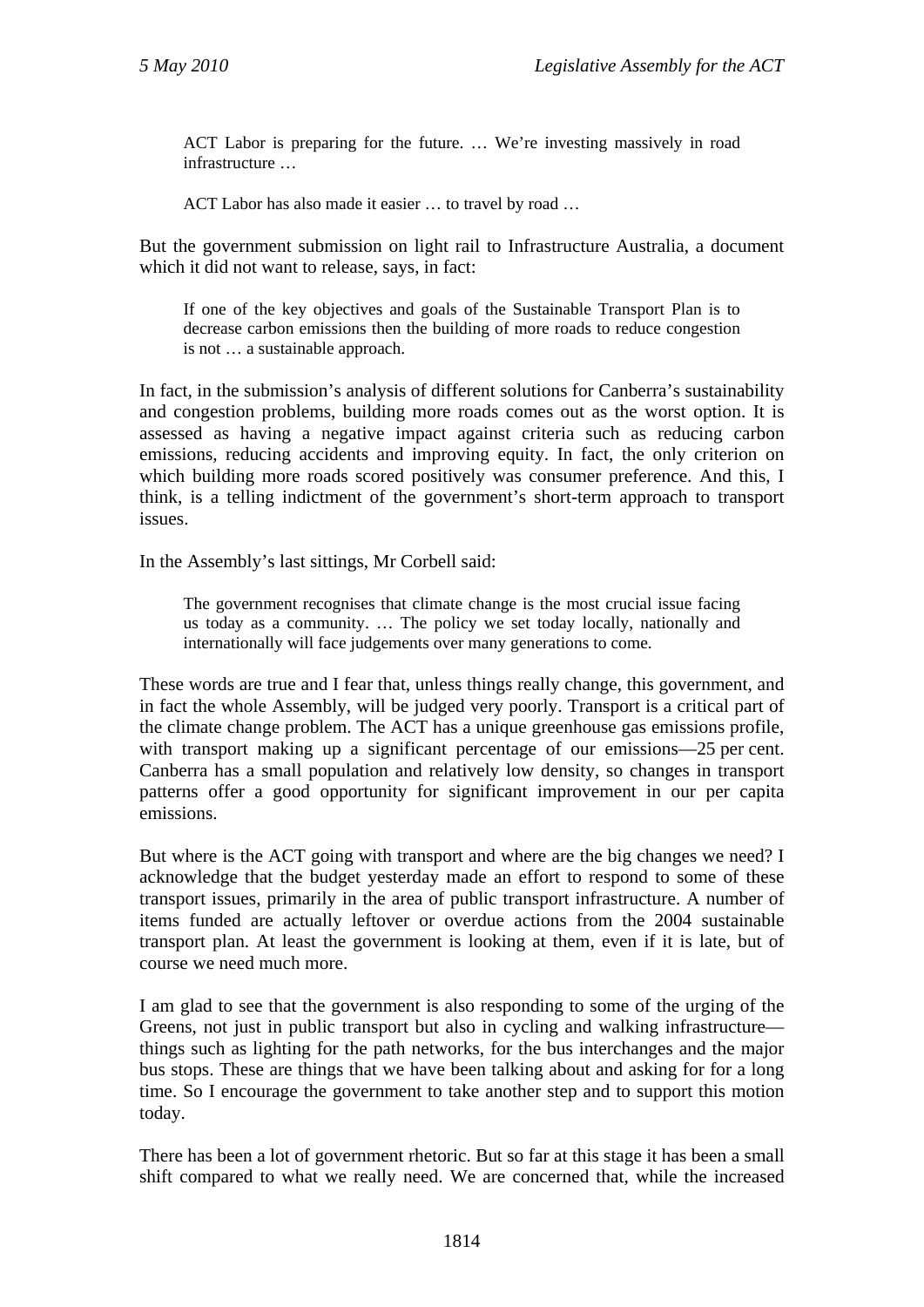expenditure on active transport and sustainable transport is positive, it is being squeezed in what is in fact still a very car and road focused government. I believe Mr Stanhope said earlier today in question time that there is currently \$186 million in road contracts currently being worked on, which rather dwarfs the \$97 million over a number of years which was announced in the budget yesterday for more sustainable transport options.

Canberra still has the lowest level of public transport usage of any Australian capital city and the budget, unfortunately, reveals that the number of public transport patrons dropped last year. The budget does not fund more services, which are a key to more usage.

Road transport in the ACT also creates almost one million tonnes of  $CO<sub>2</sub>$  equivalent annually. Per capita, this is the highest amount of emissions from passenger vehicle use for any capital city in Australia—and it is largely government policies which have created this.

As I have said a number of times, the ACT government's transport policy still strongly favours roads and cars over active and sustainable transport modes. This has been verified by a University of Melbourne study from December 2007. It analysed transport patterns and policies in Australia for the last 30 years and noted that we have not taken advantage of opportunities that we had for better transport because transport policies have remained car dominated. It said that "the car remains king in Canberra" and that "transport policy remains dominated by road building, with public transport treated mainly as a social service".

Mr Stanhope's response to our questions in the past in the Assembly on transport indicates a strong belief on his part that roads and cars need to stay the focus of our transport system. He cites the economy and Canberra's geographic and density issues as among other excuses for not making significant changes. But these are just excuses. Other cities around the world have shown how to overcome them. Copenhagen, for example, has the third largest urban sprawl of any European city. Copenhagen was also a city completely car dominated in the post-World War II period, yet it transformed into a modern leader in sustainable and active transport. It did this because its leaders made brave political choices. That is what we need for Canberra and we need it now.

The lack of action by the government in the past prompted the ACT Greens to release a policy discussion paper about active transport in March this year and I tabled it earlier today. Mr Seselja's reaction at the time was "They want to force people out of their cars. This is an anti-car, anti-family plan."

The question is, really, who is being anti-family? The Liberals appear, on the basis of Mr Seselja's reaction, to have no interest in improving Canberra's transport options. It appears that they want to lock people in Canberra's fringes into car travel, forcing families to own two cars. While this may sound nice at present, what do the Liberals offer to Canberra's families when petrol prices rise and when peak oil changes the way our community and society work? What do the Liberals plan to do to stop the increasing costs of petrol and car use hurting Canberra's families? Does Mr Seselja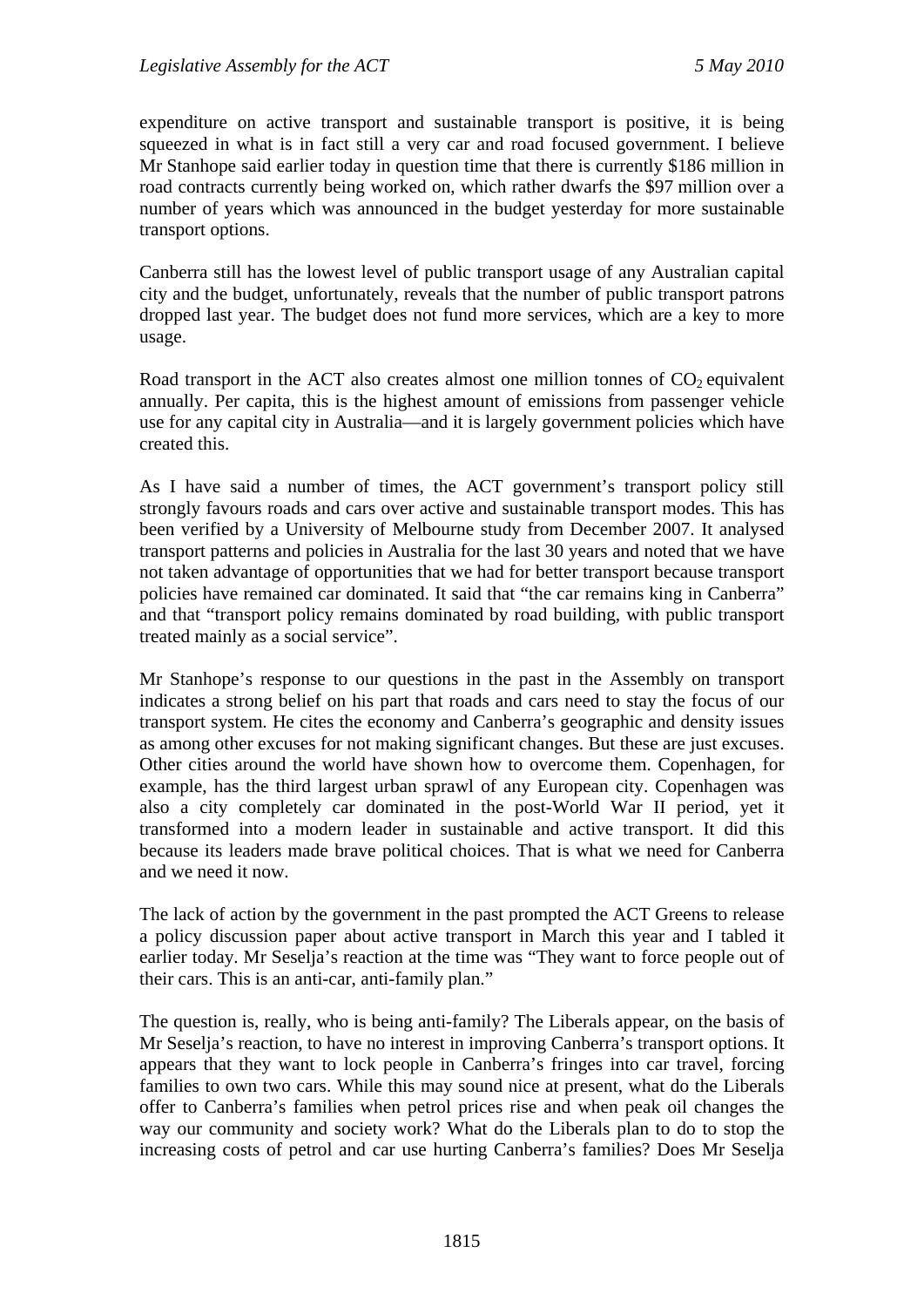know that our planning laws require developers to build multiple car park spaces in apartment blocks and that this of course increases the cost of housing? In fact, you could call it, as they have been calling a different charge today, "a massive tax on homes".

Do the Liberals or Mr Seselja consider how planning for more roads and more driving disproportionately impacts on Canberra's low income families, who already own fewer cars and who are less able to afford to run them? What about the fact that car-reliant societies foster social exclusion because the disabled and the disadvantaged cannot travel. It would be great to see the Liberals' own ideas for improving sustainable and active transport and tackling these problems.

Mr Stanhope responded to the launch of our active transport plan by saying, "They're all things which are incorporated into the briefings and the planning which we've shown to the Greens, so basically what she's doing"—and he meant me in that—is just trying to steal thunder from the fact that we've done all this work."

Mr Stanhope, the work in our plan does not come from briefings or planning shown to us by the government. In fact, we have not been briefed or shown planning on these issues, and the government clearly has not done all the work already. Just look at the 2004 sustainable transport action plan, which had so many good ideas—but many, many of its key actions have been ignored. There is a lot to be done, and that is why the Greens have written an active transport plan. We really hope that now the government will start addressing the problems, not just writing about the problems.

I will just take a couple of examples from the Greens' active transport plan. The plan asks the government to sign on to the International Charter for Walking. The charter sets out principles for policies and planning which help the walkability of our city. For example, it says we should put pedestrians at the heart of urban planning and give slower transport modes priority over fast modes, or human-based modes priority over vehicular modes. It talks about ensuring that pedestrian networks link people's homes, shops, schools, parks, public transport interchanges, green spaces and other important destinations. I raised this with Mr Stanhope in the Assembly last year, but there has been no action.

The plan also calls for conversion of appropriate parts of Canberra into shared spaces. These have been shown around the world to improve our urban environment for walkers and riders, and the general community. There is still no action on this front, despite the Greens calling for it for over a year. Others that have been echoing this call as well included the Gungahlin Community Council, who would love to see a shared space in Hibberson Street, and Pedal Power, who have been campaigning for this in Bunda Street.

The plan calls for the introduction of a sustainable transport contribution fund for commercial developers. It would allow developers to put money into a fund for sustainable and active transport-related initiatives and infrastructure, instead of having to always build parking spaces in new developments. The ACT territory plan notes the possibility of such a scheme, but the government has never actually used it.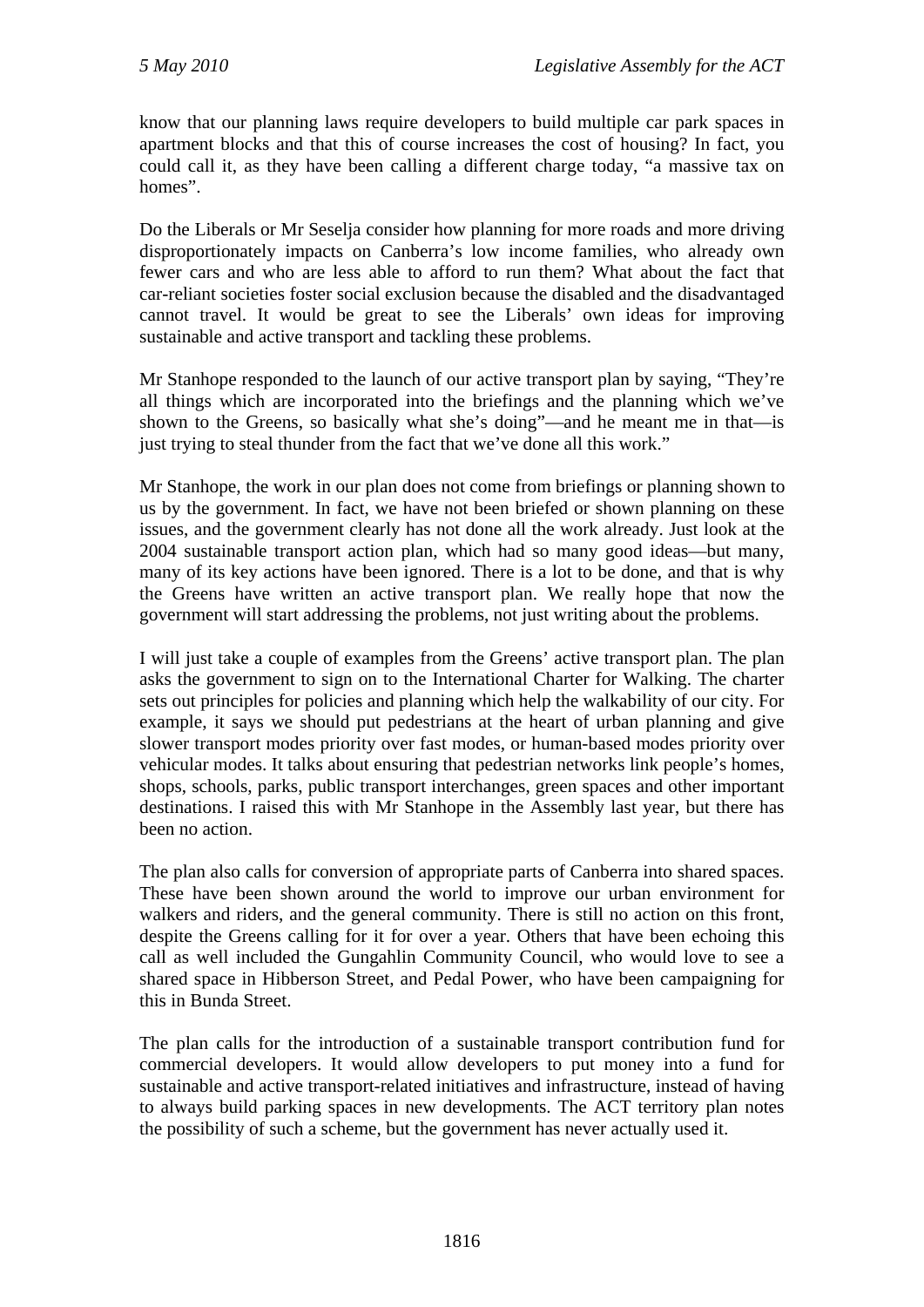At a broader level, the Greens' active transport plan covers six key areas, and I will try to comment briefly on these in the time remaining to me. Firstly, the government must more effectively use the planning system for active transport. This means formalising best practice principles of active transport planning into our planning system. These can be found in guides such as the healthy city and healthy places planning principles. It means ensuring cycling and walking networks are high quality, smartly planned, safe and integrated with public transport. It also means shifting Canberra towards denser, transport-orientated development, clustering a mix of urban and residential land uses around public transport nodes.

We also want to see the government carefully use travel demand management strategies to encourage alternative transport, as has been done successfully in other cities around the world. This can mean restricting car flow into certain parts of the city; for example, by converting appropriate parts of our town centres into pedestrian prioritised areas. The reality is that this can work for the community and for sustainable transport.

Another effective strategy is to address car parking issues intelligently. But so far we have only seen simple action by the government on this issue, just increasing fees. We also need to give much more priority to walking and cycling. Walking is the undervalued glue that holds our whole transport system together. Almost all people who are not disabled are pedestrians at some stage, even if they are only walking to and from the bus or the car park. Cycling levels are good in Canberra compared to many other cities, but there is still a lot of work to be done, and I think probably a major reason that Canberra is so good is that, compared to other Australian capital cities, we are comparatively flat, not being on the sea.

Lastly, I just want to briefly discuss our call for a redesign of Northbourne Avenue to improve transport options, including more efficient and safe travel for bus and bike commuters. As the Greens have already made clear, our position is that Northbourne Avenue is a key commuting route and needs to be improved. Its problems radiate out to inner north suburbs and Gungahlin as well. We have been asking the government to build bus priority measures, a Mitchell park-and-ride, as well as an improved cycle path. We suggest that down the median strip is a place where it could fit and it could have a crossing priority.

I see that funding has now been provided in the budget for a park-and-ride in Mitchell, which is great, and there is also funding for investigating bus priority lanes and all the options for Northbourne Avenue, which is great news.

I have been concerned that the *Canberra Times* reported that Mr Stanhope might remove the on-road cycle lanes on Northbourne Avenue and combine pedestrians and cyclists on a widened footpath. This seems to us to be very problematical. One of the keys to commuter cycling is providing a safe space for cyclists to ride and a safe space for pedestrians.

**MR STANHOPE** (Ginninderra—Chief Minister, Minister for Transport, Minister for Territory and Municipal Services, Minister for Business and Economic Development,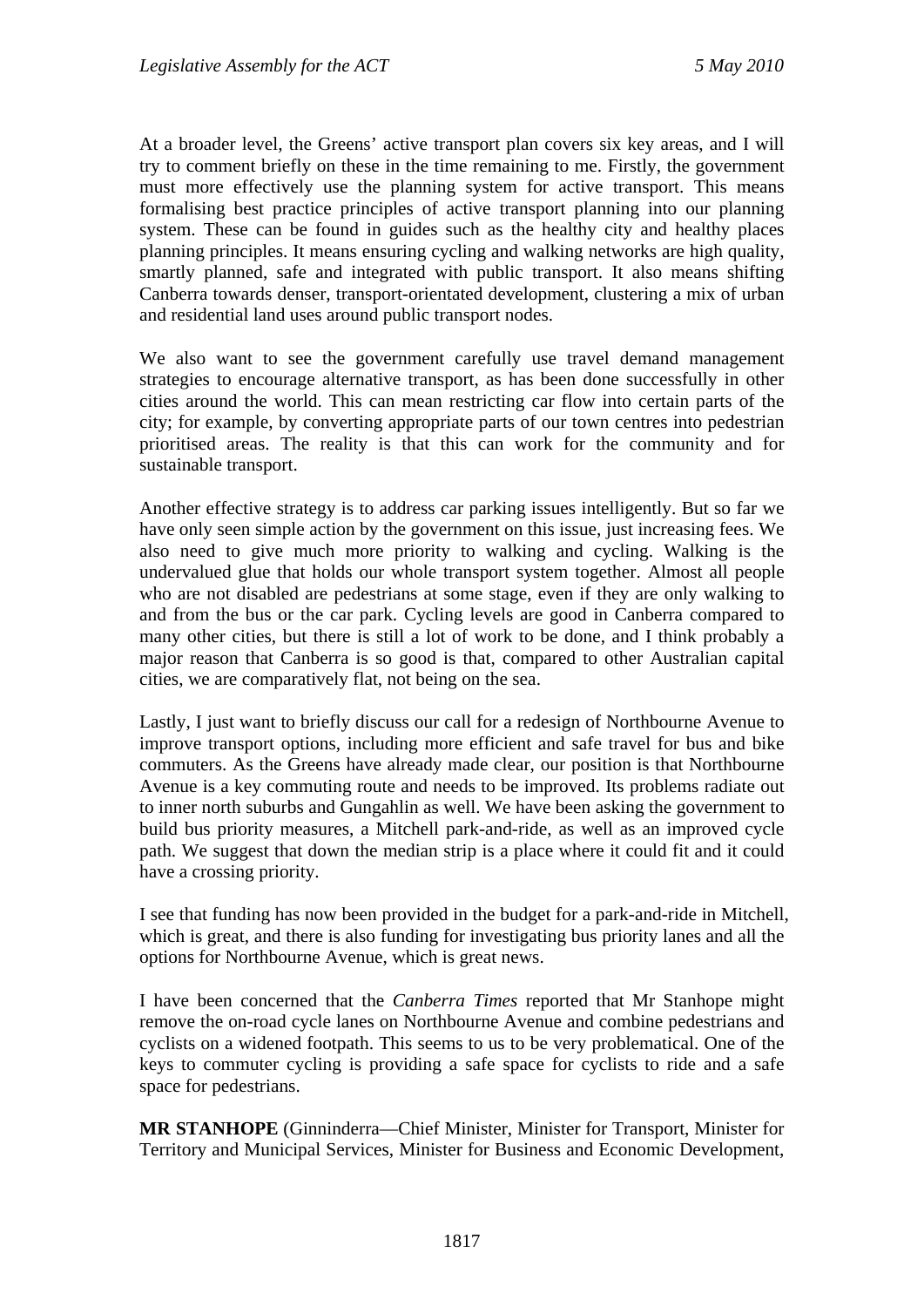Minister for Land and Property Services, Minister for Aboriginal and Torres Strait Islander Affairs and Minister for the Arts and Heritage) (5.45): I am more than happy to discuss issues around active transport, sustainable transport. I certainly acknowledge the interest of Ms Le Couteur and others in the issue and welcome the very positive contribution that members of this place make to a discussion about how to develop a truly sustainable transport system for the city. And it is not easy.

In the context of some of the aspects of the nature of the city, some of what we have inherited—essentially the historic nature, most particularly, of the Y plan which is in position and our inheritance of that from the commonwealth—means the capacity of successive governments to deal with some of the implications of that represents mighty challenges for an ACT government. It is a challenge that governments have tussled with and I think it is probably fair to say never achieved the outcomes or the results that any government would perhaps particularly like.

I do think, though, that it is unfair to the effort of governments, not just this but of all governments, for Ms Le Couteur, in the rather snippy presentation that she has just provided, to ignore the enormous issues that ACT governments face with our revenue base, with the size of our budgets, and the nature of the city. And that is reflected in an issue that is dear to Mr Coe's heart—issues around dead running and the implications of dead running, the dispersed nature of the city and the development of appropriate bus networks that deal with some of the design features. These are issues that we have inherited.

We see it in the context of the issue with which Ms Le Couteur concluded her presentation now—issues around how do we genuinely and seriously convert the Northbourne Avenue channel, one might call it, or entrance to the city into an area that deals with the aspirations and hopes of bus travellers, cyclists and the users of cars. You cannot just wave a magic wand in relation to an issue like Northbourne Avenue. I have no doubt that every government since self-government has looked at some of these issues and thought, "If only we had the wherewithal, if only we had the cash, if only we could deal with the issues around a growing city and the need to expand the network of roads and communication opportunities, and the capacity at the same time to deal with some of those things at the end of the day." As one struggles to meet the pressure of meeting the needs of an expanding and growing city, we would all love to do what successive governments over the last 20 years have found it very difficult to do.

I do think that Ms Le Couteur, on behalf of the Greens, does the Greens a disservice in not acknowledging the significant steps and efforts that successive ministers and governments have made in grappling with and seeking to deal with these issues around sustainable transport, sustainability, to deal with the aspirations of pedestrians and cyclists and people who wish to drive their car or who have no option but to drive their car, whilst moving towards a more sustainable transport arrangement for the city. I think at one level a positive contribution loses some of its impact or its force when there is a refusal to accept some of the realities that governments deal with.

In regard to the proposals in relation to Northbourne Avenue, if I can go to this, I am advised, anecdotally and informally by the department, that any of the options that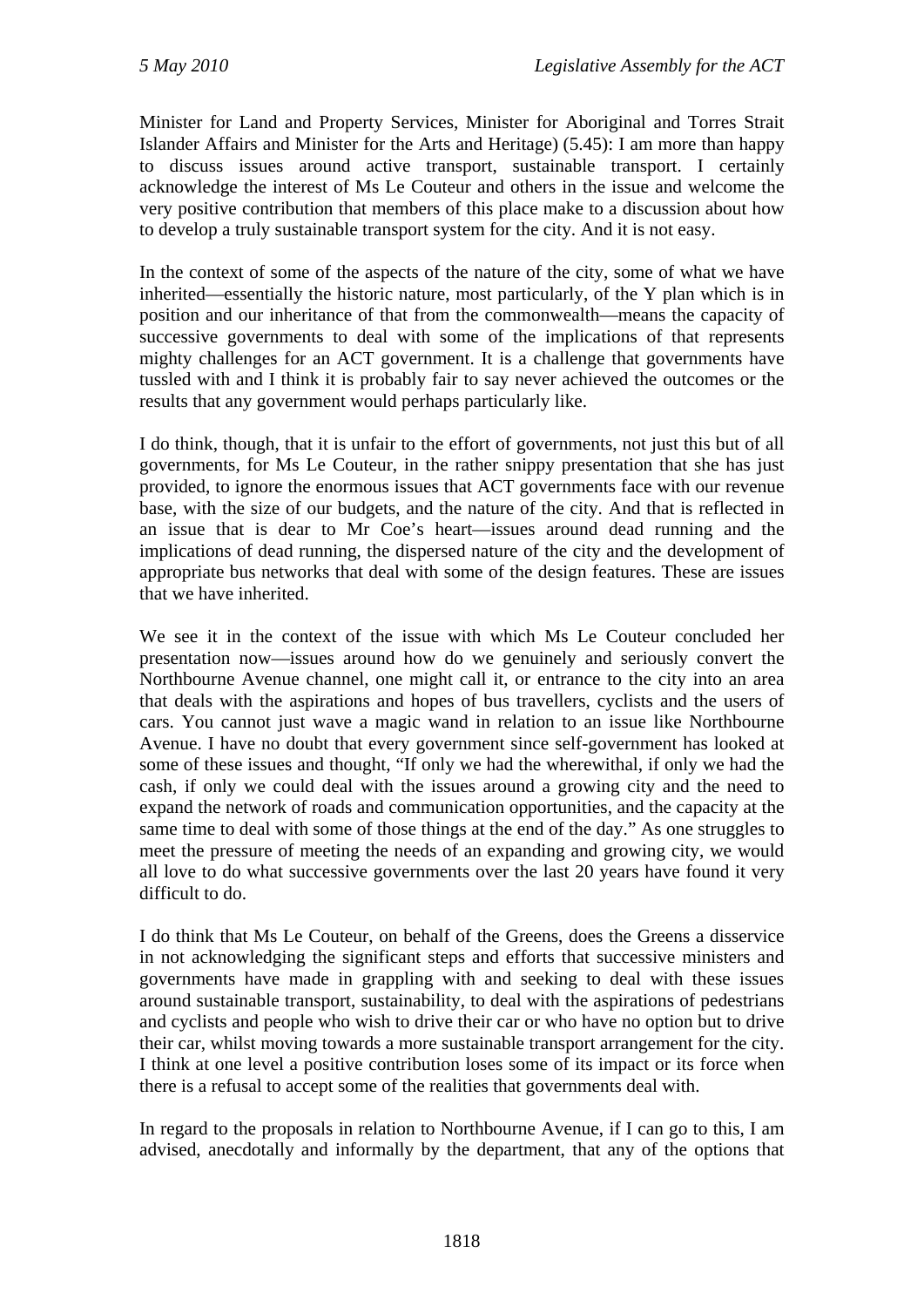would realistically deal with freeing up bus transport down Northbourne Avenue would cost tens of millions of dollars—not a few million dollars, not \$10 million, but tens of millions of dollars. Imagine the sort of engineering that would be required to achieve some of those outcomes. And it is not helpful to dismiss the reality of that in the airy way that Ms Le Couteur dismisses it now.

There are many aspects of this particular motion that the government has absolutely no concern with. I am sure Ms Le Couteur, in a slightly more benign frame of mind and in a frame of mind more inclined to work productively with the government and others, rather than standing on a soapbox and asserting or taking the high moral ground in relation to everything that might be associated with sustainability of public transport, if she evinced a genuine interest in actually working with others, would be prepared to acknowledge that significant amounts of the very nice document tabled today—her active transport plan, a very nice production—were taken from work done by previous governments, most notably this government, in relation to the development of sustainable transport plans. I have no doubt that if we actually go through it closely, charges of plagiarism would probably be almost appropriate in relation to the extent to which it takes from sustainable transport work done by others in this place over many years.

So I think a little less of the moralising in future, Ms Le Couteur, and I am sure our relationship will go from strength to strength rather than actually being debilitated by that moralising "you can trust us and nobody else, only we are interested in these issues and it is only us that you can trust" sort of attitude that was really the feature of your speech today—either that or get a new speechwriter. I must say that was a snippy, vindictive, quite nasty little effort, Ms Le Couteur, most unbecoming of you, and it leads me to actually believe that it was not really your own words.

It is ironic—and I think perhaps this is the cause of some of my angst—that in a budget delivered yesterday, unacknowledged generally, talked down completely in Ms Le Couteur's presentation now, not reflected in the motion but certainly in the speech, this government yesterday signalled in a way that no other government has before in the ACT its utter determination to deal with the very issues that are the subject of Ms Le Couteur's motion. Perhaps that is the problem for Ms Le Couteur and the Greens today. They are worried about an appearance or a perception that perhaps the government is doing something and they do not actually like it because it might reflect on them.

It really is a pity, the day after a budget which includes \$97 million of funding attributable directly to sustainable transport initiatives, there is no acknowledgement of the government's commitment. There is just this great berating of the government's lack of effort or interest in the subject—the day after this government delivered, through its budget, the most comprehensive, detailed, determined, committed effort at enhancing across the spectrum of transport initiatives, including for pedestrians, including for cyclists, and most particularly in relation to buses, the first steps, the building blocks. We did not overexaggerate it, we did not claim it was the panacea, we did not insist that it would deal with all of the issues that we need to deal with. I even announced yesterday that I foresaw the cabinet coming back next year and the year after and the year after with bids for at least another \$200 million to build on the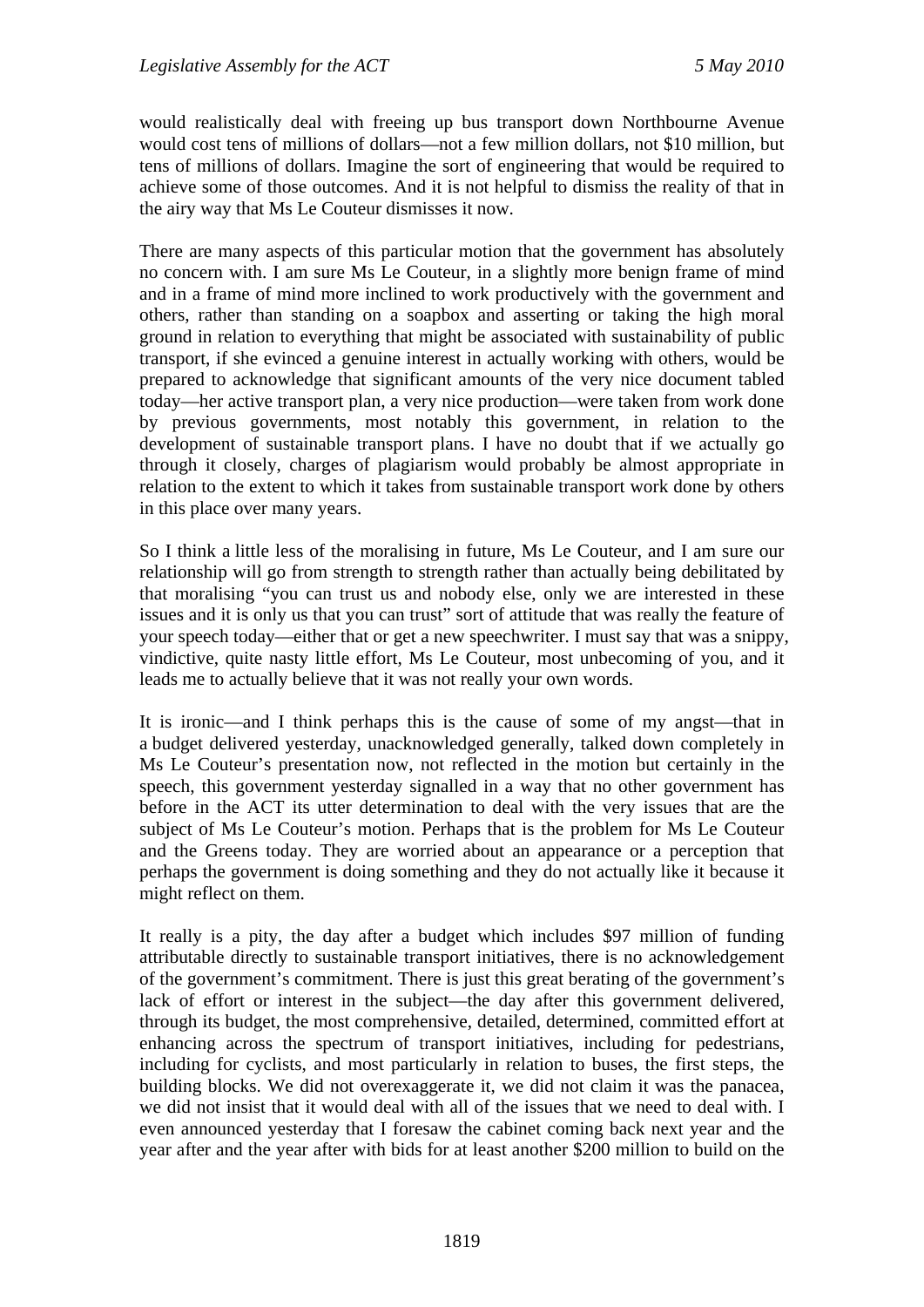work that will be generated by the design and feasibility studies, by the work that is at the heart of the \$97 million package. I foreshadowed that yesterday. It was reported today that we acknowledge this as the first steps, the building steps.

But I do not know how much more comprehensive you want a government to be than to go to issues around street lighting; to go to issues around pavements and footpath upgrades; to go to issues about how we design and improve our cycle ways; to tackle the hard issues of dedicated transit ways and busways, to actually fund two of them, to plan for a range of others; to increase to 100 the number of bus shelters that we push out this year and in subsequent years; to introduce up-to-date, modern, state-of-the-art technology to our bus fleet; to continue to grow the bus fleet; to embed Redex, to extend it to Fyshwick; to provide half a dozen park-and-ride facilities for cars, the same number for bikes; to provide for bike lockers across the town; to install 25 large, in other words multi-capacity, bus stations along busy routes. There are none at the moment. We have just funded 25. We propose another 100 bus shelters through this budget over this next year.

We are funding half a dozen park-and-rides, planning others, and tackling the difficult issues particularly around areas like Northbourne Avenue, dealing with the transit way to Queanbeyan, beginning the design and feasibility for dedicated transit ways all the way from Gungahlin town centre to the city. That is at the heart of the proposal. We have undertaken in this budget and funded design work for bus or dedicated transit ways from the city to Gungahlin town centre.

We are funding bus transit ways on Barry Drive to complete the entirety of Barry Drive. We have funded a design study for how to deal with the issue of a dedicated busway from Macarthur Avenue through to Calvary Hospital. And do not tell me that is not a difficult issue, a vexed issue, a controversial issue. We have suffered that controversy over recent years. We have funded in this budget the study.

As for Northbourne Avenue, as I informed you this morning, Ms Le Couteur, the government have funded a feasibility and design study of what to do. We do not have a predetermined position. We do not have the answer when asked what sorts of options will be looked at. The last study that was undertaken in relation to this identified 10 options. And I responded to that question, as I explained to you this morning, by saying, "One of the options, of course, is to provide a dedicated busway in the middle." That is one of the options. I am not sure it is the preferred option.

Another option, of course, is to remove the bike paths from Northbourne Avenue— I am not saying that is a preferred option; it is problematic; it looks like a backward step but it is one of the options—into a shared path. One of the options would involve probably the removal of every single tree on the outside verge of Northbourne Avenue. I look forward to those that actually endorse that particular option ultimately—and I have to say I think road engineers think it is probably the most feasible option, to actually pinch a bit of both sides of Northbourne Avenue and face the wrath of the community as you mow down every single one of the significant trees all the way from the city to Dickson—and I look forward to you leading that particular community consultation, Ms Le Couteur, as the first chainsaw hits the first tree.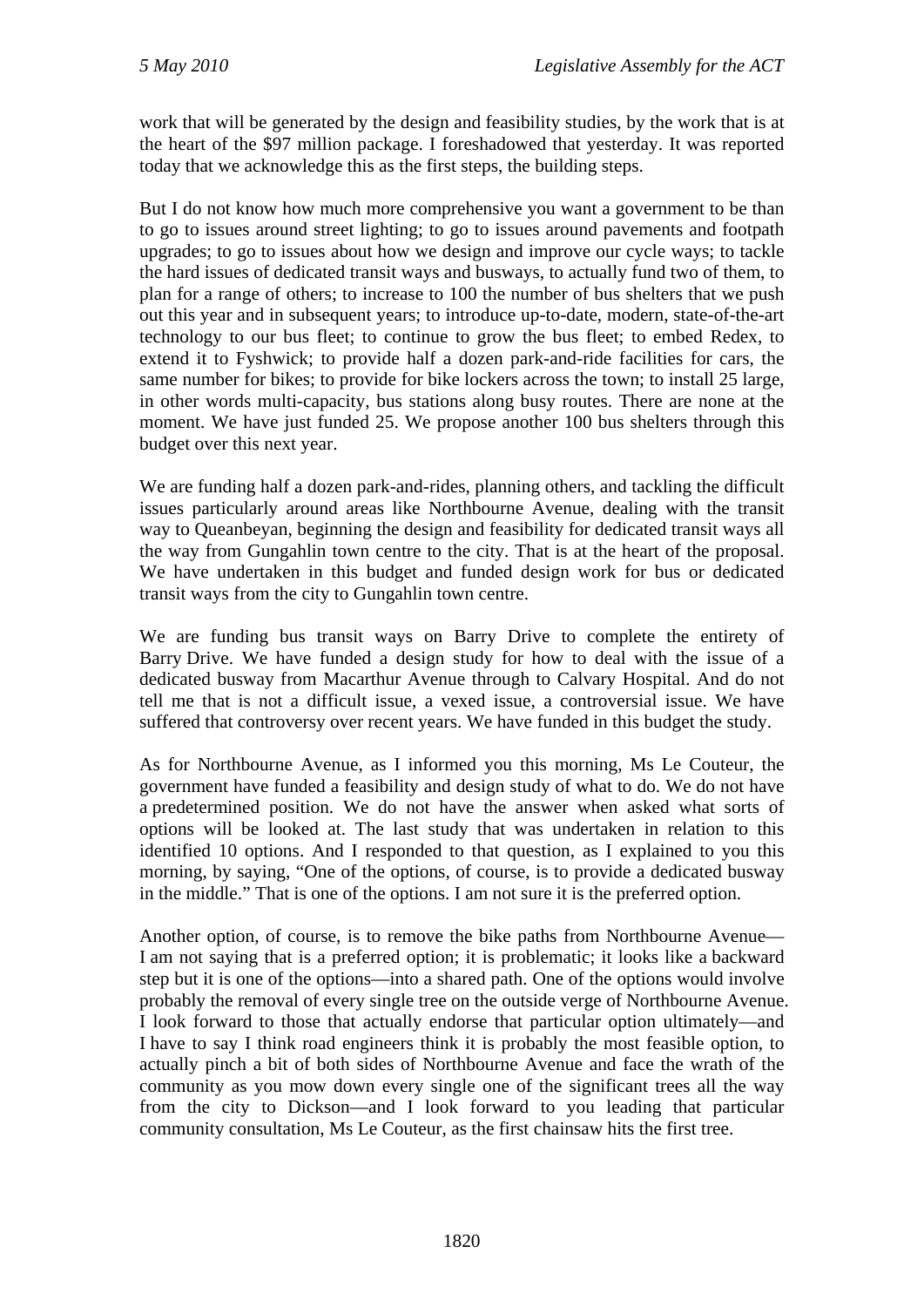Having said all that, it is a pity that, through this motion, Ms Le Couteur, you adopt the usual adversarial approach to these issues of the Liberal Party. Perhaps you are just rubbing shoulders a bit too closely with them, Ms Le Couteur.

I have circulated an amendment. Ms Le Couteur, the government are happy to support the vast majority of your motion, about 90 per cent or more of it. There are a few issues in there, as I explained to you, that I believe the government would require some further advice on before we commit to them. I have proposed that we investigate some of the matters that you would call upon us to simply deliver. I seek leave to move the amendments circulated in my name together.

Leave granted.

## **MR STANHOPE**: I move:

- (1) In paragraph (2)(b), omit "formalise", substitute "investigate formalising".
- (2) Omit paragraphs  $(2)(c)(ii)$  and  $(iii)$ .
- (3) In paragraph (2)(d), omit "improve", substitute "investigate improving".
- (4) In paragraph  $(2)(d)(i)$ , omit "involving children in the planning process".

We support the thrust, the intent and the good intentions of Ms Le Couteur and look forward to working with her as we pursue those investigations and further studies in relation to each of those issues. And I hope we get some positive outcomes from them. There are a couple that we would prefer to remove. At this stage I simply do not know enough about the implications to actually send even a signal that we would commit to those. The others I see as essentially something we are more than prepared to investigate, to study, to take advice on and perhaps to adopt. But there are a couple of notions there that I simply do not know enough about. I will accept that. I need to take some advice on it and, subject to the outcomes of that, it might be that we are happy to revisit them in the future.

*At 6.00 pm, in accordance with standing order 34, the debate was interrupted. The motion for the adjournment of the Assembly having been put and negatived, the debate was resumed.*

**MR COE** (Ginninderra) (6.01): The opposition are satisfied with some of the items in this motion but there are quite a few that we are not satisfied with. To that end, we will be supporting Mr Stanhope's amendments because we do believe they do make the motion a better motion but, on balance, we will not be supporting the motion even if it is amended, simply because we think there are a number of issues in here that have either not been thoroughly thought out or that we actually do disagree with.

On the issue of sustainability, one of the things that we so frequently forget about is economic sustainability. If we do not have sustainability when it comes to the economics, it means that we are not actually able to do things into the future. I fear that that is what will happen with many of these initiatives that have been discussed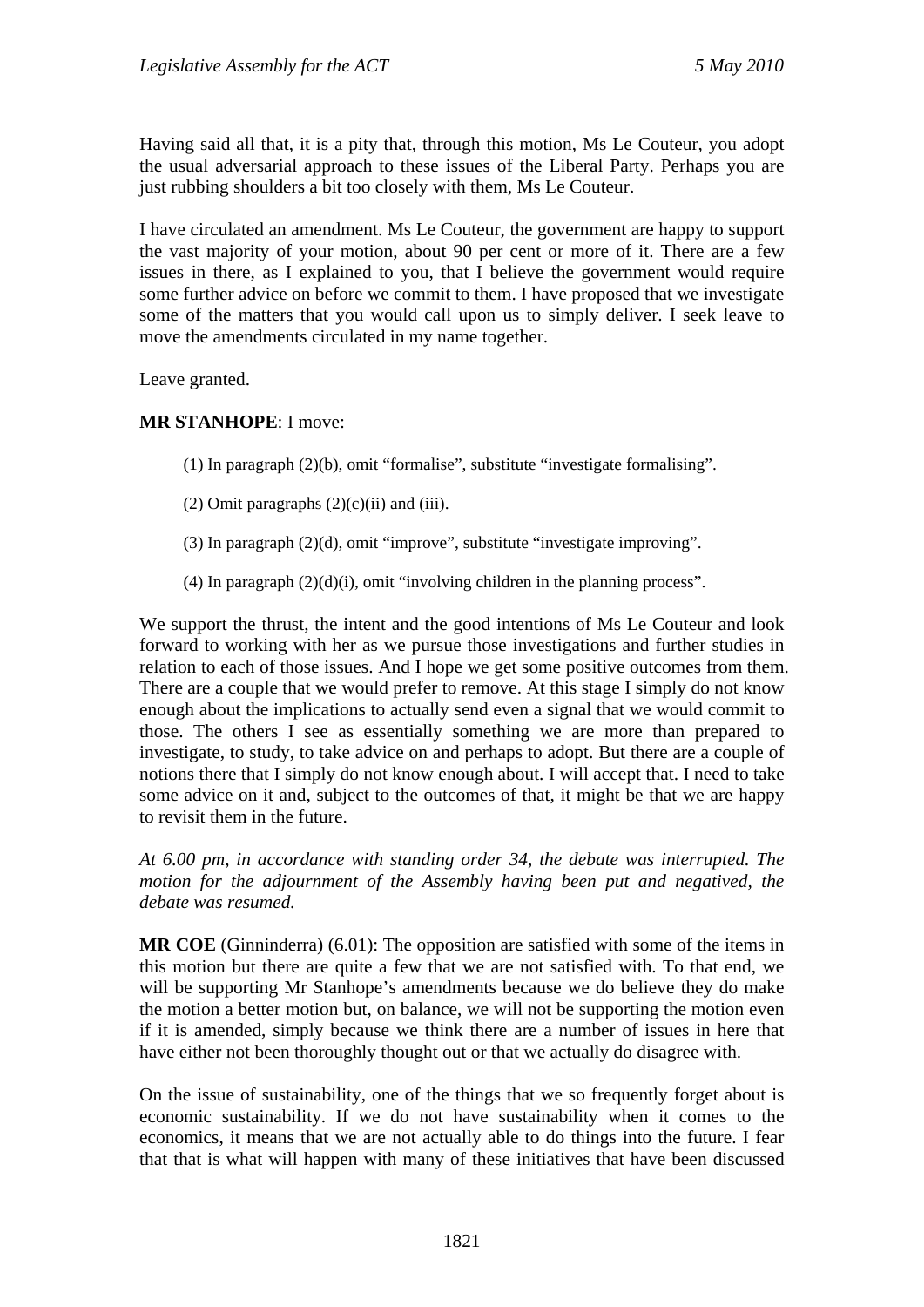today. Initiatives such as perhaps putting a bus lane down Northbourne Avenue may or may not be economically viable. There would have to be some pretty serious studies done into that, in addition to many other different transport proposals that have been mooted in this motion either directly or indirectly.

Of particular concern would be, for instance, prioritising pedestrians, cyclists and public transport in planning traffic and urban design policies and funding them appropriately. I do not think that we could necessarily prioritise that for all the people in Canberra. It might be, for some people in Canberra, we are able to make such a priority but, for other people, it is simply not going to be possible. It seems to me that the underlying sentiment in this motion really is a vendetta on the car. Of course a vendetta on the car is a vendetta on families. It seems to me that this motion is far more about moral high ground than it is about genuine transport policy. We all know that, if this policy was to be implemented in full, it would have a detrimental effect on the vast majority of Canberrans who depend on their cars to actually operate on a daily basis.

There may well be some barriers in Canberra for walkers, riders and public transport users but there are also some barriers for people who drive cars. I think anyone driving down the GDE would see that as a pretty big barrier for cars when you are actually caught in a traffic jam near a car park in the morning or in the evening. So to that end, I think we do have to be consistent and we do have to be reasonable when applying these policies.

I understand that Mr Stanhope's amendments will remove 2 (c) (ii) and 2 (c) (iii), which state:

(ii) removing the mandatory minimum car parking requirements for new suburban developments, but encouraging space for car sharing; and

(iii) introducing a sustainable transport contributions fund to allow developers to limit parking spaces in city and town centres;

Let us have a look at that one. Subparagraph  $2$  (c) (ii) is removing the mandatory minimum car parking requirements for new suburban developments but encouraging space for car sharing. This, to me, seems to be totally inconsistent with what the Greens say they stand for when they want high density.

It is all very well to have high density on transport corridors—and that is something that the opposition firmly believes in—but we also think that people who live in high density should have the option to have a car. Whilst living on a transport corridor may well make it more convenient to actually catch a bus or to use other public transport should it be available in the future, I do not think such people should ever be denied the opportunity to have a car if that is their wish. So to that end I am very glad that Mr Stanhope's amendments will be removing  $2$  (c) (ii).

The Canberra Liberals do have a proud history when it comes to cycling and we are very proud of the policy we took to the last election. Indeed it was a policy that was widely supported by Canberra's cycling community and one that I do hope will be implemented. That policy talked about connecting missing links in the off-road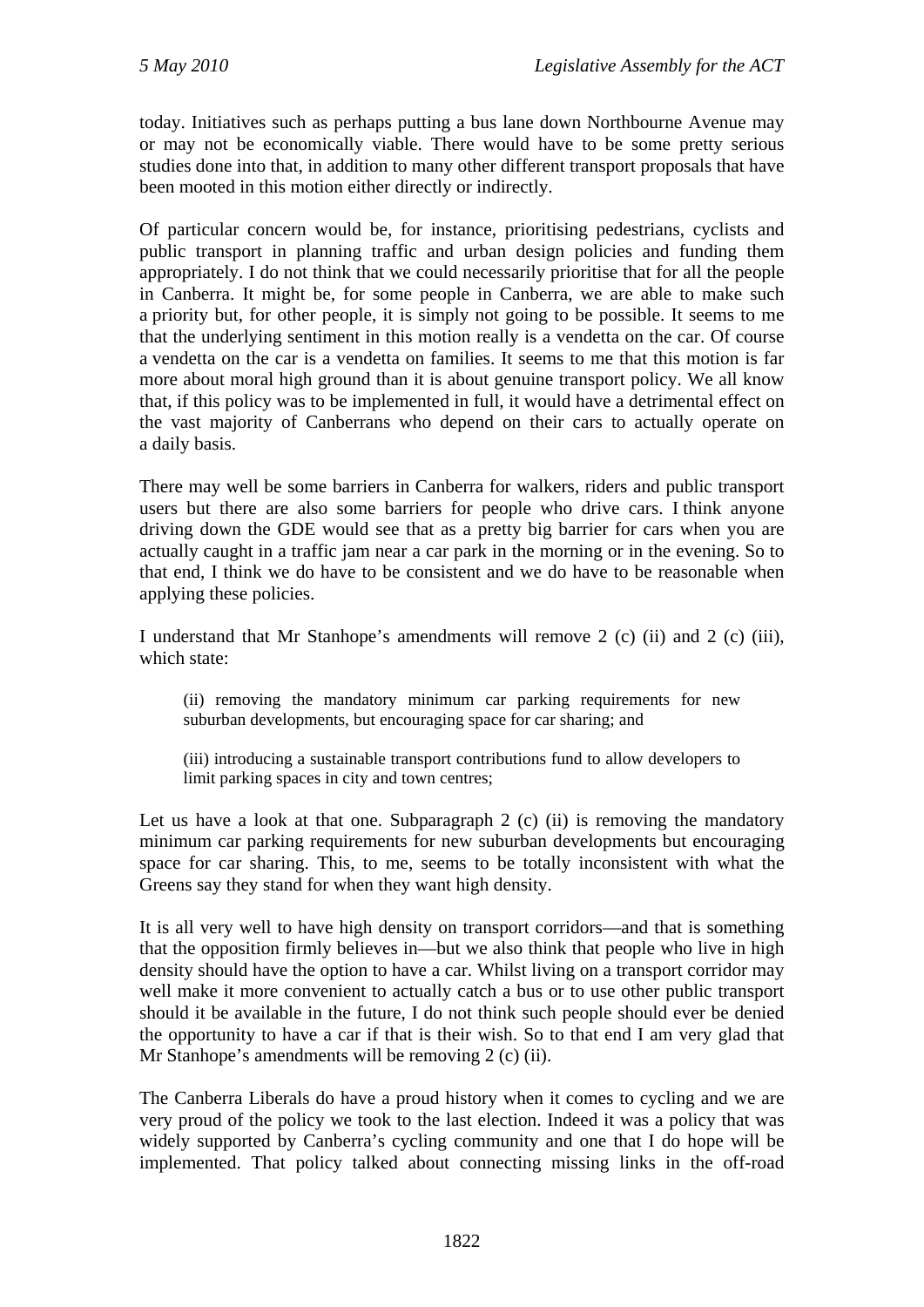network, an appropriate signposting network and conducting a maintenance blitz to make sure that our off-road cycle path network is actually given the attention it deserves so that it can be fully maximised and fully utilised by Canberrans who do ride their bikes.

But when it comes to the installation of cycle lanes, whether they be on road or off road, it is by far and away preferable that the work is done at spec stage for a road. To retrofit a road with an on-road cycle lane is potentially very hazardous and extremely expensive. I think we have seen that on Northbourne Avenue in terms of some of the many problems that exist on Northbourne Avenue. As I have said in this chamber before, I particularly point out the problem with the on-road cycle lane on Northbourne Avenue and London Circuit. I have said that before and I really do fear that an accident will occur there because of the very dangerous conditions that cyclists face when they use that on-road cycle path in amongst the three lanes of traffic and the bus interchange stops that are there as well.

As I said, the Canberra Liberals do support cycling and we do support making our public transport system more efficient and better for everyone but we do need to make sure that we have a very reasonable and very measured approach to this; otherwise we run the risk of not being economically sustainable at the expense of some very short-term methods that may well make us feel good but will not actually result in a lasting, positive legacy. As I said, we will be supporting Mr Stanhope's amendments which make the motion better but we will not be supporting the motion on the whole.

**MS BRESNAN** (Brindabella) (6.07): I am proud to be standing in support of this important motion, discussing the future directions of transport here in Canberra. As a capital and as a city, Canberra has very much been lauded as a leading light of planning and urban design, and Canberra once again can become a leader when it comes to public transport. Leadership means using the power granted to us by the people of Canberra to stand up and talk about the hard decisions we are required to take for the future of our community.

It is lamentable that governments often struggle to focus beyond the next re-election. The challenges that face us—not only environmental, but social, demographic and economic—are all challenges where our actions now determine the quality of life for those that follow us. Investments that are deemed optional, that are put in the too-hard basket, are often the investments that are not optional for the next generation and must be paid for at much greater cost.

We recognise that improvements to transport infrastructure capacity do come at a cost now. However, the cost of building these improvements now, of laying the groundwork, ensures that our community is not burdened with a greater cost later. We must build to a high standard of economic and environmental sustainability now, instead of retrofitting our roads and suburbs with the required infrastructure after the fact.

The government have said much in the last 24 hours of their commitment to transport in the ACT. We acknowledge the benefits of these measures, although some measures provide only marginal benefits compared to improvements to the capacity of the fleet.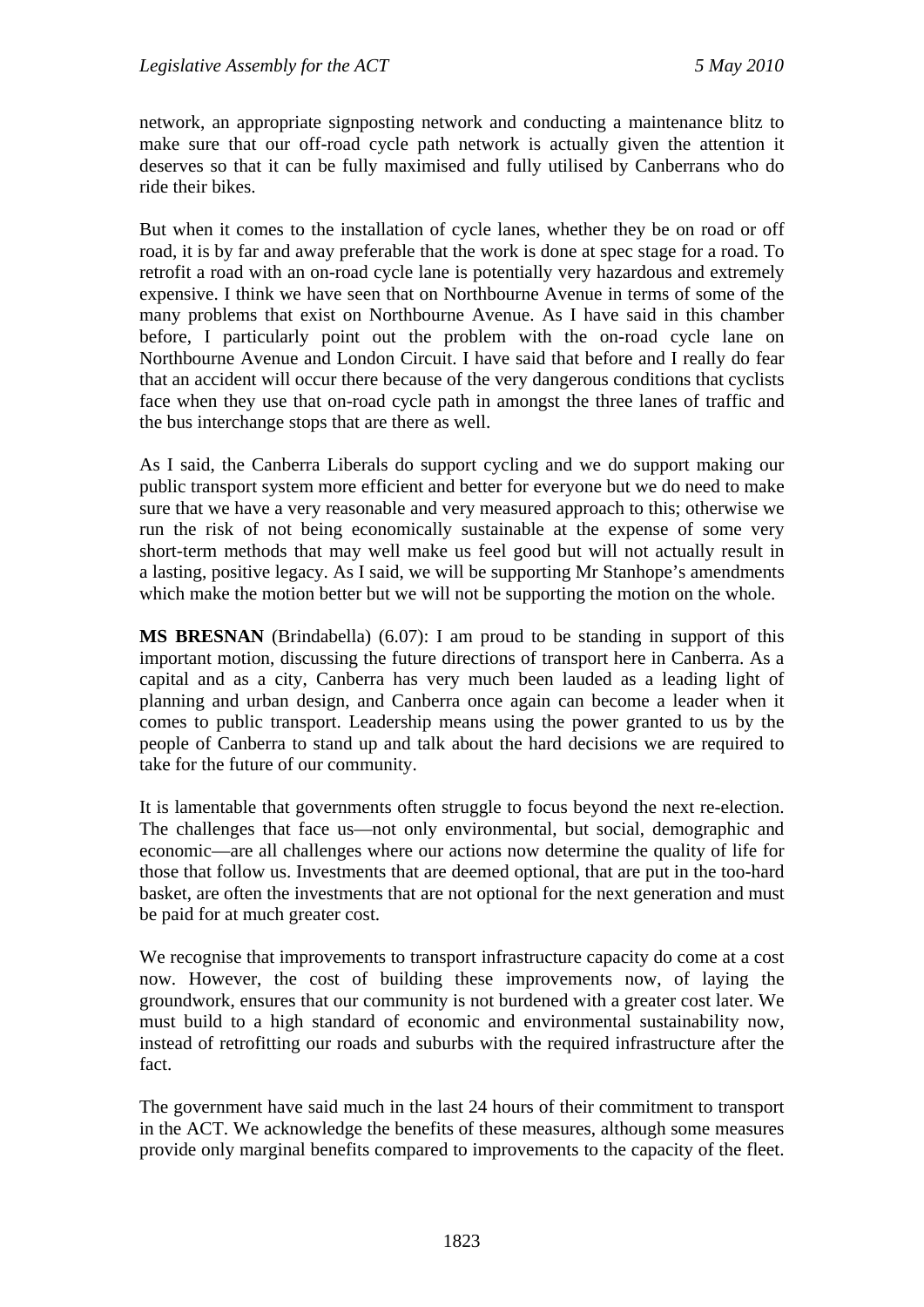While the transport elements of the budget do bring long overdue improvements to infrastructure, and again we acknowledge that, there is still an inability to have vision beyond a small predicted modal shift that the government seeks to cater for. The proposed priority lanes and new stations provide increases to the amenity and timeliness of some services, but the system does not provide services to everywhere in Canberra or the ability to have an effective bus service that can compete on timeliness with private car transport.

Before I go on, I need to briefly comment on some of the narrative coming from members of both the government and the opposition regarding our approach to cars and transport in general—that we are somehow seeking to force people out of cars. We believe that it is the responsibility of government to give people affordable, effective and sustainable choices so that more people can make the economic decision to use alternative modes of transport. It is regrettable that, rather than talk about this seriously and engage in a debate about the long-term future of transport in Canberra, people have dismissed us as pushing people out of cars.

All parties in this place know that the cost of private car transport will go upwards regardless of what actions governments may take. We are approaching the point where most, if not all, of the easily accessible fossil fuels in the world will be being drained, and logic dictates that this restriction to supply capacity can only lead to fuel prices far higher than anything we have experienced before.

It is clear that public transport wins cost arguments when it comes to the family budget. However, as was proven by the Redex trial—which we acknowledge has been an extremely successful trial; we acknowledge the government for that—the choice of transport mode is primarily influenced by time considerations, significantly frequency, and time-to-destination factors. Timeliness of service is dictated by priority, limited stops and route decisions. We welcome measures that the government has taken to improve on these factors on major routes. Unfortunately, this is undermined by areas of the coverage network not providing a sufficiently rapid connection to the frequent express network. We hope that this will improve with the commencement of the new ticketing system and route changes that will provide much-needed information about where those routes need to go, and when and where people are getting off buses.

This is about providing an economic, effective and sustainable alternative right now and into the future. The total cost of running a car is a large and growing cost to people, one which many choose to bear because of the perceived time savings a car offers. I believe that the people of Canberra, if provided with a fast, comfortable, affordable and world-class public transport system, would make use of this.

I realise that this might be a bold statement to make, but it is one supported by precedent—precedent set by a Liberal administration. I speak of the decision by the Brisbane City Council under a Liberal lord mayor to invest heavily against popular opposition in their busway system, a system which has delivered overwhelmingly large increases in public transport usage and which has since secured popular support. More importantly, that infrastructure decision will support generations to come. It is a one-off investment that will pay dividends in social and economic costs for decades.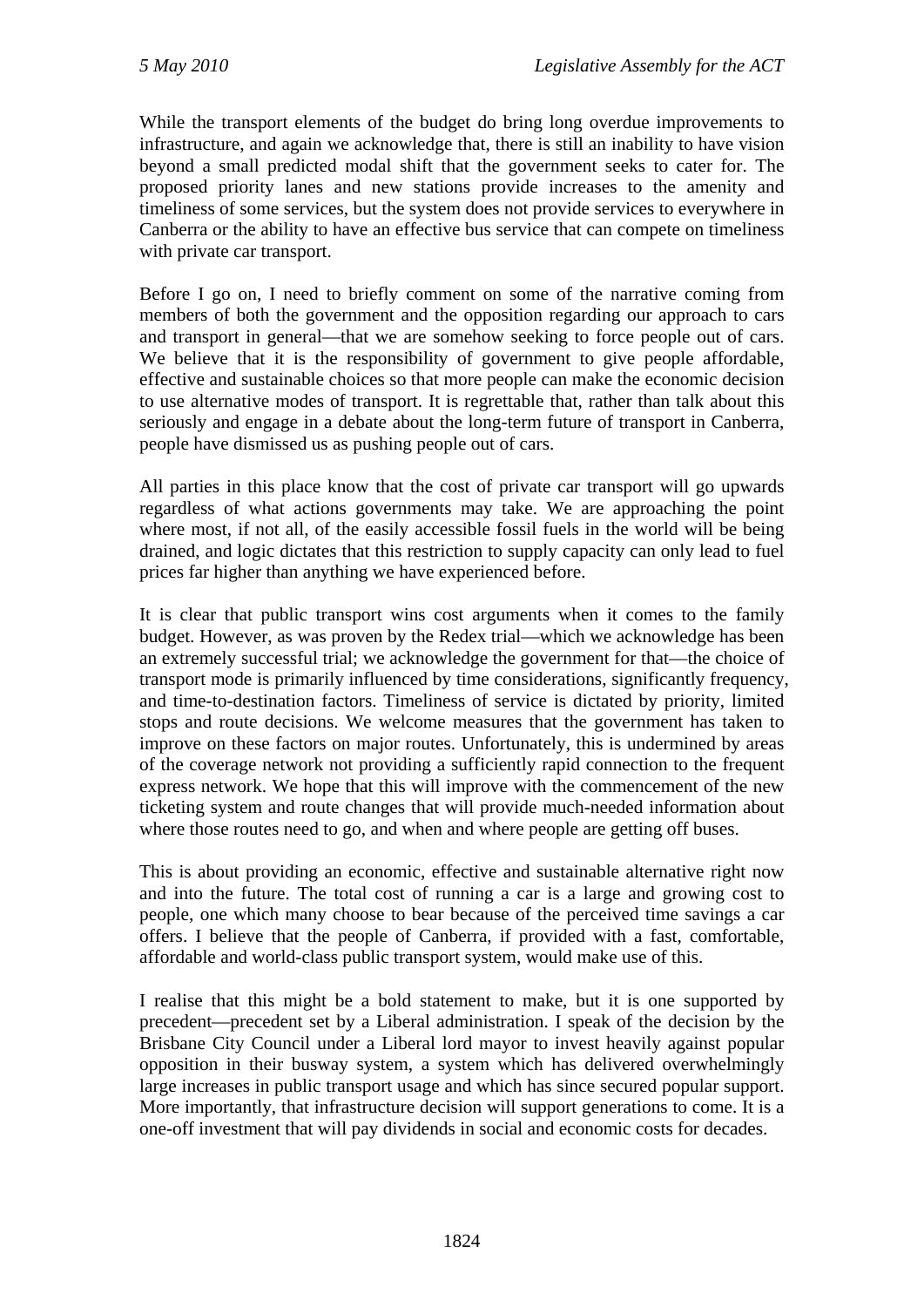I must also speak of the health implications of active and public transport here in Canberra. This is a government which has a number of initiatives encouraging a more active lifestyle, such as the "find 30" campaign. One of the best ways we can encourage a healthier lifestyle is to make it easier to walk or cycle to and from work, or to and from the local bus stop.

There are substantial public health costs associated with inactivity in people's lifestyles. Cardiovascular disease is the leading cause of death in the country, with approximately 23,000 deaths in 2007. In Canberra, around 32 per cent of people are above a healthy weight. Over 15 per cent of the ACT population suffer under a long-term cardiovascular disease. Mental health problems can also be a direct result of the lack of physical activity.

Exercise and healthy lifestyles are an important factor in preventative health. When our health expenditure is rising, and when the diseases associated both with pollution and with sedentary lifestyles are placing pressure upon our acute care systems in hospital, small improvements that can improve lifestyles pay big dividends down the line.

We believe that the current set-up of walking and cycling infrastructure can be improved to encourage healthier options for travelling to and from work, bus stops or shops. Where walking and cycling paths are pleasant, attractive and well maintained, it does encourage their use. We believe that the high level of bike ownership shows that there are many people in Canberra who are willing to make the healthy choice to ride and walk, but they may be discouraged from doing so.

We believe that it is the duty of a responsible government to provide effective alternatives. We believe that failure to invest in public and active transport infrastructure drives up everyday costs of living, both now and in the future. We believe that it is better to invest while we can choose to rather than be forced to by circumstance. This is not a criticism of the investment choices the government has announced in the budget but, rather, a call for the government, and any future governments, to invest in transport leadership.

We believe that if the people of Canberra are provided with effective and affordable alternatives they will take them up. We believe that the government should be aiming high. It should not be aiming to meet projected demand based upon parking and petrol price increases but should be using initiatives that improve service to stimulate demand.

The successes of the intertown, Redex and school bus routes, and the increase in cycling with the introduction of cycle lanes, all demonstrate the ability of the government to influence demand through improved service, not just provide supply. People can and will choose sustainable, healthy and cost-effective transport options provided that these services support their needs. People should be provided with meaningful transport choices. When we look at what is happening in other states and territories in Australia, cities are moving towards increasing investment in public transport. We are simply putting forward a proposition that brings us in line with what these cities are doing and looks towards the future and innovation.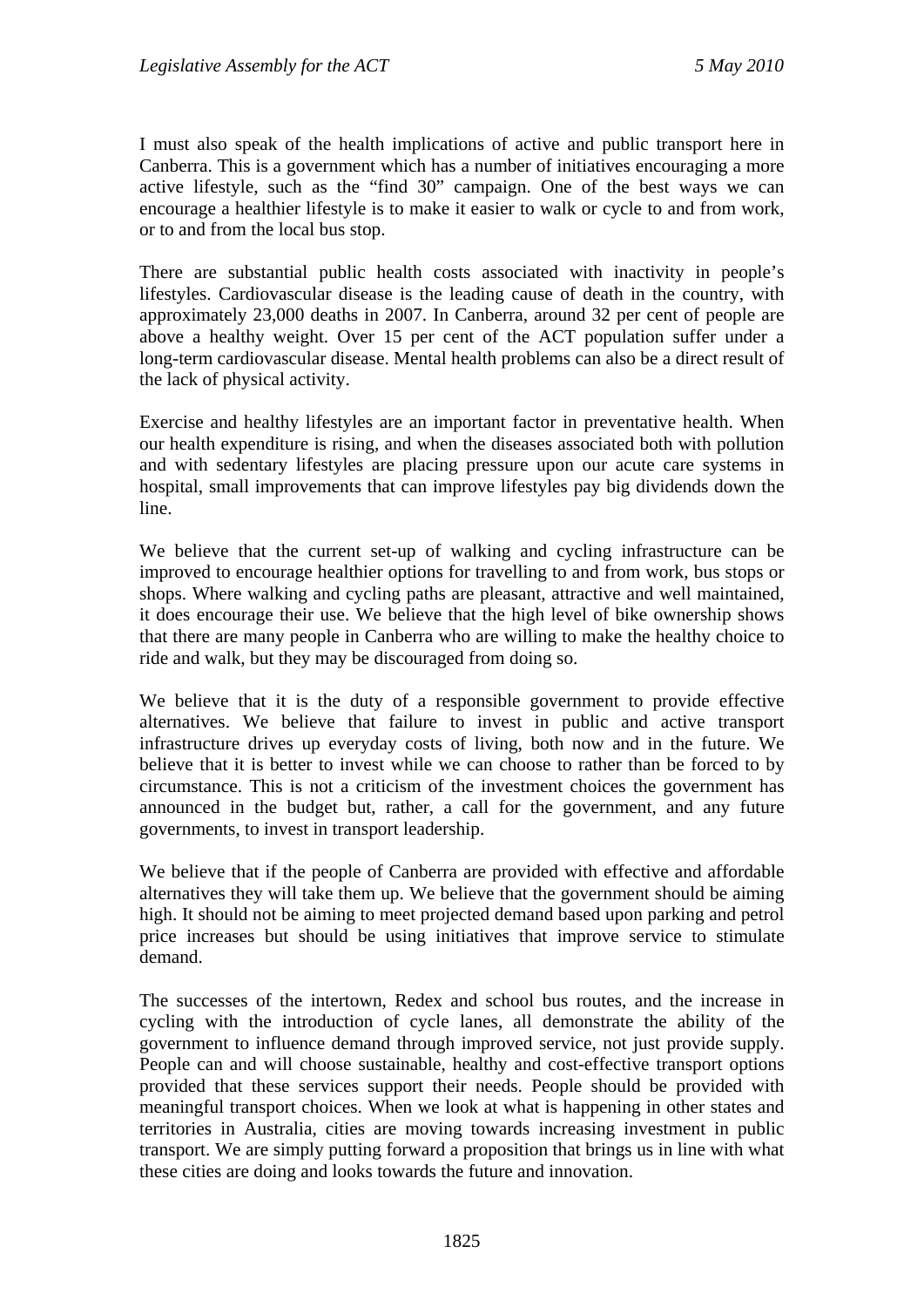I will briefly comment on the two speeches I have heard. I think Mr Stanhope may have taken Ms Le Couteur's speech just a tad personally. I think it was a very good speech and a very well-written one. I did acknowledge in my speech that the investment the ACT government has made is welcome. We have acknowledged that. We have already had good discussions with the government, and we look forward to further discussions. With bated breath, as always, I also look forward to the Canberra Liberals' public transport plan. I commend Ms Le Couteur's motion to the Assembly.

**MS HUNTER** (Ginninderra—Parliamentary Convenor, ACT Greens) (6.17): Just to start with, let me say that the announcements in the budget about a significant investment in our public transport system are welcomed by the ACT Greens. My colleagues and I have made statements to that effect. I am also very pleased to hear that in the next couple of budgets we can look forward to ongoing significant investment in that area.

In relation to Mr Coe's contribution around the Liberals loving their bicycles and their cycling, all I can say is: "Heavens above. We've already got Tony Abbott; we really do not need any more Liberals out there in lycra at this time." That is something to think about.

The Greens recognise that Canberra faces a troubled future if we do not adapt to our mounting transport problems. Climate change, peak oil, congestion, pollution, economic loss and social inclusion—they are all intertwined with our transport policies. Mr Corbell was right a couple of weeks ago when he said:

The policy we set today locally … will face judgements over many generations to come.

That is true. We in this Assembly need to be effectively engaged in ensuring that we change the way that we do transport here in the ACT. The Greens think that it is possible to turn around our transport patterns. Other cities have done it. It needs a dedicated, coordinated effort, not excuses.

Dr Paul Mees, an expert in transport planning from RMIT, says that it is wrong to argue that we cannot have effective sustainable travel because our city is not compact. We hear arguments that Australia is not like Europe, but European urban regions are not as dense as we tend to think. Beyond the city boundaries almost everywhere in Europe has suburbs and even semirural areas which have been integrated into a single metropolitan unit economically and in terms of transport. There, you can live on the outskirts and still do everything you need without using a car. You have that option.

As Paul Mees points out, cities that offer excellent sustainable and active transport facilities are not just in Europe. Canadian cities are now doing it as well. Canadian cities like Ottawa, Vancouver and Calgary have similar urban densities to Australia's, but they have learnt the lesson of how to provide more effective sustainable transport.

The reality is that people in Europe, Canada or Australia are all the same. They will use sustainable transport options when it is convenient. According to the research of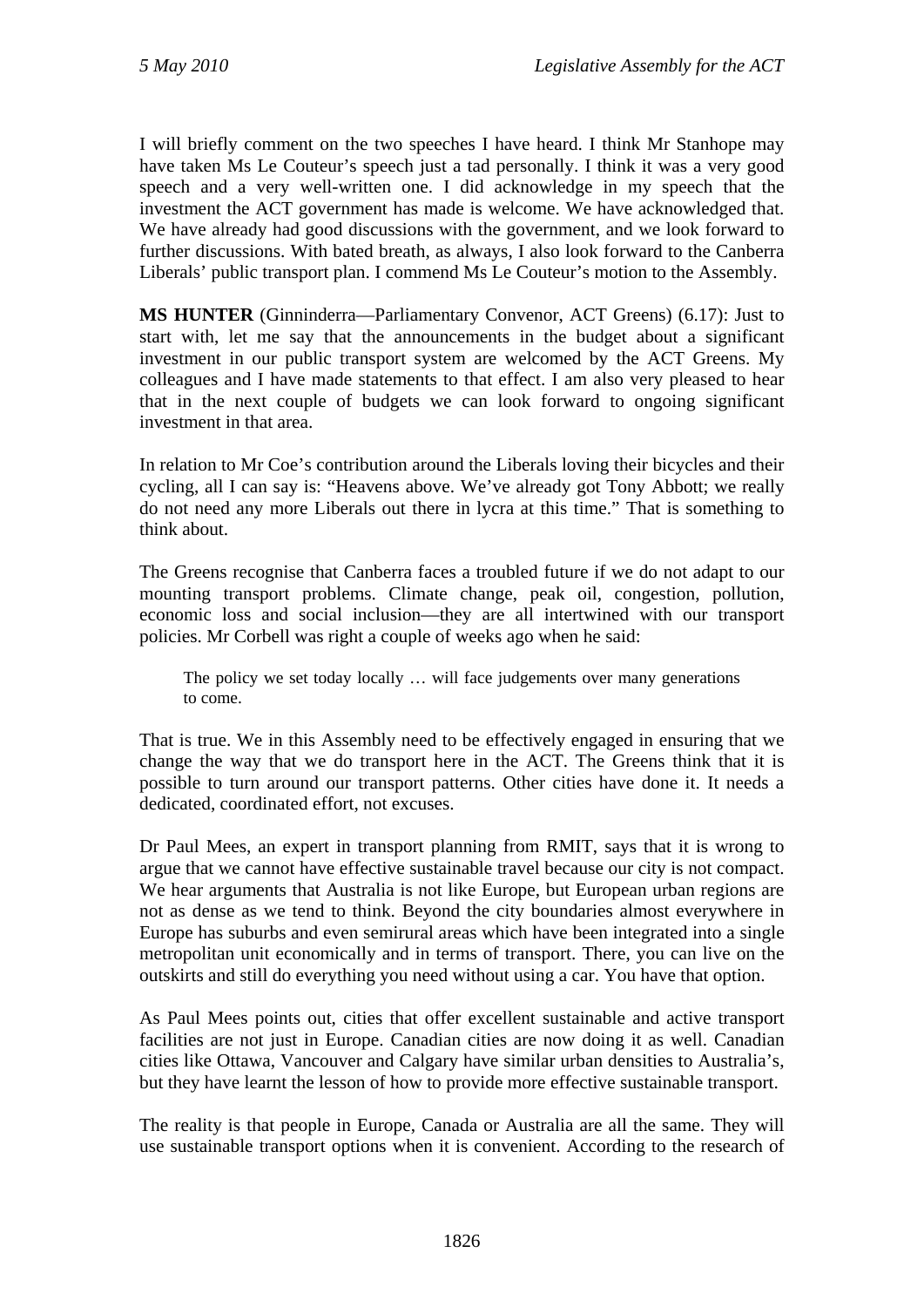Dr Mees, we have fallen into the trap of using density as an excuse for doing nothing or doing little. The Greens believe that it is wrong to argue that the Y-plan, or Canberra's geography or density, means that we cannot revolutionise our transport and match the efforts of other progressive cities around the world.

I want to point out some of the other benefits of increased active transport. As Ms Le Couteur mentioned, cities that embrace active and sustainable transport reap significant and ongoing benefits. Some of these are obvious every day, such as reduced air pollution. Others are more indirect. For example, active transport is a great way to create vibrant public spaces. These are endangered in our modern cities. Neighbourhoods and city centres that have high levels of walking and cycling strengthen the community through increased social interactions. They also improve safety by getting more people on the streets. This is endorsed by people like Cheryl Wright from the Heart Foundation of Australia.

Fostering active transport also addresses inequalities across age, gender and socioeconomic status. Research suggests that it is a more equitable and inclusive form of promoting physical activity than organised sport and exercise programs. When policies focus on private vehicles, they can increase the risk of social exclusion for disadvantaged groups.

Making a city friendly for active transport also makes it child friendly. Children have special mobility and safety needs. Part of Ms Le Couteur's motion calls for the development of a safe routes to school program targeting one of the easiest areas where we can help children—to walk and ride to school safely. We need to be looking at getting them back on the bike, getting them back walking, getting that culture going. Not so very long ago it was rare for a child to be driven to school. The health benefits for children through the exercise involved in walking or riding in an active transport manner are quite obvious.

Safety is another benefit of active transport. Places that are peopled are safer places, places that have natural surveillance. Where people feel safe, they are more likely to walk and ride. One of the items in Ms Le Couteur's motion recognises how important it is that people feel it is safe to walk or ride, especially at night. The motion calls for a review of the lighting on pedestrian and cycling paths around Canberra. I am pleased that in this budget the government has started to provide more lighting for cyclepaths and walking paths in Civic and Ginninderra.

Increased active transport also brings considerable economic benefits to a city. Recent research commissioned by the federal Department of Health and Ageing quantified the overall benefits to the community of the current level of cycling. It determined that it was worth over \$220 million each year just through reduced congestion, reduced emissions and reduced disease and health problems. Australia's level of cycling is very low.

Research from around Australia and the world has shown how slower travel creates more business for local shops and cafes. A recent report from the non-profit group Transportation Alternatives aggregated studies of liveable streets performed in other cities around the world that found significant economic and social benefits that could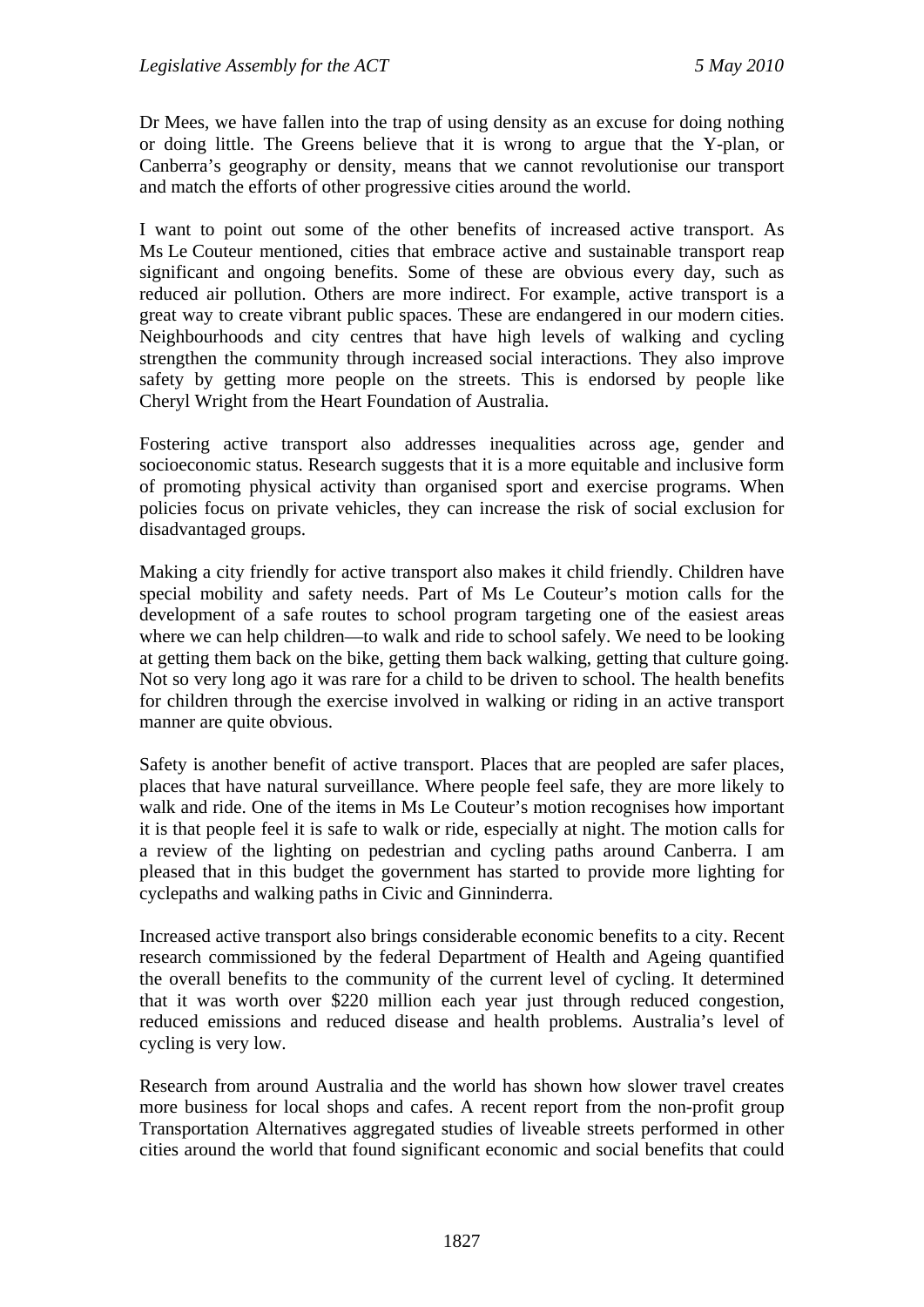be replicated here. For example, pedestrian zones in city centres can boost foot traffic by 20 per cent and retail sales by at least 10 per cent. This makes sense if you think about it. It eliminates the kind of drive-by shopping that usually characterises streets that are dominated by cars. Instead, people linger and enjoy the space. We see good examples of this in places like Melbourne, where there are a lot more outdoor cafes and so forth.

As Ms Le Couteur and Ms Bresnan pointed out earlier, Canberra's existing transport system is imposing significant costs in the ACT economy. These costs will grow if we do not change. The impacts of peak oil will change our way of living and cities that remain car dependent will become very vulnerable. As the ACT government's light rail submission to Infrastructure Australia pointed out:

Canberra's existing transport system is not sustainable from an environmental, economic and social perspective and is already imposing significant costs on the ACT economy and society.

We really do need to have that commitment to building an active transport option here across the ACT.

The Liberals' position is less clear. Possibly the Liberal Party denies that costs to the ACT will spiral higher if we do not change our current transport patterns. Mr Seselja cares about economic costs to Canberra, so he should be very supportive of changes that will mitigate our future costs.

As Ms Bresnan has already flagged, increasing active transport will also bring huge savings by reducing the risk of preventative disease and easing the burden on the health system.

These are enormous benefits. We need to be supporting this move, this direction that we all need to go in. We in the ACT Greens have not just stood on the sideline and thrown rocks. We have been actively engaged in this area. We comprehensively researched and put out a paper that was tabled here in the Assembly today. It has a number of options, ideas and ways forward. We believe that is our genuine contribution to this matter. We look forward to continuing to work with other members of the Assembly to look at how those ideas may be implemented and what other ideas may be out there that we could put in place in the coming years.

It is something that we do need to tackle. As I said, we genuinely want to participate in a good debate, to be active participants in that. We look forward to further discussions with the government and with the opposition. It would be good if they could also participate in this matter.

I commend Ms Le Couteur's motion for making excellent recommendations to increase active transport and help make Canberra a healthier, happier and more sustainable city.

**MS LE COUTEUR** (Molonglo) (6.26): I will speak briefly on the amendments and then close the debate. The amendments which Mr Stanhope has moved en bloc we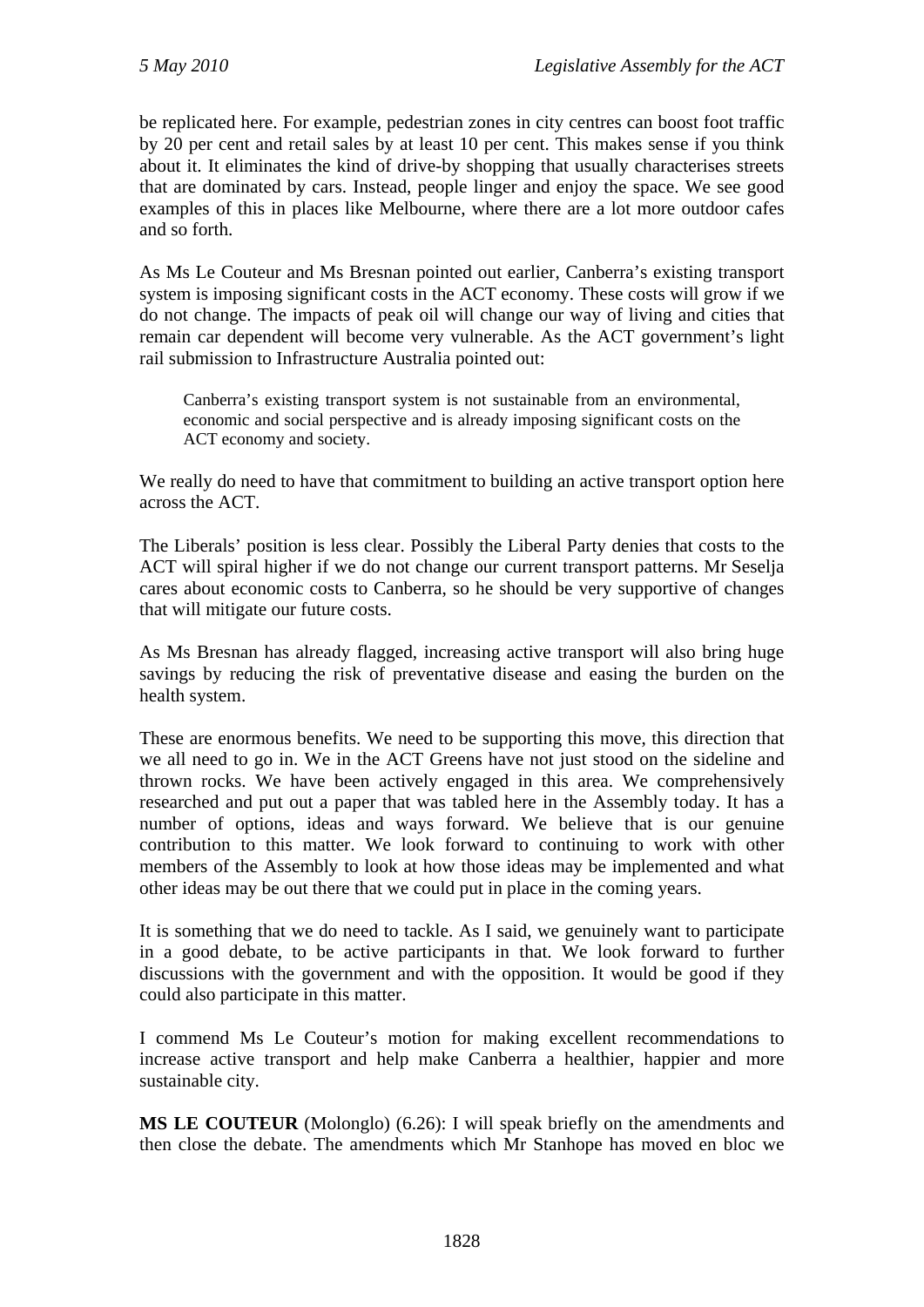will oppose, although we do not oppose all of them. I will just go through each part. The first part would change paragraph 2(b) to read "investigate formalising". Given the issues with changing things in the territory plan, that is probably a reasonable change.

His second suggested change is to omit paragraphs  $2(c)(ii)$  and (iii), and we do not agree with that. Paragraph  $2(c)(ii)$  removes the mandatory minimum car parking requirements for new developments. We see this as a step towards affordable housing. Why should people be forced to pay for car parks they do not want to have? This is something where we could let the market choose. People will pay for a car park if they need one and not pay for one if they do not. I am really surprised that this is something that the Liberal Party, at least, have not supported.

I am very surprised that Mr Stanhope has problems with paragraph 2(c)(iii), because a sustainable transport contributions fund is already part of the territory plan. It has just never been implemented. It was also part of the draft—I am afraid it is still a draft— ACT government car parking strategy 2007. The government does, I believe, already support this, and I am just disappointed to find that Mr Stanhope no longer does.

The third amendment changes paragraph 2(d) to read "investigate improving" safe routes to school. I do not think we need to investigate it, but okay.

Paragraph 2(d)(i) refers to involving children in the planning process, and it is something I find very bizarre that neither the Liberal nor the Labor parties support this. The government has already signed on to child-friendly principles, of which this is one. I do not want to see us go back to the Victorian age where children should be seen and not heard.

On a more positive note, I thank both the Liberal and Labor parties very much for their contributions to this debate. I am very pleased that the motion will largely be supported. I am also very pleased about the government's recent financial contribution towards active transport.

Amendments agreed to.

Motion, as amended, agreed to.

# **Adjournment**

Motion (by **Mr Stanhope**) proposed:

That the Assembly do now adjourn.

## **Lyneham high school**

**MR DOSZPOT** (Brindabella) (6:30): On 20 March this year I attended a council meeting of the ACT branch of the Australian Education Union at the invitation of Ms Penny Gilmour. I spoke to the council members on my role as shadow minister for education and my commitment to listen to the principals and teachers throughout all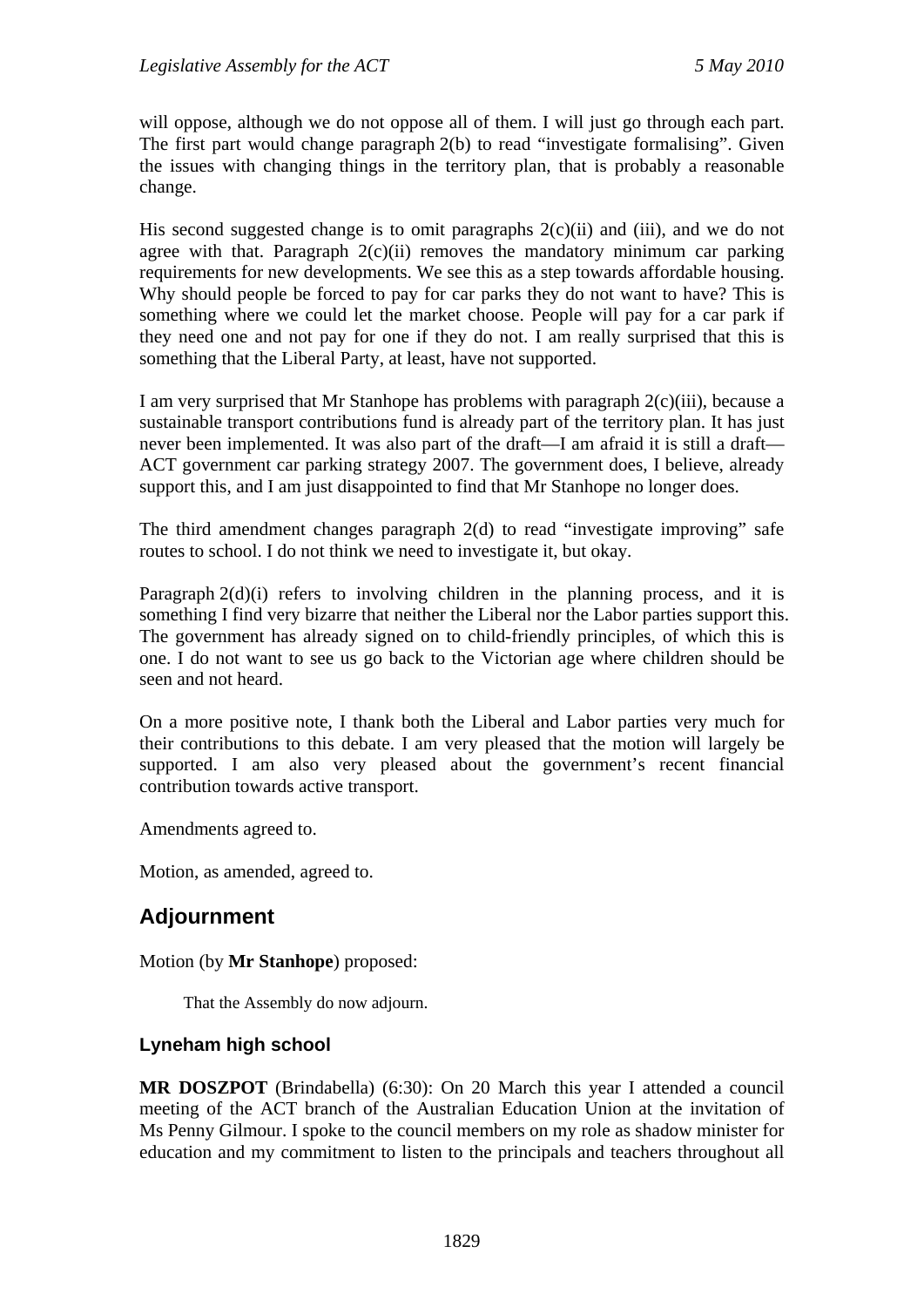the schools in the ACT. At the end of the AEU branch meeting, I was approached by a councillor, Michael Denmead, inviting and challenging me to prove my commitment to learning about schools by spending an entire day with him at his school, Lyneham high. I accepted his challenge and, after some negotiations, I did receive permission to go the school as per Michael's invitation.

I turned up at Lyneham high on 1 April to get a firsthand look at what goes on in the life of a maths coordinator on a typical school day. After a brief introduction to school principal Ms Colleen Matheson, I followed Michael about as he started his daily activities.

The preschool social networking by the students was in full swing as we made our way up the stairs to the maths teachers' common room, I met Michael's maths colleagues, Ross MacDonald, Glenn Currie, Julie White, Lily Harada, Ben Solly, Mark Drummond and Premila Chand. They made me welcome and went about their preparations for the day's teaching—class lists were checked, rosters compared. Then we went on a tour of the school before Michael's first teaching duties.

We met Sandra Parker, deputy principal of students, and Kay Allen, administration and student attendance. We also passed acting deputy, staff, Graeme Budd, as he was carrying stuff to the bin. I found this typical in the school, as everyone was very hands on. We also met John Barker, building services officer.

I learned about the school in short bursts from various people we met. Lyneham high school is a multicultural school with students from a wide range of countries with different cultural backgrounds. This was quite evident as we made our way through the busy corridors. I also found I was almost in breach of school policy, as mobile phones are not to be seen or heard during school hours. My mobile was quickly confiscated by Michael.

We next visited Brad Lynch, PE teacher, doing health lessons in the computer lab, where I learned from some of the students about the school motto—vera semper solere: always tell the truth. I had a momentary thought of suggesting that we introduce this in the Assembly.

Principal Colleen Matheson hosted a visit to a rehearsal of the year 10 band conducted by Debbie Masling. I found out from various students that they came from all over Canberra especially, because of Lyneham's high reputation in music, even winning a number of CAT award nominations. We met Margie McMahon, the drama teacher who was involved in the school production of *Aida*. We also met Beth Way, music teacher, and Pinky Munshi, science teacher.

I was keen to visit the school LSU, and met Viktor Halas, acting science SLC, and from special needs I met Tina Williams, Tracie Smith, Sue Dyer and Chris de Witte. We also met learning centre staff, Josephine Deo and Georg Cygan.

Then it was lunch time and we adjourned to the staffroom where, in between the constant stream of students coming in for advice, the maths staff managed to get a few moments to have some lunch, I also learned that Ben Solly was not related to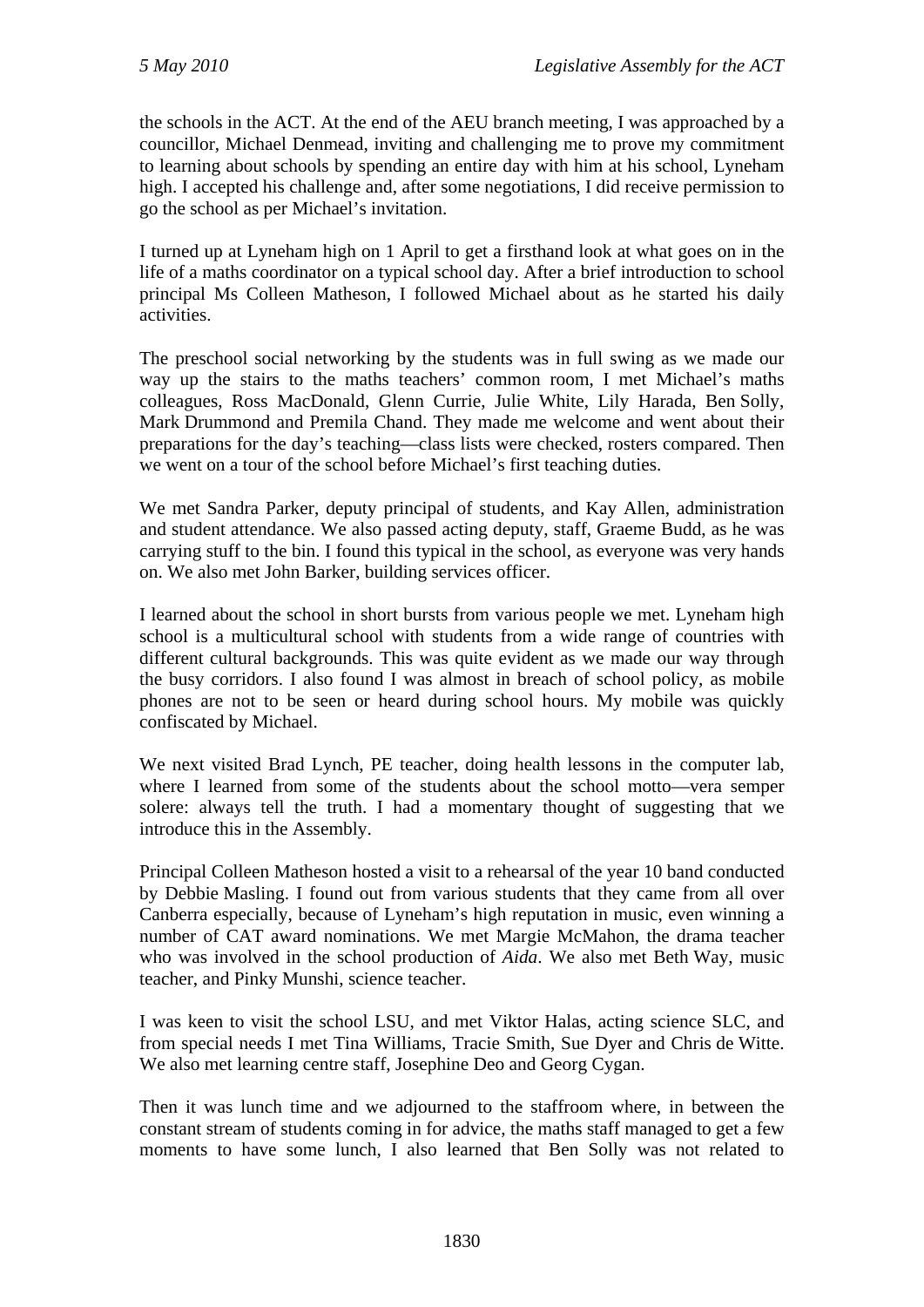Ross Solly, or at least he would not admit to it. I also had the privilege to sit in on a few maths lessons where the free-flowing communication between the students and the teachers I found very impressive.

After the final lesson we met Steven Bardwell, head of SoSE and who also teaches the DARE program, and his colleagues, Brenton Mikk and Anthony Batten. The DARE program is a program for 60 boys in PE and SoSE. It aims to keep boys with a love of sport engaged in school. The teachers target about 10 students at risk of dropping out of school and 50 students as positive role models. They also endeavour to develop leadership skills and encourage participation in community projects. The DARE lesson on the day was a PE lesson, where I finally realised my limitations as I tried to keep up with 16-year-olds in 100-metre sprints. I have asked Michael Denmead to please give my apologies to our group's captain, Noah, for my coming in last in the final sprint and costing our team valuable points.

I would like to thank Michael Denmead for his courage in inviting me, and Principal Colleen Matheson for approving it, and also all the teachers and students at Lyneham high school who accepted my presence. I am grateful for the opportunity and very much impressed with the dedication and professionalism of everyone I met at Lyneham high school. Finally, I did get my own back at Michael by inviting him to spend a day with me at the Assembly, which he did on the last Friday of the April school holidays.

## **Canberra and Region Heritage Festival**

**MR COE** (Ginninderra) (6.35): I rise this evening to speak about the Canberra and Region Heritage Festival which has recently been held here in and around the capital. The festival was held from 10 to 24 April, and I would like to start by commending Gerhard Zatschler and his team for putting together what really was a very impressive program.

What was so good about the program was it involved so many different organisations. It demonstrated that government is not the sole repository of information, especially about history and about heritage. It did go to show that there are so many different organisations, whether they be community groups and even businesses, that hold and value their heritage and their history.

I think the history of Canberra is one which is very much about people that came to Canberra, whether that be in the early days well before it was called Canberra through to the early days of the capital and the construction of the capital or when the public service moved up from Melbourne. What is clear throughout that whole period was that you had people who really had a strong sense of service and a strong sense of commitment to their families, to their country and to the region as well. That really comes out when you look at some of the specific stories and read some of the tales of the last 150 or so years here and around Canberra.

Over the couple of weeks there were a number of different events, and I would like to highlight a few of those. There was a "heritage at risk" bus tour, which was put together by the National Trust ACT branch. They put together a bus tour which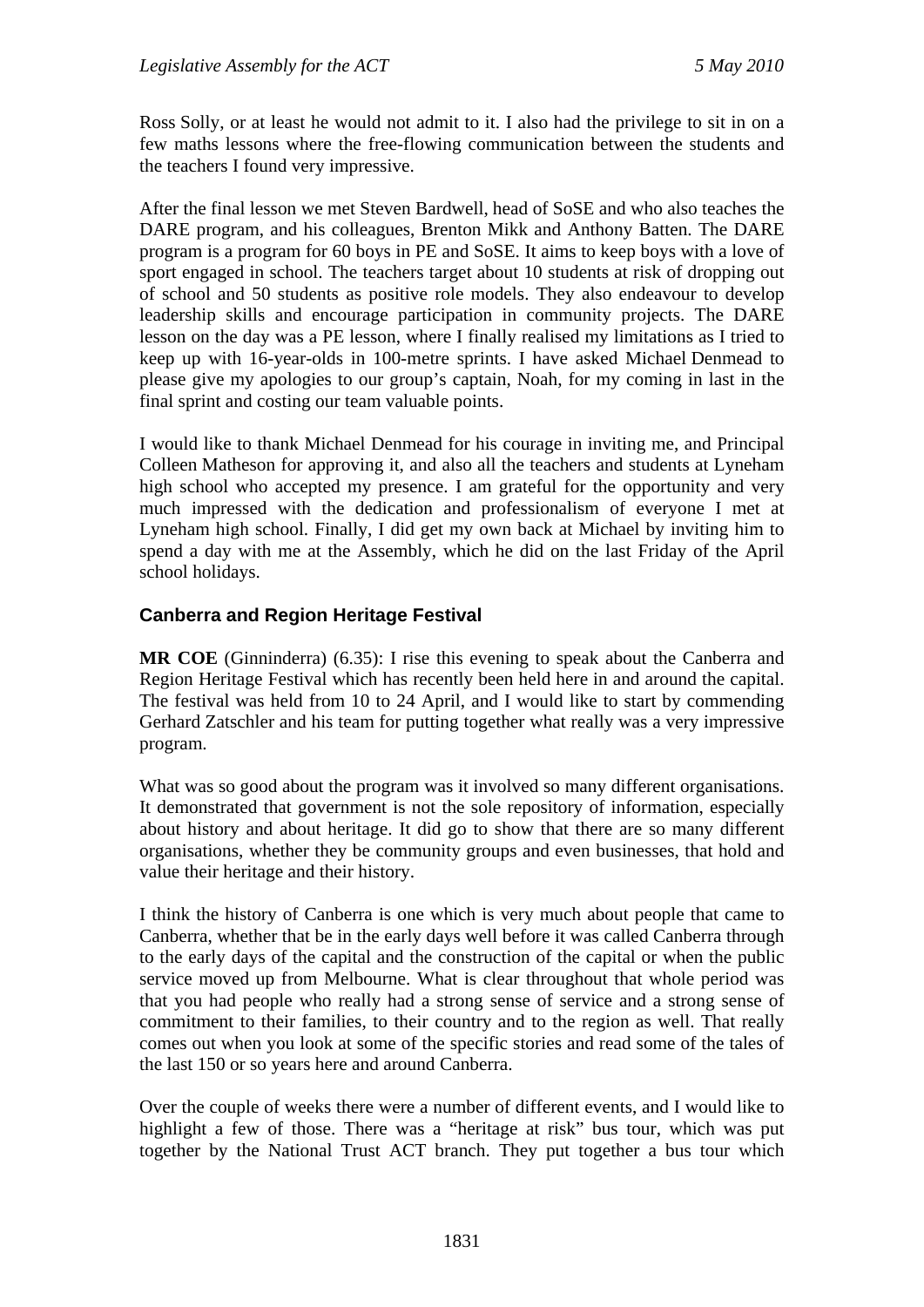visited a number of places where they discussed some of the issues that confront some of the heritage locations here in Canberra.

We also had events at the Queanbeyan Printing Museum, the Queanbeyan library and the Golden Brewery amongst other places around Canberra. The Heraldry and Genealogy Society of Canberra, also known as HAGSOC, had a couple of events, including a family history open day where they offered people help in how and where to hunt for your ancestors and collect their stories. They have got a wealth of information and access to a tremendous amount of resources. It would be great for more people to get to know about that.

The Tuggeranong Homestead had an event or two, and I commend Neil Gillespie for the great work he does there. At that event, the historic machinery collection from Malcolm Vale was launched. In addition, visitors got to have a look around the site.

The National Archives of Australia was involved, and Dr David Lee presented some insights into the Australian Prime Minister Stanley Bruce, amongst other things. We also had the Australian Railway Historical Society host a number of events, including a couple of railway journeys. The railway society is an organisation I have spoken about once or twice here in the chamber before.

The Hyatt Hotel, once called Hotel Canberra, delivered a presentation about some of the rare items they have and about the history of the building. St John's school house, as well as the church itself, hosted a number of events, as did the Canberra Archaeological Society. I commend Helen Cooke, the President of the Archaeological Society, for the work she does, and her committee.

It was a great festival and I commend all those involved. Like other members in this place, I look forward to the 2011 festival and the many things that are in store and to engaging more people in the history and heritage of Canberra and the region.

## **Anzac Day**

**MR HANSON** (Molonglo) (6.39): It was a great honour over the last few weeks to participate in a number of Anzac Day events. In the lead-up, I spent quite some considerable time at Cooleman Court selling the Anzac Day pins and badges. I would like to pass on my thanks to the Woden Valley sub-branch of the RSL, of which I am a member, in particular to John Kent, who was the organiser at Cooleman Court in Weston Creek. He got us all working, and I note to a couple of fellows that I sold pins with—a guy called Merv Armstrong, a World War II vet, and another World War II vet called John Reilly, who is actually a veteran of Kokoda. Those guys have been out there either selling things for Anzac Day or Remembrance Day probably for longer than I have been alive. They have been stalwarts of our community, looking after their mates who have aged and looking after the widows. It was a great honour to do that with them.

I joined the Woden Valley sub-branch for the Anzac eve dinner, on the 24th, obviously. It was great to see that the National President of the RSL, Ken Doolan, joined us to speak, as did the New Zealand High Commissioner, John Larkindale.